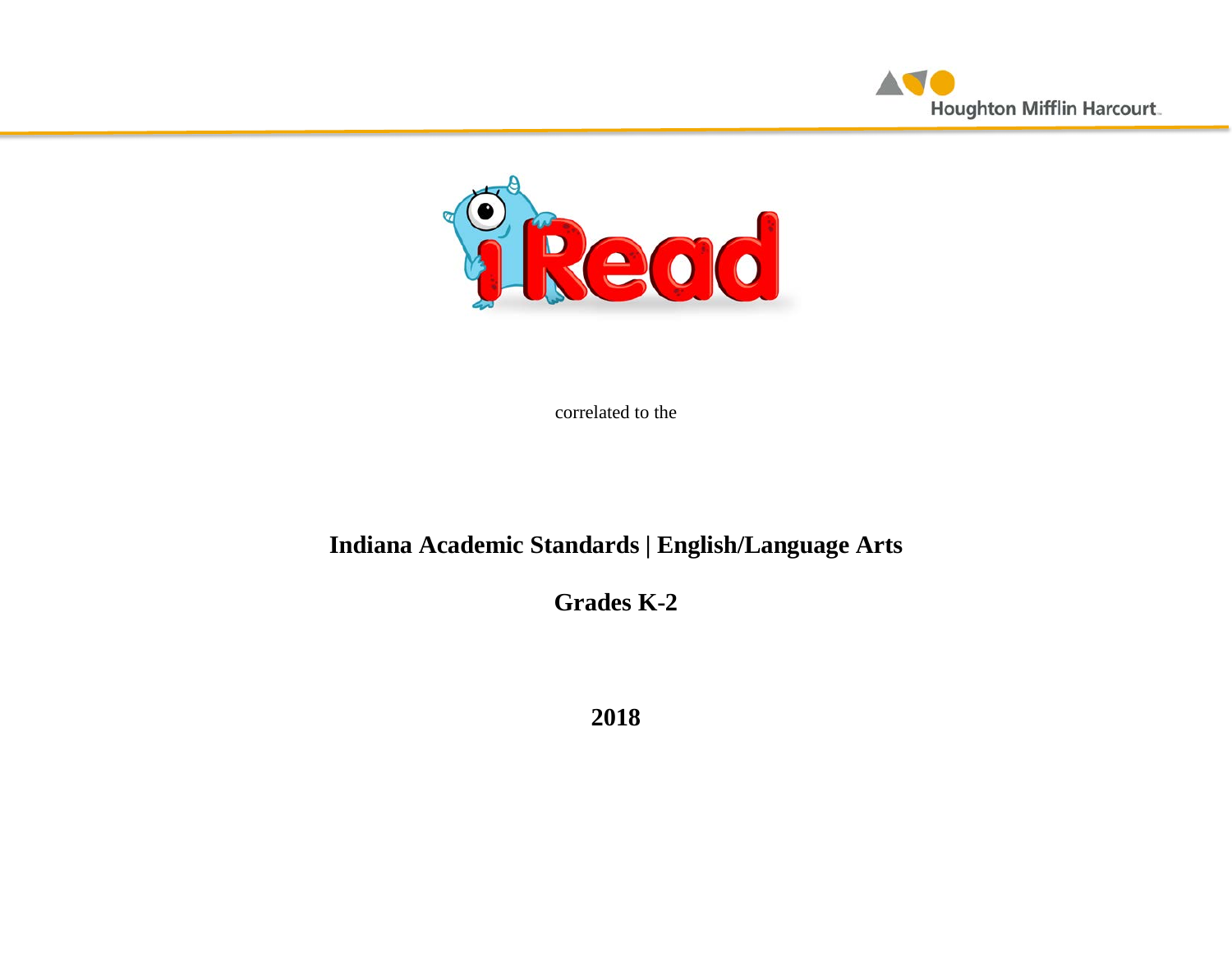*iRead* is an incredibly robust and flexible program designed to fit into all K-2 literacy block schedules and significantly boost the effectiveness of any core reading curriculum or program. The *iRead* Software is designed to be used each day by all students. The twenty-minute daily *iRead* Software rotations provide a personalized learning path for each student, while Digital Learning Tools enable daily small-group, differentiated instruction.

*iRead* is a digital, foundational reading program designed to close the achievement gap before it begins! *iRead* provides…

- 1. A *personalized learning progression* for each student
- 2. *Embedded assessment* that ensures children are taught to mastery
- 3. The best thinking from *cognitive science* and *gaming theory*
- 4. Technology that *complements what teachers do best*
- 5. An *engaging, supportive environment* for children and their families.

*iRead* Software is organized into five strands:

- 1. In the **Alphabet Classroom**, children learn phonological awareness, letter recognition, letter-sound correspondences, and build an understanding of spoken words, syllables, and sounds.
- 2. In The **Code Classroom**, children learn to identify the highest-utility spellings of the 44 sounds of English.
- 3. In the **Word Play Classroom**, children build morphological awareness and syllable strategies through word analysis.
- 4. In the **Success Classroom**, children celebrate reading with engaging stories and nonfiction texts..
- 5. In the **Sight Words Classroom**, children learn to recognize high-frequency and high-utility irregular words by sight.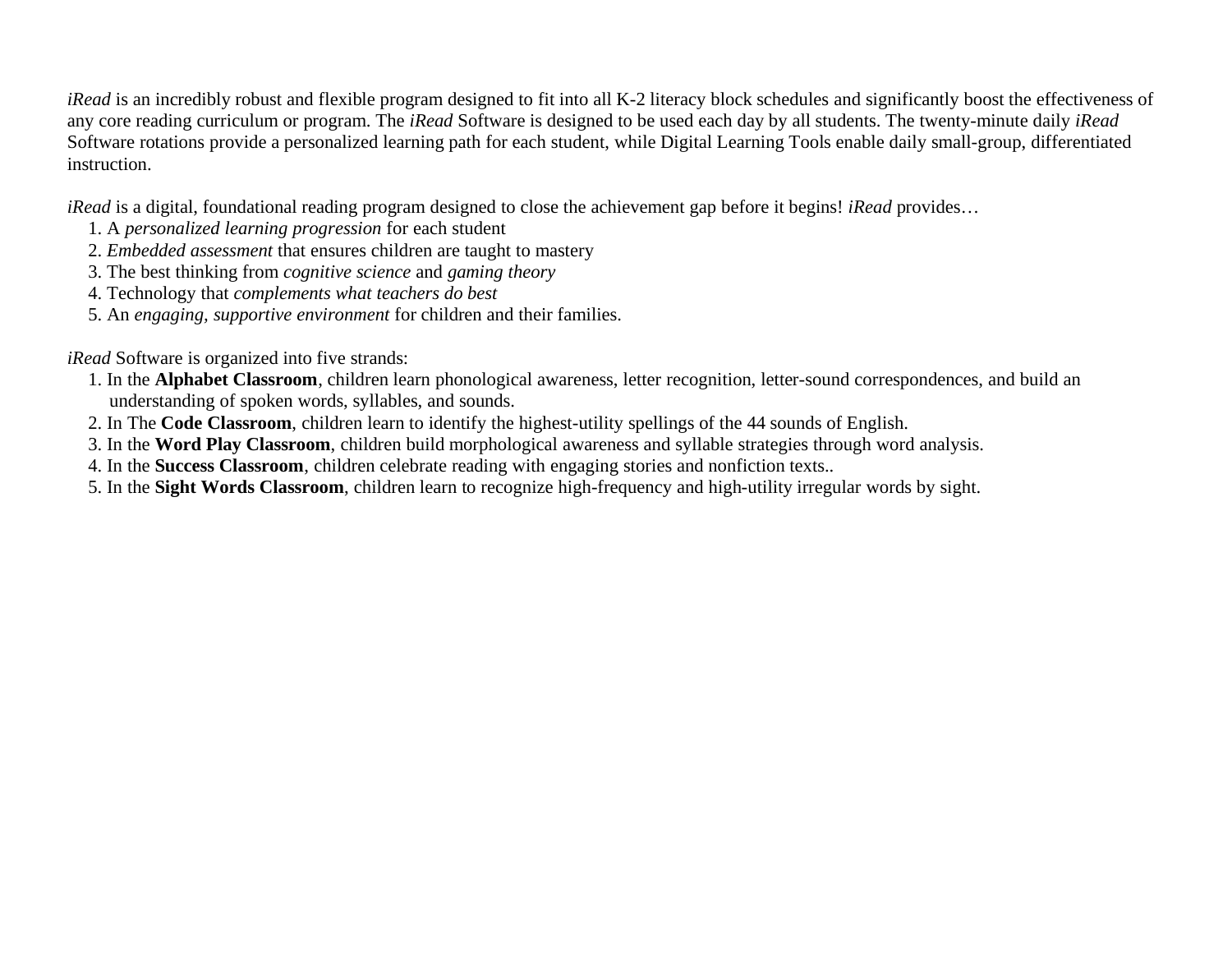| <b>Indiana Academic Standards</b>  | <i>iRead</i> Software             | <b>Central: Interactive Learning</b><br><b>Tools/Targeted Lessons</b> | <b>Professional Guide</b>           | iRead Downloadable<br><b>Resources</b> |
|------------------------------------|-----------------------------------|-----------------------------------------------------------------------|-------------------------------------|----------------------------------------|
| <b>KINDERGARTEN</b>                |                                   |                                                                       |                                     |                                        |
| <b>READING: Foundations</b>        |                                   |                                                                       |                                     |                                        |
| <b>K.RF.1</b> Understand and apply |                                   |                                                                       |                                     |                                        |
| knowledge of print concepts,       |                                   |                                                                       |                                     |                                        |
| phonics, phonemic awareness,       |                                   |                                                                       |                                     |                                        |
| vocabulary, and fluency and        |                                   |                                                                       |                                     |                                        |
| comprehension as a foundation      |                                   |                                                                       |                                     |                                        |
| for developing reading skills      |                                   |                                                                       |                                     |                                        |
| <b>Print Concepts</b>              |                                   |                                                                       |                                     |                                        |
| K.RF.2.1 Demonstrate               | iRead Software:                   | <b>Online Instructional Routines:</b>                                 | <b>Instructional Strategies and</b> |                                        |
| understanding that print moves     | Success eBooks reinforce top to   | <b>Text Direction</b>                                                 | <b>Practices:</b>                   |                                        |
| from left to right across the page | bottom and left to right movement |                                                                       | <b>Text Direction PG 238</b>        |                                        |
| and from top to bottom.            | of text through highlighting.     |                                                                       |                                     |                                        |
| K.RF.2.2 Recognize that written    | iRead Software:                   | <b>Online Instructional Routines:</b>                                 | <b>Instructional Strategies and</b> |                                        |
| words are made up of sequences     | A.1.1.A Message From Miss A       | Concept of a Word                                                     | <b>Practices:</b>                   |                                        |
| of letters.                        | A.1.2.A Message From Miss A       |                                                                       | Concept of a Word PG 239            |                                        |
| K.RF.2.3 Recognize that words      | iRead Software:                   | <b>Online Instructional Routines:</b>                                 | <b>Instructional Strategies and</b> | <b>Assessment: Print Concepts</b>      |
| are combined to form sentences.    | A.1-3 Listening Center: Identify  | Concept of a Sentence                                                 | <b>Practices:</b>                   | Survey                                 |
|                                    | and Count Syllables               |                                                                       | Concept of a Sentence PG 239        |                                        |
|                                    | A.1-3 Listening Center: Count     |                                                                       |                                     |                                        |
|                                    | and Clap With Coach Z             |                                                                       |                                     |                                        |
| K.RF.2.4 Identify and name all     | iRead Software:                   | <b>Online Instructional Routines:</b>                                 | <b>Instructional Strategies and</b> | <b>Learning Center Activities:</b>     |
| uppercase (capital) and lowercase  | A.1.1.Alphabet.Uppercase A, B     | Recognize Letters: A                                                  | <b>Practices:</b>                   | Alphabet Bingo                         |
| letters of the alphabet.           | A.1.2. Alphabet. Uppercase C, D   | Recognize Letters: a                                                  | Recognize Letters: Dd PG 178        |                                        |
|                                    | A.1.3. Alphabet. Uppercase E, F   | Recognize Letters: B                                                  | Alphabet Memory PG 179              | <b>Alphabet Books:</b>                 |
|                                    | A.1.4. Alphabet. Uppercase G, H   | Recognize Letters: b                                                  | Rapid Letter Naming PG 179          | <b>Nine Noisy Newts</b>                |
|                                    | A.2.1. Alphabet. Uppercase I, J   | Recognize Letters: C                                                  |                                     | Octopus Gets the Olives                |
|                                    | A.2.2. Alphabet. Uppercase $K, L$ | Recognize Letters: c                                                  | <b>Learning Center Ideas:</b>       | Seven Pigs                             |
|                                    | A.2.3. Alphabet. Uppercase M, N   | Recognize Letters: d                                                  | Letter Recognition: Fishing for     | Quack! Quiet! Quick!                   |
|                                    | A.2.4. Alphabet. Uppercase $O, P$ | Recognize Letters: D                                                  | Letters PG 182                      | I Read                                 |
|                                    | A.3.1.Alphabet.Uppercase $Q$ , R  | Recognize Letters: E                                                  | Letter Recognition: Fishing for     | Sand                                   |
|                                    | A.3.2. Alphabet. Uppercase S, T   | Recognize Letters: e                                                  | Letters PG 182                      | Tails                                  |
|                                    | A.3.3. Alphabet. Uppercase U, V   | Recognize Letters: F                                                  | Letter Recognition: Alphabet        | Up and Under                           |
|                                    | A.3.4. Alphabet. Uppercase W, X   | Recognize Letters: f                                                  | Bingo PG 182                        | To the Vet                             |
|                                    | A.3.5. Alphabet. Uppercase Y, Z   | Recognize Letters: G                                                  |                                     | <b>Outside My Window</b>               |
|                                    | A.4.1.Alphabet.Lowercase a, b     | Recognize Letters: g                                                  |                                     | Young Yellybeans                       |
|                                    | A.4.2. Alphabet. Lowercase c, d   | Recognize Letters: H                                                  |                                     | Zig-Zag Zooms                          |
|                                    | A.4.3. Alphabet. Lowercase e, f   | Recognize Letters: h                                                  |                                     | Letter Aa Book                         |
|                                    | A.4.4. Alphabet. Lowercase g, h   | Recognize Letters: I                                                  |                                     | Letter Bb Book                         |
|                                    | A.5.1.Alphabet.Lowercase i, j     | Recognize Letters: i                                                  |                                     | Letter Cc Book                         |
|                                    | A.5.2. Alphabet. Lowercase $k, l$ | Recognize Letters: J                                                  |                                     | Letter Dd Book                         |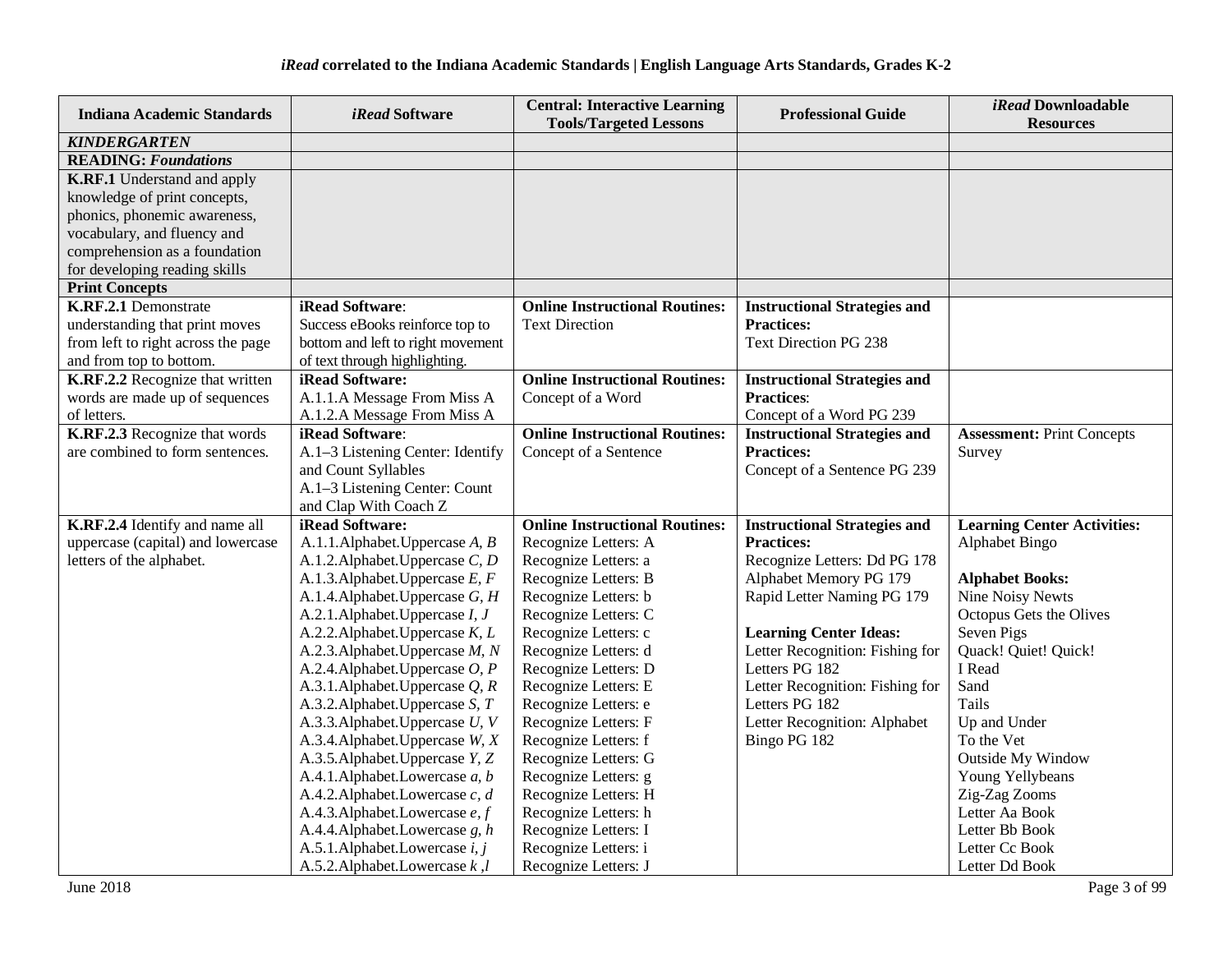| <b>Indiana Academic Standards</b> | iRead Software                       | <b>Central: Interactive Learning</b> | <b>Professional Guide</b> | <i>iRead</i> Downloadable |
|-----------------------------------|--------------------------------------|--------------------------------------|---------------------------|---------------------------|
|                                   |                                      | <b>Tools/Targeted Lessons</b>        |                           | <b>Resources</b>          |
|                                   | A.5.3. Alphabet. Lowercase m, n      | Recognize Letters: j                 |                           | Letter Ee Book            |
|                                   | A.5.4. Alphabet. Lowercase o, p      | Recognize Letters: k                 |                           | Letter Ff Book            |
|                                   | A.6.1.Alphabet.Lowercase q, r        | Recognize Letters: K                 |                           | Letter Gg Book            |
|                                   | A.6.2.Alphabet.Lowercase $s, t$      | Recognize Letters: L                 |                           | Letter Hh Book            |
|                                   | A.6.3.Alphabet.Lowercase $u$ , $v$   | Recognize Letters: 1                 |                           | Letter Ii Book            |
|                                   | A.6.4. Alphabet. Lowercase $w$ , $x$ | Recognize Letters: M                 |                           | Letter Jj Book            |
|                                   | A.6.5. Alphabet. Lowercase y, z      | Recognize Letters: m                 |                           | Letter Kk Book            |
|                                   |                                      | Recognize Letters: N                 |                           | Letter Ll Book            |
|                                   |                                      | Recognize Letters: n                 |                           | Letter Mm Book            |
|                                   |                                      | Recognize Letters: O                 |                           | Letter Nn Book            |
|                                   |                                      | Recognize Letters: o                 |                           | Letter Oo Book            |
|                                   |                                      | Recognize Letters: P                 |                           | Letter Pp Book            |
|                                   |                                      | Recognize Letters: p                 |                           | Letter Qq Book            |
|                                   |                                      | Recognize Letters: Q                 |                           | Letter Rr Book            |
|                                   |                                      | Recognize Letters: q                 |                           | Letter Ss Book            |
|                                   |                                      | Recognize Letters: R                 |                           | Letter Tt Book            |
|                                   |                                      | Recognize Letters: r                 |                           | Letter Uu Book            |
|                                   |                                      | Recognize Letters: S                 |                           | Letter Vv Book            |
|                                   |                                      | Recognize Letters: s                 |                           | Letter Ww Book            |
|                                   |                                      | Recognize Letters: T                 |                           | Letter Xx Book            |
|                                   |                                      | Recognize Letters: t                 |                           | Letter Yy Book            |
|                                   |                                      | Recognize Letters: U                 |                           | Letter Zz Book            |
|                                   |                                      | Recognize Letters: u                 |                           |                           |
|                                   |                                      | Recognize Letters: V                 |                           |                           |
|                                   |                                      | Recognize Letters: v                 |                           |                           |
|                                   |                                      | Recognize Letters: W                 |                           |                           |
|                                   |                                      | Recognize Letters: w                 |                           |                           |
|                                   |                                      | Recognize Letters: X                 |                           |                           |
|                                   |                                      | Recognize Letters: x                 |                           |                           |
|                                   |                                      | Recognize Letters: Y                 |                           |                           |
|                                   |                                      | Recognize Letters: y                 |                           |                           |
|                                   |                                      | Recognize Letters: Z                 |                           |                           |
|                                   |                                      | Recognize Letters: z                 |                           |                           |
|                                   |                                      | <b>Alphabet Memory</b>               |                           |                           |
|                                   |                                      | Rapid Letter Naming                  |                           |                           |
|                                   |                                      |                                      |                           |                           |
|                                   |                                      | <b>Interactive Learning Tools:</b>   |                           |                           |
|                                   |                                      | Miss A (Alphabet): Recognize         |                           |                           |
|                                   |                                      | Letters                              |                           |                           |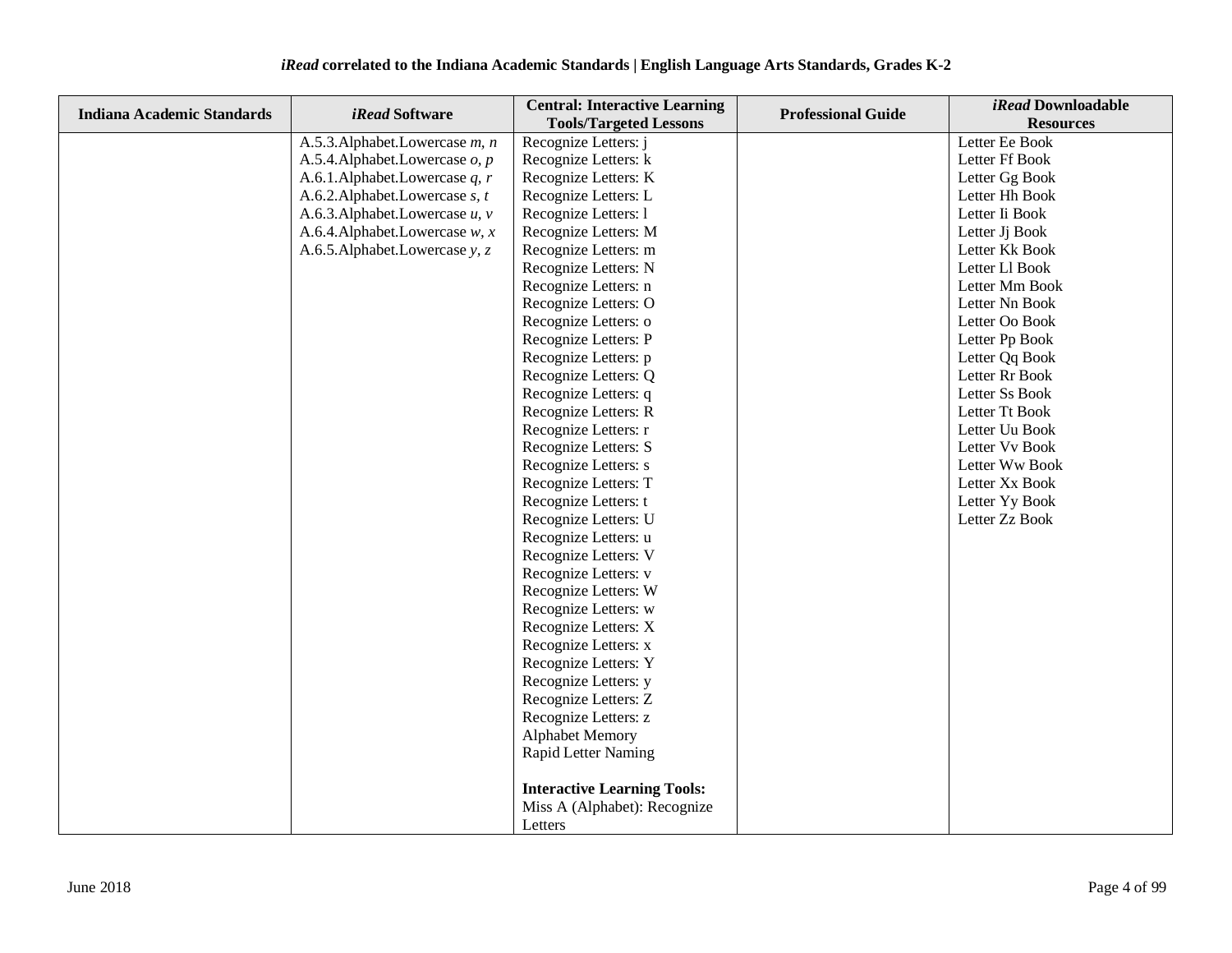| <b>Indiana Academic Standards</b>                                        | <i>iRead</i> Software                                                                                                                                                                                                                                                         | <b>Central: Interactive Learning</b><br><b>Tools/Targeted Lessons</b>                                                                                                                                                                                                                                                                                                                            | <b>Professional Guide</b>                                                                                                                                                                                                                                                                                               | iRead Downloadable<br><b>Resources</b>                                                                                                                                                                                                                                                                                                                                                                                                                                                                              |
|--------------------------------------------------------------------------|-------------------------------------------------------------------------------------------------------------------------------------------------------------------------------------------------------------------------------------------------------------------------------|--------------------------------------------------------------------------------------------------------------------------------------------------------------------------------------------------------------------------------------------------------------------------------------------------------------------------------------------------------------------------------------------------|-------------------------------------------------------------------------------------------------------------------------------------------------------------------------------------------------------------------------------------------------------------------------------------------------------------------------|---------------------------------------------------------------------------------------------------------------------------------------------------------------------------------------------------------------------------------------------------------------------------------------------------------------------------------------------------------------------------------------------------------------------------------------------------------------------------------------------------------------------|
| <b>Phonological Awareness</b>                                            |                                                                                                                                                                                                                                                                               |                                                                                                                                                                                                                                                                                                                                                                                                  |                                                                                                                                                                                                                                                                                                                         |                                                                                                                                                                                                                                                                                                                                                                                                                                                                                                                     |
| K.RF.3.1 Identify and produce<br>rhyming words.                          | iRead Software:<br>A.1-3: Identify Rhyming Words<br>A.1-3 Listening Center: Identify<br>Rhyme (A Message From Coach<br>Z)<br>A.1-3:Rhyme Time<br><b>Online Instructional Routines:</b><br>Recognize Rhymes<br><b>Rhyming Sorts</b><br><b>Rhyming Memory</b><br>Produce Rhymes | <b>Online Instructional Routines:</b><br>Recognize Rhymes<br><b>Rhyming Sorts</b><br><b>Rhyming Memory</b><br>Produce Rhymes<br><b>Interactive Learning Tools:</b><br>Coach Z: Rhyming Memory<br>Game<br>Coach Z: Rhyming Sorts<br><b>Instructional Strategies and</b><br><b>Practices:</b><br>Recognize Rhymes PG 164<br>Rhyming Sorts PG 164<br>Rhyming Memory PG 165<br>Produce Rhymes PG 165 | <b>Instructional Strategies and</b><br><b>Practices:</b><br>Recognize Rhymes PG 164<br>Rhyming Sorts PG 164<br>Rhyming Memory PG 165<br>Produce Rhymes PG 165<br><b>Learning Center Ideas:</b><br>Recognize Rhyme: Rhyming<br>Memory PG 174; Listening<br>Center: Rhymes PG 175<br>Produce Rhymes: Rhyme Time<br>PG 174 | <b>Word List</b><br>Recognize Rhymes<br><b>Produce Rhymes</b><br>Passages:<br>Do Your Ears Hang Low?<br>Elephant<br>Hey Diddle Diddle<br><b>Hickory Dickory Dock</b><br>I'm a Little Teapot<br>If You're Happy and You Know<br>It<br>Itsy Bitsy Spider<br>Jack and Jill<br>Mary Had a Little Lamb<br>Miss Mary Mack<br>My Bicycle<br>One, Tow<br><b>Row Your Boat</b><br>She'll Be Coming 'Round the<br>Mountain<br><b>Teddy Bear</b><br>Three little Monkeys<br>Twinkle, Twinkle, Little Star<br>Wheels on the Bus |
| K.RF.3.2 Orally pronounce,<br>blend, and segment words into<br>syllables | iRead Software:<br>A.1-3 Listening Center: Identify<br>and Count Syllables (A Message<br>From Coach Z)<br>A.1-3 Listening Center: Count<br>and Clap With Coach Z<br>B.27.2. Word Play. Identifying<br>Syllables (vowel spotting)                                              | <b>Online Instructional Routines:</b><br><b>Syllable Sorts</b><br>Spot, Split, Read: Spot the<br>Vowels to Identify Syllables<br><b>Interactive Learning Tools:</b><br>Coach Z: Syllable Sorts                                                                                                                                                                                                   | <b>Instructional Strategies and</b><br><b>Practices:</b><br>Syllable Sorts PG 166<br>Spot, Split, Read: Syllables PG<br>207<br><b>Learning Center Ideas:</b><br>Count Syllables: Syllable<br>Squares PG 174                                                                                                             |                                                                                                                                                                                                                                                                                                                                                                                                                                                                                                                     |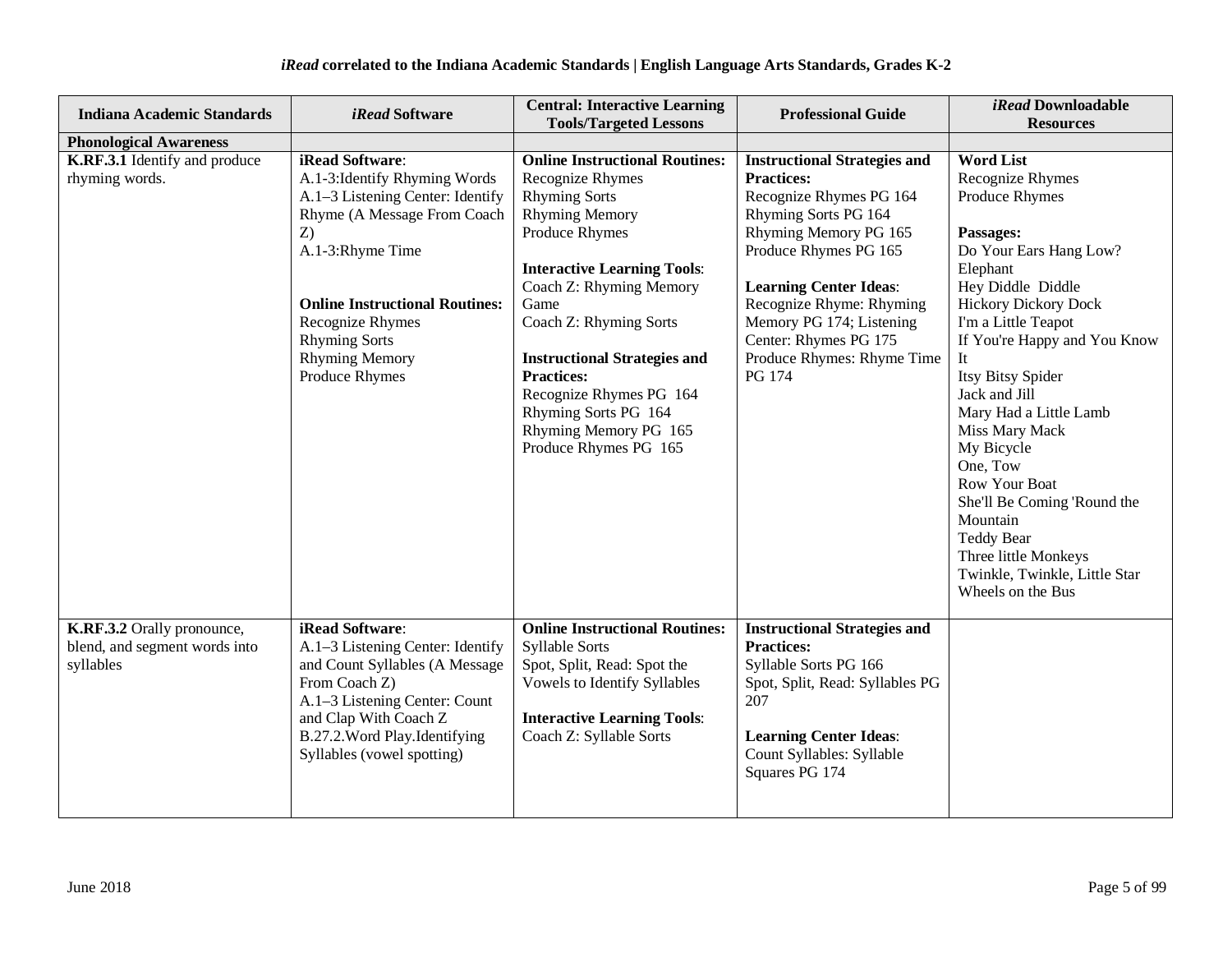| Indiana Academic Standards       | iRead Software                                            | <b>Central: Interactive Learning</b><br><b>Tools/Targeted Lessons</b> | <b>Professional Guide</b>           | iRead Downloadable<br><b>Resources</b> |
|----------------------------------|-----------------------------------------------------------|-----------------------------------------------------------------------|-------------------------------------|----------------------------------------|
| K.RF.3.3 Orally blend the onset  | iRead Software:                                           | <b>Online Instructional Routines:</b>                                 | <b>Instructional Strategies and</b> | <b>Word List</b>                       |
| (the initial sound) and the rime | A.13.1.Code.Initial consonants                            | <b>Blend Onset and Rime</b>                                           | <b>Practices:</b>                   | <b>Blend Onset and Rime</b>            |
| (the vowel and ending sound) in  | with medial $a/a$ and final $t/t$                         | Decode Words: Sound by                                                | Blend Onset and Rime PG 167         | <b>Blend Sounds</b>                    |
| words.                           | A.13.2. Code. Initial consonants                          | Sound-CVCs                                                            | Blend Sounds PG 169                 |                                        |
|                                  | with medial $a/a$ and final $n/n$                         | Decode Words: Sound by                                                | Decode Words: Sound-by-             |                                        |
|                                  | A.13.3. Code. Initial consonants                          | Sound-ck                                                              | Sound PG 196                        |                                        |
|                                  | with medial $a/a$ and final $p/p$                         | Decode Words: Sound by                                                |                                     |                                        |
|                                  | A.13.4. Code. Initial consonants                          | Sound-Double Consonants                                               |                                     |                                        |
|                                  | with medial $a/a$ and final $d/d$                         | Decode Words: Sound by                                                |                                     |                                        |
|                                  | A.14.1. Code. Initial consonants                          | Sound-ba[ll]                                                          |                                     |                                        |
|                                  | with medial $i / i /$ and final $t / t /$                 | Decode Words: Sound by                                                |                                     |                                        |
|                                  | A.14.2. Code. Initial consonants                          | Sound-Consonant Blends                                                |                                     |                                        |
|                                  | with medial $i / i /$ and final $n / n /$                 | Decode Words: Sound by                                                |                                     |                                        |
|                                  | A.14.3. Code. Initial consonants                          | Sound-Consonant Digraphs                                              |                                     |                                        |
|                                  | with medial $i / i /$ and final $p / p /$                 | Decode Words: Spelling                                                |                                     |                                        |
|                                  | A.14.4. Code. Initial consonants                          | Patterns-Long Vowels (VCe)                                            |                                     |                                        |
|                                  | with medial $i / i /$ and final $d / d /$                 | Decode Words: Spelling                                                |                                     |                                        |
|                                  | A.15.1. Code. Initial consonants                          | Patterns-Soft c and g                                                 |                                     |                                        |
|                                  | with medial $o / o /$ and final $t / t /$                 | Decode Words: Spelling                                                |                                     |                                        |
|                                  | A.15.2. Code. Initial consonants                          | Patterns-Long Vowel Spellings                                         |                                     |                                        |
|                                  | with medial $o$ /o/ and final $p$ /p/                     | Decode Words: Spelling                                                |                                     |                                        |
|                                  | A.15.3. Code. Initial consonants                          | Patterns-r-Controlled Vowels                                          |                                     |                                        |
|                                  | with medial $o$ /o/ and final $g$ /g/                     | Decode Words: Spelling                                                |                                     |                                        |
|                                  | A.16.1.Code.Initial consonants                            | <b>Patterns-Silent Consonants</b>                                     |                                     |                                        |
|                                  | with medial <i>e</i> /e/ and final $t/t/$                 | Decode Words: Spelling                                                |                                     |                                        |
|                                  | A.16.2. Code. Initial consonants                          | Patterns-Diphthongs and                                               |                                     |                                        |
|                                  | with medial $e/e/$ and final $n/n/$                       | Variant Vowels                                                        |                                     |                                        |
|                                  | A.16.3. Code. Initial consonants                          | Decode Words: Spelling                                                |                                     |                                        |
|                                  | with medial $e/e/$ and final $d/d/$                       | Patterns-dge                                                          |                                     |                                        |
|                                  | A.17.1. Code. Initial consonants                          | Decode Words: Spelling                                                |                                     |                                        |
|                                  | with medial $u / u /$ and final $n / n/$                  | Patterns-Short Vowels With                                            |                                     |                                        |
|                                  | A.17.2. Code. Initial consonants                          | Final e (dance)                                                       |                                     |                                        |
|                                  | with medial $u / u /$ and final $p / p /$                 | Decode Words: Spelling                                                |                                     |                                        |
|                                  | A.17.3. Code. Initial consonants                          | Patterns-Other Long Vowel                                             |                                     |                                        |
|                                  | with medial $u / u /$ and final $g / g /$                 | Spellings (blind, cold)                                               |                                     |                                        |
|                                  | C.37.1.Code.Reactivate: CVCs,                             | Decode Words: Spelling                                                |                                     |                                        |
|                                  | Blend Work-Out: $o$ , $p$ , $s$ , $t$                     | Patterns-/au/ sa[l]t                                                  |                                     |                                        |
|                                  | C.37.2.Code.Reactivate: CVCs,                             | Decode Words: Spelling                                                |                                     |                                        |
|                                  | Blend Work-Out: $a, c, f, n$                              | Patterns-Troublesome w (wash)                                         |                                     |                                        |
|                                  | C.37.3.Code.Reactivate: CVCs,                             | Decode Words: Spelling                                                |                                     |                                        |
|                                  | Blend Work-Out: <i>i</i> , <i>d</i> , <i>l</i> , <i>z</i> | Patterns                                                              |                                     |                                        |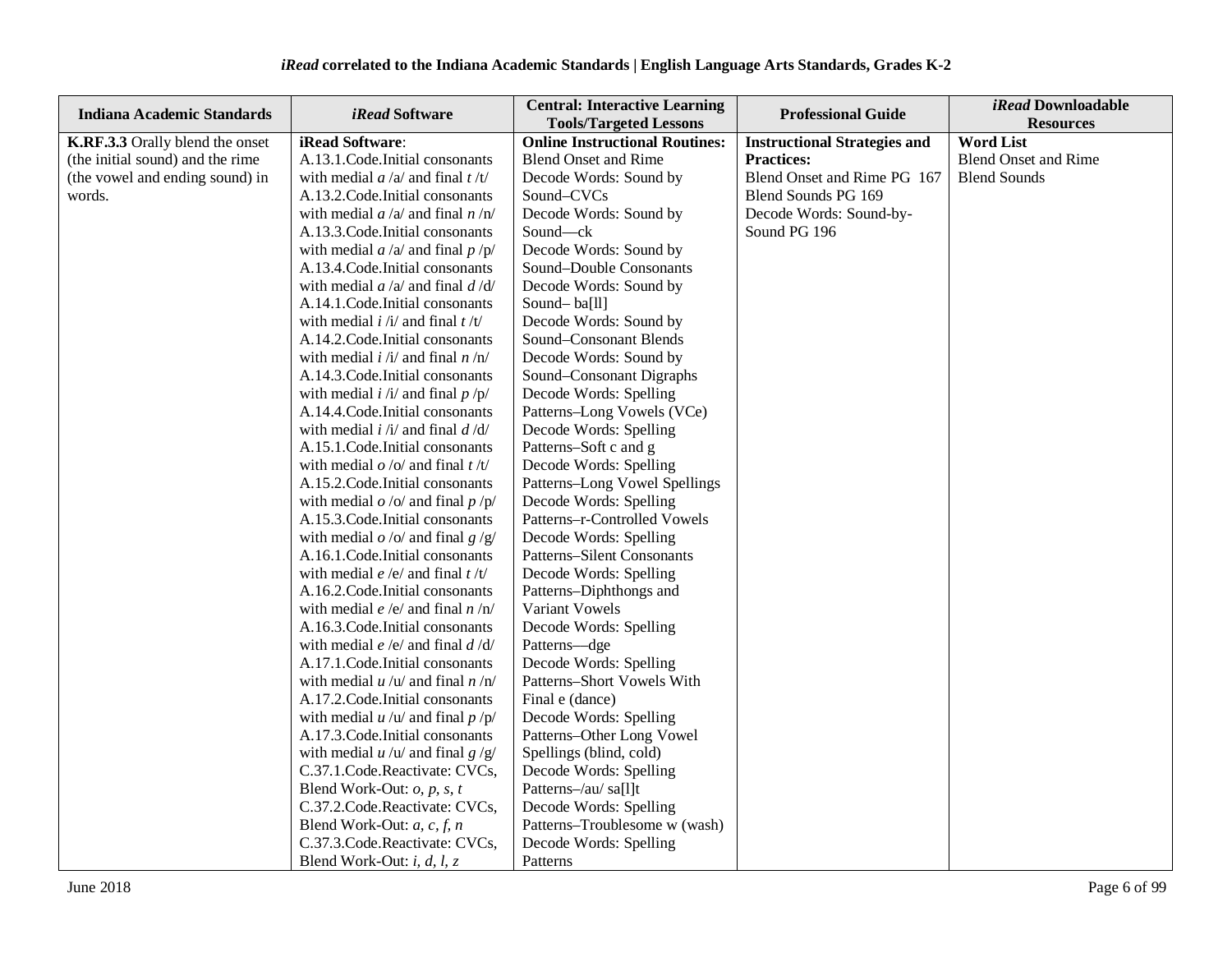| Indiana Academic Standards                                                    | iRead Software                                                                                                                                                                                                                                                                                                                                                                                                                                                                                                                                                                                                                                                                                                                                                                                                                                                                                                                                                                                                                                                                                                                                                                                                                                                        | <b>Central: Interactive Learning</b><br><b>Tools/Targeted Lessons</b>                                                                                                                                                                                                                                                                                                              | <b>Professional Guide</b>                                                                                                                                                                                                                                                                                     | iRead Downloadable<br><b>Resources</b>                                                                                                                                                                                                                                                                                 |
|-------------------------------------------------------------------------------|-----------------------------------------------------------------------------------------------------------------------------------------------------------------------------------------------------------------------------------------------------------------------------------------------------------------------------------------------------------------------------------------------------------------------------------------------------------------------------------------------------------------------------------------------------------------------------------------------------------------------------------------------------------------------------------------------------------------------------------------------------------------------------------------------------------------------------------------------------------------------------------------------------------------------------------------------------------------------------------------------------------------------------------------------------------------------------------------------------------------------------------------------------------------------------------------------------------------------------------------------------------------------|------------------------------------------------------------------------------------------------------------------------------------------------------------------------------------------------------------------------------------------------------------------------------------------------------------------------------------------------------------------------------------|---------------------------------------------------------------------------------------------------------------------------------------------------------------------------------------------------------------------------------------------------------------------------------------------------------------|------------------------------------------------------------------------------------------------------------------------------------------------------------------------------------------------------------------------------------------------------------------------------------------------------------------------|
| K.RF.3.4 Tell the order of sounds<br>heard in words with two or three         | C.37.4.Code.Reactivate: CVCs,<br>Blend Work-Out: $e$ , $m$ , $r$ , $y$<br>C.37.5.Code.Reactivate: CVCs,<br>Blend Work-Out: $u$ , $h$ , $j$ , $k$ , $q$<br>C.38.1.Code.Reactivate: CVCs,<br>Blend Work-Out: $b$ , $g$ , $v$ , $w$ , $x$<br><b>iRead Software:</b><br>A.13.1.Code.Initial consonants                                                                                                                                                                                                                                                                                                                                                                                                                                                                                                                                                                                                                                                                                                                                                                                                                                                                                                                                                                    | <b>Online Instructional Routines:</b><br><b>Blend Sounds</b>                                                                                                                                                                                                                                                                                                                       | <b>Instructional Strategies and</b><br><b>Practices:</b>                                                                                                                                                                                                                                                      | <b>Word List</b><br><b>Blend Sounds</b>                                                                                                                                                                                                                                                                                |
| phonemes, and identify the<br>beginning, middle (medial) and<br>final sounds. | with medial $a/a$ and final $t/t$<br>A.13.2. Code. Initial consonants<br>with medial $a/a$ and final $n/n$<br>A.13.3. Code. Initial consonants<br>with medial $a/a$ and final $p/p$<br>A.13.4. Code. Initial consonants<br>with medial $a/a$ and final $d/d$<br>A.14.1.Code.Initial consonants<br>with medial $i / i /$ and final $t / t /$<br>A.14.2. Code. Initial consonants<br>with medial $i / i /$ and final $n / n /$<br>A.14.3. Code. Initial consonants<br>with medial $i / i /$ and final $p / p /$<br>A.14.4.Code.Initial consonants<br>with medial $i / i /$ and final $d / d /$<br>A.15.1.Code.Initial consonants<br>with medial $o$ /o/ and final $t/t$ /<br>A.15.2. Code. Initial consonants<br>with medial $o$ /o/ and final $p$ /p/<br>A.15.3. Code. Initial consonants<br>with medial $o$ /o/ and final $g$ /g/<br>A.16.1.Code.Initial consonants<br>with medial $e/e/$ and final $t/t/$<br>A.16.2. Code. Initial consonants<br>with medial $e/e/$ and final $n/n/$<br>A.16.3. Code. Initial consonants<br>with medial $e/e/$ and final $d/d/$<br>A.17.1. Code. Initial consonants<br>with medial $u / u /$ and final $n / n'$<br>A.17.2. Code. Initial consonants<br>with medial $u / u /$ and final $p / p /$<br>A.17.3. Code. Initial consonants | Decode Words Sound-by-<br>Sound<br>Decode Words: CVCs<br>Decode Words: Sound by<br>Sound-CVCs<br>Decode Words: Sound by<br>Sound-ck<br><b>Interactive Learning Tools:</b><br>Mr. Sounders: Picture and Word<br>Memory Game: CVCs<br>Mr. Sounders: Spelling Sorts<br>Mr. Sounders: Decode Words:<br>Sound-by-Sound<br>Word Lab<br>Coach Z: Sound Sorts<br>Mr. Sounders: Sound Sorts | Blend Sounds PG 169<br>Decode Words: CVCs: PG 196<br>Picture and Word Memory PG<br>198<br>Decode Words: Sound-by-<br>Sound PG 196-197<br>Spelling Sorts PG 198<br>Read Decodable Books PG 201<br><b>Learning Center Ideas:</b><br>CVC Words: Bingo PG 202<br>Library Corner: Decodable<br><b>Books PG 203</b> | <b>Learning Center Activities:</b><br><b>CVC Words Bingo</b><br><b>Decodable Books:</b><br>Can Sam?<br>Rub-a-Dub-Dub<br>Cat Ran<br>Pam and a Map<br>Dad<br>Will It Fit?<br>Time for the Trip<br>Yes She Did!<br>Mop! Mop!<br>Mop!<br>A Lot of Dogs<br>The Pet<br>Ten Pens<br>The Red Sled<br>This is Yup<br>What I Saw |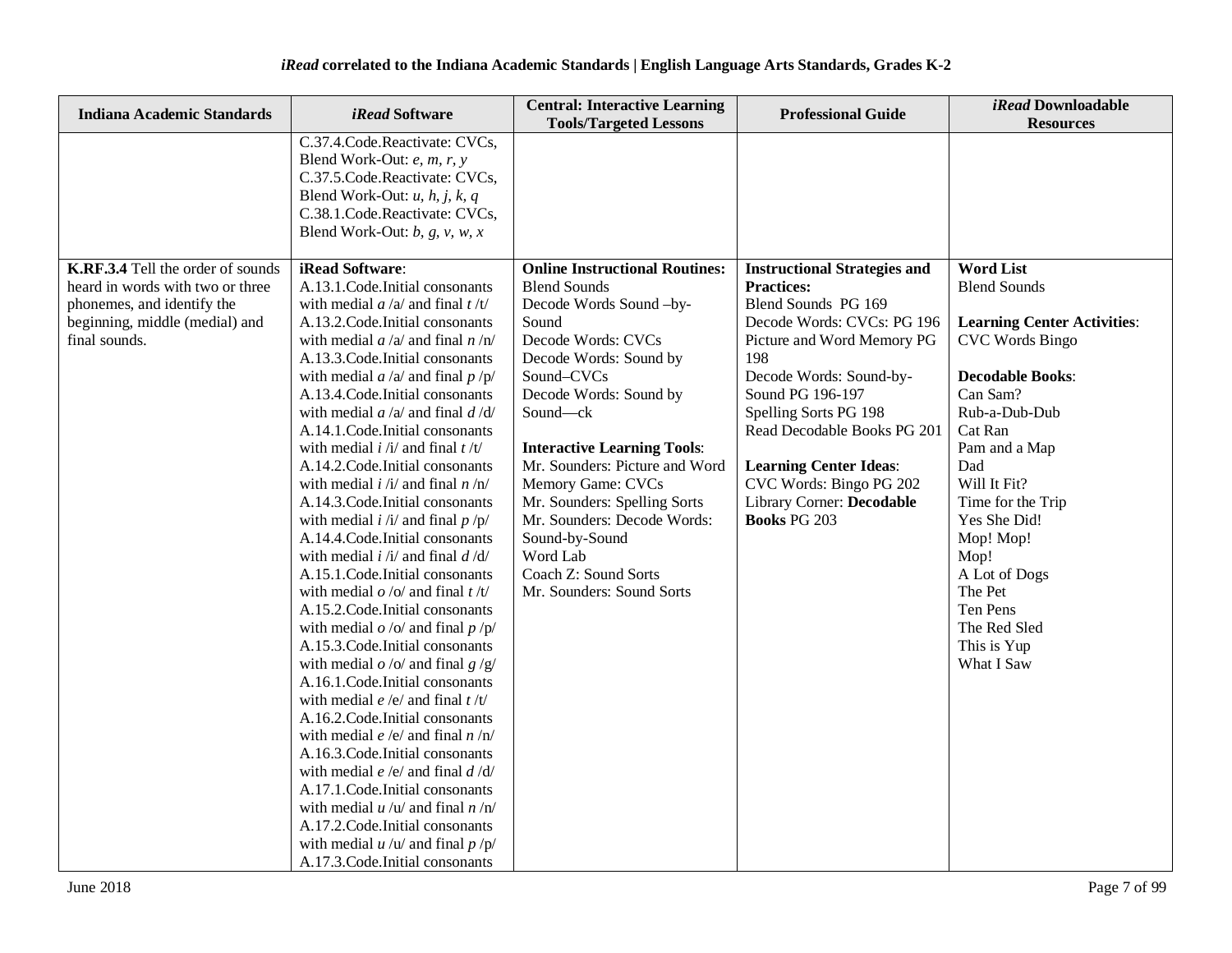| <b>Indiana Academic Standards</b>                                                                                            | <i>iRead</i> Software                                                                                                                                                                                                                                                                                                                                                                                                                                                              | <b>Central: Interactive Learning</b><br><b>Tools/Targeted Lessons</b>                                                                                                                                                                                                                                                                                                           | <b>Professional Guide</b>                                                                                                                                                                                                                                                                     | iRead Downloadable<br><b>Resources</b>                                                                                                                                                                                                                                             |
|------------------------------------------------------------------------------------------------------------------------------|------------------------------------------------------------------------------------------------------------------------------------------------------------------------------------------------------------------------------------------------------------------------------------------------------------------------------------------------------------------------------------------------------------------------------------------------------------------------------------|---------------------------------------------------------------------------------------------------------------------------------------------------------------------------------------------------------------------------------------------------------------------------------------------------------------------------------------------------------------------------------|-----------------------------------------------------------------------------------------------------------------------------------------------------------------------------------------------------------------------------------------------------------------------------------------------|------------------------------------------------------------------------------------------------------------------------------------------------------------------------------------------------------------------------------------------------------------------------------------|
|                                                                                                                              | with medial $u / u /$ and final $g / g /$<br>C.37.1.Code.Reactivate: CVCs,<br>Blend Work-Out: $o$ , $p$ , $s$ , $t$<br>C.37.2.Code.Reactivate: CVCs,<br>Blend Work-Out: $a, c, f, n$<br>C.37.3.Code.Reactivate: CVCs,<br>Blend Work-Out: i, d, l, z<br>C.37.4.Code.Reactivate: CVCs,<br>Blend Work-Out: e, m, r, y<br>C.37.5.Code.Reactivate: CVCs,<br>Blend Work-Out: $u$ , $h$ , $j$ , $k$ , $q$<br>C.38.1.Code.Reactivate: CVCs,<br>Blend Work-Out: $b$ , $g$ , $v$ , $w$ , $x$ |                                                                                                                                                                                                                                                                                                                                                                                 |                                                                                                                                                                                                                                                                                               |                                                                                                                                                                                                                                                                                    |
| K.RF.3.5 Add, delete, or<br>substitute sounds to change<br>words.                                                            | <b>iRead Software</b><br>A.B.C (all Code topics): Feed<br>the Beastie activity                                                                                                                                                                                                                                                                                                                                                                                                     | <b>Online Instructional Routines:</b><br><b>Build Words</b><br>Dictation<br><b>Build Big Words</b><br><b>Interactive Learning Tools:</b><br>Mr. Sounders: Word Changer<br>Mr. Sounders: Decode Words:<br>Word Builder                                                                                                                                                           | <b>Instructional Strategies and</b><br><b>Practices:</b><br>Build Words PG 199<br>Dictation PG 200<br>Build Big Words PG 212<br>Word Center: Decode Words:<br>Word Changer PG 59                                                                                                              | <b>Word Lists</b><br><b>Build Words</b><br>Dictation<br><b>Build Big Words</b><br><b>Learning Center Activities:</b><br><b>Base Word Addition</b>                                                                                                                                  |
| <b>Phonics</b>                                                                                                               |                                                                                                                                                                                                                                                                                                                                                                                                                                                                                    |                                                                                                                                                                                                                                                                                                                                                                                 |                                                                                                                                                                                                                                                                                               |                                                                                                                                                                                                                                                                                    |
| K.RF.4.1 Use letter-sound<br>knowledge to decode the sound of<br>each consonant (e.g., $dog = /d/$<br>$/g$ ; soap = /s//p/). | iRead Software: A.1-3: Identify<br>and Match Initial Sounds<br>A.7.1. Alphabet. Letter Sound: a<br>/a<br>A.7.2. Alphabet. Letter Sound: b<br>/b/<br>A.7.3. Alphabet. Letter Sound: c<br>/k/<br>A.7.4. Alphabet. Letter Sound: d<br>/d/<br>A.8.1.Alphabet.Letter Sound: e<br>/e/<br>A.8.2. Alphabet. Letter Sound: f<br>/f/<br>A.8.3. Alphabet. Letter Sound: g<br>/g/                                                                                                              | <b>Online Instructional Routines</b><br>Consonant /b/ boy<br>Consonant /k/ kids<br>Consonant /k/ cat<br>Consonant /k/ rock<br>Consonant /d/ dog<br>Consonant /f/ fish<br>Consonant /f/ phone<br>Consonant /g/ girl<br>Consonant /h/ hat<br>Consonant /j/ jump<br>Consonant /l/ leaf<br>Consonant /m/ moon<br>Consonant /n/ nest<br>Consonant /p/ pencil<br>Consonant /kw/ quilt | <b>Instructional Strategies and</b><br><b>Practices:</b><br>Letter and Picture Sorts PG<br>181<br>Letter and Picture Memory PG<br>181<br>Consonants PG 188<br><b>Learning Center Ideas:</b><br>Library Corner: Alphabet<br><b>Books PG 183</b><br><b>Beginning Sounds: Collages</b><br>PG 175 | <b>Word List</b><br><b>Isolate Sounds</b><br><b>Alphabet Books:</b><br><b>Nine Noisy Newts</b><br>Octopus Gets the Olives<br>Seven Pigs<br>Quack! Quiet! Quick!<br>I Read<br>Sand<br>Tails<br>Up and Under<br>To the Vet<br>Outside My Window<br>Young Yellybeans<br>Zig-Zag Zooms |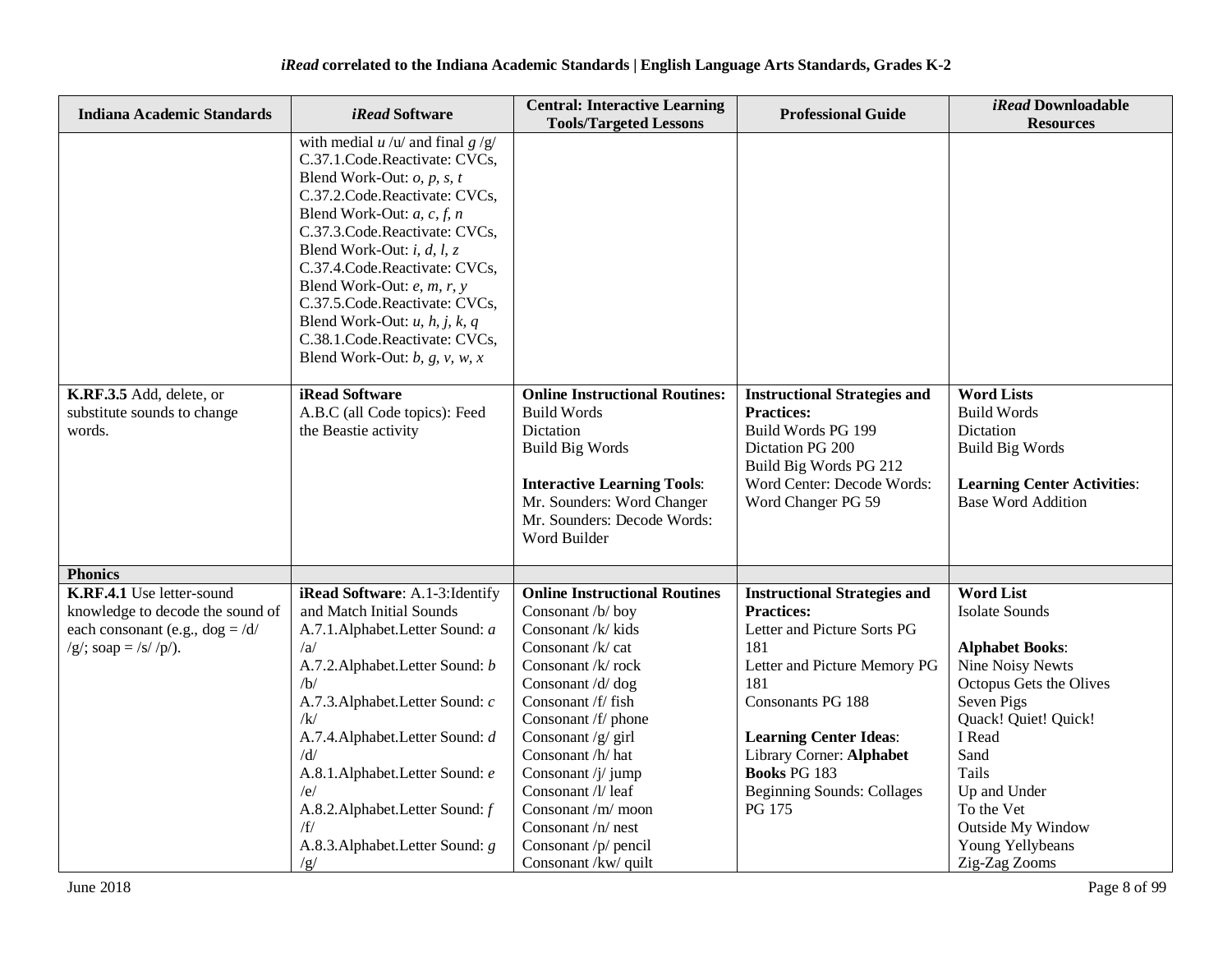| <b>Indiana Academic Standards</b> | <i>iRead</i> Software               | <b>Central: Interactive Learning</b> | <b>Professional Guide</b> | iRead Downloadable     |
|-----------------------------------|-------------------------------------|--------------------------------------|---------------------------|------------------------|
|                                   |                                     | <b>Tools/Targeted Lessons</b>        |                           | <b>Resources</b>       |
|                                   | A.8.4. Alphabet. Letter Sound: h    | Consonant /r/ read                   |                           | Ants!                  |
|                                   | /h/                                 | Consonant /s/ sun                    |                           | What Can It Be?        |
|                                   | A.9.1. Alphabet. Letter Sound: i    | Consonant /t/ ten                    |                           | I Can See              |
|                                   | /i/                                 | Consonant /v/ violin                 |                           | We Like Dogs           |
|                                   | A.9.2. Alphabet. Letter Sound: j    | Consonant /w/ wagon                  |                           | <b>Ed Likes Eggs</b>   |
|                                   | $\sqrt{j}$                          | Consonant /ks/ box                   |                           | What Did Felix Find?   |
|                                   | A.9.3. Alphabet. Letter Sound: k    | Consonant /y/ yellow                 |                           | Let's Go!              |
|                                   | /k/                                 | Consonant /z/ zebra                  |                           | A Happy Hippo          |
|                                   | A.9.4. Alphabet. Letter Sound: l    | Letter and Picture Sorts             |                           | Fix It                 |
|                                   | $\Lambda$ /                         | Letter and Picture Memory            |                           | How Many Inches?       |
|                                   | A.9.5. Alphabet. Letter Sound: m    |                                      |                           | Jump!                  |
|                                   | /m/                                 | <b>Interactive Learning Tools:</b>   |                           | Kevin                  |
|                                   | A.10.1. Alphabet. Letter Sound: n   | Miss A (Alphabet): Recognize         |                           | Look!                  |
|                                   | /n/                                 | Letters                              |                           | My Mom Makes It Great! |
|                                   | A.10.2. Alphabet. Letter Sound: o   | Miss A (Alphabet): Alphabet          |                           |                        |
|                                   | o                                   | <b>Memory Game</b>                   |                           |                        |
|                                   | A.10.3. Alphabet. Letter Sound: p   | Miss A (Alphabet): Letter and        |                           |                        |
|                                   | /p/                                 | Picture Sorts                        |                           |                        |
|                                   | A.10.4. Alphabet. Letter Sound: q   | Mr. Sounders: Spelling Sorts         |                           |                        |
|                                   | /kw/                                | Coach Z: Sound Memory Game           |                           |                        |
|                                   | A.11.1.Alphabet.Letter Sound: r     | Mr. Sounders: Sound Sorts            |                           |                        |
|                                   | /r/                                 |                                      |                           |                        |
|                                   | A.11.2. Alphabet. Letter Sound: s   |                                      |                           |                        |
|                                   | /s/                                 |                                      |                           |                        |
|                                   | A.11.3. Alphabet. Letter Sound: t   |                                      |                           |                        |
|                                   | /t/                                 |                                      |                           |                        |
|                                   | A.11.4. Alphabet. Letter Sound: u   |                                      |                           |                        |
|                                   | $\sqrt{u}$                          |                                      |                           |                        |
|                                   | A.12.1.Alphabet.Letter Sound: v     |                                      |                           |                        |
|                                   | $/\mathrm{v}/$                      |                                      |                           |                        |
|                                   | A.12.2. Alphabet. Letter Sound: w   |                                      |                           |                        |
|                                   | /w/                                 |                                      |                           |                        |
|                                   | A.12.3. Alphabet. Letter Sound: $x$ |                                      |                           |                        |
|                                   | /kg/                                |                                      |                           |                        |
|                                   | A.12.4. Alphabet. Letter Sound: y   |                                      |                           |                        |
|                                   | /y/                                 |                                      |                           |                        |
|                                   | A.12.5. Alphabet. Letter Sound: z   |                                      |                           |                        |
|                                   | z                                   |                                      |                           |                        |
|                                   |                                     |                                      |                           |                        |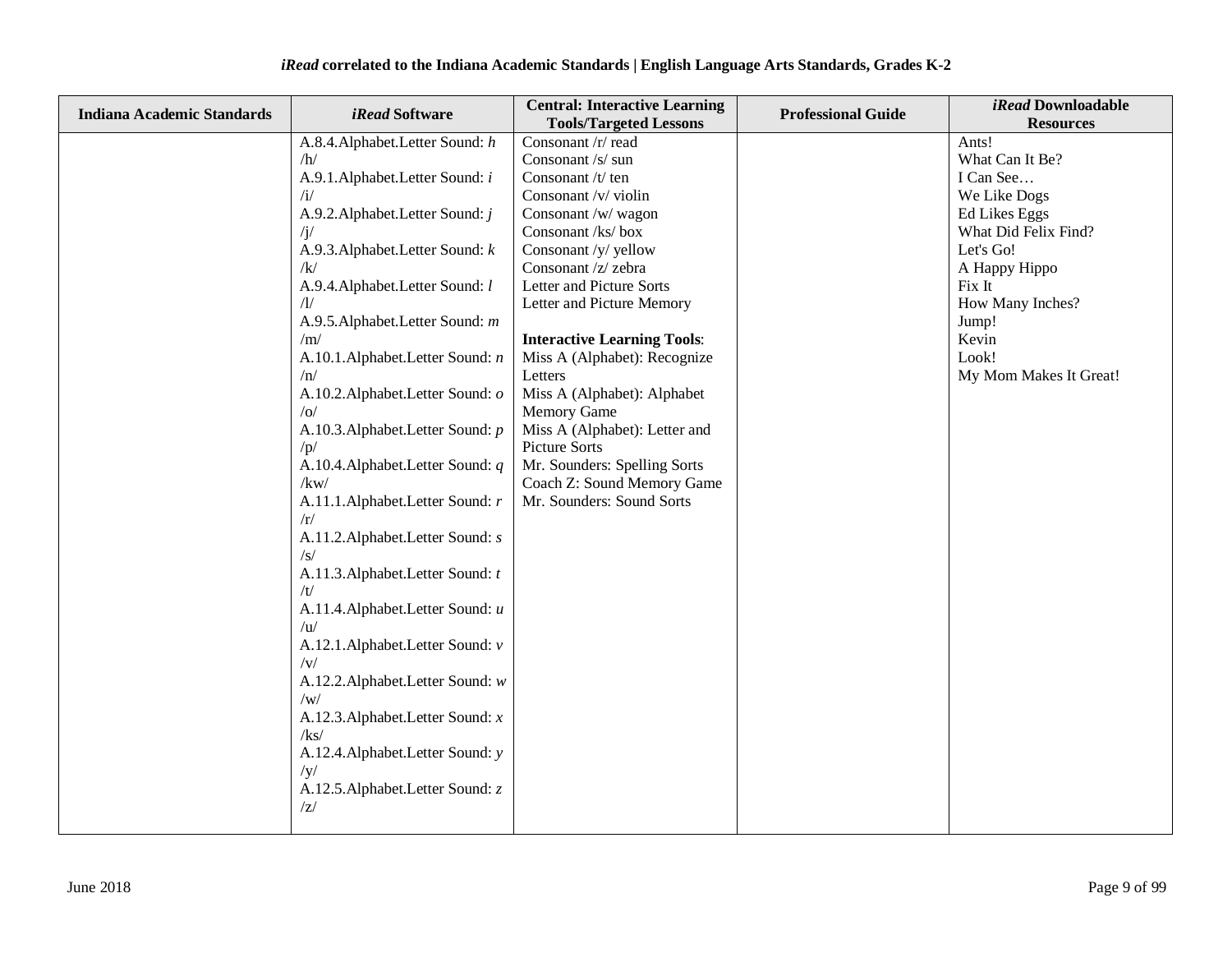| <b>Indiana Academic Standards</b> | <i>iRead</i> Software                           | <b>Central: Interactive Learning</b><br><b>Tools/Targeted Lessons</b> | <b>Professional Guide</b>           | <i>iRead</i> Downloadable<br><b>Resources</b> |
|-----------------------------------|-------------------------------------------------|-----------------------------------------------------------------------|-------------------------------------|-----------------------------------------------|
| K.RF.4.2 Blend consonant-         | iRead Software:                                 | <b>Online Instructional Routines:</b>                                 | <b>Instructional Strategies and</b> | <b>Word List</b>                              |
| vowel-consonant (CVC) sounds to   | A.13.1.Code.Initial consonants                  | <b>Blend Onset and Rime</b>                                           | <b>Practices:</b>                   | <b>Blend Onset and Rime</b>                   |
| make words.                       | with medial $a/a$ and final $t/t$               | Decode Words: Sound by                                                | Blend Onset and Rime PG 167         | <b>Blend Sounds</b>                           |
|                                   | A.13.2. Code. Initial consonants                | Sound-CVCs                                                            | Blend Sounds PG 169                 |                                               |
|                                   | with medial $a/a$ and final $n/n$               | Decode Words: Sound by                                                | Decode Words: Sound-by-             |                                               |
|                                   | A.13.3. Code. Initial consonants                | Sound-ck                                                              | Sound PG 196                        |                                               |
|                                   | with medial $a/a$ and final $p/p$               | Decode Words: Sound by                                                |                                     |                                               |
|                                   | A.13.4. Code. Initial consonants                | Sound-Double Consonants                                               |                                     |                                               |
|                                   | with medial $a/a$ and final $d/d$               | Decode Words: Sound by                                                |                                     |                                               |
|                                   | A.14.1.Code.Initial consonants                  | Sound-ba[ll]                                                          |                                     |                                               |
|                                   | with medial $i / i /$ and final $t / t /$       | Decode Words: Sound by                                                |                                     |                                               |
|                                   | A.14.2. Code. Initial consonants                | Sound-Consonant Blends                                                |                                     |                                               |
|                                   | with medial $i / i /$ and final $n / n /$       | Decode Words: Sound by                                                |                                     |                                               |
|                                   | A.14.3. Code. Initial consonants                | Sound-Consonant Digraphs                                              |                                     |                                               |
|                                   | with medial $i / i /$ and final $p / p /$       | Decode Words: Spelling                                                |                                     |                                               |
|                                   | A.14.4. Code. Initial consonants                | Patterns-Long Vowels (VCe)                                            |                                     |                                               |
|                                   | with medial $i / i /$ and final $d / d /$       | Decode Words: Spelling                                                |                                     |                                               |
|                                   | A.15.1. Code. Initial consonants                | Patterns-Soft c and g                                                 |                                     |                                               |
|                                   | with medial $o$ /o/ and final $t/t$ /           | Decode Words: Spelling                                                |                                     |                                               |
|                                   | A.15.2. Code. Initial consonants                | Patterns-Long Vowel Spellings                                         |                                     |                                               |
|                                   | with medial $o$ /o/ and final $p$ /p/           | Decode Words: Spelling                                                |                                     |                                               |
|                                   | A.15.3. Code. Initial consonants                | Patterns-r-Controlled Vowels                                          |                                     |                                               |
|                                   | with medial $o$ /o/ and final $g$ /g/           | Decode Words: Spelling                                                |                                     |                                               |
|                                   | A.16.1. Code. Initial consonants                | Patterns-Silent Consonants                                            |                                     |                                               |
|                                   | with medial $e/e/$ and final $t/t/$             | Decode Words: Spelling                                                |                                     |                                               |
|                                   | A.16.2. Code. Initial consonants                | Patterns-Diphthongs and                                               |                                     |                                               |
|                                   | with medial <i>e</i> /e/ and final <i>n</i> /n/ | Variant Vowels                                                        |                                     |                                               |
|                                   | A.16.3. Code. Initial consonants                | Decode Words: Spelling                                                |                                     |                                               |
|                                   | with medial $e/e/$ and final $d/d/$             | Patterns-dge                                                          |                                     |                                               |
|                                   | A.17.1. Code. Initial consonants                | Decode Words: Spelling                                                |                                     |                                               |
|                                   | with medial $u / u /$ and final $n / n/$        | Patterns-Short Vowels With                                            |                                     |                                               |
|                                   | A.17.2. Code. Initial consonants                | Final e (dance)                                                       |                                     |                                               |
|                                   | with medial $u / u /$ and final $p / p /$       | Decode Words: Spelling                                                |                                     |                                               |
|                                   | A.17.3. Code. Initial consonants                | Patterns-Other Long Vowel                                             |                                     |                                               |
|                                   | with medial $u / u /$ and final $g / g /$       | Spellings (blind, cold)                                               |                                     |                                               |
|                                   | C.37.1.Code.Reactivate: CVCs,                   | Decode Words: Spelling                                                |                                     |                                               |
|                                   | Blend Work-Out: $o$ , $p$ , $s$ , $t$           | Patterns-/au/ sa[l]t                                                  |                                     |                                               |
|                                   | C.37.2.Code.Reactivate: CVCs,                   | Decode Words: Spelling                                                |                                     |                                               |
|                                   | Blend Work-Out: $a, c, f, n$                    | Patterns-Troublesome w (wash)                                         |                                     |                                               |
|                                   | C.37.3.Code.Reactivate: CVCs,                   | Decode Words: Spelling                                                |                                     |                                               |
|                                   | Blend Work-Out: $i, d, l, z$                    | Patterns                                                              |                                     |                                               |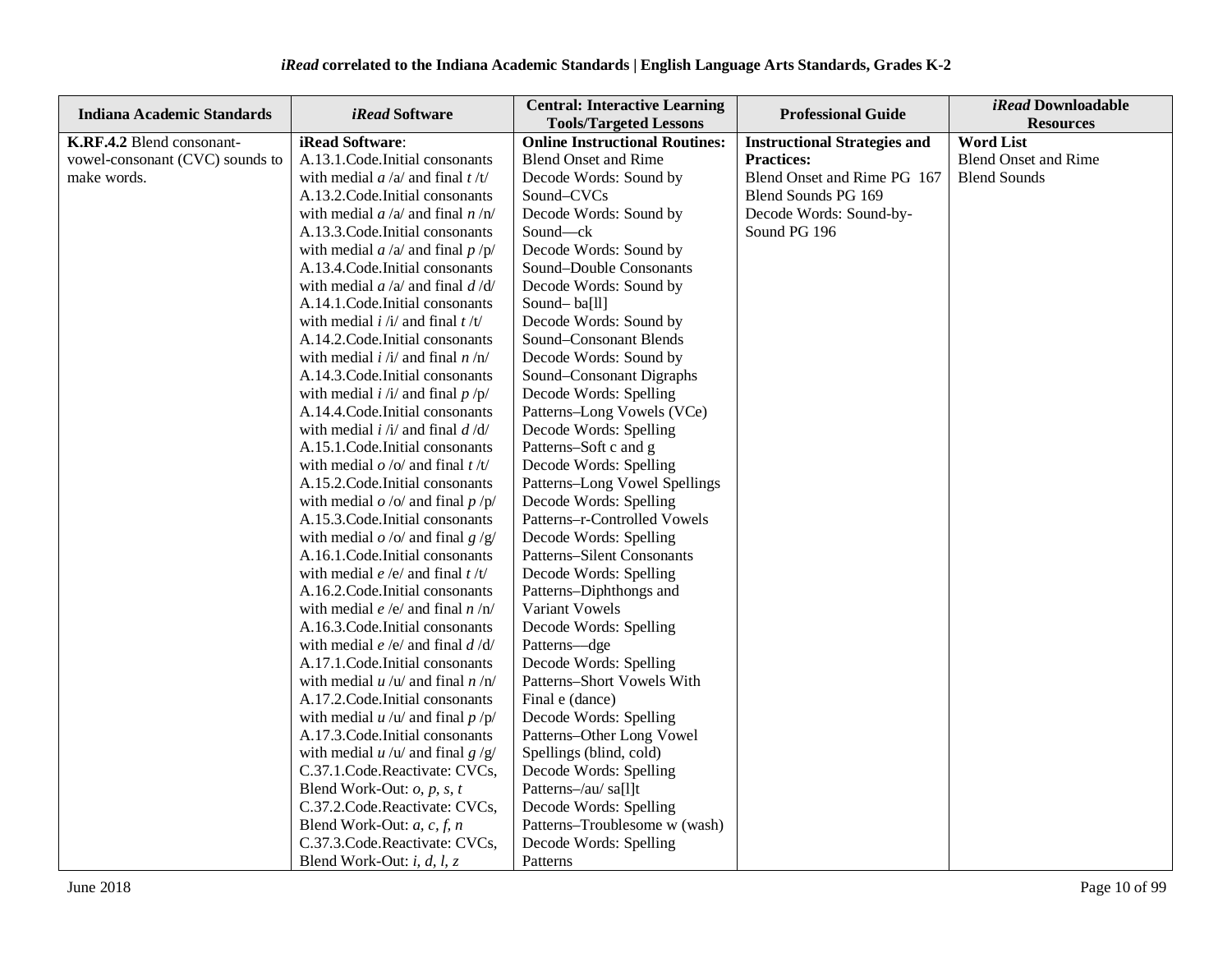| <b>Indiana Academic Standards</b>                                             | <i>iRead</i> Software                                                                                                                                                                                                                                                                                                                                                                                                                                                                                                                                    | <b>Central: Interactive Learning</b><br><b>Tools/Targeted Lessons</b>                                                       | <b>Professional Guide</b>                                                                                                                                                    | <i>iRead</i> Downloadable<br><b>Resources</b>                                                                                                                                                                       |
|-------------------------------------------------------------------------------|----------------------------------------------------------------------------------------------------------------------------------------------------------------------------------------------------------------------------------------------------------------------------------------------------------------------------------------------------------------------------------------------------------------------------------------------------------------------------------------------------------------------------------------------------------|-----------------------------------------------------------------------------------------------------------------------------|------------------------------------------------------------------------------------------------------------------------------------------------------------------------------|---------------------------------------------------------------------------------------------------------------------------------------------------------------------------------------------------------------------|
|                                                                               | C.37.4.Code.Reactivate: CVCs,<br>Blend Work-Out: e, m, r, y<br>C.37.5.Code.Reactivate: CVCs,<br>Blend Work-Out: $u$ , $h$ , $j$ , $k$ , $q$<br>C.38.1.Code.Reactivate: CVCs,<br>Blend Work-Out: $b$ , $g$ , $v$ , $w$ , $x$                                                                                                                                                                                                                                                                                                                              |                                                                                                                             |                                                                                                                                                                              |                                                                                                                                                                                                                     |
| K.RF.4.3 Recognize the long and<br>short sounds for the five major<br>vowels. | iRead Software: A.1-3: Identify<br>and Match Initial Sounds<br>A.7.1.Alphabet.Letter Sound: a<br>/a<br>A.8.1.Alphabet.Letter Sound: e<br>/e/<br>A.8.2. Alphabet. Letter Sound: f<br>/f/<br>A.9.1.Alphabet.Letter Sound: i<br>/i/<br>A.10.2. Alphabet. Letter Sound: o<br>/0/<br>A.10.3. Alphabet. Letter Sound: p<br>/p/<br>A.11.4. Alphabet. Letter Sound: u<br>/u/<br>B.28.1.Code.Long $a$ (a_e)<br>B.28.2.Code. Long $i$ (i_e)<br>B.28.3.Code. Long $a$ , Long $i$<br>(VCe)<br>B.29.1.Code.Long $o$ (o_e)<br>B.29.2.Code.Long $o$ , Long $u$<br>(VCe) | <b>Interactive Learning Tools:</b><br>Mr. Sounders: Short Vowels;<br>Mr. Sounders: Sound Sorts<br>Mr. Sounders: Long Vowels | <b>Instructional Strategies and</b><br><b>Practices:</b><br>Short Vowel: /o/ hot PG 190<br>Long Vowel (VCe) /i/ kite: PG<br>191<br>Decode Words: Spelling<br>Patterns PG 197 | <b>Learning Center Activities:</b><br>Beginning Sounds Go Fish<br>Sound Sorts<br>Words Go Fish<br><b>Decodable Books:</b><br>Hen Pen's Joke<br>Lots of Dimes<br>Make a Cake<br>The Quietest Boy<br>Lime Ice Is Nice |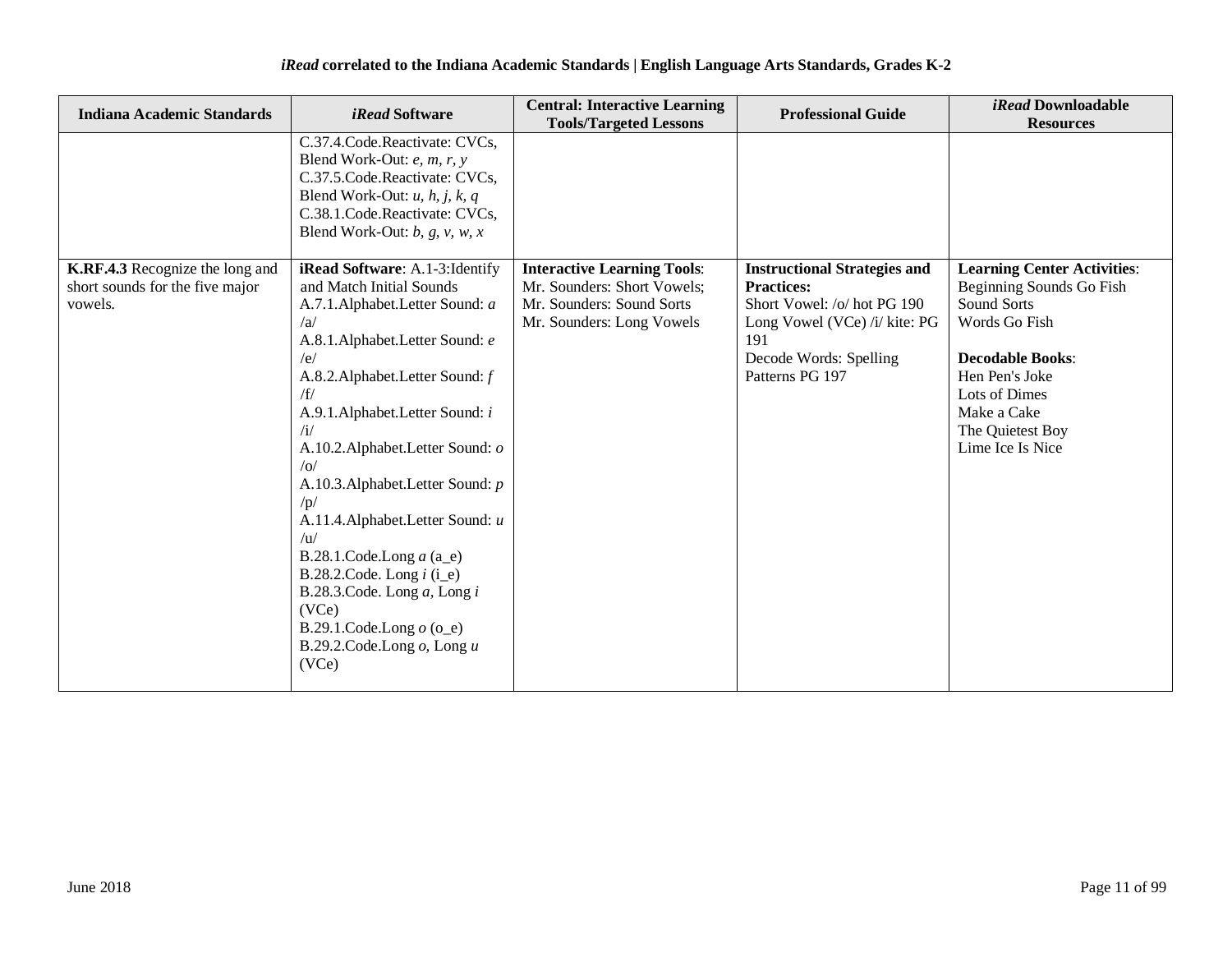| <b>Indiana Academic Standards</b>                                        | <i>iRead</i> Software                                                                                                                                                                                                                                                                                                                                                                                                                                                                                                                                                                                                                                                                                                                                                                                                                                                                                                                                                                                                                                                                                                                   | <b>Central: Interactive Learning</b>                                                                                                                                                                                                                                                                                                           | <b>Professional Guide</b>                                                                                                                                                                                                                                                                                                                                                                                                                                                                                                                                                                       | iRead Downloadable                                                                                                                 |
|--------------------------------------------------------------------------|-----------------------------------------------------------------------------------------------------------------------------------------------------------------------------------------------------------------------------------------------------------------------------------------------------------------------------------------------------------------------------------------------------------------------------------------------------------------------------------------------------------------------------------------------------------------------------------------------------------------------------------------------------------------------------------------------------------------------------------------------------------------------------------------------------------------------------------------------------------------------------------------------------------------------------------------------------------------------------------------------------------------------------------------------------------------------------------------------------------------------------------------|------------------------------------------------------------------------------------------------------------------------------------------------------------------------------------------------------------------------------------------------------------------------------------------------------------------------------------------------|-------------------------------------------------------------------------------------------------------------------------------------------------------------------------------------------------------------------------------------------------------------------------------------------------------------------------------------------------------------------------------------------------------------------------------------------------------------------------------------------------------------------------------------------------------------------------------------------------|------------------------------------------------------------------------------------------------------------------------------------|
| K.RF.4.4 Read common high-<br>frequency words by sight (e.g., a,<br>my). | iRead Software: A.10.5.Sight<br>Words. High-Frequency Words:<br>an, at, see, the<br>A.10.5. Sight Words. High-<br>Frequency Words: an, at, see,<br>the<br>A.11.5. Sight Words. High-<br>Frequency Words: are, in, is, on<br>A.12.6. Sight Words. High-<br>Frequency Words: do, like, not,<br>to<br>A.13.6. Sight Words. High-<br>Frequency Words: and, they,<br>will, you<br>A.14.6. Sight Words. High-<br>Frequency Words: boy, does,<br>girl, of<br>A.15.4. Sight Words. High-<br>Frequency Words: go, no, we,<br>with<br>A.16.5. Sight Words. High-<br>Frequency Words: for, her, his,<br>my<br>A.17.4. Sight Words. High-<br>Frequency Words: off, out, that,<br>this<br>A.18.4. Sight Words. High-<br>Frequency Words: from, me,<br>said, us<br>B.19.5. Sight Words. Reactivate:<br>an, has, have, he, she, the<br>B.20.6. Sight Words. Reactivate:<br>are, do, is, like, see, to<br>B.21.5. Sight Words. Reactivate:<br>in, of, on, out, they, will<br>B.22.5. Sight Words. Reactivate:<br>and, boy, girl, go, with you<br>B.23.6. Sight Words. Reactivate:<br>does, her, his, my, that, this<br>B.24.6. Sight Words. Reactivate: | <b>Tools/Targeted Lessons</b><br><b>Online Instructional Routines:</b><br>See It, Say It, Spell It<br>Rapid Word Recognition<br>Sight Word Memory<br><b>Build Sight Words</b><br><b>Interactive Learning Tools:</b><br>Mr. Seemore: See It, Say It,<br>Spelling<br>Mr. Seemore: Sight Word<br><b>Memory Game</b><br>Mr. Seemore: Word Building | <b>Instructional Strategies and</b><br><b>Practices:</b><br>Dictation PG 200<br>See It, Say It, Spell It PG 218<br>Rapid Word Recognition PG<br>219<br>Sight Word Memory PG 220<br>Build Sight Words PG 221<br><b>Learning Center Ideas:</b><br>Sight Words: Fishing for Sight<br>Words PG 222; Sight Words:<br>Parking Lot PG 222;<br>Technology Center: Sight<br>Word Memory PG 223; Sight<br>Words: Race PG 222; Sight<br>Words: Tic-Tac-Toe PG 223;<br>Sight Words: Words on a Ring<br>PG 222; Listening Center:<br>Sight Word Books PG 223;<br>Sight Words: Big and Little<br>Words PG 223 | <b>Resources</b><br><b>Assessment:</b> Spelling Inventory<br><b>Learning Center Activities:</b><br>Sight Word Cards<br>Tic-Tac-Toe |
|                                                                          | for, from, me, no, off, we                                                                                                                                                                                                                                                                                                                                                                                                                                                                                                                                                                                                                                                                                                                                                                                                                                                                                                                                                                                                                                                                                                              |                                                                                                                                                                                                                                                                                                                                                |                                                                                                                                                                                                                                                                                                                                                                                                                                                                                                                                                                                                 |                                                                                                                                    |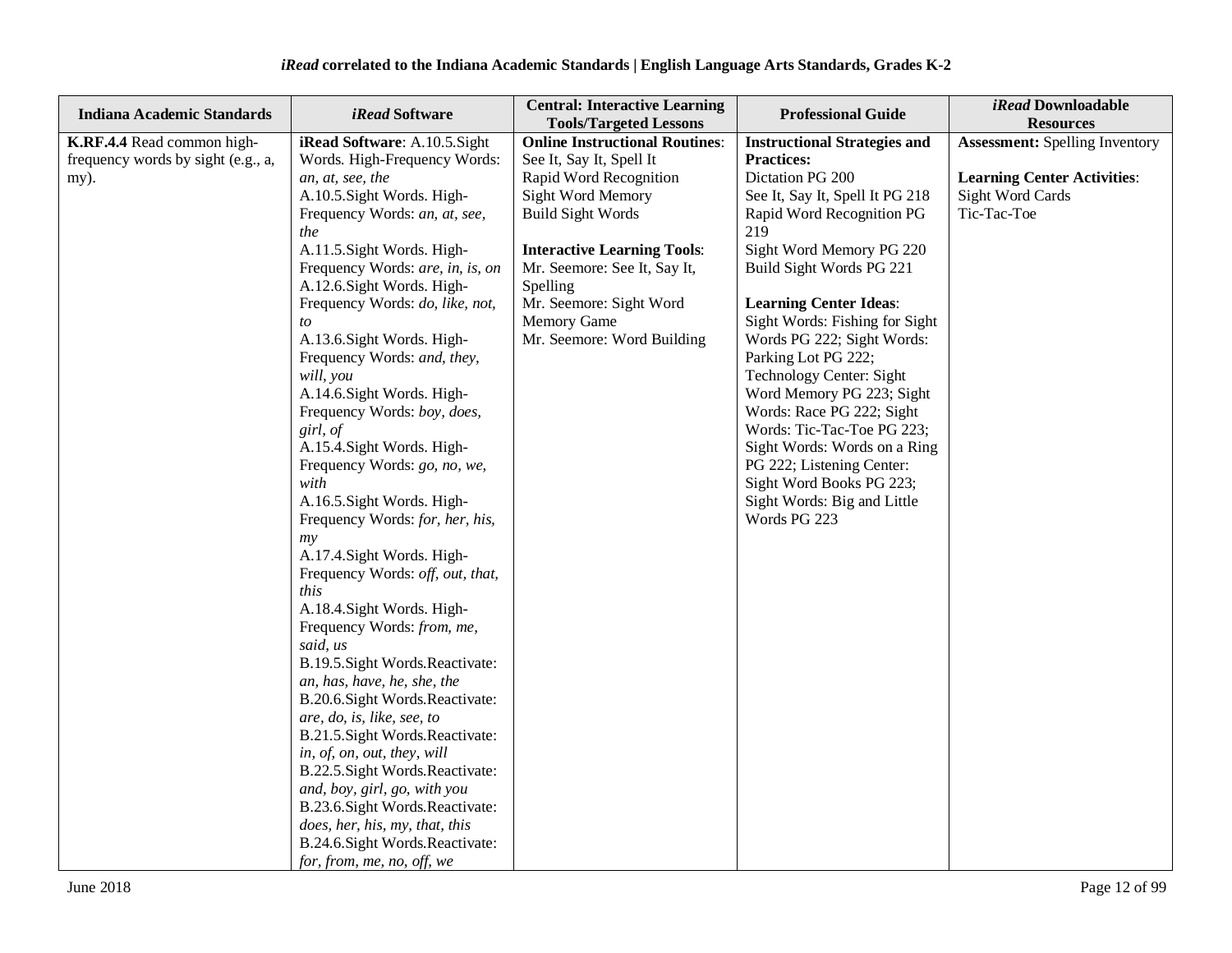| <b>Indiana Academic Standards</b> | iRead Software                             | <b>Central: Interactive Learning</b><br><b>Tools/Targeted Lessons</b> | <b>Professional Guide</b> | iRead Downloadable<br><b>Resources</b> |
|-----------------------------------|--------------------------------------------|-----------------------------------------------------------------------|---------------------------|----------------------------------------|
|                                   | B.25.6.Sight Words.High-                   |                                                                       |                           |                                        |
|                                   | Frequency Words: but, if, said,            |                                                                       |                           |                                        |
|                                   | them                                       |                                                                       |                           |                                        |
|                                   | B.26.5. Sight Words. High-                 |                                                                       |                           |                                        |
|                                   | Frequency Words: and, boy, girl,           |                                                                       |                           |                                        |
|                                   | go, with you                               |                                                                       |                           |                                        |
|                                   | B.27.4. Sight Words. High-                 |                                                                       |                           |                                        |
|                                   | Frequency Words: be, good,                 |                                                                       |                           |                                        |
|                                   | look, so                                   |                                                                       |                           |                                        |
|                                   | B.28.5. Sight Words. High-                 |                                                                       |                           |                                        |
|                                   | Frequency Words: by, some,                 |                                                                       |                           |                                        |
|                                   | was, were                                  |                                                                       |                           |                                        |
|                                   | B.29.5. Sight Words. High-                 |                                                                       |                           |                                        |
|                                   | Frequency Words: here, one,                |                                                                       |                           |                                        |
|                                   | there, two                                 |                                                                       |                           |                                        |
|                                   | B.30.5. Sight Words. High-                 |                                                                       |                           |                                        |
|                                   | Frequency Words: our, their,               |                                                                       |                           |                                        |
|                                   | these, those<br>B.31.5. Sight Words. High- |                                                                       |                           |                                        |
|                                   | Frequency Words: what, when,               |                                                                       |                           |                                        |
|                                   | where, who                                 |                                                                       |                           |                                        |
|                                   | B.32.6. Sight Words. High-                 |                                                                       |                           |                                        |
|                                   | Frequency Words: how, many,                |                                                                       |                           |                                        |
|                                   | too, why                                   |                                                                       |                           |                                        |
|                                   | B.33.5. Sight Words. High-                 |                                                                       |                           |                                        |
|                                   | Frequency Words: come, find,               |                                                                       |                           |                                        |
|                                   | put, then                                  |                                                                       |                           |                                        |
|                                   | B.34.5. Sight Words. High-                 |                                                                       |                           |                                        |
|                                   | Frequency Words: because,                  |                                                                       |                           |                                        |
|                                   | could, should, would                       |                                                                       |                           |                                        |
|                                   | B.35.5. Sight Words. High-                 |                                                                       |                           |                                        |
|                                   | Frequency Words: about, more,              |                                                                       |                           |                                        |
|                                   | most, none                                 |                                                                       |                           |                                        |
|                                   | B.36.6. Sight Words. High-                 |                                                                       |                           |                                        |
|                                   | Frequency Words: mine, ours,               |                                                                       |                           |                                        |
|                                   | theirs, yours                              |                                                                       |                           |                                        |
|                                   | C.37.6. Sight Words. High-Utility          |                                                                       |                           |                                        |
|                                   | Irregular Words: live, new, old,           |                                                                       |                           |                                        |
|                                   | says                                       |                                                                       |                           |                                        |
|                                   | C.38.6. Sight Words. High-Utility          |                                                                       |                           |                                        |
|                                   | Irregular Words: after, before,            |                                                                       |                           |                                        |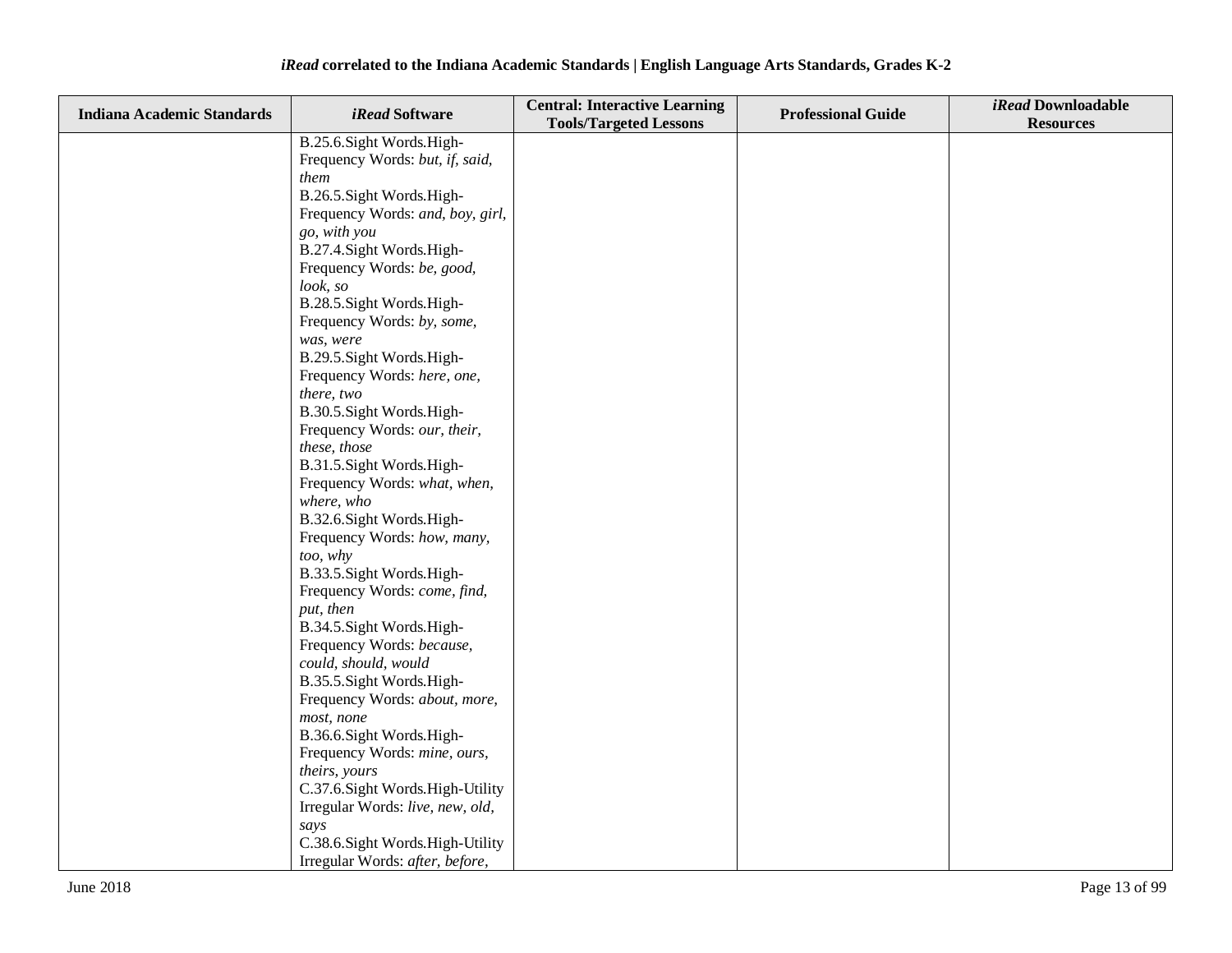| <b>Indiana Academic Standards</b> | <i>iRead</i> Software                                               | <b>Central: Interactive Learning</b><br><b>Tools/Targeted Lessons</b> | <b>Professional Guide</b> | iRead Downloadable<br><b>Resources</b> |
|-----------------------------------|---------------------------------------------------------------------|-----------------------------------------------------------------------|---------------------------|----------------------------------------|
|                                   | great, very                                                         |                                                                       |                           |                                        |
|                                   | C.39.4. Sight Words. High-Utility                                   |                                                                       |                           |                                        |
|                                   | Irregular Words: friend, people,                                    |                                                                       |                           |                                        |
|                                   | woman, women                                                        |                                                                       |                           |                                        |
|                                   | C.40.5. Sight Words. High-Utility                                   |                                                                       |                           |                                        |
|                                   | Irregular Words: any, both,                                         |                                                                       |                           |                                        |
|                                   | either, only                                                        |                                                                       |                           |                                        |
|                                   | C.41.4. Sight Words. High-Utility                                   |                                                                       |                           |                                        |
|                                   | Irregular Words: around, behind,                                    |                                                                       |                           |                                        |
|                                   | over, through                                                       |                                                                       |                           |                                        |
|                                   | C.42.5. Sight Words. High-Utility                                   |                                                                       |                           |                                        |
|                                   | Irregular Words: also, been,                                        |                                                                       |                           |                                        |
|                                   | other, thought                                                      |                                                                       |                           |                                        |
|                                   | C.43.6. Sight Words. High-Utility                                   |                                                                       |                           |                                        |
|                                   | Irregular Words: change, kind,<br>move, special                     |                                                                       |                           |                                        |
|                                   | C.44.6.Sight Words.High-Utility                                     |                                                                       |                           |                                        |
|                                   | Irregular Words: always, every,                                     |                                                                       |                           |                                        |
|                                   | never, often                                                        |                                                                       |                           |                                        |
|                                   | C.45.6. Sight Words. High-Utility                                   |                                                                       |                           |                                        |
|                                   | Irregular Words: build, country,                                    |                                                                       |                           |                                        |
|                                   | learn, school                                                       |                                                                       |                           |                                        |
|                                   | C.46.6.Sight Words.High-Utility                                     |                                                                       |                           |                                        |
|                                   | Irregular Words: daughter,                                          |                                                                       |                           |                                        |
|                                   | father, mother, son                                                 |                                                                       |                           |                                        |
|                                   | C.47.5. Sight Words. High-Utility                                   |                                                                       |                           |                                        |
|                                   | Irregular Words: again, another,                                    |                                                                       |                           |                                        |
|                                   | different, together                                                 |                                                                       |                           |                                        |
|                                   | C.48.5. Sight Words. High-Utility                                   |                                                                       |                           |                                        |
|                                   | Irregular Words: almost, enough,                                    |                                                                       |                           |                                        |
|                                   | laugh, love                                                         |                                                                       |                           |                                        |
|                                   | C.49.6. Sight Words. High-Utility                                   |                                                                       |                           |                                        |
|                                   | Irregular Words: answer,                                            |                                                                       |                           |                                        |
|                                   | favorite, question, ready                                           |                                                                       |                           |                                        |
|                                   | C.50.5. Sight Words. High-Utility                                   |                                                                       |                           |                                        |
|                                   | Irregular Words: animal, earth,                                     |                                                                       |                           |                                        |
|                                   | picture, water                                                      |                                                                       |                           |                                        |
|                                   | C.51.5. Sight Words. High-Utility<br>Irregular Words: money, month, |                                                                       |                           |                                        |
|                                   |                                                                     |                                                                       |                           |                                        |
|                                   | mountain, ocean                                                     |                                                                       |                           |                                        |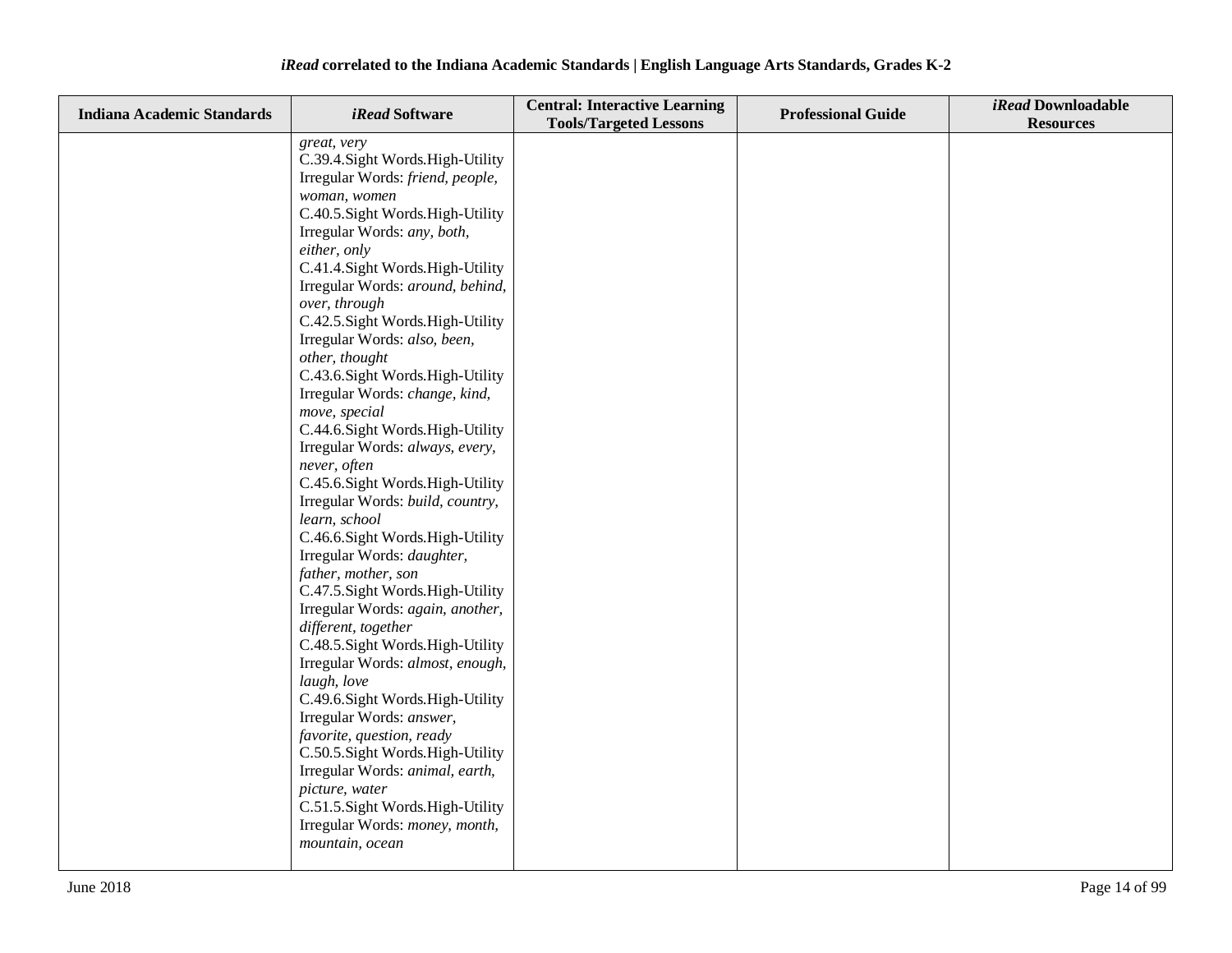| <b>Indiana Academic Standards</b>                                                                                             | <i>iRead</i> Software | <b>Central: Interactive Learning</b><br><b>Tools/Targeted Lessons</b>                                                                                                                                                                                                                                                                                                                                                                                                                                                                                                                                                                                                                                                                                                                              | <b>Professional Guide</b>                                                                                                      | <i>iRead</i> Downloadable<br><b>Resources</b>                                                                                      |
|-------------------------------------------------------------------------------------------------------------------------------|-----------------------|----------------------------------------------------------------------------------------------------------------------------------------------------------------------------------------------------------------------------------------------------------------------------------------------------------------------------------------------------------------------------------------------------------------------------------------------------------------------------------------------------------------------------------------------------------------------------------------------------------------------------------------------------------------------------------------------------------------------------------------------------------------------------------------------------|--------------------------------------------------------------------------------------------------------------------------------|------------------------------------------------------------------------------------------------------------------------------------|
| K.RF.4.5 Identify similarities and<br>differences in words (e.g., word<br>endings, onset and rime) when<br>spoken or written. |                       | <b>Interactive Learning Tools:</b><br>Mr. Sounders: Spelling Sorts<br>Decode Words: Spelling<br>Patterns-Long Vowels (VCe)<br>Decode Words: Spelling<br>Patterns-Soft c and g<br>Decode Words: Spelling<br>Patterns-Long Vowel Spellings<br>Decode Words: Spelling<br>Patterns-r-Controlled Vowels<br>Decode Words: Spelling<br><b>Patterns-Silent Consonants</b><br>Decode Words: Spelling<br>Patterns-Diphthongs and<br>Variant Vowels<br>Decode Words: Spelling<br>Patterns-dge<br>Decode Words: Spelling<br>Patterns-Short Vowels With<br>Final e (dance)<br>Decode Words: Spelling<br>Patterns-Other Long Vowel<br>Spellings (blind, cold)<br>Decode Words: Spelling<br>Patterns-/au/ sa[l]t<br>Decode Words: Spelling<br>Patterns-Troublesome w (wash)<br>Decode Words: Spelling<br>Patterns | <b>Instructional Strategies and</b><br><b>Practices:</b><br>Decode Words: Spelling<br>Patterns PG 197<br>Spelling Sorts PG 198 | <b>Learning Center Activities:</b><br>Spelling Sorts (Diphthongs and<br>Variant Vowels)<br>Spelling Sorts (r-Controlled<br>Vowels) |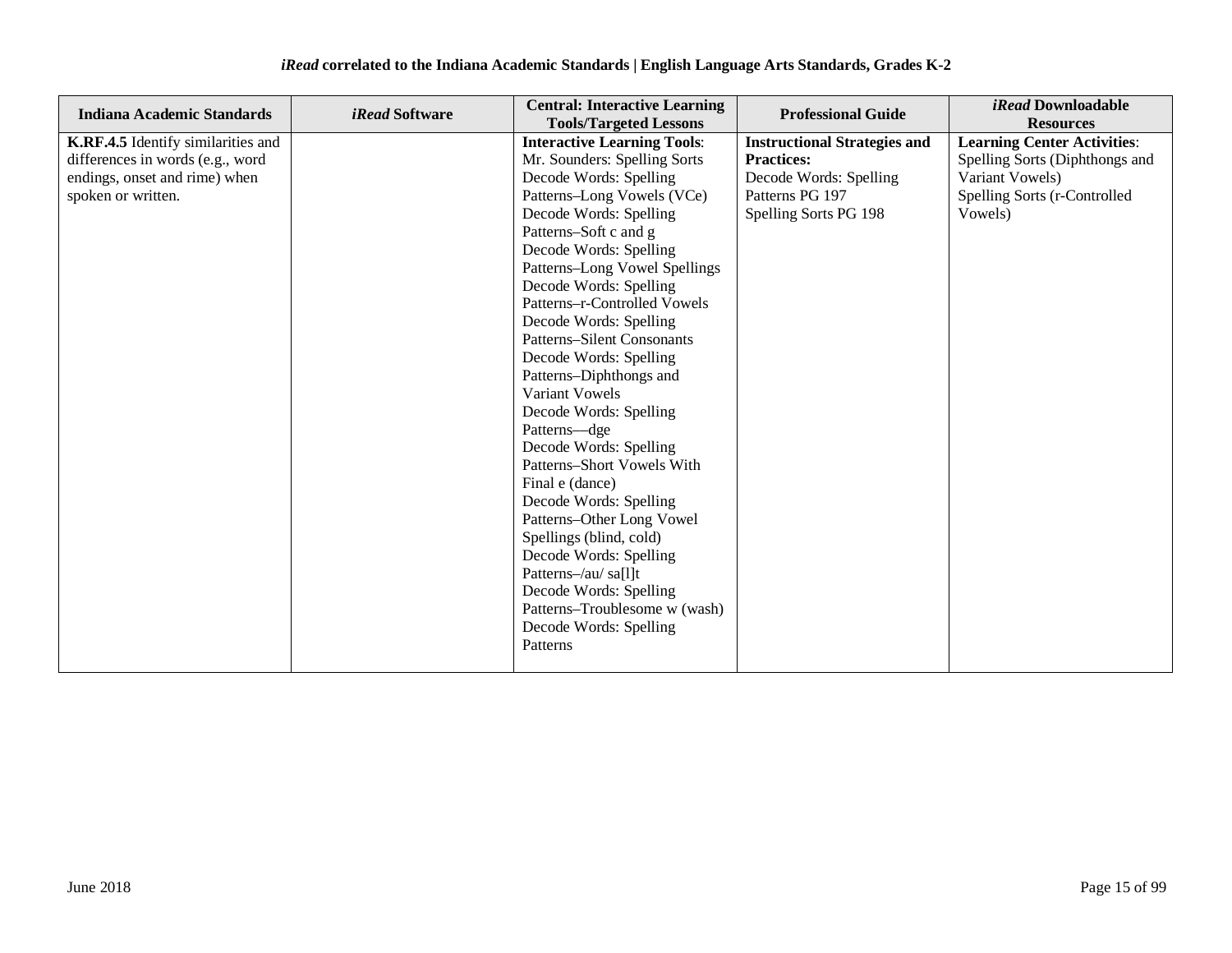| <b>Indiana Academic Standards</b>                                                                                                                 | <i>iRead</i> Software | <b>Central: Interactive Learning</b><br><b>Tools/Targeted Lessons</b> | <b>Professional Guide</b>                                                                                                                                                                                                                                                                                                                                                                                                                                                                                                                                                                                                                                                                                                                        | iRead Downloadable<br><b>Resources</b>                                                                                                                                                                                                                                                                                                                                                                                                                                                                                                                                                                                                                                                                     |
|---------------------------------------------------------------------------------------------------------------------------------------------------|-----------------------|-----------------------------------------------------------------------|--------------------------------------------------------------------------------------------------------------------------------------------------------------------------------------------------------------------------------------------------------------------------------------------------------------------------------------------------------------------------------------------------------------------------------------------------------------------------------------------------------------------------------------------------------------------------------------------------------------------------------------------------------------------------------------------------------------------------------------------------|------------------------------------------------------------------------------------------------------------------------------------------------------------------------------------------------------------------------------------------------------------------------------------------------------------------------------------------------------------------------------------------------------------------------------------------------------------------------------------------------------------------------------------------------------------------------------------------------------------------------------------------------------------------------------------------------------------|
| K.RF.4.6 Standard begins at first                                                                                                                 |                       |                                                                       |                                                                                                                                                                                                                                                                                                                                                                                                                                                                                                                                                                                                                                                                                                                                                  |                                                                                                                                                                                                                                                                                                                                                                                                                                                                                                                                                                                                                                                                                                            |
| grade.                                                                                                                                            |                       |                                                                       |                                                                                                                                                                                                                                                                                                                                                                                                                                                                                                                                                                                                                                                                                                                                                  |                                                                                                                                                                                                                                                                                                                                                                                                                                                                                                                                                                                                                                                                                                            |
|                                                                                                                                                   |                       |                                                                       |                                                                                                                                                                                                                                                                                                                                                                                                                                                                                                                                                                                                                                                                                                                                                  |                                                                                                                                                                                                                                                                                                                                                                                                                                                                                                                                                                                                                                                                                                            |
| <b>Fluency</b><br>K.RF.5 Read emergent-reader<br>texts, maintaining an appropriate<br>pace and using self-correcting<br>strategies while reading. |                       |                                                                       | <b>Learning Center Ideas:</b><br>Library Corner: Just Read<br>Passages PG 215<br>Fluency: Fuzzy Friend PG 248<br>Fluency: Whisper Reading PG<br>248<br>Fluency: Familiar and Fun<br>Rereading PG 248<br>Fluency: Reading Around the<br>Room PG 248<br>Fluency: Read with<br>Expression! PG 249<br>Fluency: Reader's Choice PG<br>249<br>Fluency: Readers Theater<br>Rehearsal PG 249<br>Fluency: Recording Studio PG<br>249<br><b>Instructional Strategies and</b><br><b>Practices:</b><br><b>Read Decodable Books PG</b><br>201<br>Read Decodable Passages PG<br>213<br>Cloze Reading PG 242<br>Choral Reading PG 243<br>Repeated Reading PG 244<br>Partner Reading PG 245<br>Readers Theater PG 246<br>Self-Correcting and Rereading<br>PG 247 | <b>Learning Center Activities:</b><br>Read With Expression!<br>Reading Log<br>Assessment:<br><b>Oral Fluency Assessment</b><br><b>Decodable Books:</b><br>Jim<br>Dig!<br>Good Job, Jen!<br>Max's Pet<br>Can You Spot the Octopus?<br>Yip! Yap!<br>Frogs<br>Who Has Bill?<br>Can Sam?<br>Fireman Ken<br>Whale Watch<br><b>Brent's B-Day Party</b><br>A Squeak, A Squeal, and a<br>Screech!<br>Hen Pen's Joke<br>The Big Cidy<br>Miss Fidget Makes Fudge<br><b>Goat's Book</b><br>The One-Room School<br>Up, Up, and Away!<br>The Street Band<br>All on a Saturday Night<br>The Frog Trail<br>A Hard-Working Dog<br>The Bug and the Bird<br>Gold and the Three Bears<br>The Royal Diner<br>Owls on the Prowl |
|                                                                                                                                                   |                       |                                                                       |                                                                                                                                                                                                                                                                                                                                                                                                                                                                                                                                                                                                                                                                                                                                                  | Pizza Cook<br>The Wrong Knight                                                                                                                                                                                                                                                                                                                                                                                                                                                                                                                                                                                                                                                                             |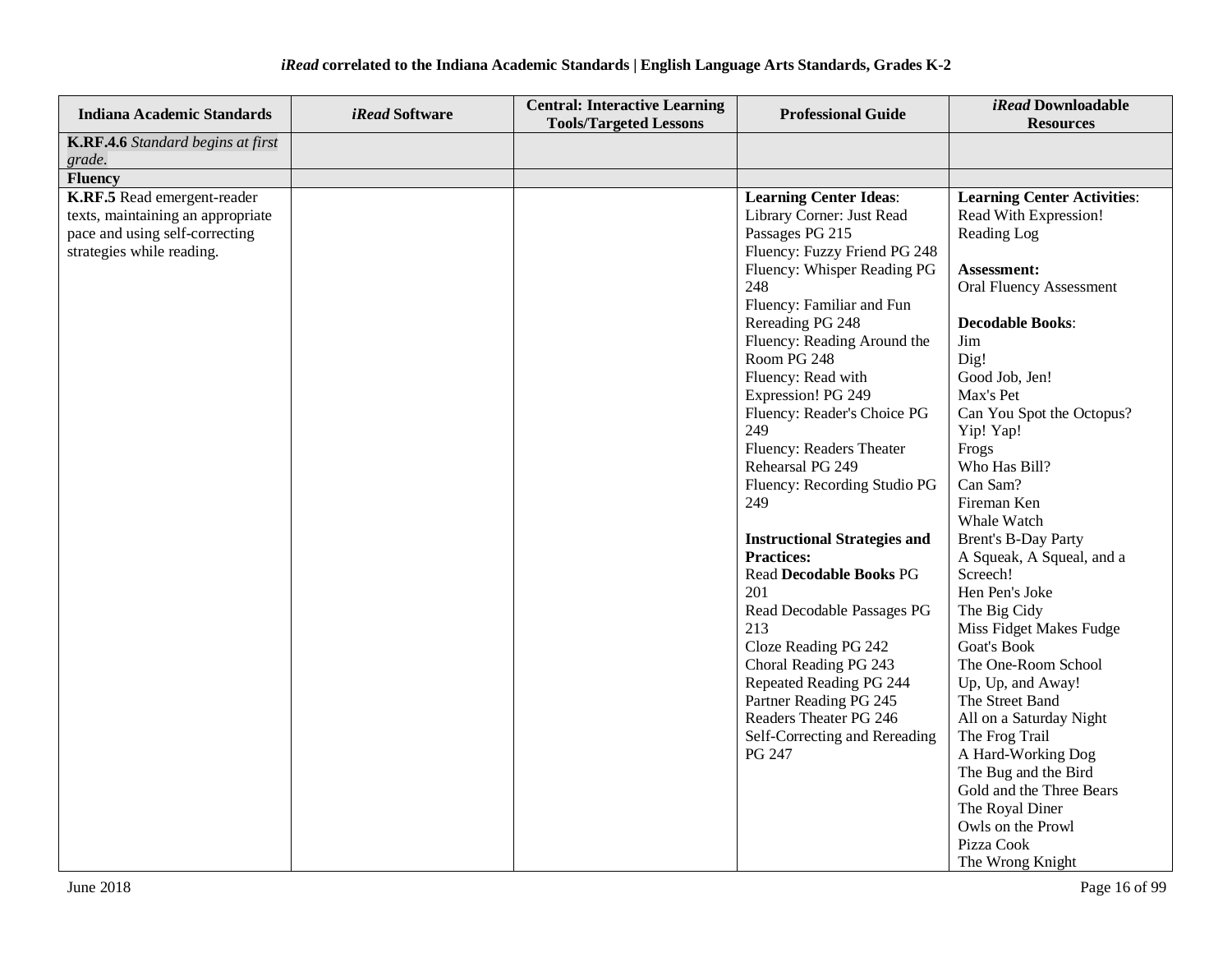| <b>Indiana Academic Standards</b> | <i>iRead</i> Software | <b>Central: Interactive Learning</b> | <b>Professional Guide</b> | iRead Downloadable                                    |
|-----------------------------------|-----------------------|--------------------------------------|---------------------------|-------------------------------------------------------|
|                                   |                       | <b>Tools/Targeted Lessons</b>        |                           | <b>Resources</b>                                      |
|                                   |                       |                                      |                           | Wild Lion and the Mice                                |
|                                   |                       |                                      |                           |                                                       |
|                                   |                       |                                      |                           |                                                       |
|                                   |                       |                                      |                           | <b>Decodable Just Read Passages:</b>                  |
|                                   |                       |                                      |                           | Just Read: At the Ball Game                           |
|                                   |                       |                                      |                           | Just Read: A Gift for Dad                             |
|                                   |                       |                                      |                           | Just Read: The Garbage Truck                          |
|                                   |                       |                                      |                           | Just Read: The Soccer Game                            |
|                                   |                       |                                      |                           | Just Read: The Fox and the Bee                        |
|                                   |                       |                                      |                           | Just Read: Dad's Big Play                             |
|                                   |                       |                                      |                           | Just Read: The Jet                                    |
|                                   |                       |                                      |                           | Just Read: Crash!                                     |
|                                   |                       |                                      |                           | Just Read: Pets for Sale                              |
|                                   |                       |                                      |                           | Just Read: Science Tests                              |
|                                   |                       |                                      |                           | Just Read: The Talent Contest                         |
|                                   |                       |                                      |                           | Just Read: The Train Ride                             |
|                                   |                       |                                      |                           | Just Read: A Day at the Races                         |
|                                   |                       |                                      |                           | Just Read: Fun with Gram and                          |
|                                   |                       |                                      |                           | Gramp                                                 |
|                                   |                       |                                      |                           | Just Read: The Class Trip                             |
|                                   |                       |                                      |                           | Just Read: Rainy Day Play                             |
|                                   |                       |                                      |                           | Just Read: Playing Soccer                             |
|                                   |                       |                                      |                           | Just Read: Bike Safety                                |
|                                   |                       |                                      |                           | Just Read: Laptop Care                                |
|                                   |                       |                                      |                           | Just Read: Class Time<br>Just Read: All About Mummies |
|                                   |                       |                                      |                           | Just Read: A Ride to the Pond                         |
|                                   |                       |                                      |                           | Just Read: The Beach Day                              |
|                                   |                       |                                      |                           | Just Read: Jazz Dance Class                           |
|                                   |                       |                                      |                           | Just Read: Taste Test                                 |
|                                   |                       |                                      |                           | Just Read: The Fossil Mystery                         |
|                                   |                       |                                      |                           | Just Read: A Boat Ride                                |
|                                   |                       |                                      |                           | Just Read: Visiting Friends                           |
|                                   |                       |                                      |                           | Just Read: Snake Escape                               |
|                                   |                       |                                      |                           | Just Read: Hatch!                                     |
|                                   |                       |                                      |                           | Just Read: Jobs for Dogs                              |
|                                   |                       |                                      |                           | Just Read: Speed Skaters                              |
|                                   |                       |                                      |                           | Just Read: The Art Context                            |
|                                   |                       |                                      |                           | Just Read: Camping in the State                       |
|                                   |                       |                                      |                           | Park                                                  |
|                                   |                       |                                      |                           | Just Read: Under the Big Tent                         |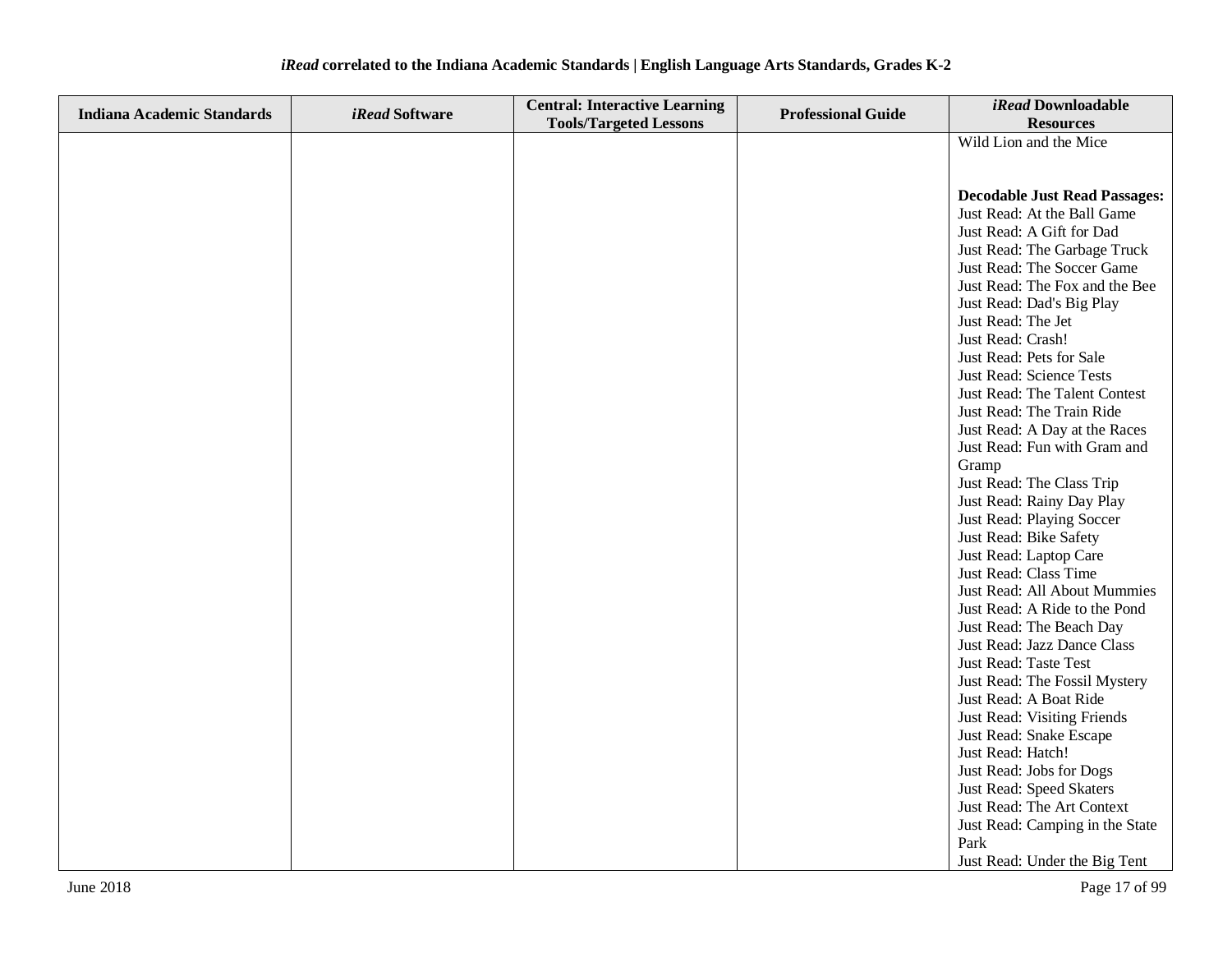| <b>Indiana Academic Standards</b> | iRead Software                                        | <b>Central: Interactive Learning</b> | <b>Professional Guide</b> | iRead Downloadable                                       |
|-----------------------------------|-------------------------------------------------------|--------------------------------------|---------------------------|----------------------------------------------------------|
|                                   |                                                       | <b>Tools/Targeted Lessons</b>        |                           | <b>Resources</b>                                         |
|                                   |                                                       |                                      |                           | Just Read: Our Garden<br>Just Read: The History of Music |
|                                   |                                                       |                                      |                           | Just Read: The South Pole                                |
|                                   |                                                       |                                      |                           | Just Read: Robot Jobs                                    |
|                                   |                                                       |                                      |                           | Just Read: A Home for Tigers                             |
|                                   |                                                       |                                      |                           | Just Read: Learning to Fly                               |
|                                   |                                                       |                                      |                           | Just Read: King Tut's Mummy                              |
|                                   |                                                       |                                      |                           | Just Read: Big Cats                                      |
|                                   |                                                       |                                      |                           | Just Read: The Subway                                    |
|                                   |                                                       |                                      |                           | Just Read: Being Famous                                  |
|                                   |                                                       |                                      |                           | Just Read: Big Bend Park                                 |
|                                   |                                                       |                                      |                           | Just Read: Do Over                                       |
|                                   |                                                       |                                      |                           | Just Read: Bouncing Eggs                                 |
|                                   |                                                       |                                      |                           | Just Read: Jumping Boots                                 |
|                                   |                                                       |                                      |                           | Just Read: The Mix Up                                    |
|                                   |                                                       |                                      |                           | Just Read: The Channel Tunnel                            |
|                                   |                                                       |                                      |                           | Just Read: Silly Inventions                              |
| <b>READING: Literature</b>        |                                                       |                                      |                           |                                                          |
| K.RL.1 Actively engage in group   | iRead Software:                                       |                                      |                           | <b>Downloadable Success Books:</b>                       |
| reading activities with purpose   | A.1.5. Success.eBook: Shake the                       |                                      |                           | Shake the Bananas Down                                   |
| and understanding.                | <b>Bananas Down</b>                                   |                                      |                           | One, Two, Buckle My Shoe                                 |
|                                   | A.2.5. Success.eBook: One, Two,                       |                                      |                           | Hey Diddle, Diddle                                       |
|                                   | <b>Buckle My Shoe</b>                                 |                                      |                           | Goodnight Bear                                           |
|                                   | A.4.5. Success.eBook: Hey                             |                                      |                           | Five Little Monkeys                                      |
|                                   | Diddle, Diddle                                        |                                      |                           | The Owl and the Pussy-Cat                                |
|                                   | A.7.5. Success.eBook: Goodnight                       |                                      |                           | Up in the Sky                                            |
|                                   | <b>Bear</b>                                           |                                      |                           | Please Sit Still                                         |
|                                   | A.9.7. Success.eBook: Five Little                     |                                      |                           | All in a Day                                             |
|                                   | Monkeys                                               |                                      |                           | Moonlight Cat                                            |
|                                   | A.10.6.Success.eBook: The Owl                         |                                      |                           | Lost and Found                                           |
|                                   | and the Pussy-Cat<br>A.11.6. Success.eBook: Up in the |                                      |                           | Red Hen's Garden<br>Yes, I Can!                          |
|                                   | Sky                                                   |                                      |                           | Rabbit to the Rescue                                     |
|                                   | A.14.7. Success.eBook: Please                         |                                      |                           | The City Mouse and the Country                           |
|                                   | Sit Still                                             |                                      |                           | Mouse                                                    |
|                                   | A.17.5. Success.eBook: All in a                       |                                      |                           | <b>Tough Break</b>                                       |
|                                   | Day                                                   |                                      |                           | Crazy Daisies                                            |
|                                   | B.19.6.Success.eBook:                                 |                                      |                           | The Amazing Roy                                          |
|                                   | Moonlight Cat                                         |                                      |                           | <b>Bed in Summer</b>                                     |
|                                   | B.20.7. Success.eBook: Lost and                       |                                      |                           | The Best Song Ever                                       |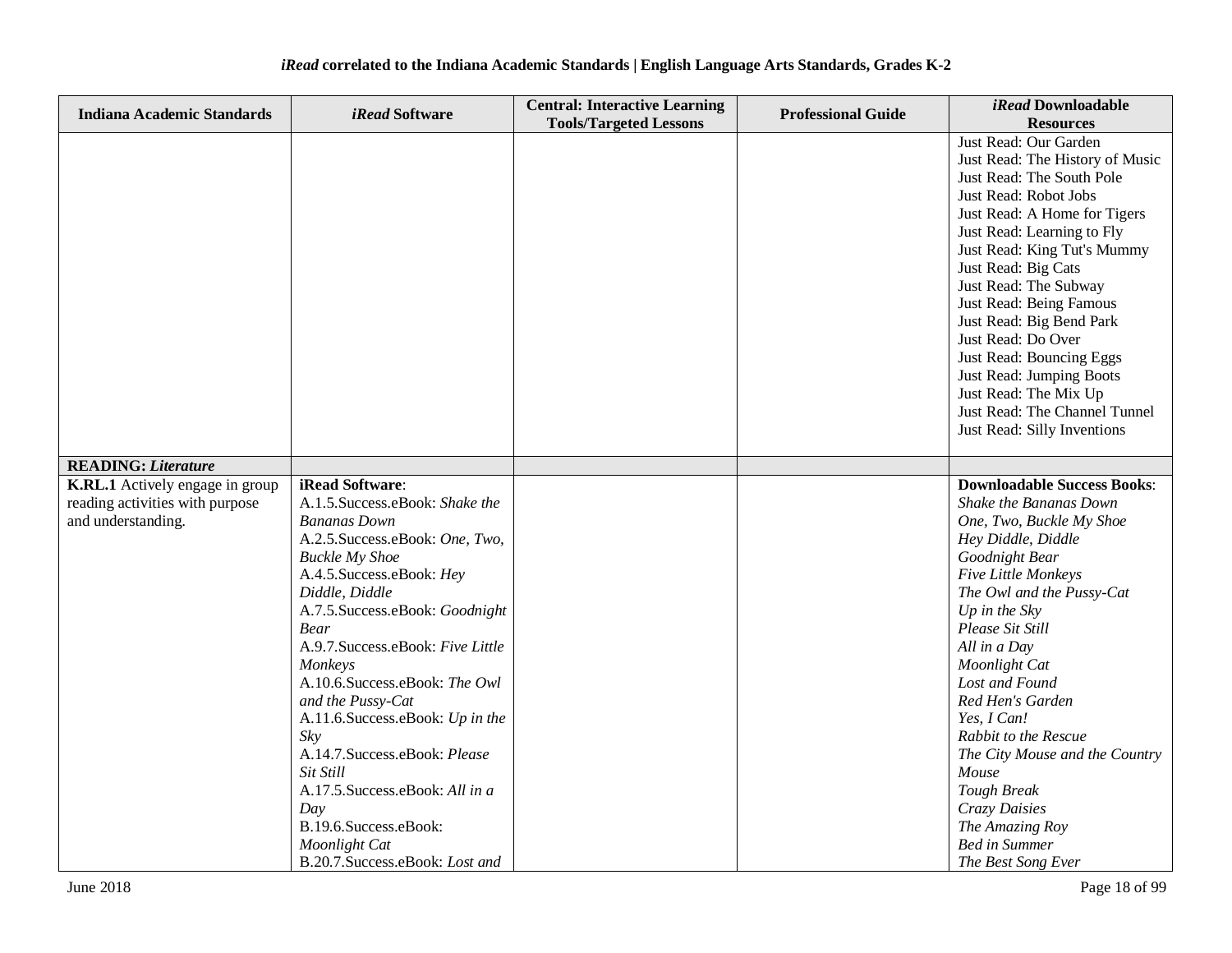| <b>Indiana Academic Standards</b>                                                                                   | <i>iRead</i> Software                                                                                                                                                                                                                                                                                                                                                                                                                                                                                                                                                                                                                                                                | <b>Central: Interactive Learning</b><br><b>Tools/Targeted Lessons</b> | <b>Professional Guide</b>                                                                                                                                                                                          | iRead Downloadable<br><b>Resources</b>                                                                                                                                                                                              |
|---------------------------------------------------------------------------------------------------------------------|--------------------------------------------------------------------------------------------------------------------------------------------------------------------------------------------------------------------------------------------------------------------------------------------------------------------------------------------------------------------------------------------------------------------------------------------------------------------------------------------------------------------------------------------------------------------------------------------------------------------------------------------------------------------------------------|-----------------------------------------------------------------------|--------------------------------------------------------------------------------------------------------------------------------------------------------------------------------------------------------------------|-------------------------------------------------------------------------------------------------------------------------------------------------------------------------------------------------------------------------------------|
|                                                                                                                     | Found<br>B.21.6.Success.eBook: Red<br>Hen's Garden<br>B.23.7. Success.eBook: Yes, I<br>Can!<br>B.27.5. Success.eBook: Rabbit to<br>the Rescue<br>B.28.6.Success.eBook: The City<br>Mouse and the Country Mouse<br>B.29.6.Success.eBook: Tough<br><b>Break</b><br>B.35.6. Success.eBook: Crazy<br><b>Daisies</b><br>B.36.7. Success.eBook: The<br>Amazing Roy<br>C.37.7.Success.eBook: Bed in<br><b>Summer</b><br>C.40.6.Success.eBook: The Best<br>Song Ever<br>C.41.5.Success.eBook: Revenge!<br>C.42.6.Success.eBook: The<br>Legend of Redbeard<br>C.44.7.Success.eBook: Mathbot<br>C.47.6.Success.eBook: Attach of<br>the Flue Germ<br>C.50.6.Success.eBook: A Field<br>of Heroes |                                                                       |                                                                                                                                                                                                                    | Revenge!<br>The Legend of Redbeard<br>Mathbot<br>Attach of the Flue Germ<br>A Field of Heroes                                                                                                                                       |
| <b>Key Ideas and Textual Support</b>                                                                                |                                                                                                                                                                                                                                                                                                                                                                                                                                                                                                                                                                                                                                                                                      |                                                                       |                                                                                                                                                                                                                    |                                                                                                                                                                                                                                     |
| K.RL.2.1 With support, ask and<br>answer questions about main<br>topics and key details in a text<br>heard or read. | <b>Success eBooks:</b><br>School Aa to Zz<br>Is Anybody Home?<br>Yes, I Can!<br>Oops!<br><b>Tough Break</b><br>In the Night Sky<br>Attack of the Flue Germ                                                                                                                                                                                                                                                                                                                                                                                                                                                                                                                           |                                                                       | <b>Teaching with Success</b><br>eBooks:<br>School Aa to Zz PG 88<br>Is Anybody Home? PG 91<br>Yes, I Can! PG 94<br>Oops! PG 95<br>Tough Break PG 97<br>In the Night Sky PG 98<br>Attack of the Flue Germ PG<br>106 | <b>Graphic Organizer:</b><br>Question Wheel; Story Wheel<br><b>Downloadable Success eBooks:</b><br>School Aa to Zz<br>Is Anybody Home?<br>Yes, I Can!<br>Oops!<br><b>Tough Break</b><br>In the Night Sky<br>Attack of the Flue Germ |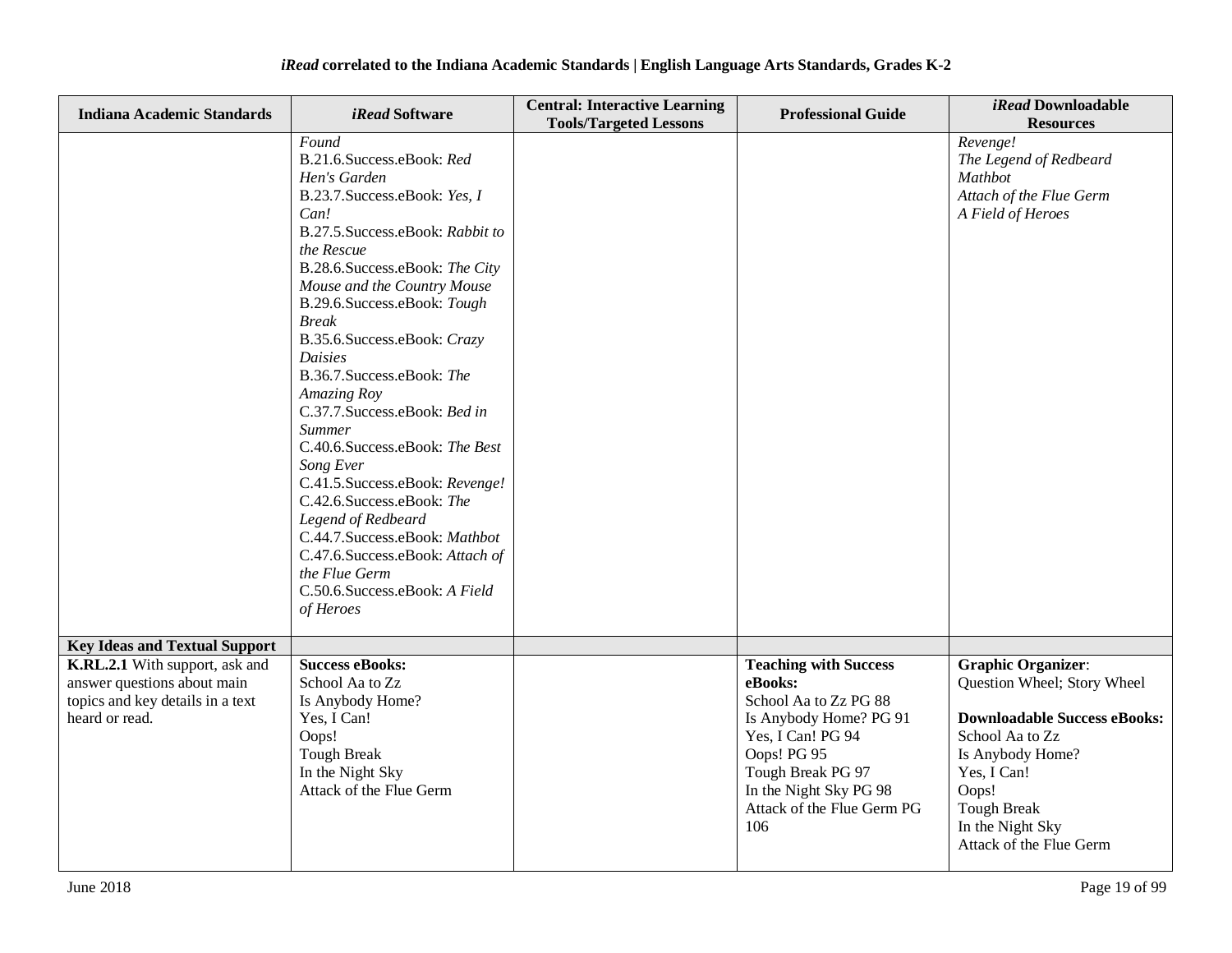| <b>Indiana Academic Standards</b>                                                                          | <i>iRead</i> Software                                                                                                                                                                                                                                                                                                                                               | <b>Central: Interactive Learning</b><br><b>Tools/Targeted Lessons</b> | <b>Professional Guide</b>                                                                                                                                                                                                                                                                                                                                                                                                                                                                        | <i>iRead</i> Downloadable<br><b>Resources</b>                                                                                                                                                                                                                                                                                                                                                                                           |
|------------------------------------------------------------------------------------------------------------|---------------------------------------------------------------------------------------------------------------------------------------------------------------------------------------------------------------------------------------------------------------------------------------------------------------------------------------------------------------------|-----------------------------------------------------------------------|--------------------------------------------------------------------------------------------------------------------------------------------------------------------------------------------------------------------------------------------------------------------------------------------------------------------------------------------------------------------------------------------------------------------------------------------------------------------------------------------------|-----------------------------------------------------------------------------------------------------------------------------------------------------------------------------------------------------------------------------------------------------------------------------------------------------------------------------------------------------------------------------------------------------------------------------------------|
| K.RL.2.2 With support, retell<br>familiar stories, poems, and<br>nursery rhymes, including key<br>details. | <b>Success eBooks:</b><br>One, Two, Buckle My Shoe<br>Hey Diddle Diddle<br>The Owl and the Pussy-Cat<br>Please Sit Still<br>All in a Day<br>Lost and Found<br><b>Crazy Daisies</b><br>Meet the Drop Club<br>The Legend of Red Beard                                                                                                                                 |                                                                       | <b>Teaching with Success</b><br>eBooks:<br>One, Two, Buckle My Shoe<br>PG 83<br>Hey Diddle Diddle PG 84<br>The Owl and the Pussy-Cat PG<br>87<br>Please Sit Still PG 89<br>All in a Day PG 91<br>Lost and Found PG 92<br>Crazy Daisies PG 100<br>Meet the Drop Club PG 101<br>The Legend of Red Beard PG<br>103                                                                                                                                                                                  | <b>Downloadable Success eBooks:</b><br>One, Two, Buckle My Shoe<br>Hey Diddle Diddle<br>The Owl and the Pussy-Cat<br>Please Sit Still<br>All in a Day<br>Lost and Found<br><b>Crazy Daisies</b><br>Meet the Drop Club<br>The Legend of Red Beard                                                                                                                                                                                        |
| K.RL.2.3 Identify important<br>elements of the text (e.g.,<br>characters, settings, or events).            | <b>Success eBooks:</b><br>Red Hen's Garden<br>Shake the Bananas Down<br>Goodnight Bear<br>There's a Gorilla in This Book<br>Up in the Sky<br>School Aa to Zz<br>Moonlight Cat<br>Red Hen's Garden<br><b>Freaky Frogs</b><br><b>BOOM! CRASH!</b><br>At Full Speed<br>Chomp!<br>Itchy Nose and Icky Toes<br>Bed in Summer<br>That's How It Works<br>A Field of Heroes |                                                                       | <b>Teaching with Success</b><br>eBooks:<br>Red Hen's Garden PG 82<br>Shake the Bananas Down PG<br>83<br>Goodnight Bear PG 86<br>There's a Gorilla in This Book<br><b>PG 86</b><br>Up in the Sky PG 88<br>School Aa to Zz PG 88<br>Moonlight Cat PG 92<br>Red Hen's Garden PG 93<br>Freaky Frogs PG 94<br><b>BOOM! CRASH! PG 95</b><br>At Full Speed PG 97<br>Chomp! PG 98<br>Itchy Nose and Icky Toes PG<br>99<br>Bed in Summer PG 101<br>That's How It Works PG 104<br>A Field of Heroes PG 107 | <b>Graphic Organizer: Key</b><br>Details; Story Web<br><b>Downloadable Success eBooks:</b><br>Red Hen's Garden<br>Shake the Bananas Down<br>Goodnight Bear<br>There's a Gorilla in This Book<br>Up in the Sky<br>School Aa to Zz<br>Moonlight Cat<br>Red Hen's Garden<br><b>Freaky Frogs</b><br><b>BOOM! CRASH!</b><br>At Full Speed<br>Chomp!<br>Itchy Nose and Icky Toes<br>Bed in Summer<br>That's How It Works<br>A Field of Heroes |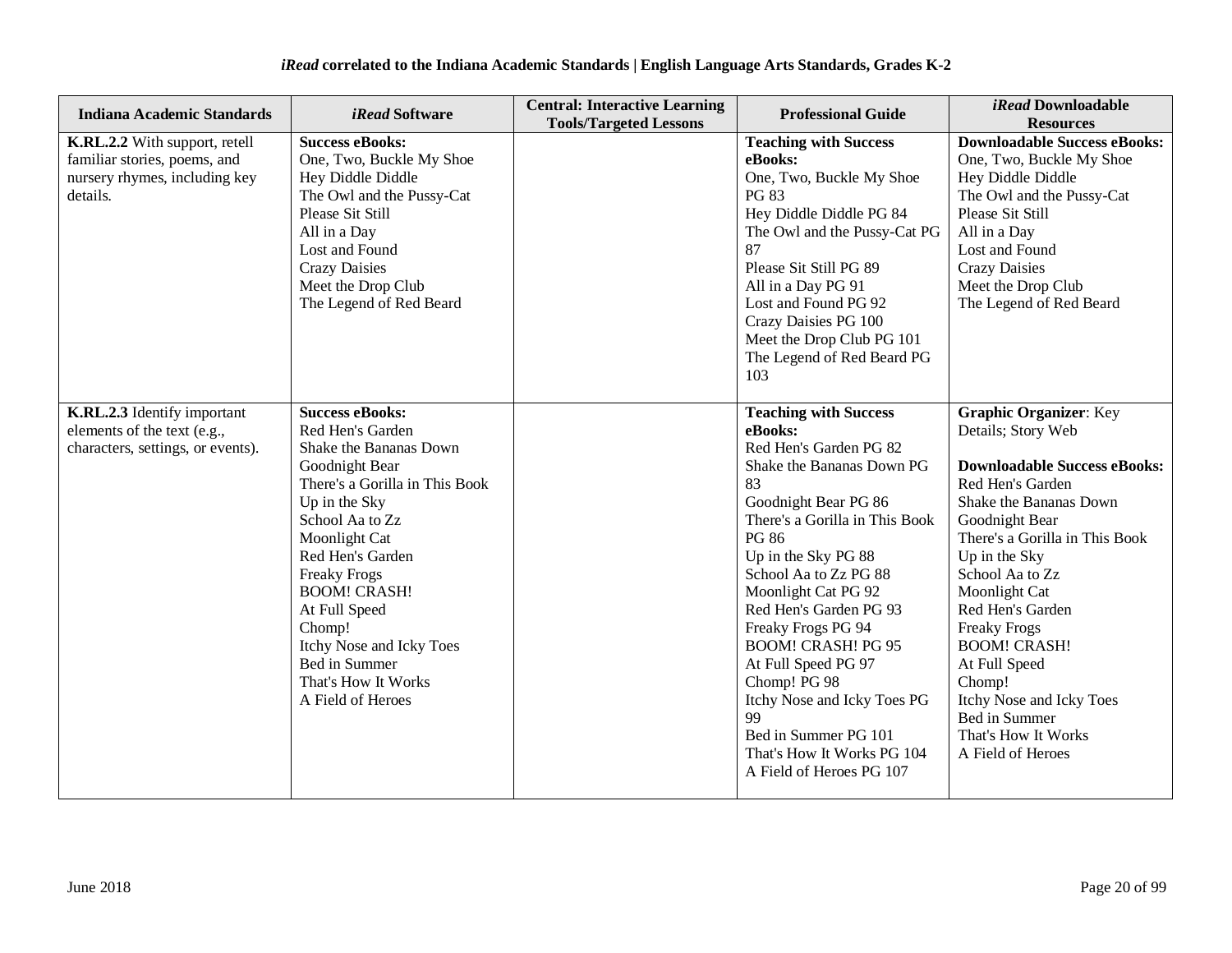| Indiana Academic Standards                                                                                                                                                      | <i>iRead</i> Software                                                                                                                                                                                                                                                                                                                           | <b>Central: Interactive Learning</b><br><b>Tools/Targeted Lessons</b> | <b>Professional Guide</b>                                                                                                                                                                                                                                                                                                                                                                                                                                                                        | <i>iRead</i> Downloadable<br><b>Resources</b>                                                                                                                                                                                                                                                                                                                                                                       |
|---------------------------------------------------------------------------------------------------------------------------------------------------------------------------------|-------------------------------------------------------------------------------------------------------------------------------------------------------------------------------------------------------------------------------------------------------------------------------------------------------------------------------------------------|-----------------------------------------------------------------------|--------------------------------------------------------------------------------------------------------------------------------------------------------------------------------------------------------------------------------------------------------------------------------------------------------------------------------------------------------------------------------------------------------------------------------------------------------------------------------------------------|---------------------------------------------------------------------------------------------------------------------------------------------------------------------------------------------------------------------------------------------------------------------------------------------------------------------------------------------------------------------------------------------------------------------|
| K.RL.2.4 Make predictions about<br>what will happen in a story.<br>These matches support<br>understanding of main idea and<br>provide some opportunities to<br>make predictions | <b>Success eBooks:</b><br>Red Hen's Garden<br>Shake the Bananas Down<br>Goodnight Bear<br>There's a Gorilla in This Book<br>Moonlight Cat<br>Red Hen's Garden<br><b>Freaky Frogs</b><br>Bed in Summer                                                                                                                                           |                                                                       | <b>Teaching with Success</b><br>eBooks:<br>Red Hen's Garden PG 82<br>Shake the Bananas Down PG<br>83<br>Goodnight Bear PG 86<br>There's a Gorilla in This Book<br><b>PG 86</b><br>Moonlight Cat PG 92<br>Red Hen's Garden PG 93<br>Freaky Frogs PG 94<br>Bed in Summer PG 101                                                                                                                                                                                                                    | <b>Graphic Organizer: Key</b><br>Details; Story Web<br>Problem and Solution; Story<br>Wheel; Story Map; Story Web;<br><b>Cycle of Events</b><br><b>Downloadable Success eBooks:</b><br>Red Hen's Garden<br>Shake the Bananas Down<br>Goodnight Bear<br>There's a Gorilla in This Book<br>Moonlight Cat<br>Red Hen's Garden<br><b>Freaky Frogs</b><br>Bed in Summer                                                  |
| <b>Structural Elements and</b><br>Organization                                                                                                                                  |                                                                                                                                                                                                                                                                                                                                                 |                                                                       |                                                                                                                                                                                                                                                                                                                                                                                                                                                                                                  |                                                                                                                                                                                                                                                                                                                                                                                                                     |
| K.RL.3.1 Recognize familiar<br>narrative text genres (e.g., fairy<br>tales, nursery rhymes,<br>storybooks).                                                                     | <b>Success eBooks:</b><br>Red Hen's Garden<br>Shake the Bananas Down<br>Goodnight Bear<br>There's a Gorilla in This Book<br>Up in the Sky<br>School Aa to Zz<br>Moonlight Cat<br><b>Freaky Frogs</b><br><b>BOOM! CRASH!</b><br>At Full Speed<br>Chomp!<br>Itchy Nose and Icky Toes<br>Bed in Summer<br>That's How It Works<br>A Field of Heroes |                                                                       | <b>Teaching with Success</b><br>eBooks:<br>Red Hen's Garden PG 82<br>Shake the Bananas Down PG<br>83<br>Goodnight Bear PG 86<br>There's a Gorilla in This Book<br><b>PG 86</b><br>Up in the Sky PG 88<br>School Aa to Zz PG 88<br>Moonlight Cat PG 92<br>Red Hen's Garden PG 93<br>Freaky Frogs PG 94<br><b>BOOM! CRASH! PG 95</b><br>At Full Speed PG 97<br>Chomp! PG 98<br>Itchy Nose and Icky Toes PG<br>99<br>Bed in Summer PG 101<br>That's How It Works PG 104<br>A Field of Heroes PG 107 | <b>Graphic Organizer:</b><br>Key Details; Story Web<br><b>Downloadable Success eBooks:</b><br>Red Hen's Garden<br>Shake the Bananas Down<br>Goodnight Bear<br>There's a Gorilla in This Book<br>Up in the Sky<br>School Aa to Zz<br>Moonlight Cat<br><b>Freaky Frogs</b><br><b>BOOM! CRASH!</b><br>At Full Speed<br>Chomp!<br>Itchy Nose and Icky Toes<br>Bed in Summer<br>That's How It Works<br>A Field of Heroes |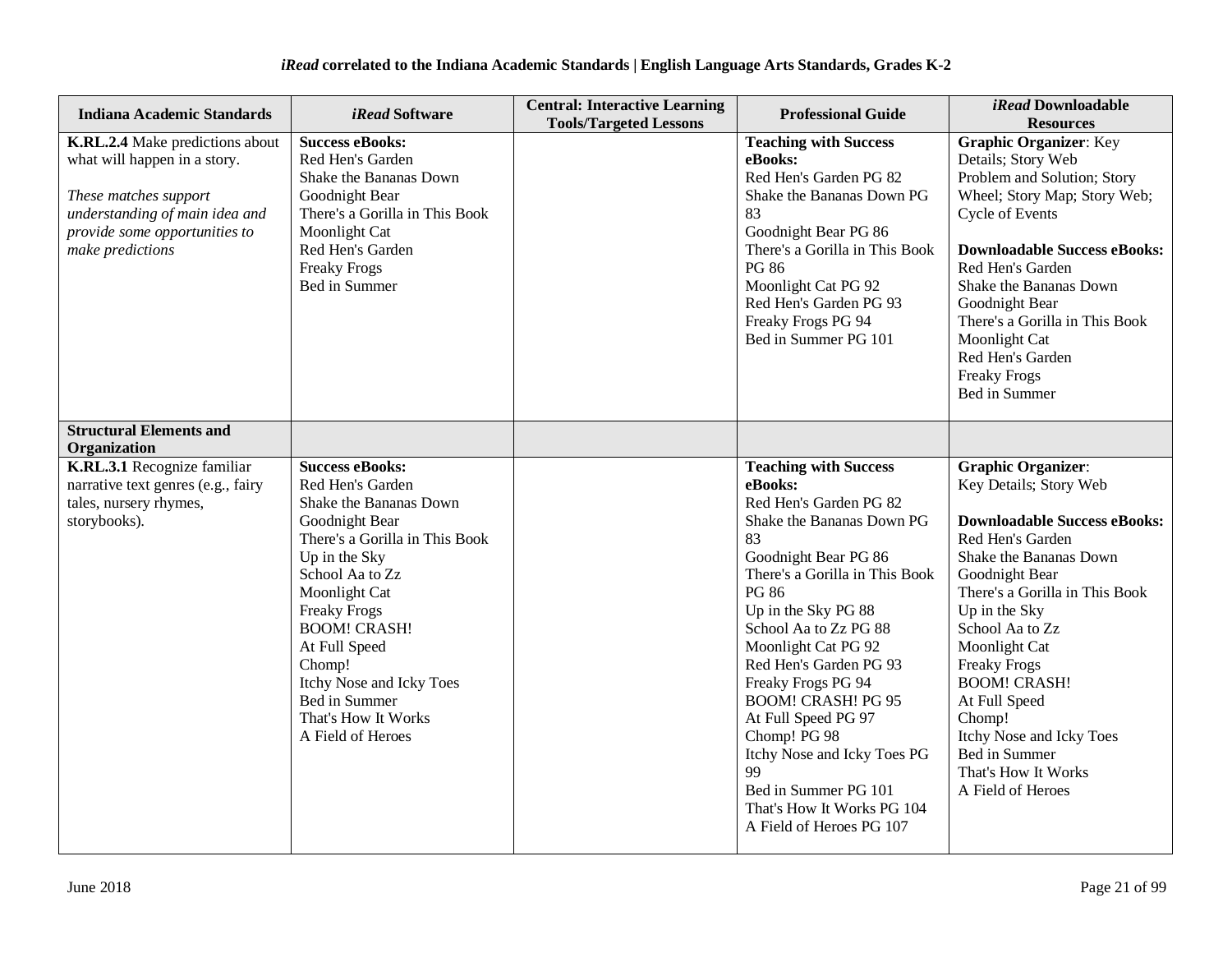| <b>Indiana Academic Standards</b>                                                                                                                    | <i>iRead</i> Software                                                                                                                                                                                                                                                                                                                                                  | <b>Central: Interactive Learning</b><br><b>Tools/Targeted Lessons</b> | <b>Professional Guide</b>                                                                                                                                                                                                                                                                                       | <i>iRead</i> Downloadable<br><b>Resources</b>                                                                                                                                                                                                                                                             |
|------------------------------------------------------------------------------------------------------------------------------------------------------|------------------------------------------------------------------------------------------------------------------------------------------------------------------------------------------------------------------------------------------------------------------------------------------------------------------------------------------------------------------------|-----------------------------------------------------------------------|-----------------------------------------------------------------------------------------------------------------------------------------------------------------------------------------------------------------------------------------------------------------------------------------------------------------|-----------------------------------------------------------------------------------------------------------------------------------------------------------------------------------------------------------------------------------------------------------------------------------------------------------|
| K.RL.3.2 With support, define<br>the role of the author and<br>illustrator of a story in telling the<br>story.<br><b>Synthesis and Connection of</b> |                                                                                                                                                                                                                                                                                                                                                                        |                                                                       |                                                                                                                                                                                                                                                                                                                 |                                                                                                                                                                                                                                                                                                           |
| <b>Ideas</b>                                                                                                                                         |                                                                                                                                                                                                                                                                                                                                                                        |                                                                       |                                                                                                                                                                                                                                                                                                                 |                                                                                                                                                                                                                                                                                                           |
| K.RL.4.1 With support, describe<br>the relationship between<br>illustrations and the story in which<br>they appear.                                  |                                                                                                                                                                                                                                                                                                                                                                        |                                                                       |                                                                                                                                                                                                                                                                                                                 |                                                                                                                                                                                                                                                                                                           |
| K.RL.4.2 With support, compare<br>and contrast the adventures and<br>experiences of characters in<br>familiar stories.                               | One, Two, Buckle My Shoe<br>Hey Diddle Diddle<br>The Owl and the Pussy-Cat<br>Please Sit Still<br>All in a Day<br>Lost and Found<br><b>Crazy Daisies</b><br>Meet the Drop Club<br>The Legend of Red Beard                                                                                                                                                              |                                                                       | <b>Teaching with Success</b><br>eBooks:<br>One, Two, Buckle My Shoe<br>PG 83<br>Hey Diddle Diddle PG 84<br>The Owl and the Pussy-Cat PG<br>87<br>Please Sit Still PG 89<br>All in a Day PG 91<br>Lost and Found PG 92<br>Crazy Daisies PG 100<br>Meet the Drop Club PG 101<br>The Legend of Red Beard PG<br>103 | <b>Graphic Organizer: Story Map</b><br><b>Downloadable Success eBooks:</b><br>One, Two, Buckle My Shoe<br>Hey Diddle Diddle<br>The Owl and the Pussy-Cat<br>Please Sit Still<br>All in a Day<br>Lost and Found<br><b>Crazy Daisies</b><br>Meet the Drop Club<br>The Legend of Red Beard                   |
| <b>READING: Nonfiction</b>                                                                                                                           |                                                                                                                                                                                                                                                                                                                                                                        |                                                                       |                                                                                                                                                                                                                                                                                                                 |                                                                                                                                                                                                                                                                                                           |
| K.RN.1 Actively engage in group<br>reading activities with purpose<br>and understanding.                                                             | iRead Software:<br>A.3.6. Success.eBook: See the<br>ABCs<br>A.5.5. Success.eBook: Fly Away<br>A.6.6. Success. eBook: Animals A<br>To Z<br>A.8.5. Success.eBook: There's a<br>Gorilla in This Book<br>A.12.7. Success.eBook: School<br>Aa to Zz<br>A.13.7. Success.eBook: You Are<br>Here<br>A.15.5. Success.eBook: Hot, Hot<br>Hot!<br>A.16.6. Success.eBook: Make 10, |                                                                       |                                                                                                                                                                                                                                                                                                                 | <b>Downloadable Success Books:</b><br>See the ABCs<br>Fly Away<br>Animals A To Z<br>There's a Gorilla in This Book<br>School Aa to Zz<br>You Are Here<br>Hot, Hot Hot!<br>Make 10, Then Do it Again!<br>Is Anybody Home?<br>Cool Animals<br>Freaky Frogs<br><b>BOOM! CRASH!</b><br>Oops!<br>At Full Speed |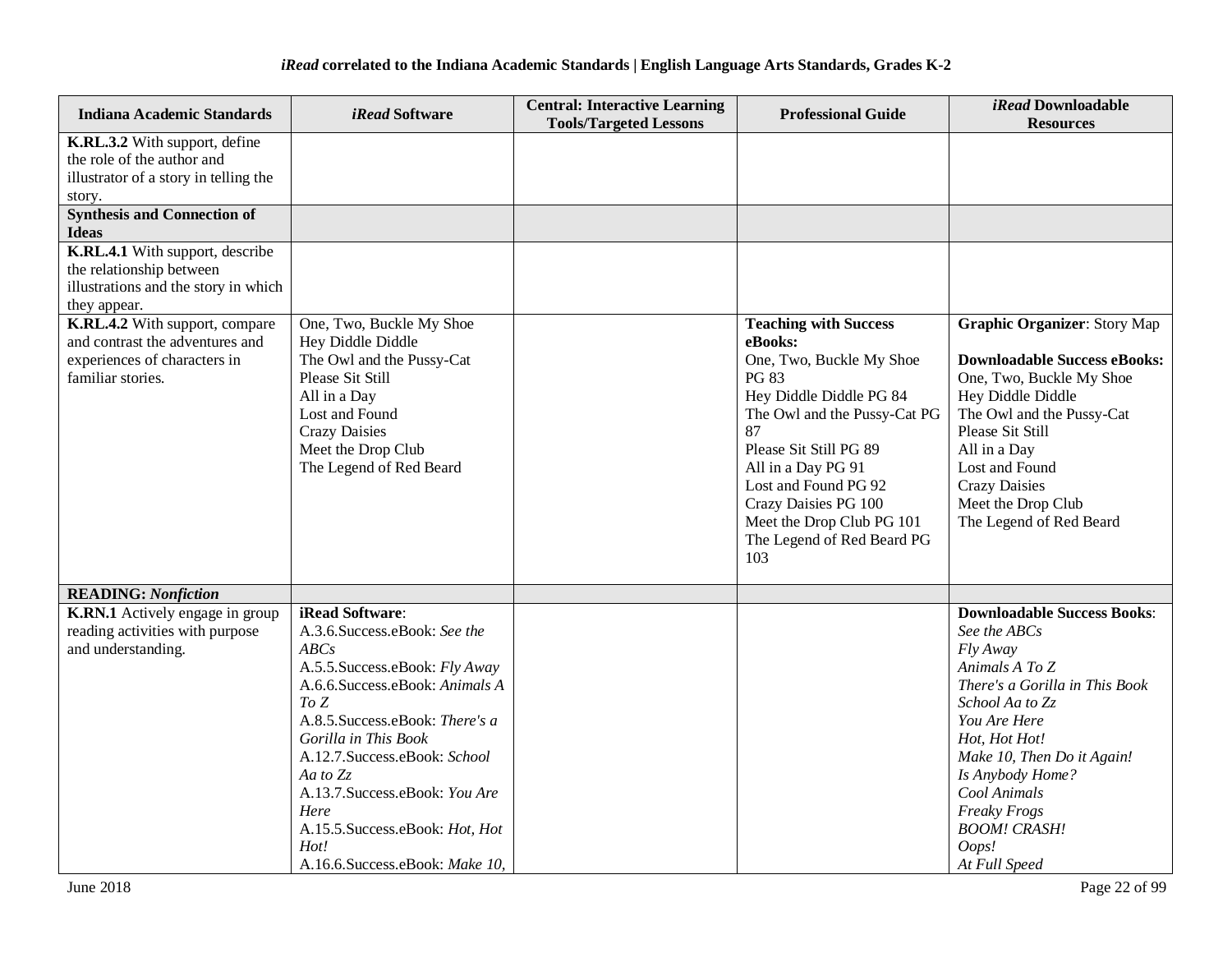| <b>Indiana Academic Standards</b> | <i>iRead</i> Software                                                                                                                                                                                                                                                                                                                                                                                                                                                                                                                                                                                                                                                                                                                                                                                                                                                               | <b>Central: Interactive Learning</b><br><b>Tools/Targeted Lessons</b> | <b>Professional Guide</b> | iRead Downloadable<br><b>Resources</b>                                                                                                                                                                                                                |
|-----------------------------------|-------------------------------------------------------------------------------------------------------------------------------------------------------------------------------------------------------------------------------------------------------------------------------------------------------------------------------------------------------------------------------------------------------------------------------------------------------------------------------------------------------------------------------------------------------------------------------------------------------------------------------------------------------------------------------------------------------------------------------------------------------------------------------------------------------------------------------------------------------------------------------------|-----------------------------------------------------------------------|---------------------------|-------------------------------------------------------------------------------------------------------------------------------------------------------------------------------------------------------------------------------------------------------|
|                                   | Then Do it Again!<br>A.18.5. Success.eBook: Is<br>Anybody Home?<br>B.22.6.Success.eBook: Cool<br>Animals<br>B.24.7. Success.eBook: Freaky<br>Frogs<br>B.25.7. Success.eBook: BOOM!<br>CRASH!<br>B.26.6.Success.eBook: Oops!<br>B.30.6.Success.eBook: At Full<br><b>Speed</b><br>B.31.6.Success.eBook:<br>CHOMP!<br>B.32.7. Success.eBook: In the<br>Night Sky<br>B.33.6. Success.eBook: Itchy<br>Nose and Icky Toes<br>B.34.6.Success.eBook: Wild<br>Weather<br>B.36.7. Success.eBook: The<br>Amazing Roy<br>C.38.7.Success.eBook: Meet the<br>Drop Club<br>C.39.5.Success.eBook: Dive In<br>C.43.7. Success.eBook: That's<br>How It Works<br>C.45.7. Success.eBook: For the<br><b>Birds</b><br>C.46.7. Success.eBook: Cat Got<br>Your Tongue?<br>C.48.6. Success.eBook: Big Kids<br>C.49.7. Success.eBook: A<br><b>HiSTORY</b> of Books<br>C.51.6.Success.eBook: Zip, Dip,<br>Flip |                                                                       |                           | CHOMP!<br>In the Night Sky<br>Itchy Nose and Icky Toes<br>Wild Weather<br>The Amazing Roy<br>Meet the Drop Club<br>Dive In<br>That's How It Works<br>For the Birds<br>Cat Got Your Tongue?<br><b>Big Kids</b><br>A HiSTORY of Books<br>Zip, Dip, Flip |
|                                   |                                                                                                                                                                                                                                                                                                                                                                                                                                                                                                                                                                                                                                                                                                                                                                                                                                                                                     |                                                                       |                           |                                                                                                                                                                                                                                                       |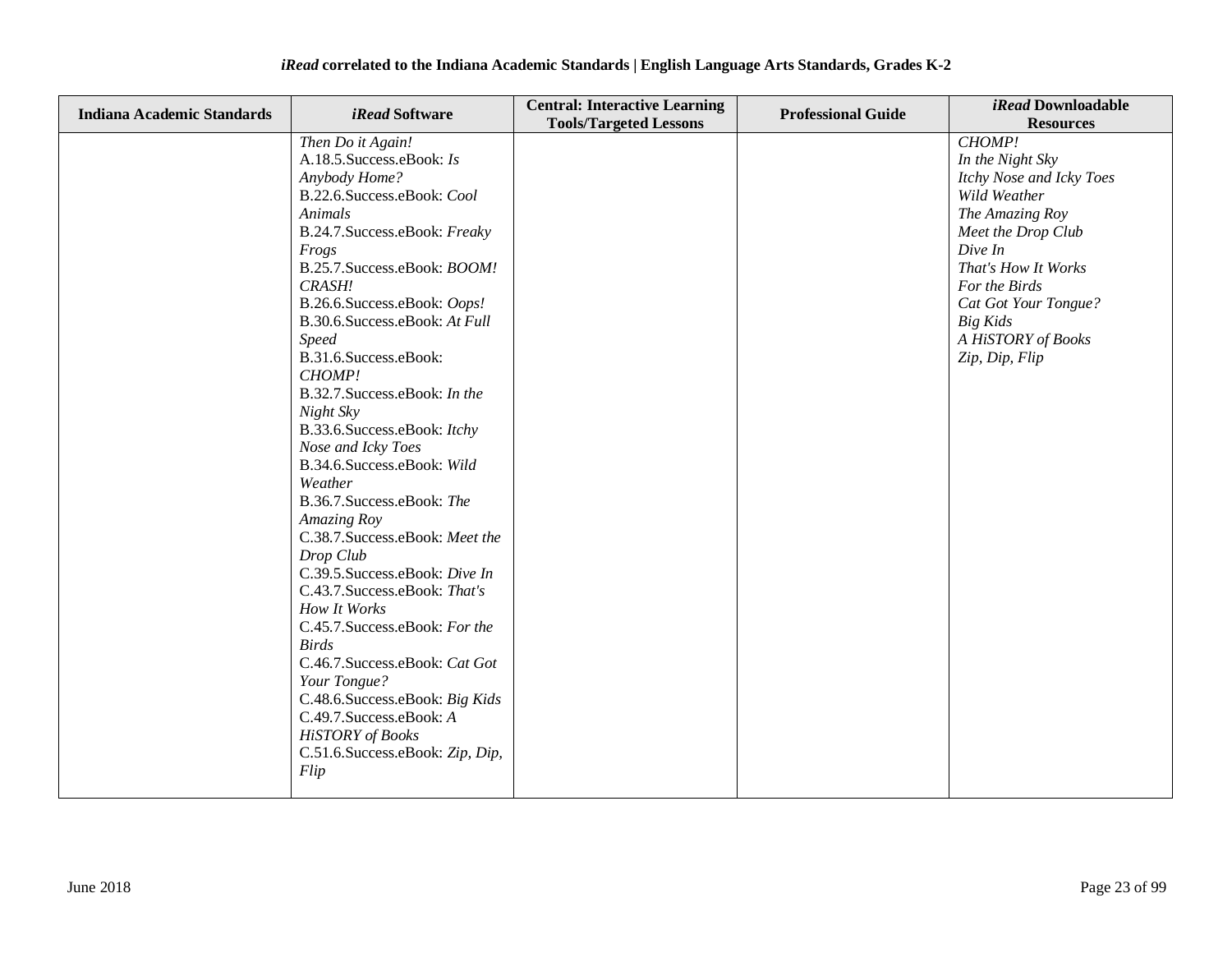| <b>Indiana Academic Standards</b>                                                                                                                                                                | <i>iRead</i> Software                                                                                                                                                                   | <b>Central: Interactive Learning</b><br><b>Tools/Targeted Lessons</b> | <b>Professional Guide</b>                                                                                                                                                                                | <i>iRead</i> Downloadable<br><b>Resources</b>                                                                                                                                                        |
|--------------------------------------------------------------------------------------------------------------------------------------------------------------------------------------------------|-----------------------------------------------------------------------------------------------------------------------------------------------------------------------------------------|-----------------------------------------------------------------------|----------------------------------------------------------------------------------------------------------------------------------------------------------------------------------------------------------|------------------------------------------------------------------------------------------------------------------------------------------------------------------------------------------------------|
| <b>Key Ideas and Textual Support</b>                                                                                                                                                             |                                                                                                                                                                                         |                                                                       |                                                                                                                                                                                                          |                                                                                                                                                                                                      |
| K.RN.2.1 With support, ask and<br>answer questions about important<br>elements of a text (e.g., events,<br>topics, concepts).                                                                    | <b>Success eBooks:</b><br>At Full Speed<br><b>BOOM! CRASH!</b><br>School Aa to Zz<br>There's a Gorilla in This Book<br>That's How It Works<br>Itchy Nose and Icky Toes<br>At Full Speed |                                                                       | <b>Teaching with Success</b><br>eBooks:<br>At Full Speed<br><b>BOOM! CRASH!</b><br>School Aa to Zz<br>There's a Gorilla in This Book<br>That's How It Works<br>Itchy Nose and Icky Toes<br>At Full Speed | <b>Downloadable Success eBooks:</b><br>At Full Speed<br><b>BOOM! CRASH!</b><br>School Aa to Zz<br>There's a Gorilla in This Book<br>That's How It Works<br>Itchy Nose and Icky Toes<br>At Full Speed |
| K.RN.2.2 With support, retell the<br>main idea and key details of a<br>text.                                                                                                                     | <b>Success eBooks:</b><br>At Full Speed<br><b>BOOM! CRASH!</b><br>School Aa to Zz<br>There's a Gorilla in This Book<br>That's How It Works<br>Itchy Nose and Icky Toes<br>At Full Speed |                                                                       | <b>Teaching with Success</b><br>eBooks:<br>At Full Speed<br><b>BOOM! CRASH!</b><br>School Aa to Zz<br>There's a Gorilla in This Book<br>That's How It Works<br>Itchy Nose and Icky Toes<br>At Full Speed | <b>Downloadable Success eBooks:</b><br>At Full Speed<br><b>BOOM! CRASH!</b><br>School Aa to Zz<br>There's a Gorilla in This Book<br>That's How It Works<br>Itchy Nose and Icky Toes<br>At Full Speed |
| K.RN.2.3 With support, describe<br>the connection between two<br>individuals, events, ideas, or<br>pieces of information in a text.                                                              |                                                                                                                                                                                         |                                                                       |                                                                                                                                                                                                          | <b>Graphic Organizer:</b><br><b>Cycle of Events</b>                                                                                                                                                  |
| <b>Structural Elements and</b><br>Organization                                                                                                                                                   |                                                                                                                                                                                         |                                                                       |                                                                                                                                                                                                          |                                                                                                                                                                                                      |
| K.RN.3.1 Identify text features of<br>a nonfiction text (e.g., title,<br>author, illustrations) and describe<br>the relationship between those<br>features and the text in which they<br>appear. | <b>Success eBooks:</b><br>That's How It Works<br>A HiSTORY of Books:<br>Meet the Drop Club                                                                                              |                                                                       |                                                                                                                                                                                                          |                                                                                                                                                                                                      |
| K.RN.3.2 Recognize that a<br>nonfiction text can be structured<br>to describe a topic.                                                                                                           | <b>Success eBooks:</b><br>Wild Weather<br>Bed in Summer<br>Dive In<br>iRead Software:<br>A.2.5. Success.eBook: One, Two,<br><b>Buckle My Shoe</b>                                       |                                                                       | <b>Teaching with Success</b><br>eBooks:<br>Wild Weather PG 99<br>Bed in Summer PG 101<br>Dive In PG 102                                                                                                  | <b>Graphic Organizer:</b><br>Evidence Web<br><b>Downloadable Success Books:</b><br>See the ABCs<br>There's a Gorilla in This Book<br>School Aa to Zz<br>You Are Here                                 |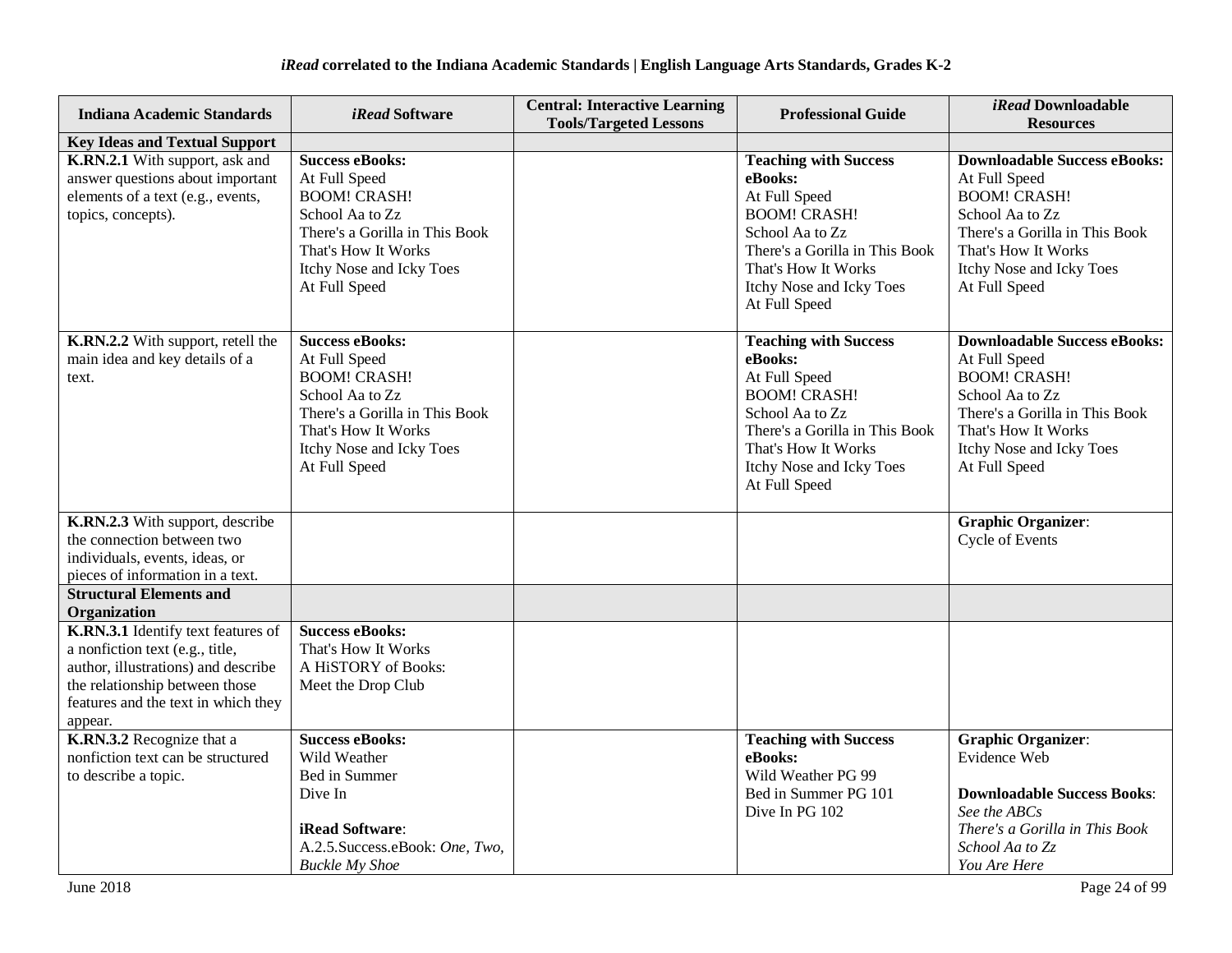| <b>Indiana Academic Standards</b> | <i>iRead</i> Software             | <b>Central: Interactive Learning</b> | <b>Professional Guide</b> | iRead Downloadable             |
|-----------------------------------|-----------------------------------|--------------------------------------|---------------------------|--------------------------------|
|                                   |                                   | <b>Tools/Targeted Lessons</b>        |                           | <b>Resources</b>               |
|                                   | A.3.6. Success.eBook: See the     |                                      |                           | Red Hen's Garden               |
|                                   | ABCs                              |                                      |                           | Oops!                          |
|                                   | A.8.5. Success.eBook: There's a   |                                      |                           | The City Mouse and the Country |
|                                   | Gorilla in This Book              |                                      |                           | Mouse                          |
|                                   | A.5.5. Success.eBook: Fly Away    |                                      |                           | Wild Weather                   |
|                                   | A.6.6.Success.eBook: Animals A    |                                      |                           | Dive In                        |
|                                   | To Z                              |                                      |                           | Mathbot                        |
|                                   | A.7.5. Success.eBook: Goodnight   |                                      |                           | For the Birds                  |
|                                   | <b>Bear</b>                       |                                      |                           | <b>Big Kids</b>                |
|                                   | A.9.7. Success.eBook: Five Little |                                      |                           | A HiSTORY of Books             |
|                                   | Monkeys                           |                                      |                           | A Field of Heroes              |
|                                   | A.11.6. Success.eBook: Up in the  |                                      |                           | Zip, Dip, Flip                 |
|                                   | Skv                               |                                      |                           | Bed in Summer                  |
|                                   | A.12.7. Success.eBook: School     |                                      |                           | Fly Away                       |
|                                   | Aa to Zz                          |                                      |                           | Animals A To Z                 |
|                                   | A.13.7. Success.eBook: You Are    |                                      |                           | Goodnight Bear                 |
|                                   | Here                              |                                      |                           | Up in the $Sky$                |
|                                   | A.15.5. Success.eBook: Hot, Hot   |                                      |                           | Hot, Hot Hot!                  |
|                                   | Hot!                              |                                      |                           | Make 10, Then Do it Again!     |
|                                   | A.16.6.Success.eBook: Make 10,    |                                      |                           | All in a Day                   |
|                                   | Then Do it Again!                 |                                      |                           | Is Anybody Home?               |
|                                   | A.17.5. Success.eBook: All in a   |                                      |                           | Cool Animals                   |
|                                   | Day                               |                                      |                           | Freaky Frogs                   |
|                                   | A.18.5. Success.eBook: Is         |                                      |                           | <b>BOOM! CRASH!</b>            |
|                                   | Anybody Home?                     |                                      |                           | <b>Tough Break</b>             |
|                                   | B.19.6.Success.eBook:             |                                      |                           | At Full Speed                  |
|                                   | Moonlight Cat                     |                                      |                           | CHOMP!                         |
|                                   | B.21.6.Success.eBook: Red         |                                      |                           | In the Night Sky               |
|                                   | Hen's                             |                                      |                           | Itchy Nose and Icky Toes       |
|                                   | Garden                            |                                      |                           | Wild Weather                   |
|                                   | B.22.6.Success.eBook: Cool        |                                      |                           | Meet the Drop Club             |
|                                   | Animals                           |                                      |                           | For the Birds                  |
|                                   | B.24.7. Success.eBook: Freaky     |                                      |                           | Attach of the Flue Germ        |
|                                   | Frog                              |                                      |                           | One, Two, Buckle My Shoe       |
|                                   | B.27.5. Success.eBook: Rabbit to  |                                      |                           | Five Little Monkeys            |
|                                   | the Rescue s                      |                                      |                           | Make 10, Then Do it Again!     |
|                                   | B.25.7. Success.eBook: BOOM!      |                                      |                           | Moonlight Cat                  |
|                                   | CRASH!                            |                                      |                           | Rabbit to the Rescue           |
|                                   | B.26.6.Success.eBook: Oops!       |                                      |                           |                                |
|                                   | B.28.6.Success.eBook: The City    |                                      |                           |                                |
|                                   | Mouse and the Country Mouse       |                                      |                           |                                |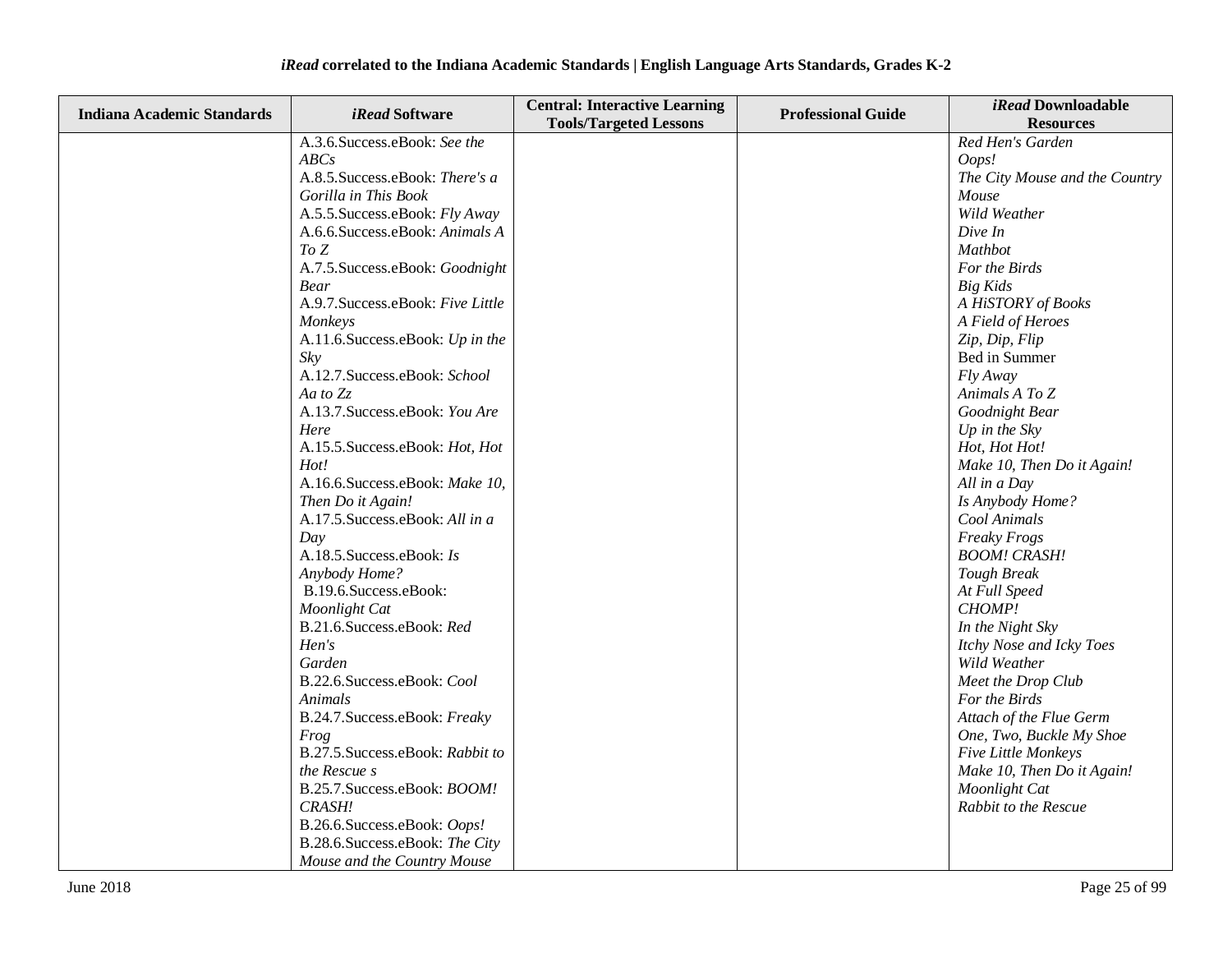| <b>Indiana Academic Standards</b>  | <i>iRead</i> Software            | <b>Central: Interactive Learning</b><br><b>Tools/Targeted Lessons</b> | <b>Professional Guide</b> | iRead Downloadable<br><b>Resources</b> |
|------------------------------------|----------------------------------|-----------------------------------------------------------------------|---------------------------|----------------------------------------|
|                                    | B.29.6. Success.eBook: Tough     |                                                                       |                           |                                        |
|                                    | <b>Break</b>                     |                                                                       |                           |                                        |
|                                    | B.30.6.Success.eBook: At Full    |                                                                       |                           |                                        |
|                                    | <b>Speed</b>                     |                                                                       |                           |                                        |
|                                    | B.31.6.Success.eBook:            |                                                                       |                           |                                        |
|                                    | CHOMP!                           |                                                                       |                           |                                        |
|                                    | B.32.7. Success.eBook: In the    |                                                                       |                           |                                        |
|                                    | Night Sky                        |                                                                       |                           |                                        |
|                                    | B.33.6. Success.eBook: Itchy     |                                                                       |                           |                                        |
|                                    | Nose and Icky Toes               |                                                                       |                           |                                        |
|                                    | B.34.6. Success.e Book: Wild     |                                                                       |                           |                                        |
|                                    | Weather                          |                                                                       |                           |                                        |
|                                    | C.37.7.Success.eBook: Bed in     |                                                                       |                           |                                        |
|                                    | <b>Summer</b>                    |                                                                       |                           |                                        |
|                                    | C.38.7. Success.eBook: Meet the  |                                                                       |                           |                                        |
|                                    | Drop Club                        |                                                                       |                           |                                        |
|                                    | C.39.5. Success.eBook: Dive In   |                                                                       |                           |                                        |
|                                    | C.44.7.Success.eBook: Mathbot    |                                                                       |                           |                                        |
|                                    | C.45.7. Success.eBook: For the   |                                                                       |                           |                                        |
|                                    | <b>Bird</b>                      |                                                                       |                           |                                        |
|                                    | C.47.6.Success.eBook: Attach of  |                                                                       |                           |                                        |
|                                    | the Flue Germ                    |                                                                       |                           |                                        |
|                                    | $\overline{S}$                   |                                                                       |                           |                                        |
|                                    | C.48.6. Success.eBook: Big Kids  |                                                                       |                           |                                        |
|                                    | C.49.7. Success.eBook: A         |                                                                       |                           |                                        |
|                                    | <b>HiSTORY</b> of Books          |                                                                       |                           |                                        |
|                                    | C.50.6.Success.eBook: A Field    |                                                                       |                           |                                        |
|                                    | of Heroes                        |                                                                       |                           |                                        |
|                                    | C.51.6. Success.eBook: Zip, Dip, |                                                                       |                           |                                        |
|                                    | Flip                             |                                                                       |                           |                                        |
|                                    |                                  |                                                                       |                           |                                        |
| K.RN.3.3 Standard begins at        |                                  |                                                                       |                           |                                        |
| second grade.                      |                                  |                                                                       |                           |                                        |
| <b>Synthesis and Connection of</b> |                                  |                                                                       |                           |                                        |
| <b>Ideas</b>                       |                                  |                                                                       |                           |                                        |
| K.RN.4.1 With support, identify    |                                  |                                                                       |                           | <b>Graphic Organizers</b>              |
| the reasons an author gives to     |                                  |                                                                       |                           | Cause and Effect                       |
| support points in a text.          |                                  |                                                                       |                           |                                        |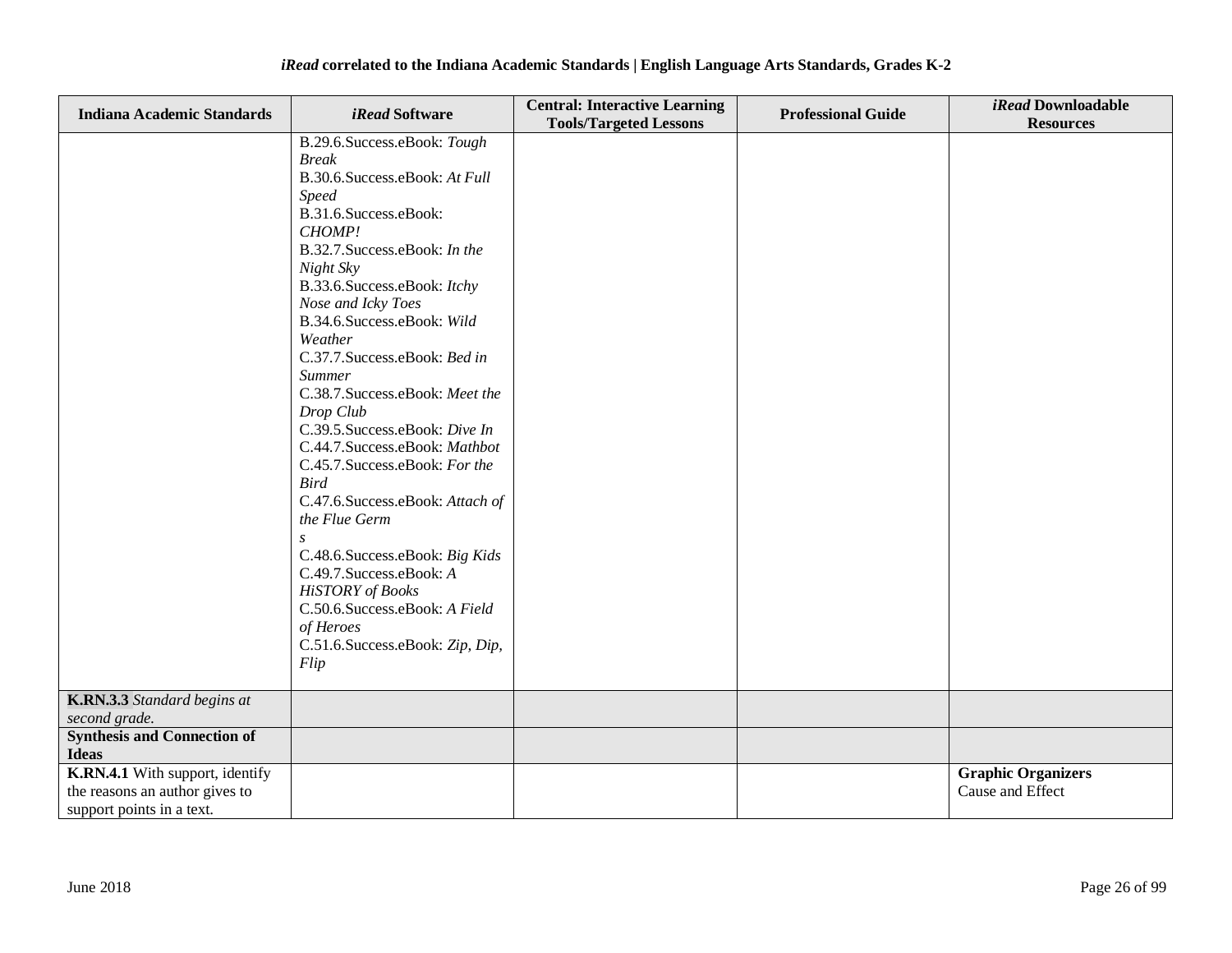| <b>Indiana Academic Standards</b>                                                                                                                                                                    | <i>iRead</i> Software                                                                                                                                                                                                                                                                                                                           | <b>Central: Interactive Learning</b><br><b>Tools/Targeted Lessons</b>       | <b>Professional Guide</b>                                                                                                                                                                                                                                                                                                                                                                                                                                                                                                                                                               | <i>iRead</i> Downloadable<br><b>Resources</b>                                                                                                                                                                                                                                                                                                                |
|------------------------------------------------------------------------------------------------------------------------------------------------------------------------------------------------------|-------------------------------------------------------------------------------------------------------------------------------------------------------------------------------------------------------------------------------------------------------------------------------------------------------------------------------------------------|-----------------------------------------------------------------------------|-----------------------------------------------------------------------------------------------------------------------------------------------------------------------------------------------------------------------------------------------------------------------------------------------------------------------------------------------------------------------------------------------------------------------------------------------------------------------------------------------------------------------------------------------------------------------------------------|--------------------------------------------------------------------------------------------------------------------------------------------------------------------------------------------------------------------------------------------------------------------------------------------------------------------------------------------------------------|
| K.RN.4.2 With support, identify<br>basic similarities in and<br>differences between two texts on<br>the same topic<br>provides opportunities                                                         |                                                                                                                                                                                                                                                                                                                                                 |                                                                             |                                                                                                                                                                                                                                                                                                                                                                                                                                                                                                                                                                                         | <b>Graphic Organizers</b><br>Venn Diagram                                                                                                                                                                                                                                                                                                                    |
| <b>K.RN.4.3</b> Standard begins at<br>sixth grade.                                                                                                                                                   |                                                                                                                                                                                                                                                                                                                                                 |                                                                             |                                                                                                                                                                                                                                                                                                                                                                                                                                                                                                                                                                                         |                                                                                                                                                                                                                                                                                                                                                              |
| <b>READING: Vocabulary</b>                                                                                                                                                                           |                                                                                                                                                                                                                                                                                                                                                 |                                                                             |                                                                                                                                                                                                                                                                                                                                                                                                                                                                                                                                                                                         |                                                                                                                                                                                                                                                                                                                                                              |
| K.RV.1 Use words, phrases, and<br>strategies acquired through<br>conversations, reading and being<br>read to, and responding to<br>literature and nonfiction texts to<br>build and apply vocabulary. | <b>Success eBooks:</b><br>Red Hen's Garden<br>Shake the Bananas Down<br>Goodnight Bear<br>There's a Gorilla in This Book<br>Up in the Sky<br>School Aa to Zz<br>Moonlight Cat<br><b>Freaky Frogs</b><br><b>BOOM! CRASH!</b><br>At Full Speed<br>Chomp!<br>Itchy Nose and Icky Toes<br>Bed in Summer<br>That's How It Works<br>A Field of Heroes | <b>Online Instructional Routines:</b><br>Think-Pair-Share                   | <b>Instructional Strategies and</b><br><b>Practices:</b><br>Think-Pair-Share PG 255<br><b>Teaching with Success</b><br>eBooks:<br>Red Hen's Garden PG 82<br>Shake the Bananas Down PG<br>83<br>Goodnight Bear PG 86<br>There's a Gorilla in This Book<br><b>PG 86</b><br>Up in the Sky PG 88<br>School Aa to Zz PG 88<br>Moonlight Cat PG 92<br>Red Hen's Garden PG 93<br>Freaky Frogs PG 94<br><b>BOOM! CRASH! PG 95</b><br>At Full Speed PG 97<br>Chomp! PG 98<br>Itchy Nose and Icky Toes PG<br>99<br>Bed in Summer PG 101<br>That's How It Works PG 104<br>A Field of Heroes PG 107 | <b>Downloadable Success eBooks:</b><br>Red Hen's Garden<br>Shake the Bananas Down<br>Goodnight Bear<br>There's a Gorilla in This Book<br>Up in the Sky<br>School Aa to Zz<br>Moonlight Cat<br><b>Freaky Frogs</b><br><b>BOOM! CRASH!</b><br>At Full Speed<br>Chomp!<br>Itchy Nose and Icky Toes<br>Bed in Summer<br>That's How It Works<br>A Field of Heroes |
| <b>Vocabulary Building</b>                                                                                                                                                                           |                                                                                                                                                                                                                                                                                                                                                 |                                                                             |                                                                                                                                                                                                                                                                                                                                                                                                                                                                                                                                                                                         |                                                                                                                                                                                                                                                                                                                                                              |
| K.RV.2.1 Standard begins at first<br>grade.                                                                                                                                                          |                                                                                                                                                                                                                                                                                                                                                 |                                                                             |                                                                                                                                                                                                                                                                                                                                                                                                                                                                                                                                                                                         |                                                                                                                                                                                                                                                                                                                                                              |
| K.RV.2.2 Identify and sort<br>pictures of objects into categories<br>(e.g., colors, shapes, opposites).                                                                                              |                                                                                                                                                                                                                                                                                                                                                 | <b>Interactive Learning Tools:</b><br>Mrs. Wordy: Concept Sorts<br>Word Lab | <b>Instructional Strategies and</b><br><b>Practices:</b><br>Word Web PG 211<br>Concept Maps PG 231                                                                                                                                                                                                                                                                                                                                                                                                                                                                                      | <b>Graphic Organizer: Concept</b><br>Map; Word Web                                                                                                                                                                                                                                                                                                           |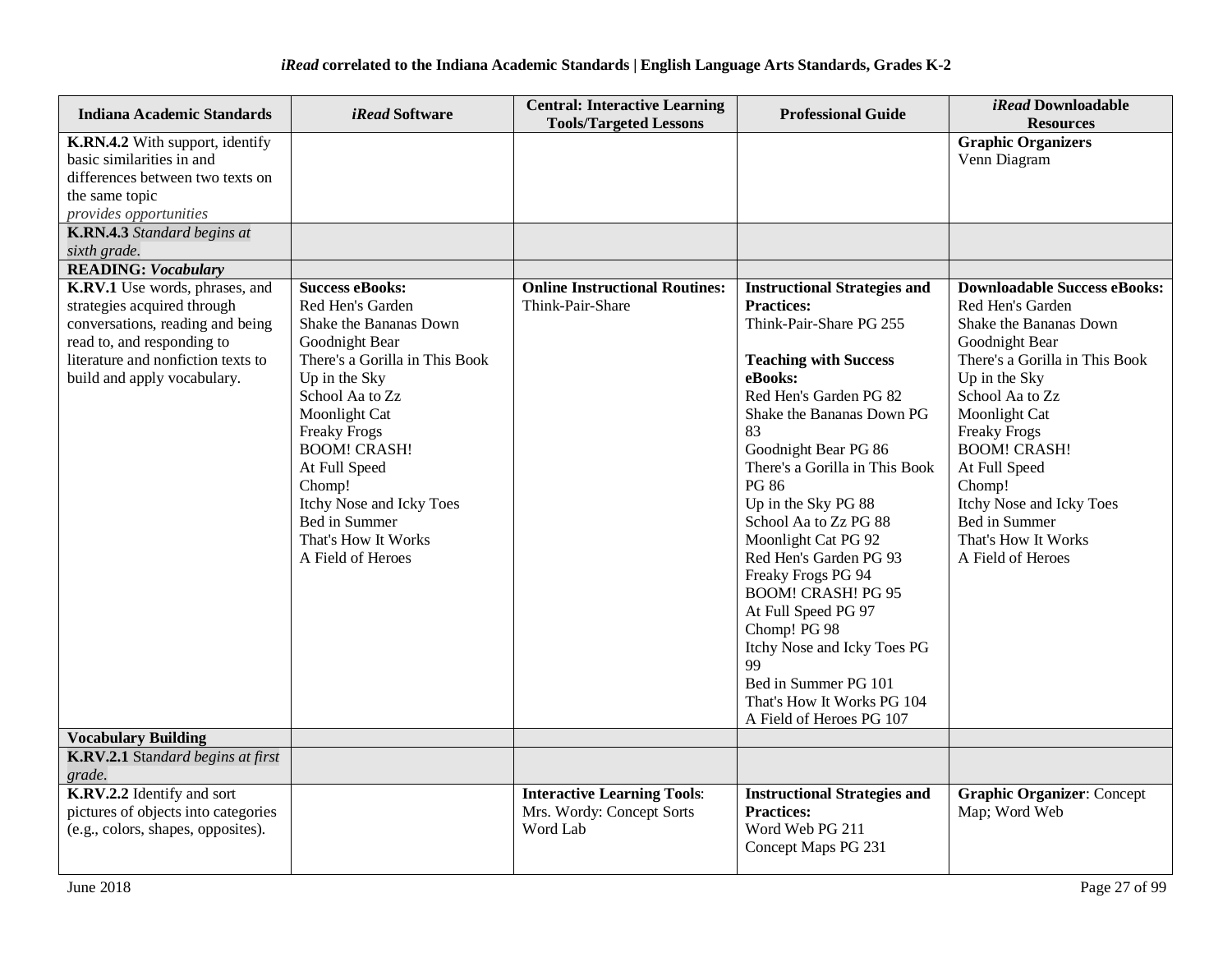| <b>Indiana Academic Standards</b>                                                                      | <i>iRead</i> Software                                                                                                                                                                                                                                                                                                                                                                                                                                                                                                                                                        | <b>Central: Interactive Learning</b><br><b>Tools/Targeted Lessons</b>                                                                                                                                                                                                                                                                                                                                                                                                      | <b>Professional Guide</b>                                                                                                                                                                                                                                       | iRead Downloadable<br><b>Resources</b>                                                                                                                                                                                                                                                                                                                                                                                                                                                                                                                                                      |
|--------------------------------------------------------------------------------------------------------|------------------------------------------------------------------------------------------------------------------------------------------------------------------------------------------------------------------------------------------------------------------------------------------------------------------------------------------------------------------------------------------------------------------------------------------------------------------------------------------------------------------------------------------------------------------------------|----------------------------------------------------------------------------------------------------------------------------------------------------------------------------------------------------------------------------------------------------------------------------------------------------------------------------------------------------------------------------------------------------------------------------------------------------------------------------|-----------------------------------------------------------------------------------------------------------------------------------------------------------------------------------------------------------------------------------------------------------------|---------------------------------------------------------------------------------------------------------------------------------------------------------------------------------------------------------------------------------------------------------------------------------------------------------------------------------------------------------------------------------------------------------------------------------------------------------------------------------------------------------------------------------------------------------------------------------------------|
| K.RV.2.3 Standard begins at<br>sixth grade.                                                            |                                                                                                                                                                                                                                                                                                                                                                                                                                                                                                                                                                              |                                                                                                                                                                                                                                                                                                                                                                                                                                                                            |                                                                                                                                                                                                                                                                 |                                                                                                                                                                                                                                                                                                                                                                                                                                                                                                                                                                                             |
| K.RV.2.4 Recognize frequently<br>occurring inflections (e.g., look,<br>looks).                         | iRead Software:<br>A.13.5. Word Play. Base Word +<br>Ending $-s$ : plurals<br>A.14.5. Word Play. Base Word +<br>Ending $-s$ : verbs<br>A.16.4. Word Play. Base Word +<br>Ending $-s$ _: plurals and verbs<br>B.20.4. Word Play. Ending $-s$ :<br>plurals (Reactivate)<br>B.20.5. Word Play. Ending $-s$ :<br>verbs (Reactivate)<br>B.24.1. Word Play. Ending $-es$<br>(adding a syllable)<br>B.26.4. Word Play. Ending $-es$<br>(adding a syllable)<br>B.30.4. Word Play. Inflectional<br>Endings (mixed practice)<br>C.39.1. Word Play. Reactivate:<br>Endings $-s$ , $-es$ | <b>Online Instructional Routines:</b><br>Look, Read: Inflectional<br>Endings $-s$ (plurals)<br>Look, Read: Inflectional<br>Endings -s (verbs)<br>Look, Read: Inflectional<br>Endings - es<br>Look, Read: Inflectional<br>Endings Changing -y to i $(\sqrt{e})$<br>Look, Read: Inflectional<br>Endings Changing -y to i $(\overline{17})$<br><b>Read Decodable Passages</b><br><b>Interactive Learning Tools:</b><br>Mrs. Wordy: Look, Read:<br><b>Inflectional Endings</b> | <b>Instructional Strategies and</b><br><b>Practices:</b><br>Look, Read: Inflectional<br>Endings PG 206<br>Read Decodable Passages PG<br>213<br><b>Learning Center Ideas:</b><br>Plural Nouns: Make it More<br>PG 214<br>Technology Center: Word<br>Sorts PG 215 | <b>Learning Center Activities:</b><br><b>Base Word Addition</b><br>Make It More<br>Word Sorts (Inflectional<br>Endings)<br><b>Just Read Passages</b><br>At the Ball Game<br>A Gift for Dad<br>The Garbage Truck<br>The Soccer Game<br>The Fox and the Bee<br>Dad's Big Play<br>The Jet<br>Crash!<br>A Day at the Races<br>Fun With Gram and Gramp<br>The Class Trip<br>A Ride to the Pond<br>The Beach Day<br>Jazz Dance Class<br><b>Visiting Friends</b><br><b>Jobs</b> for Dogs<br><b>Speed Skaters</b><br>The Art Contest<br>Camping in a State Park<br>Under the Big Tent<br>Our Garden |
| K.RV.2.5 Standard begins at<br>second grade.                                                           |                                                                                                                                                                                                                                                                                                                                                                                                                                                                                                                                                                              |                                                                                                                                                                                                                                                                                                                                                                                                                                                                            |                                                                                                                                                                                                                                                                 |                                                                                                                                                                                                                                                                                                                                                                                                                                                                                                                                                                                             |
| <b>Vocabulary in Literature and</b><br><b>Nonfiction Texts</b>                                         |                                                                                                                                                                                                                                                                                                                                                                                                                                                                                                                                                                              |                                                                                                                                                                                                                                                                                                                                                                                                                                                                            |                                                                                                                                                                                                                                                                 |                                                                                                                                                                                                                                                                                                                                                                                                                                                                                                                                                                                             |
| K.RV.3.1 With support, ask and<br>answer questions about unknown<br>words in stories, poems, or songs. | iRead Software:<br>A.1.5. Success.eBook: Shake the<br><b>Bananas Down</b><br>A.7.5. Success.eBook: Goodnight<br><b>Bear</b><br>A.8.5. Success.eBook: There's a<br>Gorilla in This Book                                                                                                                                                                                                                                                                                                                                                                                       |                                                                                                                                                                                                                                                                                                                                                                                                                                                                            |                                                                                                                                                                                                                                                                 | <b>Downloadable Success Books:</b><br>Shake the Bananas Down<br>Goodnight Bear<br>There's a Gorilla in This Book<br>The Owl and the Pussy-Cat<br>Up in the $Sky$<br><b>Tough Break</b>                                                                                                                                                                                                                                                                                                                                                                                                      |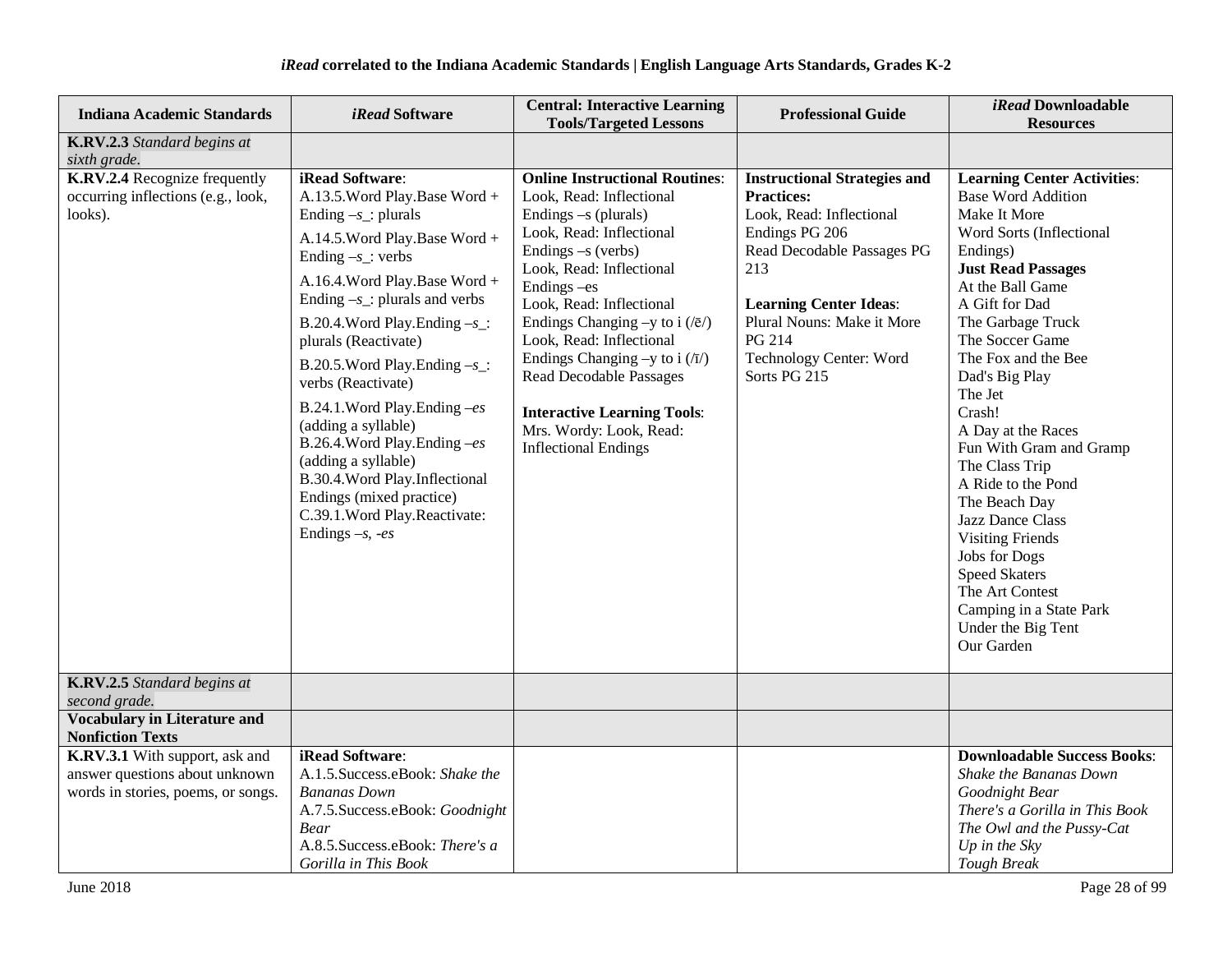| <b>Indiana Academic Standards</b>                                                                                                                 | <i>iRead</i> Software                                                                                                                                                                        | <b>Central: Interactive Learning</b><br><b>Tools/Targeted Lessons</b>                                                                                   | <b>Professional Guide</b>                                                                                           | iRead Downloadable<br><b>Resources</b>                                                              |
|---------------------------------------------------------------------------------------------------------------------------------------------------|----------------------------------------------------------------------------------------------------------------------------------------------------------------------------------------------|---------------------------------------------------------------------------------------------------------------------------------------------------------|---------------------------------------------------------------------------------------------------------------------|-----------------------------------------------------------------------------------------------------|
|                                                                                                                                                   | A.10.6.Success.eBook: The Owl<br>and the Pussy-Cat<br>A.11.6.Success.eBook: Up in the<br>Sky<br>B.29.6.Success.eBook: Tough<br><b>Break</b><br>C.37.7.Success.eBook: Bed in<br><b>Summer</b> |                                                                                                                                                         |                                                                                                                     | <b>Bed in Summer</b>                                                                                |
| K.RV.3.2 With support, ask and<br>answer questions about unknown<br>words in a nonfiction text.                                                   |                                                                                                                                                                                              | <b>Online Instructional Routines:</b><br><b>Concept Sorts</b><br><b>Concept Maps</b><br><b>Interactive Learning Tools:</b><br>Mrs. Wordy: Concept Sorts | <b>Instructional Strategies and</b><br><b>Practices:</b><br>Concept Sorts PG 229<br>Concept Maps PG 231             | <b>Learning Center Activities:</b><br><b>Word Scales</b><br><b>Word Lists</b><br><b>Word Scales</b> |
| K.RV.3.3 Standard begins at<br>third grade.                                                                                                       |                                                                                                                                                                                              |                                                                                                                                                         |                                                                                                                     |                                                                                                     |
| <b>WRITING</b>                                                                                                                                    |                                                                                                                                                                                              |                                                                                                                                                         |                                                                                                                     |                                                                                                     |
| K.W.1 Write for specific<br>purposes and audiences.                                                                                               | Success eBooks:<br>Meet the Drop Club<br>Wild Weather<br>Zip, Dip, Flip                                                                                                                      |                                                                                                                                                         | <b>Teaching with Success</b><br>eBooks:<br>Meet the Drop Club PG 101<br>Wild Weather PG 99<br>Zip, Dip, Flip PG 108 | <b>Downloadable Success eBooks:</b><br>Meet the Drop Club<br>Wild Weather<br>Zip, Dip, Flip         |
| Handwriting                                                                                                                                       |                                                                                                                                                                                              |                                                                                                                                                         |                                                                                                                     |                                                                                                     |
| K.W.2.1 Write most uppercase<br>(capital) and lowercase letters of<br>the alphabet, correctly shaping<br>and spacing the letters of the<br>words. |                                                                                                                                                                                              |                                                                                                                                                         |                                                                                                                     |                                                                                                     |
| K.W.2.2 Write by moving from<br>left to right and top to bottom.                                                                                  |                                                                                                                                                                                              |                                                                                                                                                         |                                                                                                                     |                                                                                                     |
| <b>Writing Genres: Argumentative,</b>                                                                                                             |                                                                                                                                                                                              |                                                                                                                                                         |                                                                                                                     |                                                                                                     |
| <b>Informative, and Narrative</b>                                                                                                                 |                                                                                                                                                                                              |                                                                                                                                                         |                                                                                                                     |                                                                                                     |
| K.W.3.1 Use words and pictures                                                                                                                    | <b>Success eBooks:</b>                                                                                                                                                                       |                                                                                                                                                         | <b>Teaching with Success</b>                                                                                        | <b>Downloadable Success eBooks:</b>                                                                 |
| to provide logical reasons for                                                                                                                    | Bed in Summer                                                                                                                                                                                |                                                                                                                                                         | eBooks:                                                                                                             | Bed in Summer                                                                                       |
| suggesting that others follow a                                                                                                                   |                                                                                                                                                                                              |                                                                                                                                                         | Bed in Summer PG 101                                                                                                |                                                                                                     |
| particular course of action.                                                                                                                      |                                                                                                                                                                                              |                                                                                                                                                         |                                                                                                                     |                                                                                                     |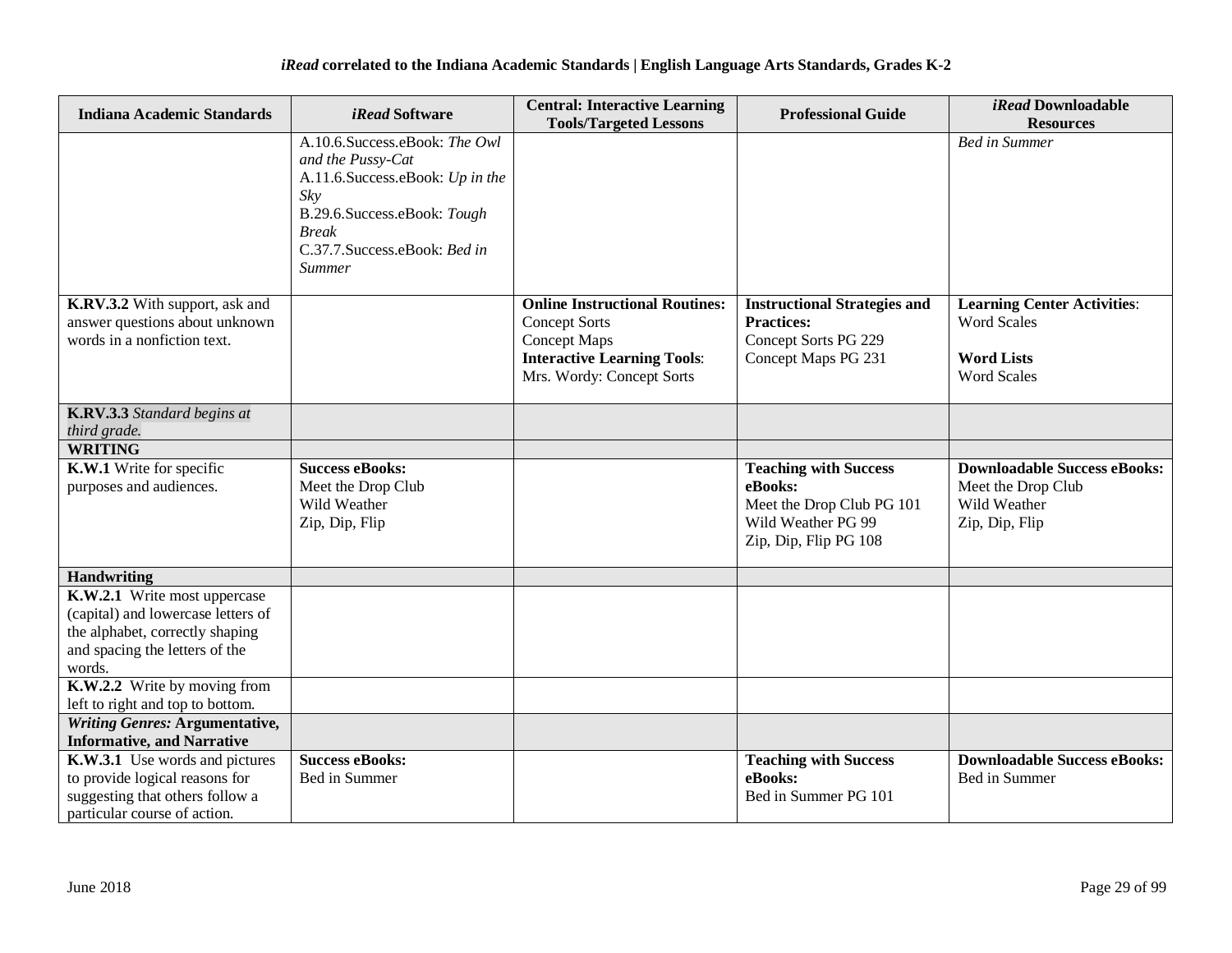| <b>Indiana Academic Standards</b>                                                                                                                                                                                                                                                                                           | iRead Software                                                                                                                                                                                                              | <b>Central: Interactive Learning</b><br><b>Tools/Targeted Lessons</b> | <b>Professional Guide</b>                                                                                                                                                                                                                                                 | iRead Downloadable<br><b>Resources</b>                                                                                                                                                                                                   |
|-----------------------------------------------------------------------------------------------------------------------------------------------------------------------------------------------------------------------------------------------------------------------------------------------------------------------------|-----------------------------------------------------------------------------------------------------------------------------------------------------------------------------------------------------------------------------|-----------------------------------------------------------------------|---------------------------------------------------------------------------------------------------------------------------------------------------------------------------------------------------------------------------------------------------------------------------|------------------------------------------------------------------------------------------------------------------------------------------------------------------------------------------------------------------------------------------|
| K.W.3.2 Use words and pictures<br>to develop a main idea and<br>provide some information about a<br>topic.                                                                                                                                                                                                                  | <b>Success eBooks:</b><br>Meet the Drop Club<br>Wild Weather<br>Zip, Dip, Flip                                                                                                                                              |                                                                       | <b>Teaching with Success</b><br>eBooks:<br>Meet the Drop Club PG 101<br>Wild Weather PG 99<br>Zip, Dip, Flip PG 108                                                                                                                                                       | <b>Downloadable Success eBooks:</b><br>Meet the Drop Club<br>Wild Weather<br>Zip, Dip, Flip                                                                                                                                              |
| K.W.3.3 Use words and pictures<br>to narrate a single event or simple<br>story, arranging ideas in order.                                                                                                                                                                                                                   | <b>Success eBooks:</b><br><b>Tough Break</b><br>Chomp!<br>Mathbot<br>For the Birds<br>Attack of the Flue Germ<br>A Field of Heroes                                                                                          |                                                                       | <b>Teaching with Success</b><br>eBooks:<br>Tough Break PG 97<br>Chomp! PG 98<br>Mathbot PG 104<br>For the Birds PG 105<br>Attack of the Flue Germ PG<br>106<br>A Field of Heroes PG 107                                                                                   | <b>Downloadable Success eBooks:</b><br><b>Tough Break</b><br>Chomp!<br>Mathbot<br>For the Birds<br>Attack of the Flue Germ<br>A Field of Heroes                                                                                          |
| <b>The Writing Process</b>                                                                                                                                                                                                                                                                                                  |                                                                                                                                                                                                                             |                                                                       |                                                                                                                                                                                                                                                                           |                                                                                                                                                                                                                                          |
| K.W.4 Apply the writing process<br>$to$ – With support, revise writing<br>by adding simple details; review<br>(edit) writing for format and<br>conventions (e.g., correct spelling<br>of simple words, capitalization of<br>the first word of the sentence).<br>Use available technology to<br>produce and publish writing. |                                                                                                                                                                                                                             |                                                                       |                                                                                                                                                                                                                                                                           |                                                                                                                                                                                                                                          |
| <b>The Research Process: Finding,</b>                                                                                                                                                                                                                                                                                       |                                                                                                                                                                                                                             |                                                                       |                                                                                                                                                                                                                                                                           |                                                                                                                                                                                                                                          |
| Assessing, Synthesizing, and<br><b>Reporting Information</b>                                                                                                                                                                                                                                                                |                                                                                                                                                                                                                             |                                                                       |                                                                                                                                                                                                                                                                           |                                                                                                                                                                                                                                          |
| K.W.5 With support, build<br>understanding of a topic using<br>various sources. Identify relevant<br>pictures, charts, grade-appropriate<br>texts, personal experiences, or<br>people as sources of information<br>on a topic.                                                                                              | <b>Success eBooks:</b><br>Red Hen's Garden<br>Cool Animals<br>Red Hen's Garden<br>Cool Animals<br>Yes, I Can!<br><b>Freaky Frogs</b><br>Itchy Nose and Icky Toes<br>The Amazing Roy<br>Bed in Summer<br>Dive In<br>Revenge! |                                                                       | <b>Teaching with Success</b><br>eBooks:<br>Red Hen's Garden PG 82<br>Cool Animals PG 82<br>Red Hen's Garden PG 93<br>Cool Animals PG 93<br>Yes, I Can! PG 94<br>Freaky Frogs PG 94<br>Itchy Nose and Icky Toes PG<br>99<br>The Amazing Roy PG 100<br>Bed in Summer PG 101 | <b>Downloadable Success eBooks:</b><br>Red Hen's Garden<br>Cool Animals<br>Red Hen's Garden<br>Cool Animals<br>Yes, I Can!<br><b>Freaky Frogs</b><br>Itchy Nose and Icky Toes<br>The Amazing Roy<br>Bed in Summer<br>Dive In<br>Revenge! |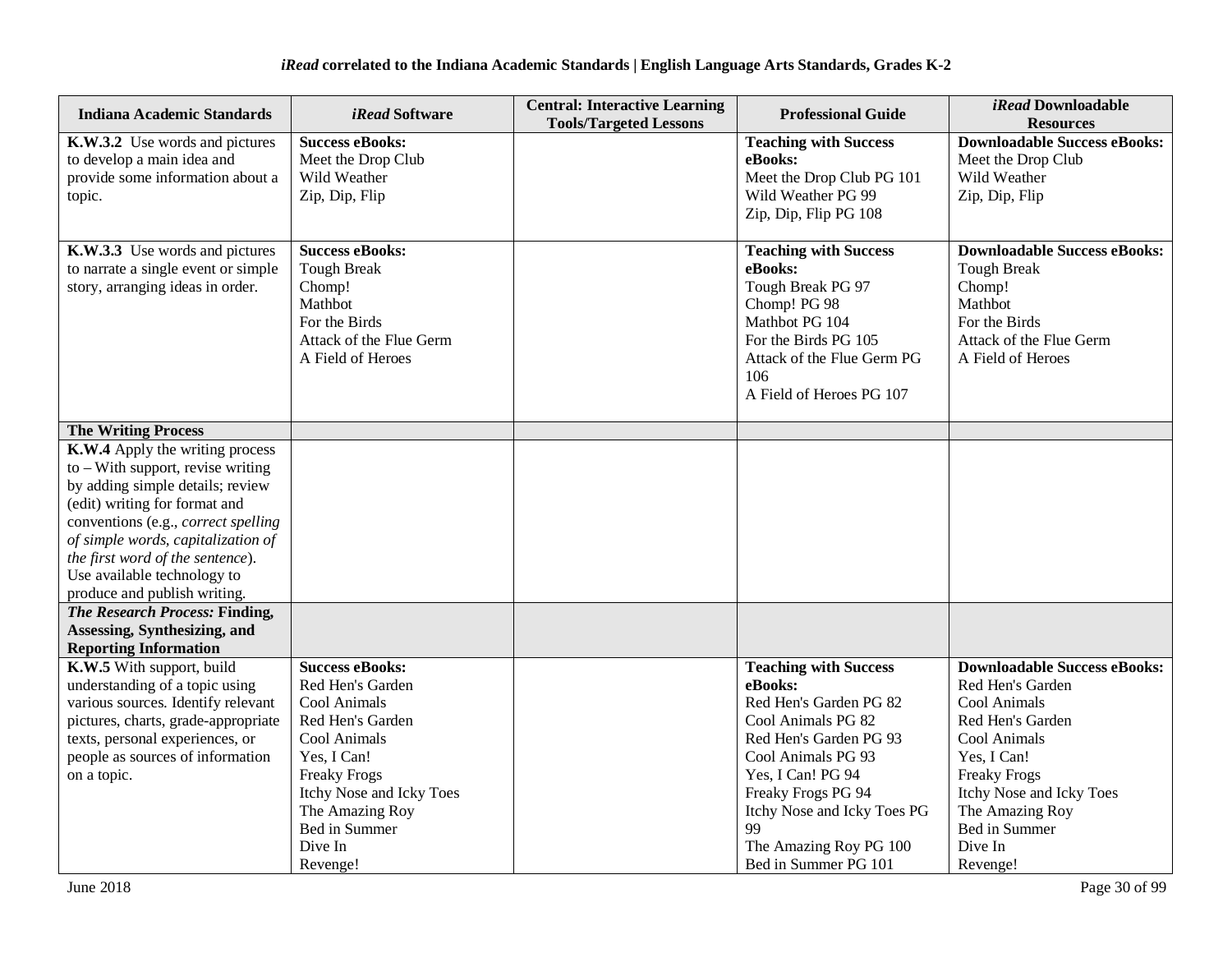| <b>Indiana Academic Standards</b>                                                                                                                               | <i>iRead</i> Software                 | <b>Central: Interactive Learning</b><br><b>Tools/Targeted Lessons</b> | <b>Professional Guide</b>                                                         | <i>iRead</i> Downloadable<br><b>Resources</b> |
|-----------------------------------------------------------------------------------------------------------------------------------------------------------------|---------------------------------------|-----------------------------------------------------------------------|-----------------------------------------------------------------------------------|-----------------------------------------------|
|                                                                                                                                                                 | <b>Big Kids</b><br>A History of Books |                                                                       | Dive In PG 102<br>Revenge! PG 103<br>Big Kids PG 106<br>A History of Books PG 107 | <b>Big Kids</b><br>A History of Books         |
| <b>Conventions of Standard</b><br><b>English: Grammar and Usage /</b><br><b>Capitalization, Punctuation,</b><br>and Spelling                                    |                                       |                                                                       |                                                                                   |                                               |
| K.W.6.1 Demonstrate command<br>of English grammar and usage,<br>focusing on:                                                                                    |                                       |                                                                       |                                                                                   |                                               |
| K.W.6.1a Nouns/Pronouns-<br>Writing sentences that include<br>singular and/or plural nouns (e.g.,<br>dog/dogs, cat/cats).                                       |                                       |                                                                       |                                                                                   |                                               |
| K.W.6.1b Verbs - Writing<br>sentences that include verbs.                                                                                                       |                                       |                                                                       |                                                                                   |                                               |
| K.W.6.1c Adjectives/Adverbs-<br>Standard begins at second grade.                                                                                                |                                       |                                                                       |                                                                                   |                                               |
| K.W.6.1d Prepositions -<br>Standard begins at fourth grade.                                                                                                     |                                       |                                                                       |                                                                                   |                                               |
| K.W.6.1e Usage - Recognizing<br>that there are different kinds of<br>sentences (e.g., sentences that tell<br>something, sentences that ask<br>something, etc.). |                                       |                                                                       |                                                                                   |                                               |
| K.W.6.2 Demonstrate command<br>of capitalization, punctuation, and<br>spelling, focusing on:                                                                    |                                       |                                                                       |                                                                                   |                                               |
| K.W.6.2a Capitalization -<br>Capitalizing the first word in a<br>sentence and the pronoun I.                                                                    |                                       |                                                                       |                                                                                   |                                               |
| K.W.6.2b Punctuation-<br>Recognizing and naming end<br>punctuation.                                                                                             |                                       |                                                                       |                                                                                   |                                               |
| K.W.6.2c Spelling - Spelling<br>simple words phonetically,<br>drawing on phonemic awareness.                                                                    |                                       |                                                                       |                                                                                   |                                               |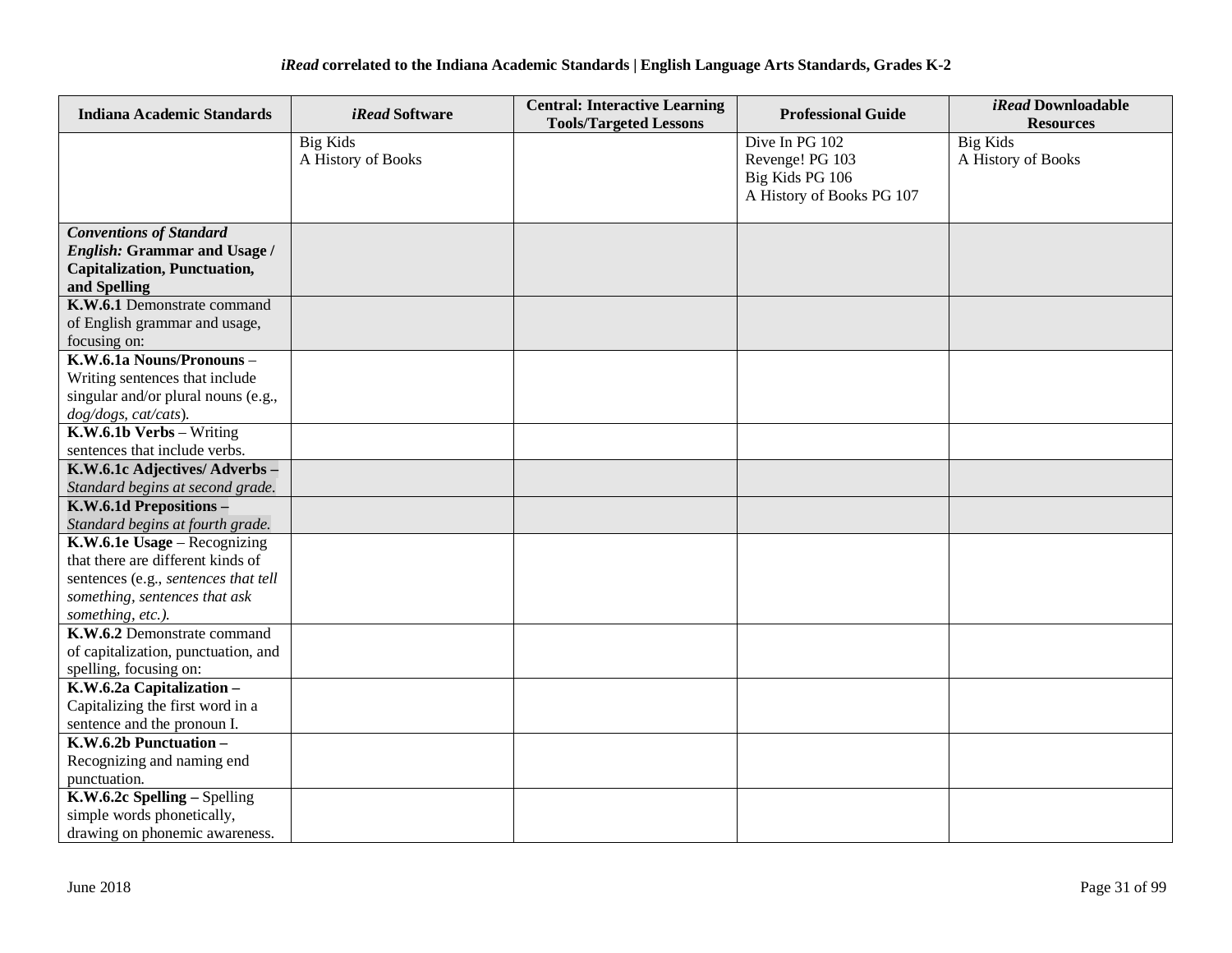| <b>Indiana Academic Standards</b>                                                                                                                          | <i>iRead</i> Software                                                                                                                                                                                                                                                                                                                           | <b>Central: Interactive Learning</b><br><b>Tools/Targeted Lessons</b> | <b>Professional Guide</b>                                                                                                                                                                                                                                                                                                                                                                                                                                                                                                                                                        | iRead Downloadable<br><b>Resources</b>                                                                                                                                                                                                                                                                                                                       |
|------------------------------------------------------------------------------------------------------------------------------------------------------------|-------------------------------------------------------------------------------------------------------------------------------------------------------------------------------------------------------------------------------------------------------------------------------------------------------------------------------------------------|-----------------------------------------------------------------------|----------------------------------------------------------------------------------------------------------------------------------------------------------------------------------------------------------------------------------------------------------------------------------------------------------------------------------------------------------------------------------------------------------------------------------------------------------------------------------------------------------------------------------------------------------------------------------|--------------------------------------------------------------------------------------------------------------------------------------------------------------------------------------------------------------------------------------------------------------------------------------------------------------------------------------------------------------|
| SPEAKING AND LISTENING                                                                                                                                     |                                                                                                                                                                                                                                                                                                                                                 |                                                                       |                                                                                                                                                                                                                                                                                                                                                                                                                                                                                                                                                                                  |                                                                                                                                                                                                                                                                                                                                                              |
| K.SL.1 Listen actively and<br>communicate effectively with a<br>variety of audiences and for<br>different purposes.                                        | <b>Success eBooks:</b><br>Red Hen's Garden<br>Shake the Bananas Down<br>Goodnight Bear<br>There's a Gorilla in This Book<br>Up in the Sky<br>School Aa to Zz<br>Moonlight Cat<br><b>Freaky Frogs</b><br><b>BOOM! CRASH!</b><br>At Full Speed<br>Chomp!<br>Itchy Nose and Icky Toes<br>Bed in Summer<br>That's How It Works<br>A Field of Heroes | <b>Online Instructional Routines:</b><br>Think-Pair-Share             | <b>Instructional Strategies and</b><br><b>Practices:</b><br>Think-Pair-Share PG 255<br><b>Teaching with Success</b><br>eBooks:<br>Red Hen's Garden PG 82<br>Shake the Bananas Down PG<br>83<br>Goodnight Bear PG 86<br>There's a Gorilla in This Book<br>PG 86<br>Up in the Sky PG 88<br>School Aa to Zz PG 88<br>Moonlight Cat PG 92<br>Red Hen's Garden PG 93<br>Freaky Frogs PG 94<br><b>BOOM! CRASH! PG 95</b><br>At Full Speed PG 97<br>Chomp! PG 98<br>Itchy Nose and Icky Toes PG<br>99<br>Bed in Summer PG 101<br>That's How It Works PG 104<br>A Field of Heroes PG 107 | <b>Downloadable Success eBooks:</b><br>Red Hen's Garden<br>Shake the Bananas Down<br>Goodnight Bear<br>There's a Gorilla in This Book<br>Up in the Sky<br>School Aa to Zz<br>Moonlight Cat<br><b>Freaky Frogs</b><br><b>BOOM! CRASH!</b><br>At Full Speed<br>Chomp!<br>Itchy Nose and Icky Toes<br>Bed in Summer<br>That's How It Works<br>A Field of Heroes |
| <b>Discussion and Collaboration</b>                                                                                                                        |                                                                                                                                                                                                                                                                                                                                                 |                                                                       |                                                                                                                                                                                                                                                                                                                                                                                                                                                                                                                                                                                  |                                                                                                                                                                                                                                                                                                                                                              |
| K.SL.2.1 Participate in<br>collaborative conversations about<br>grade-appropriate topics and texts<br>with peers and adults in small and<br>larger groups. | <b>Success eBooks:</b><br>Red Hen's Garden<br>Shake the Bananas Down<br>Goodnight Bear<br>There's a Gorilla in This Book<br>Up in the Sky<br>School Aa to Zz<br>Moonlight Cat<br><b>Freaky Frogs</b><br><b>BOOM! CRASH!</b><br>At Full Speed<br>Chomp!<br>Itchy Nose and Icky Toes                                                              | <b>Online Instructional Routines:</b><br>Think-Pair-Share             | <b>Instructional Strategies and</b><br><b>Practices:</b><br>Think-Pair-Share PG 255<br><b>Teaching with Success</b><br>eBooks:<br>Red Hen's Garden PG 82<br>Shake the Bananas Down PG<br>83<br>Goodnight Bear PG 86<br>There's a Gorilla in This Book<br><b>PG 86</b><br>Up in the Sky PG 88                                                                                                                                                                                                                                                                                     | <b>Downloadable Success eBooks:</b><br>Red Hen's Garden<br>Shake the Bananas Down<br>Goodnight Bear<br>There's a Gorilla in This Book<br>Up in the Sky<br>School Aa to Zz<br>Moonlight Cat<br><b>Freaky Frogs</b><br><b>BOOM! CRASH!</b><br>At Full Speed<br>Chomp!<br>Itchy Nose and Icky Toes                                                              |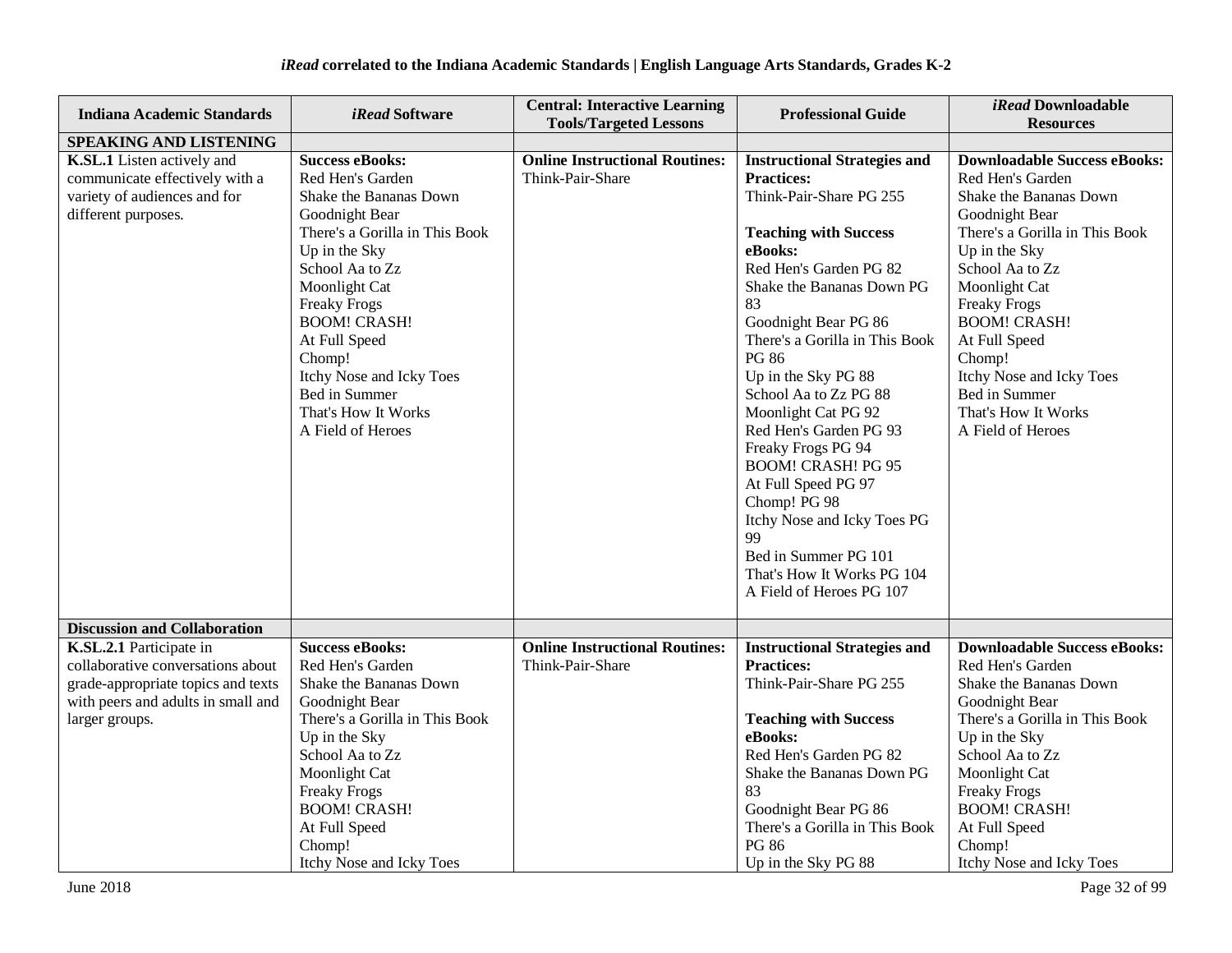| <b>Indiana Academic Standards</b>                                                                                     | iRead Software                                                                                                                                                                                                                                                                                                                                  | <b>Central: Interactive Learning</b><br><b>Tools/Targeted Lessons</b> | <b>Professional Guide</b>                                                                                                                                                                                                                                                                                                                                                                                                                                                                                                                                                               | iRead Downloadable<br><b>Resources</b>                                                                                                                                                                                                                                                                                                                       |
|-----------------------------------------------------------------------------------------------------------------------|-------------------------------------------------------------------------------------------------------------------------------------------------------------------------------------------------------------------------------------------------------------------------------------------------------------------------------------------------|-----------------------------------------------------------------------|-----------------------------------------------------------------------------------------------------------------------------------------------------------------------------------------------------------------------------------------------------------------------------------------------------------------------------------------------------------------------------------------------------------------------------------------------------------------------------------------------------------------------------------------------------------------------------------------|--------------------------------------------------------------------------------------------------------------------------------------------------------------------------------------------------------------------------------------------------------------------------------------------------------------------------------------------------------------|
|                                                                                                                       | Bed in Summer<br>That's How It Works<br>A Field of Heroes                                                                                                                                                                                                                                                                                       |                                                                       | School Aa to Zz PG 88<br>Moonlight Cat PG 92<br>Red Hen's Garden PG 93<br>Freaky Frogs PG 94<br><b>BOOM! CRASH! PG 95</b><br>At Full Speed PG 97<br>Chomp! PG 98<br>Itchy Nose and Icky Toes PG<br>99<br>Bed in Summer PG 101<br>That's How It Works PG 104<br>A Field of Heroes PG 107                                                                                                                                                                                                                                                                                                 | Bed in Summer<br>That's How It Works<br>A Field of Heroes                                                                                                                                                                                                                                                                                                    |
| K.SL.2.2 Standard begins in third<br>grade.                                                                           |                                                                                                                                                                                                                                                                                                                                                 |                                                                       |                                                                                                                                                                                                                                                                                                                                                                                                                                                                                                                                                                                         |                                                                                                                                                                                                                                                                                                                                                              |
| K.SL.2.3 Listen to others, take<br>turns speaking, and add one's own<br>ideas to small group discussions<br>or tasks. | <b>Success eBooks:</b><br>Red Hen's Garden<br>Shake the Bananas Down<br>Goodnight Bear<br>There's a Gorilla in This Book<br>Up in the Sky<br>School Aa to Zz<br>Moonlight Cat<br><b>Freaky Frogs</b><br><b>BOOM! CRASH!</b><br>At Full Speed<br>Chomp!<br>Itchy Nose and Icky Toes<br>Bed in Summer<br>That's How It Works<br>A Field of Heroes | <b>Online Instructional Routines:</b><br>Think-Pair-Share             | <b>Instructional Strategies and</b><br><b>Practices:</b><br>Think-Pair-Share PG 255<br><b>Teaching with Success</b><br>eBooks:<br>Red Hen's Garden PG 82<br>Shake the Bananas Down PG<br>83<br>Goodnight Bear PG 86<br>There's a Gorilla in This Book<br><b>PG 86</b><br>Up in the Sky PG 88<br>School Aa to Zz PG 88<br>Moonlight Cat PG 92<br>Red Hen's Garden PG 93<br>Freaky Frogs PG 94<br><b>BOOM! CRASH! PG 95</b><br>At Full Speed PG 97<br>Chomp! PG 98<br>Itchy Nose and Icky Toes PG<br>99<br>Bed in Summer PG 101<br>That's How It Works PG 104<br>A Field of Heroes PG 107 | <b>Downloadable Success eBooks:</b><br>Red Hen's Garden<br>Shake the Bananas Down<br>Goodnight Bear<br>There's a Gorilla in This Book<br>Up in the Sky<br>School Aa to Zz<br>Moonlight Cat<br><b>Freaky Frogs</b><br><b>BOOM! CRASH!</b><br>At Full Speed<br>Chomp!<br>Itchy Nose and Icky Toes<br>Bed in Summer<br>That's How It Works<br>A Field of Heroes |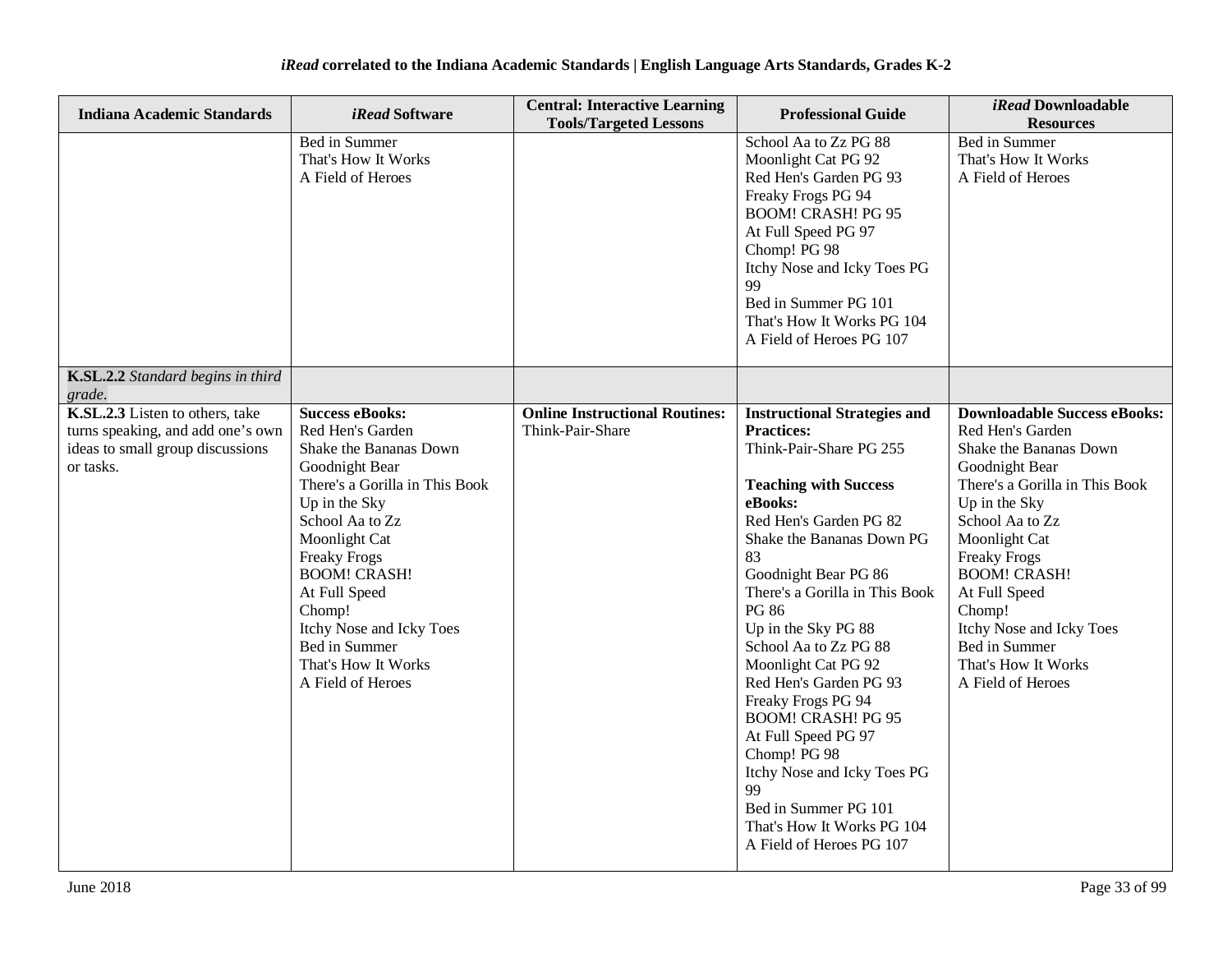| <b>Indiana Academic Standards</b>                                                                        | <i>iRead</i> Software                                                                                                                                                                                                                                                                                                                           | <b>Central: Interactive Learning</b>                                                       | <b>Professional Guide</b>                                                                                                                                                                                                                                                                                                                                                                                                                                                                                              | iRead Downloadable                                                                                                                                                                                                                                                                                                                                                               |
|----------------------------------------------------------------------------------------------------------|-------------------------------------------------------------------------------------------------------------------------------------------------------------------------------------------------------------------------------------------------------------------------------------------------------------------------------------------------|--------------------------------------------------------------------------------------------|------------------------------------------------------------------------------------------------------------------------------------------------------------------------------------------------------------------------------------------------------------------------------------------------------------------------------------------------------------------------------------------------------------------------------------------------------------------------------------------------------------------------|----------------------------------------------------------------------------------------------------------------------------------------------------------------------------------------------------------------------------------------------------------------------------------------------------------------------------------------------------------------------------------|
| K.SL.2.4 Ask questions to seek<br>help, get information, or clarify<br>something that is not understood. | <b>Success eBooks:</b><br>Red Hen's Garden<br>Shake the Bananas Down<br>Goodnight Bear<br>There's a Gorilla in This Book<br>Up in the Sky<br>School Aa to Zz<br>Moonlight Cat<br><b>Freaky Frogs</b><br><b>BOOM! CRASH!</b><br>At Full Speed<br>Chomp!<br>Itchy Nose and Icky Toes<br>Bed in Summer<br>That's How It Works<br>A Field of Heroes | <b>Tools/Targeted Lessons</b><br><b>Online Instructional Routines:</b><br>Think-Pair-Share | <b>Instructional Strategies and</b><br><b>Practices:</b><br>Think-Pair-Share PG 255<br><b>Teaching with Success</b><br>eBooks:<br>Red Hen's Garden PG 82<br>Shake the Bananas Down PG<br>83<br>Goodnight Bear PG 86<br>There's a Gorilla in This Book<br>PG 86<br>Up in the Sky PG 88<br>School Aa to Zz PG 88<br>Moonlight Cat PG 92<br>Red Hen's Garden PG 93<br>Freaky Frogs PG 94<br><b>BOOM! CRASH! PG 95</b><br>At Full Speed PG 97<br>Chomp! PG 98<br>Itchy Nose and Icky Toes PG<br>99<br>Bed in Summer PG 101 | <b>Resources</b><br><b>Downloadable Success eBooks:</b><br>Red Hen's Garden<br>Shake the Bananas Down<br>Goodnight Bear<br>There's a Gorilla in This Book<br>Up in the Sky<br>School Aa to Zz<br>Moonlight Cat<br><b>Freaky Frogs</b><br><b>BOOM! CRASH!</b><br>At Full Speed<br>Chomp!<br>Itchy Nose and Icky Toes<br>Bed in Summer<br>That's How It Works<br>A Field of Heroes |
| K.SL.2.5 Continue a conversation<br>through multiple exchanges.                                          | <b>Success eBooks:</b><br>Red Hen's Garden<br>Shake the Bananas Down<br>Goodnight Bear                                                                                                                                                                                                                                                          | <b>Online Instructional Routines:</b><br>Think-Pair-Share                                  | That's How It Works PG 104<br>A Field of Heroes PG 107<br><b>Instructional Strategies and</b><br><b>Practices:</b><br>Think-Pair-Share PG 255                                                                                                                                                                                                                                                                                                                                                                          | <b>Downloadable Success eBooks:</b><br>Red Hen's Garden<br>Shake the Bananas Down<br>Goodnight Bear                                                                                                                                                                                                                                                                              |
|                                                                                                          | There's a Gorilla in This Book<br>Up in the Sky<br>School Aa to Zz<br>Moonlight Cat<br><b>Freaky Frogs</b><br><b>BOOM! CRASH!</b><br>At Full Speed<br>Chomp!<br>Itchy Nose and Icky Toes<br>Bed in Summer<br>That's How It Works                                                                                                                |                                                                                            | <b>Teaching with Success</b><br>eBooks:<br>Red Hen's Garden PG 82<br>Shake the Bananas Down PG<br>83<br>Goodnight Bear PG 86<br>There's a Gorilla in This Book<br><b>PG 86</b><br>Up in the Sky PG 88<br>School Aa to Zz PG 88<br>Moonlight Cat PG 92                                                                                                                                                                                                                                                                  | There's a Gorilla in This Book<br>Up in the Sky<br>School Aa to Zz<br>Moonlight Cat<br><b>Freaky Frogs</b><br><b>BOOM! CRASH!</b><br>At Full Speed<br>Chomp!<br>Itchy Nose and Icky Toes<br>Bed in Summer<br>That's How It Works                                                                                                                                                 |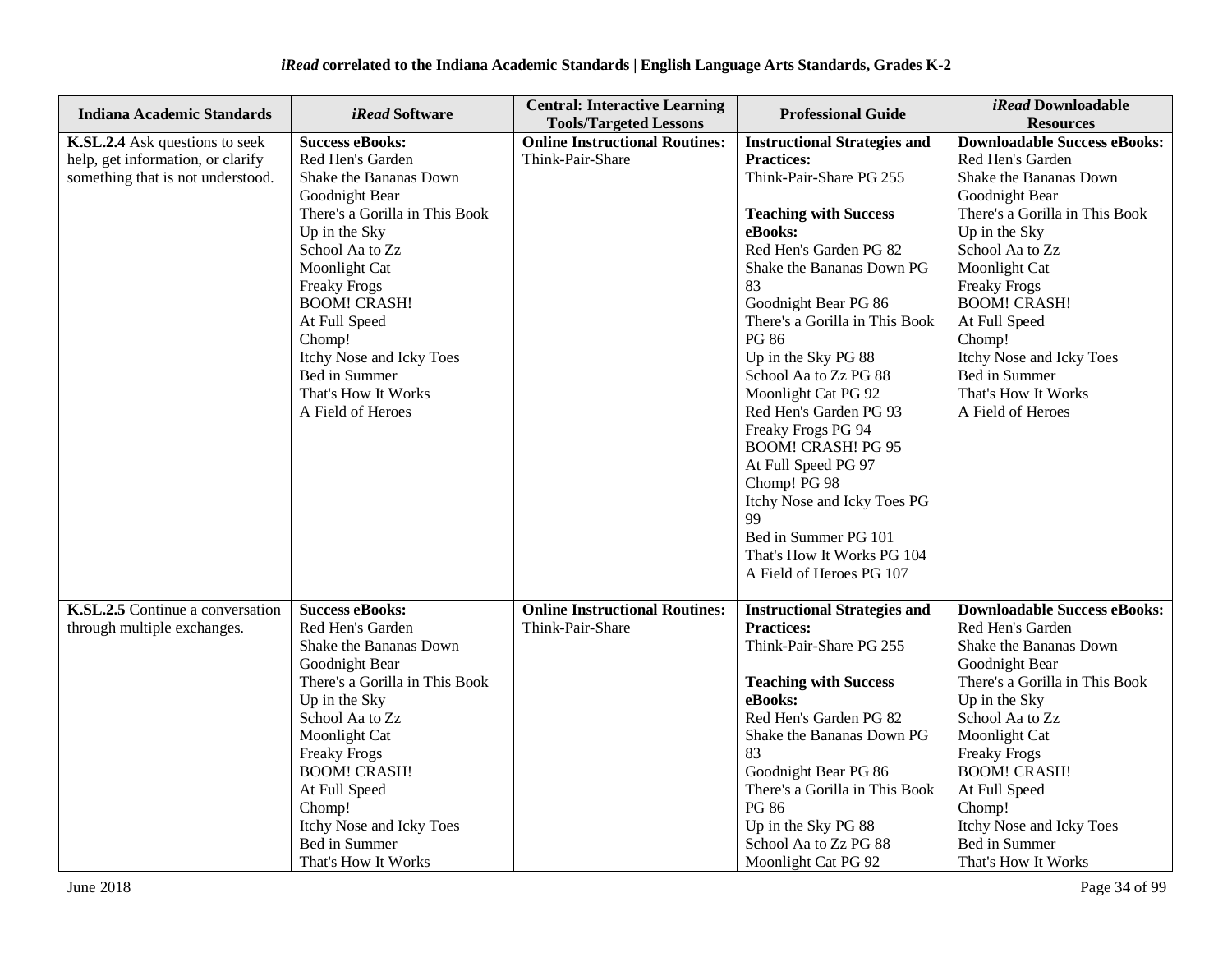| <b>Indiana Academic Standards</b>                                                                                                            | <i>iRead</i> Software                                                                                                                                                                                                                                                                                                                                               | <b>Central: Interactive Learning</b><br><b>Tools/Targeted Lessons</b> | <b>Professional Guide</b>                                                                                                                                                                                                                                                                                                                                                                                                                                                                 | <i>iRead</i> Downloadable<br><b>Resources</b>                                                                                                                                                                                                                                                                                                                                                                                           |
|----------------------------------------------------------------------------------------------------------------------------------------------|---------------------------------------------------------------------------------------------------------------------------------------------------------------------------------------------------------------------------------------------------------------------------------------------------------------------------------------------------------------------|-----------------------------------------------------------------------|-------------------------------------------------------------------------------------------------------------------------------------------------------------------------------------------------------------------------------------------------------------------------------------------------------------------------------------------------------------------------------------------------------------------------------------------------------------------------------------------|-----------------------------------------------------------------------------------------------------------------------------------------------------------------------------------------------------------------------------------------------------------------------------------------------------------------------------------------------------------------------------------------------------------------------------------------|
|                                                                                                                                              | A Field of Heroes                                                                                                                                                                                                                                                                                                                                                   |                                                                       | Red Hen's Garden PG 93<br>Freaky Frogs PG 94<br><b>BOOM! CRASH! PG 95</b><br>At Full Speed PG 97<br>Chomp! PG 98<br>Itchy Nose and Icky Toes PG<br>99<br>Bed in Summer PG 101<br>That's How It Works PG 104<br>A Field of Heroes PG 107                                                                                                                                                                                                                                                   | A Field of Heroes                                                                                                                                                                                                                                                                                                                                                                                                                       |
| Comprehension                                                                                                                                |                                                                                                                                                                                                                                                                                                                                                                     |                                                                       |                                                                                                                                                                                                                                                                                                                                                                                                                                                                                           |                                                                                                                                                                                                                                                                                                                                                                                                                                         |
| K.SL.3.1 Ask and answer<br>questions about key details in a<br>text read aloud or information<br>presented orally or through other<br>media. | <b>Success eBooks:</b><br>Red Hen's Garden<br>Shake the Bananas Down<br>Goodnight Bear<br>There's a Gorilla in This Book<br>Up in the Sky<br>School Aa to Zz<br>Moonlight Cat<br>Red Hen's Garden<br><b>Freaky Frogs</b><br><b>BOOM! CRASH!</b><br>At Full Speed<br>Chomp!<br>Itchy Nose and Icky Toes<br>Bed in Summer<br>That's How It Works<br>A Field of Heroes |                                                                       | <b>Teaching with Success</b><br>eBooks:<br>Red Hen's Garden PG 82<br>Shake the Bananas Down PG<br>83<br>Goodnight Bear PG 86<br>There's a Gorilla in This Book<br>PG 86<br>Up in the Sky PG 88<br>School Aa to Zz PG 88<br>Moonlight Cat PG 92<br>Red Hen's Garden PG 93<br>Freaky Frogs PG 94<br><b>BOOM! CRASH! PG 95</b><br>At Full Speed PG 97<br>Chomp! PG 98<br>Itchy Nose and Icky Toes PG<br>99<br>Bed in Summer PG 101<br>That's How It Works PG 104<br>A Field of Heroes PG 107 | <b>Graphic Organizer: Key</b><br>Details; Story Web<br><b>Downloadable Success eBooks:</b><br>Red Hen's Garden<br>Shake the Bananas Down<br>Goodnight Bear<br>There's a Gorilla in This Book<br>Up in the Sky<br>School Aa to Zz<br>Moonlight Cat<br>Red Hen's Garden<br><b>Freaky Frogs</b><br><b>BOOM! CRASH!</b><br>At Full Speed<br>Chomp!<br>Itchy Nose and Icky Toes<br>Bed in Summer<br>That's How It Works<br>A Field of Heroes |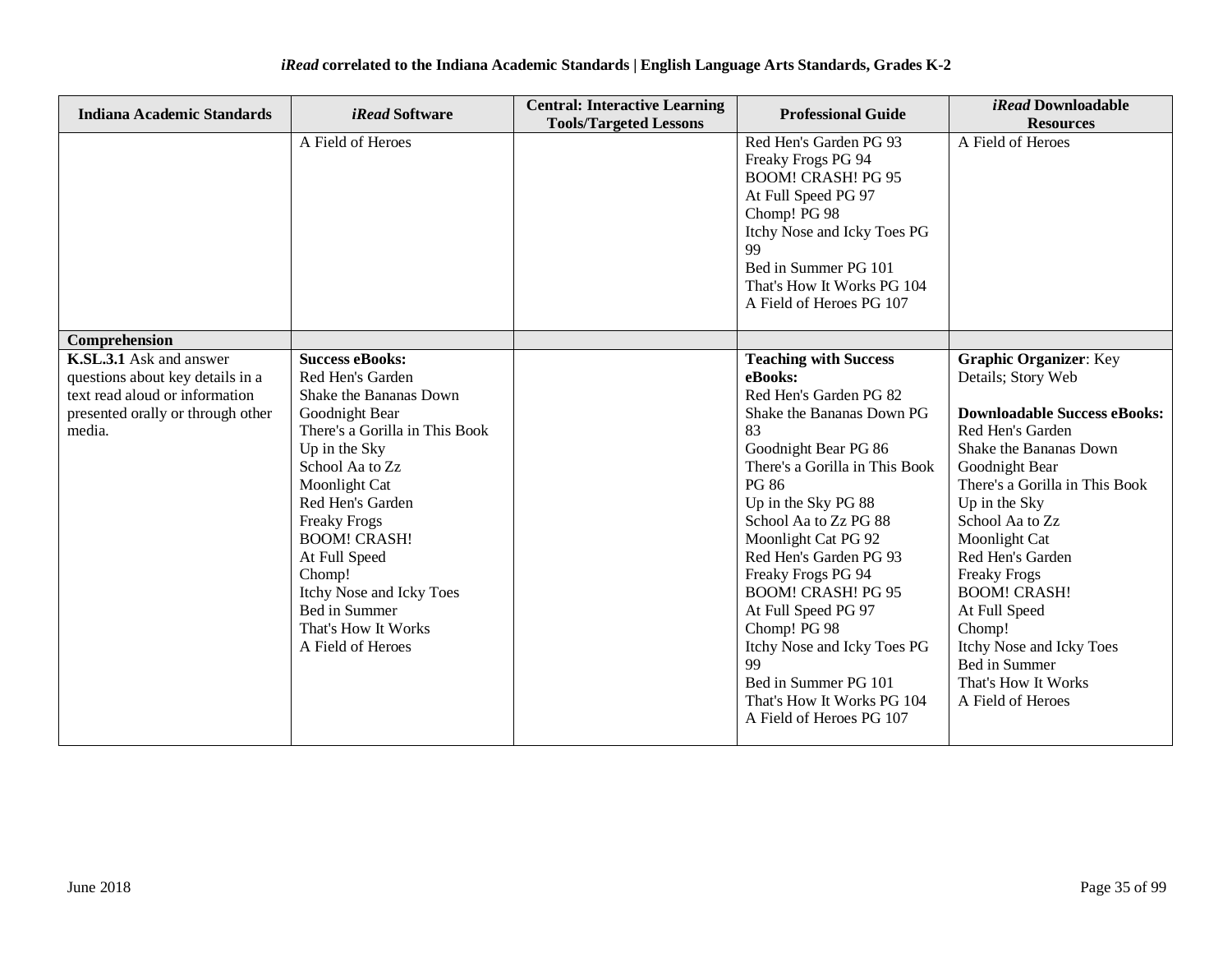| <b>Indiana Academic Standards</b>                                                                                                                                                                               | <i>iRead</i> Software                                                                                                                                                                                                                                                                                                                           | <b>Central: Interactive Learning</b><br><b>Tools/Targeted Lessons</b> | <b>Professional Guide</b>                                                                                                                                                                                                                                                                                                                                                                                                                                                                                                                                                               | iRead Downloadable<br><b>Resources</b>                                                                                                                                                                                                                                                                                                                       |
|-----------------------------------------------------------------------------------------------------------------------------------------------------------------------------------------------------------------|-------------------------------------------------------------------------------------------------------------------------------------------------------------------------------------------------------------------------------------------------------------------------------------------------------------------------------------------------|-----------------------------------------------------------------------|-----------------------------------------------------------------------------------------------------------------------------------------------------------------------------------------------------------------------------------------------------------------------------------------------------------------------------------------------------------------------------------------------------------------------------------------------------------------------------------------------------------------------------------------------------------------------------------------|--------------------------------------------------------------------------------------------------------------------------------------------------------------------------------------------------------------------------------------------------------------------------------------------------------------------------------------------------------------|
| K.SL.3.2 Ask appropriate<br>questions about what a speaker<br>says.                                                                                                                                             | <b>Success eBooks:</b><br>School Aa to Zz<br>Is Anybody Home?<br>Yes, I Can!<br>Oops!<br><b>Tough Break</b><br>In the Night Sky<br>Attack of the Flue Germ                                                                                                                                                                                      |                                                                       | <b>Teaching with Success</b><br>eBooks:<br>School Aa to Zz PG 88<br>Is Anybody Home? PG 91<br>Yes, I Can! PG 94<br>Oops! PG 95<br>Tough Break PG 97<br>In the Night Sky PG 98<br>Attack of the Flue Germ PG<br>106                                                                                                                                                                                                                                                                                                                                                                      | <b>Graphic Organizer: Question</b><br>Wheel; Story Wheel<br><b>Downloadable Success eBooks:</b><br>School Aa to Zz<br>Is Anybody Home?<br>Yes, I Can!<br>Oops!<br><b>Tough Break</b><br>In the Night Sky<br>Attack of the Flue Germ                                                                                                                          |
| <b>Presentation of Knowledge and</b><br><b>Ideas</b>                                                                                                                                                            |                                                                                                                                                                                                                                                                                                                                                 |                                                                       |                                                                                                                                                                                                                                                                                                                                                                                                                                                                                                                                                                                         |                                                                                                                                                                                                                                                                                                                                                              |
| K.SL.4.1 Speaking audibly, recite<br>poems, rhymes, and songs, and<br>use complete sentences to<br>describe familiar people, places,<br>things, and events and, with<br>support, provide additional<br>details. | <b>Success eBooks:</b><br>Red Hen's Garden<br>Shake the Bananas Down<br>Goodnight Bear<br>There's a Gorilla in This Book<br>Up in the Sky<br>School Aa to Zz<br>Moonlight Cat<br><b>Freaky Frogs</b><br><b>BOOM! CRASH!</b><br>At Full Speed<br>Chomp!<br>Itchy Nose and Icky Toes<br>Bed in Summer<br>That's How It Works<br>A Field of Heroes | <b>Online Instructional Routines:</b><br>Think-Pair-Share             | <b>Instructional Strategies and</b><br><b>Practices:</b><br>Think-Pair-Share PG 255<br><b>Teaching with Success</b><br>eBooks:<br>Red Hen's Garden PG 82<br>Shake the Bananas Down PG<br>83<br>Goodnight Bear PG 86<br>There's a Gorilla in This Book<br><b>PG 86</b><br>Up in the Sky PG 88<br>School Aa to Zz PG 88<br>Moonlight Cat PG 92<br>Red Hen's Garden PG 93<br>Freaky Frogs PG 94<br><b>BOOM! CRASH! PG 95</b><br>At Full Speed PG 97<br>Chomp! PG 98<br>Itchy Nose and Icky Toes PG<br>99<br>Bed in Summer PG 101<br>That's How It Works PG 104<br>A Field of Heroes PG 107 | <b>Downloadable Success eBooks:</b><br>Red Hen's Garden<br>Shake the Bananas Down<br>Goodnight Bear<br>There's a Gorilla in This Book<br>Up in the Sky<br>School Aa to Zz<br>Moonlight Cat<br><b>Freaky Frogs</b><br><b>BOOM! CRASH!</b><br>At Full Speed<br>Chomp!<br>Itchy Nose and Icky Toes<br>Bed in Summer<br>That's How It Works<br>A Field of Heroes |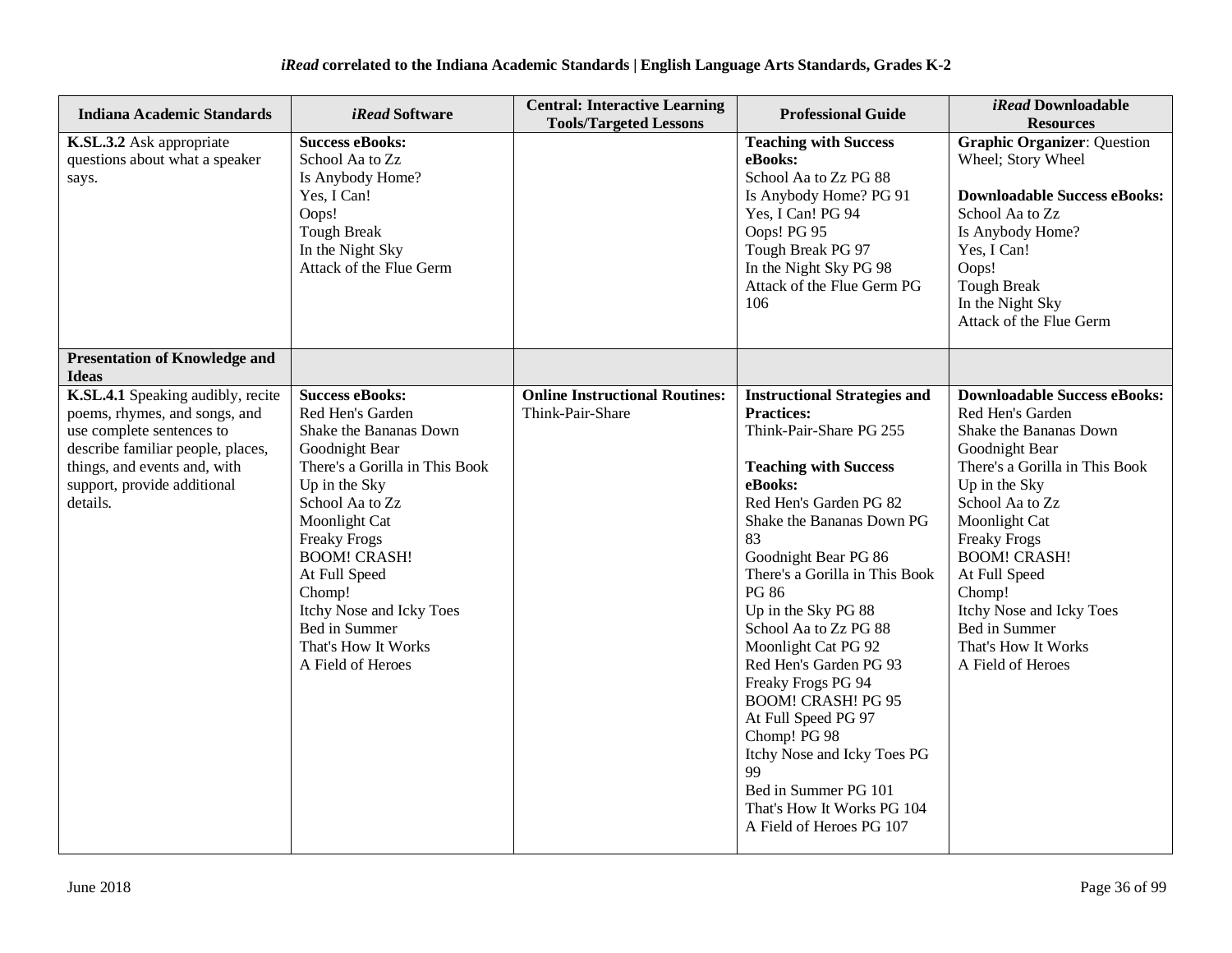| <b>Indiana Academic Standards</b>     | <i>iRead</i> Software | <b>Central: Interactive Learning</b> | <b>Professional Guide</b> | <i>iRead</i> Downloadable |
|---------------------------------------|-----------------------|--------------------------------------|---------------------------|---------------------------|
|                                       |                       | <b>Tools/Targeted Lessons</b>        |                           | <b>Resources</b>          |
| K.SL.4.2 Standard begins in first     |                       |                                      |                           |                           |
| grade.                                |                       |                                      |                           |                           |
| K.SL.4.3 Give, restate, and follow    |                       |                                      |                           |                           |
| simple two-step directions.           |                       |                                      |                           |                           |
| <b>MEDIA LITERACY</b>                 |                       |                                      |                           |                           |
| <b>K.ML.1</b> Recognize various types |                       |                                      |                           |                           |
| of media.                             |                       |                                      |                           |                           |
| <b>Media Literacy</b>                 |                       |                                      |                           |                           |
| K.ML.2.1 Recognize common             |                       |                                      |                           |                           |
| signs and logos and identify          |                       |                                      |                           |                           |
| commercials or advertisements.        |                       |                                      |                           |                           |
| K.ML.2.2 Standard begins in fifth     |                       |                                      |                           |                           |
| grade.                                |                       |                                      |                           |                           |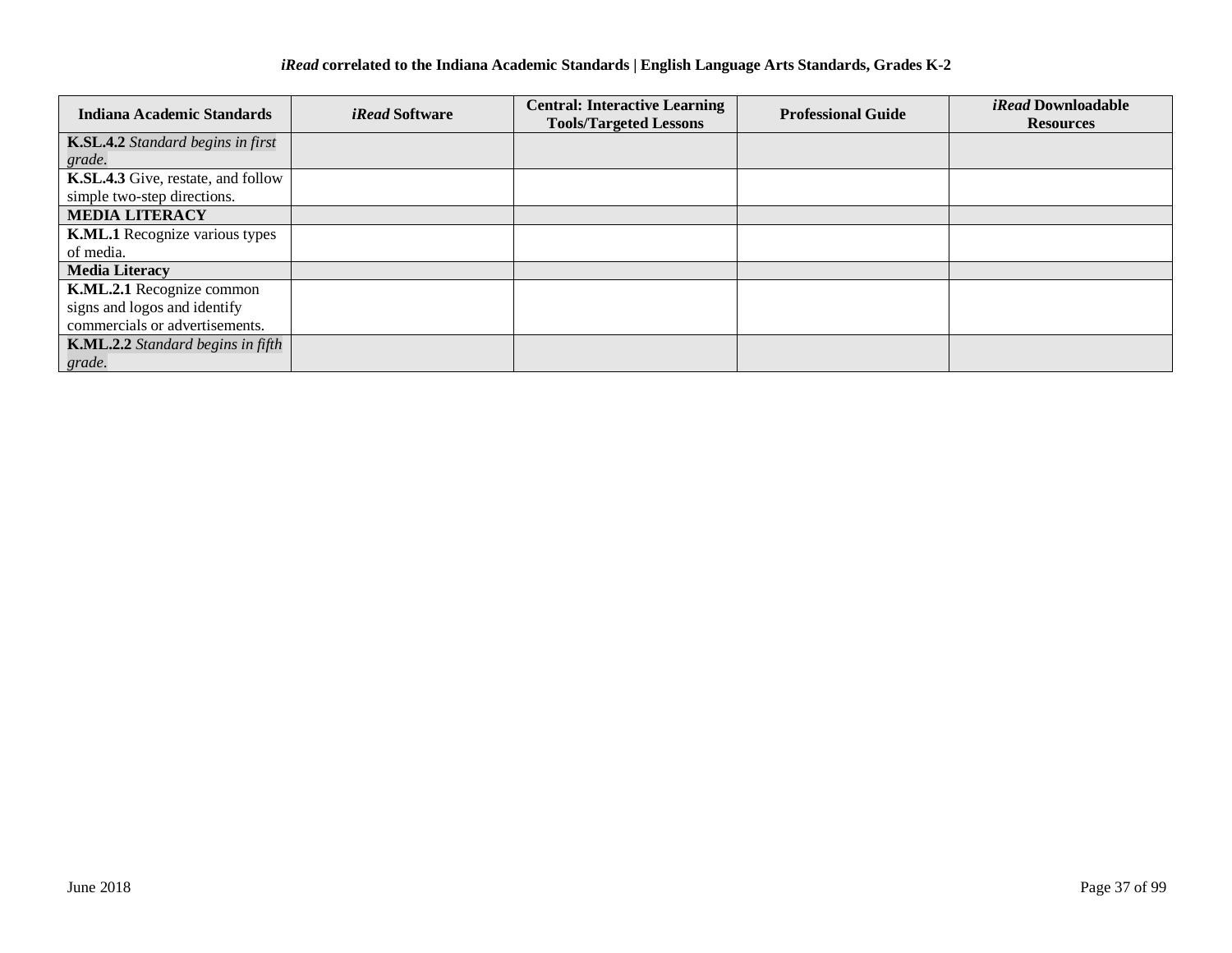| <b>Indiana Academic Standards</b>                                                                                                                                                                                                                                                                                                                                                                | <i>iRead</i> Software                                                                                                                                                                                                                                                                                                                                                                                                                                                                                                                                                  | <b>Central: Interactive Learning</b><br><b>Tools/Targeted Lessons</b>                                                                                                                                                                                                                                                                                                                 | <b>Professional Guide</b>                                                                                                                                 | iRead Downloadable<br><b>Resources</b>                                 |
|--------------------------------------------------------------------------------------------------------------------------------------------------------------------------------------------------------------------------------------------------------------------------------------------------------------------------------------------------------------------------------------------------|------------------------------------------------------------------------------------------------------------------------------------------------------------------------------------------------------------------------------------------------------------------------------------------------------------------------------------------------------------------------------------------------------------------------------------------------------------------------------------------------------------------------------------------------------------------------|---------------------------------------------------------------------------------------------------------------------------------------------------------------------------------------------------------------------------------------------------------------------------------------------------------------------------------------------------------------------------------------|-----------------------------------------------------------------------------------------------------------------------------------------------------------|------------------------------------------------------------------------|
| <b>READING: Foundations</b>                                                                                                                                                                                                                                                                                                                                                                      |                                                                                                                                                                                                                                                                                                                                                                                                                                                                                                                                                                        |                                                                                                                                                                                                                                                                                                                                                                                       |                                                                                                                                                           |                                                                        |
| <b>1.RF.1</b> Develop an understanding<br>of the five components of reading<br>(print concepts, phonemic<br>awareness, phonics, vocabulary,<br>and fluency and comprehension)<br>to build foundational reading<br>skills.<br><b>Print Concepts</b><br>1.RF.2.1 Students are expected to<br>build upon and continue applying<br>concepts learned previously.<br>1.RF.2.2 Students are expected to |                                                                                                                                                                                                                                                                                                                                                                                                                                                                                                                                                                        |                                                                                                                                                                                                                                                                                                                                                                                       |                                                                                                                                                           |                                                                        |
| build upon and continue applying<br>concepts learned previously.                                                                                                                                                                                                                                                                                                                                 |                                                                                                                                                                                                                                                                                                                                                                                                                                                                                                                                                                        |                                                                                                                                                                                                                                                                                                                                                                                       |                                                                                                                                                           |                                                                        |
| 1.RF.2.3 Recognize the<br>components of a sentence (e.g.,<br>capitalization, first word, ending<br>punctuation).                                                                                                                                                                                                                                                                                 | iRead Software:<br>A.1-3 Listening Center: Identify<br>and Count Syllables<br>A.1-3 Listening Center: Count<br>and Clap With Coach Z                                                                                                                                                                                                                                                                                                                                                                                                                                   | <b>Online Instructional Routines:</b><br>Concept of a Sentence                                                                                                                                                                                                                                                                                                                        | <b>Instructional Strategies and</b><br><b>Practices:</b><br>Concept of a Sentence PG 239                                                                  |                                                                        |
| 1.RF.2.4 Learn and apply<br>knowledge of alphabetical order.                                                                                                                                                                                                                                                                                                                                     |                                                                                                                                                                                                                                                                                                                                                                                                                                                                                                                                                                        |                                                                                                                                                                                                                                                                                                                                                                                       |                                                                                                                                                           | <b>Alphabet Handwriting Practice</b><br><b>Alphabet Books</b>          |
| <b>Phonological Awareness</b>                                                                                                                                                                                                                                                                                                                                                                    |                                                                                                                                                                                                                                                                                                                                                                                                                                                                                                                                                                        |                                                                                                                                                                                                                                                                                                                                                                                       |                                                                                                                                                           |                                                                        |
| 1.RF.3.1 Students are expected to<br>build upon and continue applying<br>concepts learned previously.                                                                                                                                                                                                                                                                                            |                                                                                                                                                                                                                                                                                                                                                                                                                                                                                                                                                                        |                                                                                                                                                                                                                                                                                                                                                                                       |                                                                                                                                                           |                                                                        |
| 1.RF.3.2 Blend sounds, including<br>consonant blends, to produce<br>single- and multi-syllable words.                                                                                                                                                                                                                                                                                            | iRead Software:<br>A.13.1. Code. Initial consonants<br>with medial $a/a$ and final $t/t$<br>A.13.2. Code. Initial consonants<br>with medial $a/a$ and final $n/n$<br>A.13.3. Code. Initial consonants<br>with medial $a/a$ and final $p/p$<br>A.13.4. Code. Initial consonants<br>with medial $a/a$ and final $d/d$<br>A.14.1. Code. Initial consonants<br>with medial $i / i /$ and final $t / t /$<br>A.14.2. Code. Initial consonants<br>with medial $i / i /$ and final $n / n /$<br>A.14.3. Code. Initial consonants<br>with medial $i / i /$ and final $p / p /$ | <b>Online Instructional Routines:</b><br><b>Blend Onset and Rime</b><br>Decode Words: Sound by<br>Sound-CVCs<br>Decode Words: Sound by<br>Sound-ck<br>Decode Words: Sound by<br>Sound-Double Consonants<br>Decode Words: Sound by<br>Sound-ba[ll]<br>Decode Words: Sound by<br>Sound-Consonant Blends<br>Decode Words: Sound by<br>Sound-Consonant Digraphs<br>Decode Words: Spelling | <b>Instructional Strategies and</b><br><b>Practices:</b><br>Blend Onset and Rime PG 167<br>Blend Sounds PG 169<br>Decode Words: Sound-by-<br>Sound PG 196 | <b>Word List</b><br><b>Blend Onset and Rime</b><br><b>Blend Sounds</b> |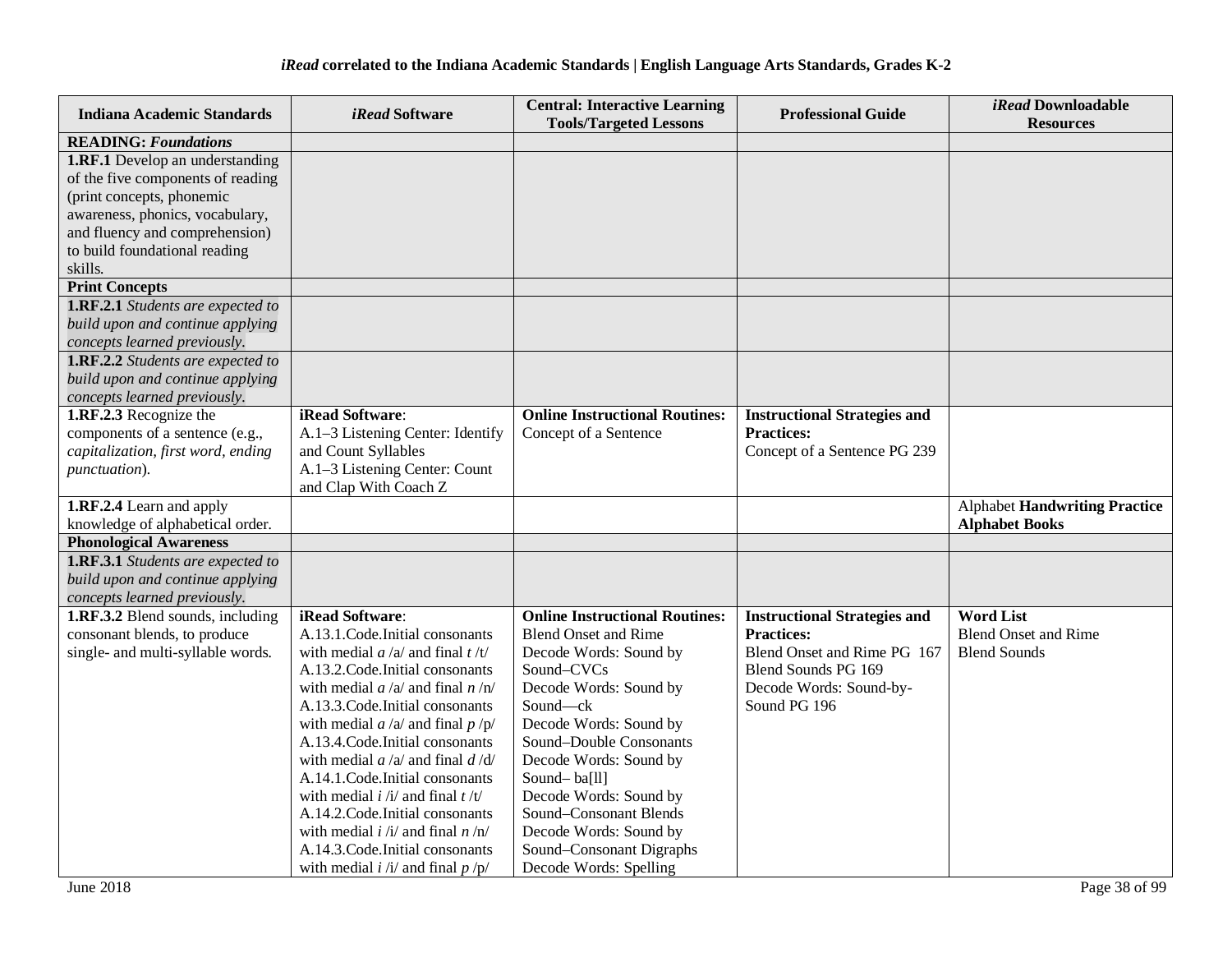| <b>Indiana Academic Standards</b>   | iRead Software                                            | <b>Central: Interactive Learning</b><br><b>Tools/Targeted Lessons</b> | <b>Professional Guide</b>           | <i>iRead</i> Downloadable<br><b>Resources</b> |
|-------------------------------------|-----------------------------------------------------------|-----------------------------------------------------------------------|-------------------------------------|-----------------------------------------------|
|                                     | A.14.4. Code. Initial consonants                          | Patterns-Long Vowels (VCe)                                            |                                     |                                               |
|                                     | with medial $i / i /$ and final $d / d /$                 | Decode Words: Spelling                                                |                                     |                                               |
|                                     | A.15.1.Code.Initial consonants                            | Patterns-Soft c and g                                                 |                                     |                                               |
|                                     | with medial $\rho$ /o/ and final t/t/                     | Decode Words: Spelling                                                |                                     |                                               |
|                                     | A.15.2. Code. Initial consonants                          | Patterns-Long Vowel Spellings                                         |                                     |                                               |
|                                     | with medial $o$ /o/ and final $p$ /p/                     | Decode Words: Spelling                                                |                                     |                                               |
|                                     | A.15.3. Code. Initial consonants                          | Patterns-r-Controlled Vowels                                          |                                     |                                               |
|                                     | with medial $o$ /o/ and final $g$ /g/                     | Decode Words: Spelling                                                |                                     |                                               |
|                                     | A.16.1.Code.Initial consonants                            | <b>Patterns-Silent Consonants</b>                                     |                                     |                                               |
|                                     | with medial $e/e/$ and final $t/t/$                       | Decode Words: Spelling                                                |                                     |                                               |
|                                     | A.16.2. Code. Initial consonants                          | Patterns-Diphthongs and                                               |                                     |                                               |
|                                     | with medial <i>e</i> /e/ and final <i>n</i> /n/           | Variant Vowels                                                        |                                     |                                               |
|                                     | A.16.3. Code. Initial consonants                          | Decode Words: Spelling                                                |                                     |                                               |
|                                     | with medial $e/e/$ and final $d/d/$                       | Patterns-dge                                                          |                                     |                                               |
|                                     | A.17.1. Code. Initial consonants                          | Decode Words: Spelling                                                |                                     |                                               |
|                                     | with medial $u / u /$ and final $n / n/$                  | Patterns-Short Vowels With                                            |                                     |                                               |
|                                     | A.17.2. Code. Initial consonants                          | Final e (dance)                                                       |                                     |                                               |
|                                     | with medial $u / u /$ and final $p / p /$                 | Decode Words: Spelling                                                |                                     |                                               |
|                                     | A.17.3. Code. Initial consonants                          | Patterns-Other Long Vowel                                             |                                     |                                               |
|                                     | with medial $u / u /$ and final $g / g /$                 | Spellings (blind, cold)                                               |                                     |                                               |
|                                     | C.37.1.Code.Reactivate: CVCs,                             | Decode Words: Spelling                                                |                                     |                                               |
|                                     | Blend Work-Out: $o$ , $p$ , $s$ , $t$                     | Patterns-/au/ sa[l]t                                                  |                                     |                                               |
|                                     | C.37.2.Code.Reactivate: CVCs,                             | Decode Words: Spelling                                                |                                     |                                               |
|                                     | Blend Work-Out: $a, c, f, n$                              | Patterns-Troublesome w (wash)                                         |                                     |                                               |
|                                     | C.37.3.Code.Reactivate: CVCs,                             | Decode Words: Spelling                                                |                                     |                                               |
|                                     | Blend Work-Out: <i>i</i> , <i>d</i> , <i>l</i> , <i>z</i> | Patterns                                                              |                                     |                                               |
|                                     | C.37.4. Code. Reactivate: CVCs,                           |                                                                       |                                     |                                               |
|                                     | Blend Work-Out: $e$ , $m$ , $r$ , $y$                     |                                                                       |                                     |                                               |
|                                     | C.37.5.Code.Reactivate: CVCs,                             |                                                                       |                                     |                                               |
|                                     | Blend Work-Out: $u$ , $h$ , $j$ , $k$ , $q$               |                                                                       |                                     |                                               |
|                                     | C.38.1.Code.Reactivate: CVCs,                             |                                                                       |                                     |                                               |
|                                     | Blend Work-Out: $b$ , $g$ , $v$ , $w$ , $x$               |                                                                       |                                     |                                               |
| 1.RF.3.3 Add, delete, or substitute | iRead Software                                            | <b>Online Instructional Routines:</b>                                 | <b>Instructional Strategies and</b> | <b>Word Lists</b>                             |
| sounds to change single-syllable    | A.B.C (all Code topics): Feed                             | <b>Build Words</b>                                                    | <b>Practices:</b>                   | <b>Build Words</b>                            |
| words.                              | the Beastie activity                                      | Dictation                                                             | Build Words PG 199                  | Dictation                                     |
|                                     |                                                           | <b>Build Big Words</b>                                                | Dictation PG 200                    | <b>Build Big Words</b>                        |
|                                     |                                                           |                                                                       | Build Big Words PG 212              |                                               |
|                                     |                                                           | <b>Interactive Learning Tools:</b>                                    | Word Center: Decode Words:          | <b>Learning Center Activities:</b>            |
|                                     |                                                           | Mr. Sounders: Word Changer                                            | Word Changer PG 59                  | <b>Base Word Addition</b>                     |
|                                     |                                                           | Mr. Sounders: Decode Words:                                           |                                     |                                               |
|                                     |                                                           | Word Builder                                                          |                                     |                                               |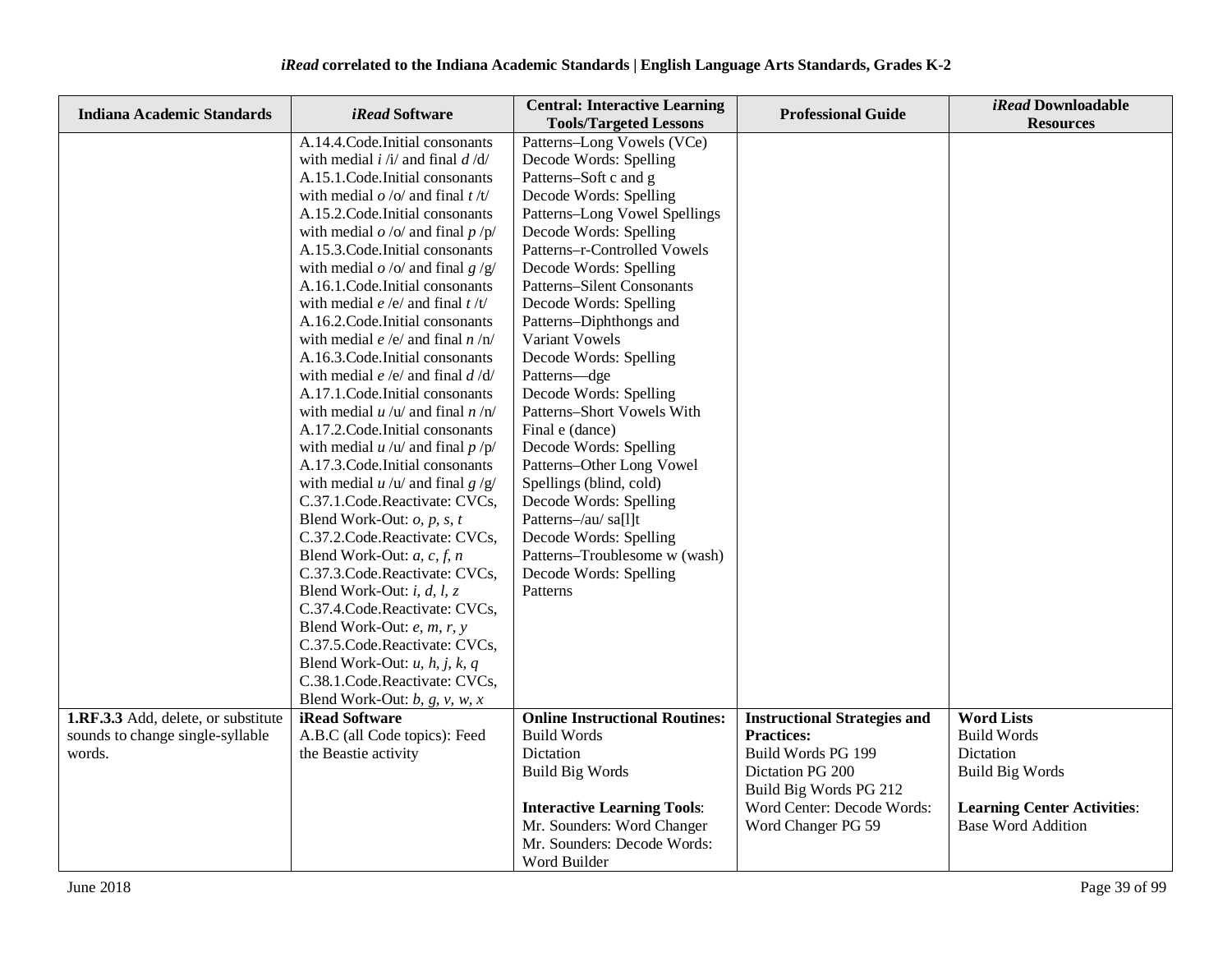| <b>Indiana Academic Standards</b> | <i>iRead</i> Software                     | <b>Central: Interactive Learning</b><br><b>Tools/Targeted Lessons</b> | <b>Professional Guide</b>           | iRead Downloadable<br><b>Resources</b> |
|-----------------------------------|-------------------------------------------|-----------------------------------------------------------------------|-------------------------------------|----------------------------------------|
| 1.RF.3.4 Distinguish beginning,   |                                           | <b>Online Instructional Routines:</b>                                 | <b>Instructional Strategies and</b> | <b>Word Lists</b>                      |
| middle (medial), and final sounds |                                           | <b>Segment Words</b>                                                  | <b>Practices:</b>                   | <b>Segment Words</b>                   |
| in single-syllable words.         |                                           | <b>Elkonin Boxes</b>                                                  | Segment Words PG 170                | <b>Elkonin Boxes</b>                   |
|                                   |                                           |                                                                       | Elkonin Boxes PG 172                |                                        |
|                                   |                                           |                                                                       |                                     | <b>Lesson Resource</b>                 |
|                                   |                                           |                                                                       |                                     | <b>Elkonin Boxes</b>                   |
| 1.RF.3.5 Segment the individual   | iRead Software:                           | <b>Online Instructional Routines:</b>                                 | <b>Instructional Strategies and</b> | <b>Word Lists</b>                      |
| sounds in one-syllable words.     | A.13.2. Code. Initial consonants          | Segment Words                                                         | <b>Practices:</b>                   | Segment Words                          |
|                                   | with medial $a/a$ and final $n/n$         | <b>Elkonin Boxes</b>                                                  | Segment Words PG 170                | <b>Elkonin Boxes</b>                   |
|                                   | A.13.3. Code. Initial consonants          | Coach Z: Rhyming Sorts                                                | Elkonin Boxes PG 172                |                                        |
|                                   | with medial $a/a$ and final $p/p$         | Coach Z: Sound Sorts                                                  | Decode Words: Sound-by-             | <b>Lesson Resource</b>                 |
|                                   | A.13.4. Code. Initial consonants          | Mr. Sounders: Decode Words                                            | Sound PG 196                        | <b>Elkonin Boxes</b>                   |
|                                   | with medial $a/a$ and final $d/d$         | Sound-By-Sound                                                        |                                     |                                        |
|                                   | A.14.1.Code.Initial consonants            |                                                                       | <b>Learning Center Ideas:</b>       |                                        |
|                                   | with medial $i / i /$ and final $t / t /$ |                                                                       | <b>Technology Center: Sound</b>     |                                        |
|                                   | A.14.2. Code. Initial consonants          |                                                                       | Sorts PG 175                        |                                        |
|                                   | with medial $i / i /$ and final $n / n /$ |                                                                       |                                     |                                        |
|                                   | A.14.3. Code. Initial consonants          |                                                                       |                                     |                                        |
|                                   | with medial $i / i /$ and final $p / p /$ |                                                                       |                                     |                                        |
|                                   | A.14.4.Code.Initial consonants            |                                                                       |                                     |                                        |
|                                   | with medial $i / i /$ and final $d / d /$ |                                                                       |                                     |                                        |
|                                   | A.15.1.Code.Initial consonants            |                                                                       |                                     |                                        |
|                                   | with medial $o / o /$ and final $t / t /$ |                                                                       |                                     |                                        |
|                                   | A.15.2. Code. Initial consonants          |                                                                       |                                     |                                        |
|                                   | with medial $o$ /o/ and final $p$ /p/     |                                                                       |                                     |                                        |
|                                   | A.15.3. Code. Initial consonants          |                                                                       |                                     |                                        |
|                                   | with medial $o$ /o/ and final $g$ /g/     |                                                                       |                                     |                                        |
|                                   | A.16.1. Code. Initial consonants          |                                                                       |                                     |                                        |
|                                   | with medial $e/e$ and final $t/t$         |                                                                       |                                     |                                        |
|                                   | A.16.2. Code. Initial consonants          |                                                                       |                                     |                                        |
|                                   | with medial $e/e/$ and final $n/n/$       |                                                                       |                                     |                                        |
|                                   | A.16.3. Code. Initial consonants          |                                                                       |                                     |                                        |
|                                   | with medial $e/e/$ and final $d/d/$       |                                                                       |                                     |                                        |
|                                   | A.17.1. Code. Initial consonants          |                                                                       |                                     |                                        |
|                                   | with medial $u / u /$ and final $n / n/$  |                                                                       |                                     |                                        |
|                                   | A.17.2. Code. Initial consonants          |                                                                       |                                     |                                        |
|                                   | with medial $u / u /$ and final $p / p /$ |                                                                       |                                     |                                        |
|                                   | A.17.3. Code. Initial consonants          |                                                                       |                                     |                                        |
|                                   | with medial $u / u /$ and final $g / g /$ |                                                                       |                                     |                                        |
|                                   | A.18.1.Code.Final $m/m/$                  |                                                                       |                                     |                                        |
|                                   | A.18.2.Code.Final $b/b$                   |                                                                       |                                     |                                        |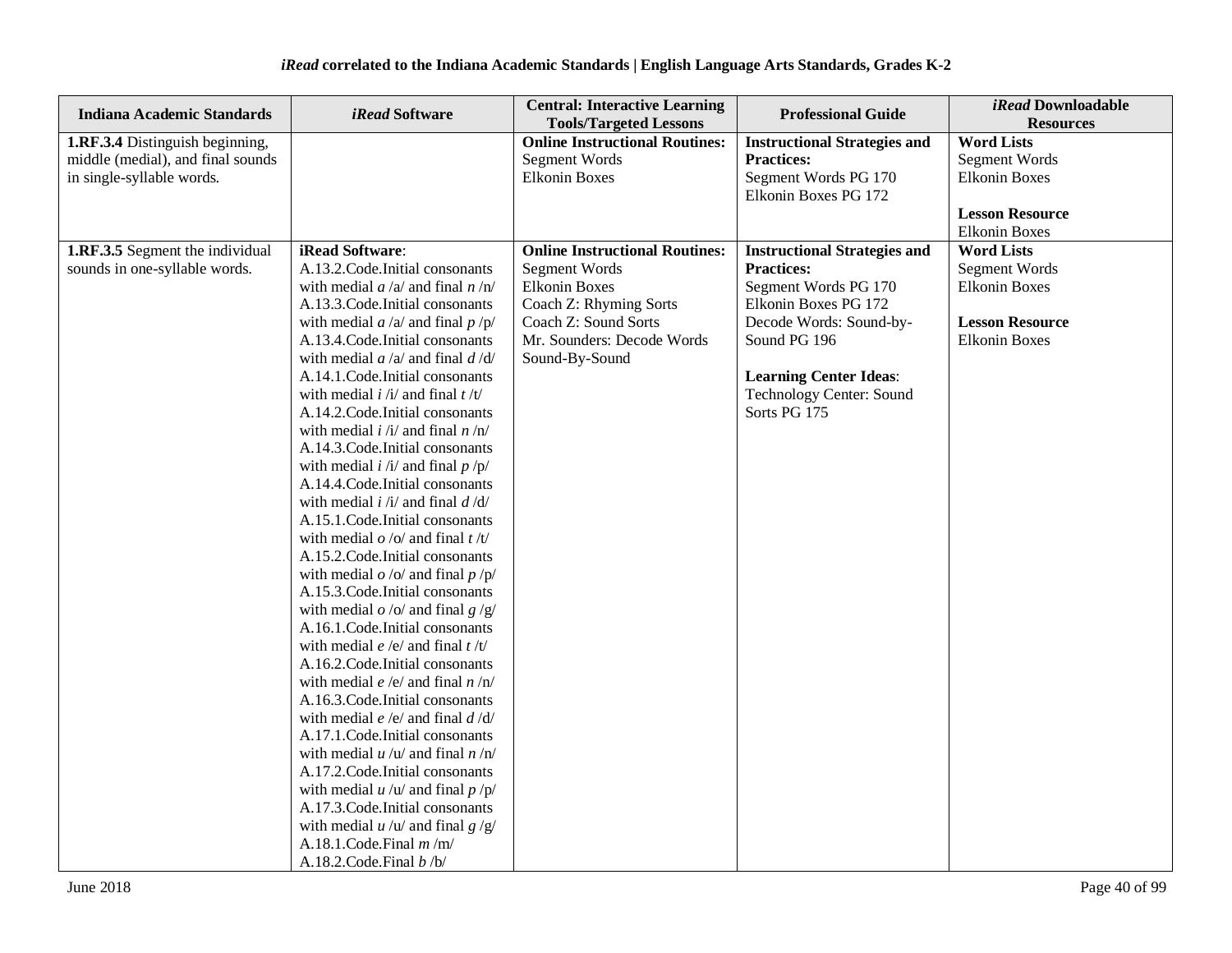| <b>Indiana Academic Standards</b>                                                                                                                                                                                                                                                                                                   | <i>iRead</i> Software                                                                                                                                                                                                                                                                              | <b>Central: Interactive Learning</b><br><b>Tools/Targeted Lessons</b>                                                                                                                                                                                                                                  | <b>Professional Guide</b>                                                                                                                                                                                       | iRead Downloadable<br><b>Resources</b>                       |
|-------------------------------------------------------------------------------------------------------------------------------------------------------------------------------------------------------------------------------------------------------------------------------------------------------------------------------------|----------------------------------------------------------------------------------------------------------------------------------------------------------------------------------------------------------------------------------------------------------------------------------------------------|--------------------------------------------------------------------------------------------------------------------------------------------------------------------------------------------------------------------------------------------------------------------------------------------------------|-----------------------------------------------------------------------------------------------------------------------------------------------------------------------------------------------------------------|--------------------------------------------------------------|
|                                                                                                                                                                                                                                                                                                                                     | A.18.3.Code.Final $x$ /ks/<br>B.22.3.Code.Reactivate: Final -<br>ck / k/<br>B.23.1 Double Consonants -ss,<br>$-ff$<br>B.23.2 Double Consonants $-ll$ , $-$<br>ZZ<br>$B.23.3$ -all                                                                                                                  |                                                                                                                                                                                                                                                                                                        |                                                                                                                                                                                                                 |                                                              |
| <b>Phonics</b>                                                                                                                                                                                                                                                                                                                      |                                                                                                                                                                                                                                                                                                    |                                                                                                                                                                                                                                                                                                        |                                                                                                                                                                                                                 |                                                              |
| 1.RF.4.1 Use letter-sound<br>knowledge of single consonants<br>(hard and soft sounds), short and<br>long vowels, consonant blends<br>and digraphs, vowel teams (e.g.,<br><i>ai</i> ) and digraphs, and r-controlled<br>vowels to decode phonetically<br>regular words (e.g., cat, go, black,<br>boat, her), independent of context. | iRead Software:<br>B.26.1.Code.Initial Digraph sh<br>B.26.2.Code.Final Digraph sh<br>B.26.3.Code.Initial/Final<br>Digraph $ch$<br>B.27.1.Code.Initial/Final<br>Digraph th (voiced and<br>unvoiced)<br>B.30.1.Code.Initial Digraph wh<br>/w/<br>C.38.3.Code.Reactivate:<br>Digraphs: ch, sh, th, wh | <b>Online Instructional Routines:</b><br>Decode Words: Sound by<br>Sound-Consonant Digraphs<br><b>Interactive Learning Tools:</b><br>Mr. Sounders: Picture and Word<br>Memory Game: Consonant<br>Digraphs<br>Mr. Sounders: Spelling Sorts<br>Mr. Sounders: Decode Words:<br>Sound-by-Sound<br>Word Lab | <b>Instructional Strategies and</b><br><b>Practices:</b><br>Decode Words: Sound-by-<br>Sound PG 196<br><b>Learning Center Ideas:</b><br>Consonant Digraphs: Spin PG<br>202; Sound-Spellings: Collages<br>PG 202 |                                                              |
| 1.RF.4.2 Decode one-syllable                                                                                                                                                                                                                                                                                                        | iRead Software:                                                                                                                                                                                                                                                                                    | <b>Online Instructional Routines:</b>                                                                                                                                                                                                                                                                  | <b>Instructional Strategies and</b>                                                                                                                                                                             | <b>Word List</b>                                             |
| words in the major syllable                                                                                                                                                                                                                                                                                                         | A.13.1. Code. Initial consonants                                                                                                                                                                                                                                                                   | <b>Blend Sounds</b>                                                                                                                                                                                                                                                                                    | <b>Practices:</b>                                                                                                                                                                                               | <b>Blend Sounds</b>                                          |
| patterns (CVC, CVr, V, VV,                                                                                                                                                                                                                                                                                                          | with medial $a/a$ and final $t/t$                                                                                                                                                                                                                                                                  | Decode Words Sound-by-                                                                                                                                                                                                                                                                                 | Blend Sounds PG 169                                                                                                                                                                                             |                                                              |
| VCe), independent of context.                                                                                                                                                                                                                                                                                                       | A.13.2. Code. Initial consonants<br>with medial $a/a$ and final $n/n$                                                                                                                                                                                                                              | Sound<br>Decode Words: CVCs                                                                                                                                                                                                                                                                            | Decode Words: CVCs: PG 196<br>Picture and Word Memory PG                                                                                                                                                        | <b>Learning Center Activities:</b><br><b>CVC Words Bingo</b> |
|                                                                                                                                                                                                                                                                                                                                     | A.13.3. Code. Initial consonants                                                                                                                                                                                                                                                                   | Decode Words: Sound by                                                                                                                                                                                                                                                                                 | 198                                                                                                                                                                                                             |                                                              |
|                                                                                                                                                                                                                                                                                                                                     | with medial $a/a$ and final $p/p$                                                                                                                                                                                                                                                                  | Sound-CVCs                                                                                                                                                                                                                                                                                             | Decode Words: Sound-by-                                                                                                                                                                                         | <b>Decodable Books:</b>                                      |
|                                                                                                                                                                                                                                                                                                                                     | A.13.4. Code. Initial consonants                                                                                                                                                                                                                                                                   | Decode Words: Sound by                                                                                                                                                                                                                                                                                 | Sound PG 196-197                                                                                                                                                                                                | Can Sam?                                                     |
|                                                                                                                                                                                                                                                                                                                                     | with medial $a/a$ and final $d/d$                                                                                                                                                                                                                                                                  | Sound-ck                                                                                                                                                                                                                                                                                               | Spelling Sorts PG 198                                                                                                                                                                                           | Rub-a-Dub-Dub                                                |
|                                                                                                                                                                                                                                                                                                                                     | A.14.1. Code. Initial consonants                                                                                                                                                                                                                                                                   |                                                                                                                                                                                                                                                                                                        | Read Decodable Books PG 201                                                                                                                                                                                     | Cat Ran                                                      |
|                                                                                                                                                                                                                                                                                                                                     | with medial $i / i /$ and final $t / t /$<br>A.14.2. Code. Initial consonants                                                                                                                                                                                                                      | <b>Interactive Learning Tools:</b><br>Mr. Sounders: Picture and Word                                                                                                                                                                                                                                   |                                                                                                                                                                                                                 | Pam and a Map<br>Dad                                         |
|                                                                                                                                                                                                                                                                                                                                     | with medial $i / i /$ and final $n / n /$                                                                                                                                                                                                                                                          | <b>Memory Game: CVCs</b>                                                                                                                                                                                                                                                                               | <b>Learning Center Ideas:</b><br>CVC Words: Bingo PG 202                                                                                                                                                        | Will It Fit?                                                 |
|                                                                                                                                                                                                                                                                                                                                     | A.14.3. Code. Initial consonants                                                                                                                                                                                                                                                                   | Mr. Sounders: Spelling Sorts                                                                                                                                                                                                                                                                           | Library Corner: Decodable                                                                                                                                                                                       | Time for the Trip                                            |
|                                                                                                                                                                                                                                                                                                                                     | with medial $i / i /$ and final $p / p /$                                                                                                                                                                                                                                                          | Mr. Sounders: Decode Words:                                                                                                                                                                                                                                                                            | <b>Books PG 203</b>                                                                                                                                                                                             | Yes She Did!                                                 |
|                                                                                                                                                                                                                                                                                                                                     | A.14.4.Code.Initial consonants                                                                                                                                                                                                                                                                     | Sound-by-Sound                                                                                                                                                                                                                                                                                         |                                                                                                                                                                                                                 | Mop! Mop!                                                    |
|                                                                                                                                                                                                                                                                                                                                     | with medial $i / i /$ and final $d / d /$                                                                                                                                                                                                                                                          | Word Lab                                                                                                                                                                                                                                                                                               |                                                                                                                                                                                                                 | Mop!                                                         |
|                                                                                                                                                                                                                                                                                                                                     | A.15.1. Code. Initial consonants                                                                                                                                                                                                                                                                   | Coach Z: Sound Sorts                                                                                                                                                                                                                                                                                   |                                                                                                                                                                                                                 | A Lot of Dogs                                                |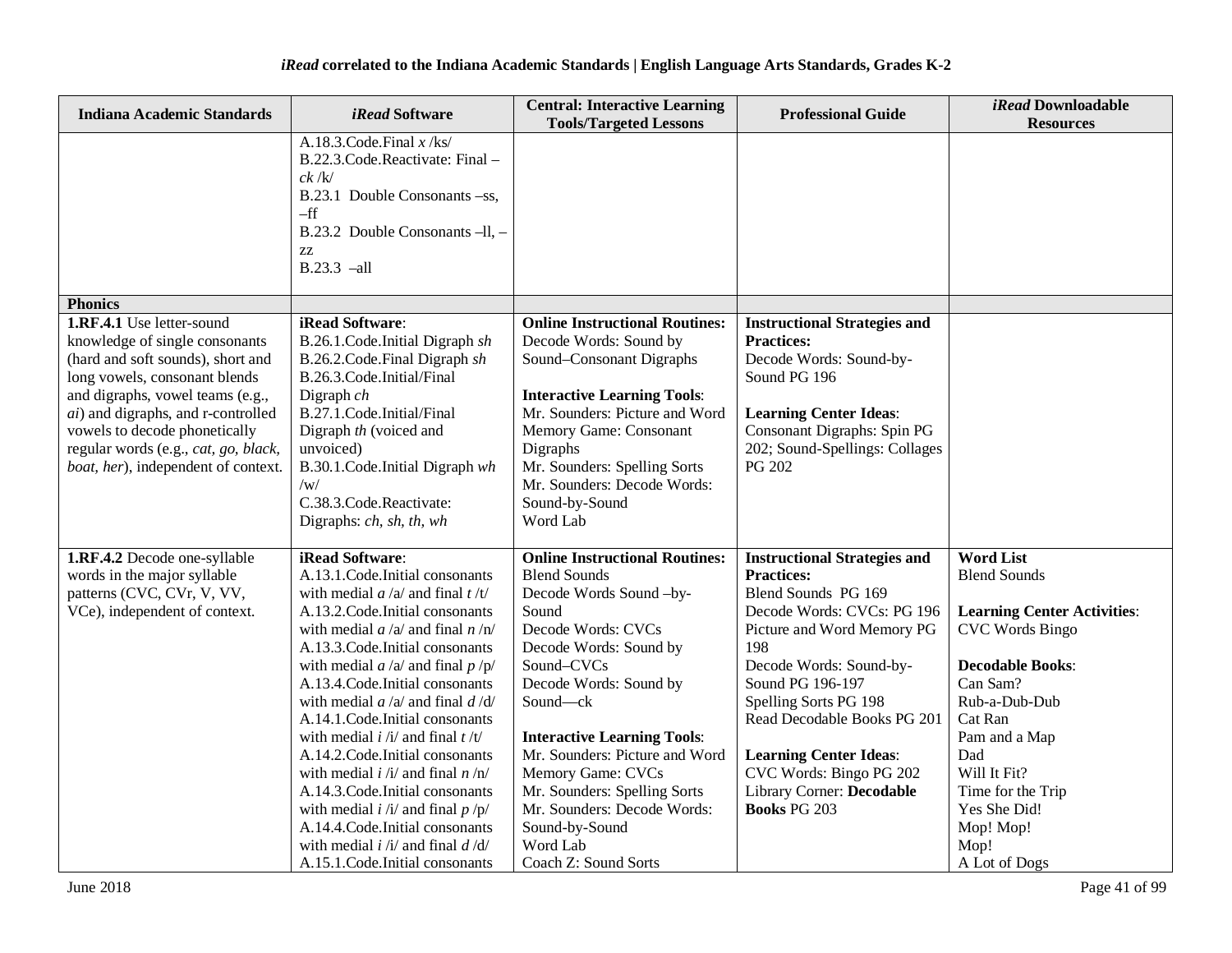| <b>Indiana Academic Standards</b>                                                                                         | <i>iRead</i> Software                                                                                                                                                                                                                                                                                                                                                                                                                                                                                                                                                                                                                                                                                                                                                                                                                                                                                                                                                                                                                                                                                                                                                    | <b>Central: Interactive Learning</b><br><b>Tools/Targeted Lessons</b>                                                                                                                                                                                                                                           | <b>Professional Guide</b>                                                                                                                                                                                | iRead Downloadable<br><b>Resources</b>                           |
|---------------------------------------------------------------------------------------------------------------------------|--------------------------------------------------------------------------------------------------------------------------------------------------------------------------------------------------------------------------------------------------------------------------------------------------------------------------------------------------------------------------------------------------------------------------------------------------------------------------------------------------------------------------------------------------------------------------------------------------------------------------------------------------------------------------------------------------------------------------------------------------------------------------------------------------------------------------------------------------------------------------------------------------------------------------------------------------------------------------------------------------------------------------------------------------------------------------------------------------------------------------------------------------------------------------|-----------------------------------------------------------------------------------------------------------------------------------------------------------------------------------------------------------------------------------------------------------------------------------------------------------------|----------------------------------------------------------------------------------------------------------------------------------------------------------------------------------------------------------|------------------------------------------------------------------|
|                                                                                                                           | with medial $o / o /$ and final $t / t /$<br>A.15.2. Code. Initial consonants<br>with medial $o$ /o/ and final $p$ /p/<br>A.15.3. Code. Initial consonants<br>with medial $o$ /o/ and final $g$ /g/<br>A.16.1. Code. Initial consonants<br>with medial e/e/ and final $t/t/$<br>A.16.2. Code. Initial consonants<br>with medial <i>e</i> /e/ and final <i>n</i> /n/<br>A.16.3. Code. Initial consonants<br>with medial $e/e/$ and final $d/d/$<br>A.17.1. Code. Initial consonants<br>with medial $u / u /$ and final $n / n/$<br>A.17.2. Code. Initial consonants<br>with medial $u / u /$ and final $p / p /$<br>A.17.3. Code. Initial consonants<br>with medial $u / u /$ and final $g / g /$<br>C.37.1.Code.Reactivate: CVCs,<br>Blend Work-Out: $o$ , $p$ , $s$ , $t$<br>C.37.2.Code.Reactivate: CVCs,<br>Blend Work-Out: $a, c, f, n$<br>C.37.3.Code.Reactivate: CVCs,<br>Blend Work-Out: <i>i</i> , <i>d</i> , <i>l</i> , <i>z</i><br>C.37.4.Code.Reactivate: CVCs,<br>Blend Work-Out: e, m, r, y<br>C.37.5.Code.Reactivate: CVCs,<br>Blend Work-Out: $u$ , $h$ , $j$ , $k$ , $q$<br>C.38.1.Code.Reactivate: CVCs,<br>Blend Work-Out: $b$ , $g$ , $v$ , $w$ , $x$ | Mr. Sounders: Sound Sorts                                                                                                                                                                                                                                                                                       |                                                                                                                                                                                                          | The Pet<br>Ten Pens<br>The Red Sled<br>This is Yup<br>What I Saw |
| 1.RF.4.3 Apply knowledge of<br>final -e and common vowel teams<br>(vowel digraphs) for representing<br>long vowel sounds. | iRead Software:<br>B.28.1.Code.Long $a$ (a_e)<br>B.28.2.Code. Long $i$ (i_e)<br>B.28.3.Code. Long $a$ , Long $i$<br>(VCe)<br>B.29.1.Code.Long $o$ (o_e)<br>B.29.2.Code.Long $o$ , Long $u$<br>(VCe)<br>B.31.1.Code.Long $e$ (ee)<br>B.31.2.Code.Long $e$ (ea)<br>B.31.3.Code.Long $o$ (oa)                                                                                                                                                                                                                                                                                                                                                                                                                                                                                                                                                                                                                                                                                                                                                                                                                                                                               | <b>Online Instructional Routines:</b><br>Decode Words: Spelling<br>Patterns-Long Vowels (VCe)<br>Decode Words: Spelling<br>Patterns-Soft c and g<br>Decode Words: Spelling<br>Patterns-Long Vowel Spellings<br><b>Interactive Learning Tools:</b><br>Mr. Sounders: Picture and Word<br>Memory Game: Long Vowels | <b>Instructional Strategies and</b><br><b>Practices:</b><br>Decode Words: Spelling<br>Patterns PG 197<br>Picture and Word Memory PG<br>198<br><b>Learning Center Ideas:</b><br>VCe Words: Go Fish PG 202 |                                                                  |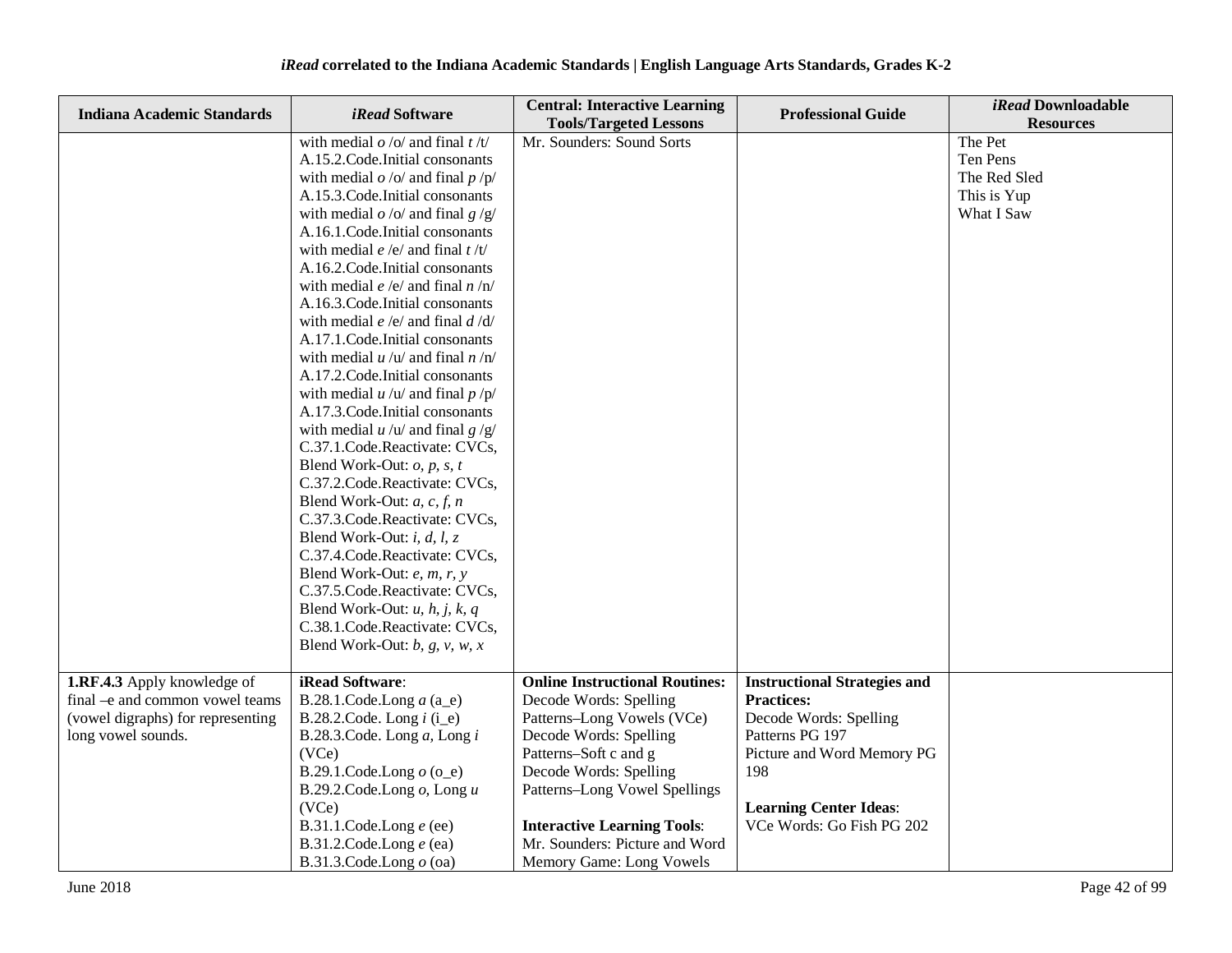| <b>Indiana Academic Standards</b>                                                                                     | iRead Software                                                                                                                                                                                                                                                                                                                                                                                                                                                                                                                                                                                                                                                                                                                         | <b>Central: Interactive Learning</b><br><b>Tools/Targeted Lessons</b>                                                                                                                                                                                                                                         | <b>Professional Guide</b>                                                                                                                                                                                                                                                                                                                                                                             | iRead Downloadable<br><b>Resources</b>                                                                         |
|-----------------------------------------------------------------------------------------------------------------------|----------------------------------------------------------------------------------------------------------------------------------------------------------------------------------------------------------------------------------------------------------------------------------------------------------------------------------------------------------------------------------------------------------------------------------------------------------------------------------------------------------------------------------------------------------------------------------------------------------------------------------------------------------------------------------------------------------------------------------------|---------------------------------------------------------------------------------------------------------------------------------------------------------------------------------------------------------------------------------------------------------------------------------------------------------------|-------------------------------------------------------------------------------------------------------------------------------------------------------------------------------------------------------------------------------------------------------------------------------------------------------------------------------------------------------------------------------------------------------|----------------------------------------------------------------------------------------------------------------|
|                                                                                                                       | B.31.4.Code.Long $o$ (ow)<br>B.32.1.Code.Long $a$ (ai)<br>B.32.2.Code.Long $a$ (ay)<br>B.32.3.Code.Long $i$ (igh)<br>B.32.4.Code.y as a Vowel<br>B.32.5. Word Play. Changing $-y$<br>to $i$<br>C.45.1.Code.Reactivate: y as a<br>Vowel $(i)$<br>C.45.2.Code.Reactivate: y as a<br>Vowel $(\sqrt{e})$<br>C.45.3. Word Play. Reactivate:<br>Changing $-y$ to <i>i</i> (single syllable)<br>C.45.4. Word Play. Reactivate:<br>Changing $-y$ to <i>i</i> (single syllable)<br>C.46.1.Code.Reactivate: Long e<br>(ea, ee)<br>C.46.2.Code.Reactivate: Long o<br>(oa, ow)<br>C.46.3.Code.Reactivate: Long a<br>(ai, ay)<br>C.46.4. Word Play. Vowel Team<br>Syllables (ea, ee)<br>C.46.5. Word Play. Vowel Team<br>Syllables (ai, ay, oa, ow) | (VCe)<br>Mr. Sounders: Spelling Sorts<br>Word Lab                                                                                                                                                                                                                                                             |                                                                                                                                                                                                                                                                                                                                                                                                       |                                                                                                                |
| 1.RF.4.4 Recognize and read<br>common and irregularly spelled<br>high-frequency words by sight<br>(e.g., have, said). | iRead Software:<br>C.37.6. Sight Words. High-Utility<br>Irregular Words: live, new, old,<br>says<br>C.38.6. Sight Words. High-Utility<br>Irregular Words: after, before,<br>great, very<br>C.39.4. Sight Words. High-Utility<br>Irregular Words: friend, people,<br>woman, women<br>C.40.5. Sight Words. High-Utility<br>Irregular Words: any, both,<br>either, only<br>C.41.4.Sight Words.High-Utility<br>Irregular Words: around, behind,                                                                                                                                                                                                                                                                                            | <b>Online Instructional Routines:</b><br>See It, Say It, Spell It<br>Rapid Word Recognition<br>Sight Word Memory<br><b>Build Sight Words</b><br><b>Interactive Learning Tools:</b><br>Mr. Seemore: See It, Say It,<br>Spelling<br>Mr. Seemore: Sight Word<br><b>Memory Game</b><br>Mr. Seemore: Word Building | <b>Instructional Strategies and</b><br><b>Practices:</b><br>See It, Say It, Spell It PG 218<br>Rapid Word Recognition PG<br>219<br>Sight Word Memory PG 220<br>Build Sight Words PG 221<br><b>Learning Center Ideas:</b><br>Sight Words: Fishing for Sight<br>Words PG 222; Sight Words:<br>Parking Lot PG 222;<br>Technology Center: Sight<br>Word Memory PG 223; Sight<br>Words: Race PG 222; Sight | <b>Assessment:</b> Spelling Inventory<br><b>Learning Center Activities:</b><br>Sight Word Cards<br>Tic-Tac-Toe |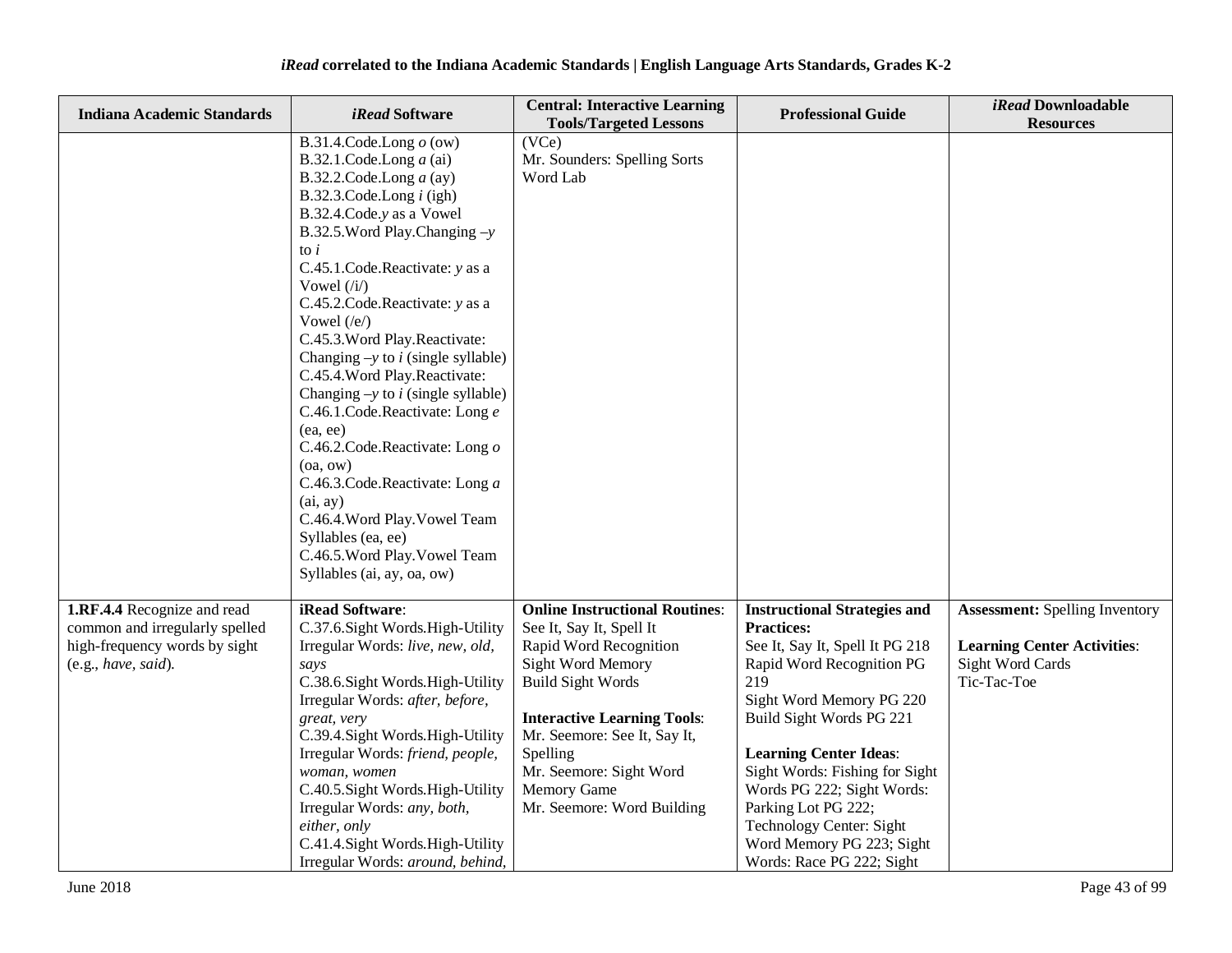| <b>Indiana Academic Standards</b>                                 | iRead Software                                                                                                                                                                                                                                                                                                                                                                                                                                                                                                                                                                                                                                                                                                                                                                                                                                                                                                                                 | <b>Central: Interactive Learning</b><br><b>Tools/Targeted Lessons</b>                                                                                                                                                             | <b>Professional Guide</b>                                                                                                                                          | iRead Downloadable<br><b>Resources</b>                                 |
|-------------------------------------------------------------------|------------------------------------------------------------------------------------------------------------------------------------------------------------------------------------------------------------------------------------------------------------------------------------------------------------------------------------------------------------------------------------------------------------------------------------------------------------------------------------------------------------------------------------------------------------------------------------------------------------------------------------------------------------------------------------------------------------------------------------------------------------------------------------------------------------------------------------------------------------------------------------------------------------------------------------------------|-----------------------------------------------------------------------------------------------------------------------------------------------------------------------------------------------------------------------------------|--------------------------------------------------------------------------------------------------------------------------------------------------------------------|------------------------------------------------------------------------|
|                                                                   | over, through<br>C.42.5. Sight Words. High-Utility<br>Irregular Words: also, been,<br>other, thought<br>C.43.6. Sight Words. High-Utility<br>Irregular Words: change, kind,<br>move, special<br>C.44.6.Sight Words.High-Utility<br>Irregular Words: always, every,<br>never, often<br>C.45.6. Sight Words. High-Utility<br>Irregular Words: build, country,<br>learn, school<br>C.46.6.Sight Words.High-Utility<br>Irregular Words: daughter,<br>father, mother, son<br>C.47.5. Sight Words. High-Utility<br>Irregular Words: again, another,<br>different, together<br>C.48.5. Sight Words. High-Utility<br>Irregular Words: almost, enough,<br>laugh, love<br>C.49.6. Sight Words. High-Utility<br>Irregular Words: answer,<br>favorite, question, ready<br>C.50.5. Sight Words. High-Utility<br>Irregular Words: animal, earth,<br>picture, water<br>C.51.5. Sight Words. High-Utility<br>Irregular Words: money, month,<br>mountain, ocean |                                                                                                                                                                                                                                   | Words: Tic-Tac-Toe PG 223;<br>Sight Words: Words on a Ring<br>PG 222; Listening Center:<br>Sight Word Books PG 223;<br>Sight Words: Big and Little<br>Words PG 223 |                                                                        |
| 1.RF.4.5 Read words in common<br>word families (e.g., -at, -ate). | iRead Software:<br>A.13.1.Code.Initial consonants<br>with medial $a/a$ and final $t/t$<br>A.13.2. Code. Initial consonants<br>with medial $a/a$ and final $n/n$<br>A.13.3. Code. Initial consonants<br>with medial $a/a$ and final $p/p$<br>A.13.4. Code. Initial consonants<br>with medial $a/a$ and final $d/d$                                                                                                                                                                                                                                                                                                                                                                                                                                                                                                                                                                                                                              | <b>Online Instructional Routines:</b><br><b>Blend Onset and Rime</b><br>Decode Words: Sound by<br>Sound-CVCs<br>Decode Words: Sound by<br>Sound-ck<br>Decode Words: Sound by<br>Sound-Double Consonants<br>Decode Words: Sound by | <b>Instructional Strategies and</b><br><b>Practices:</b><br>Blend Onset and Rime PG 167<br>Blend Sounds PG 169<br>Decode Words: Sound-by-<br>Sound PG 196          | <b>Word List</b><br><b>Blend Onset and Rime</b><br><b>Blend Sounds</b> |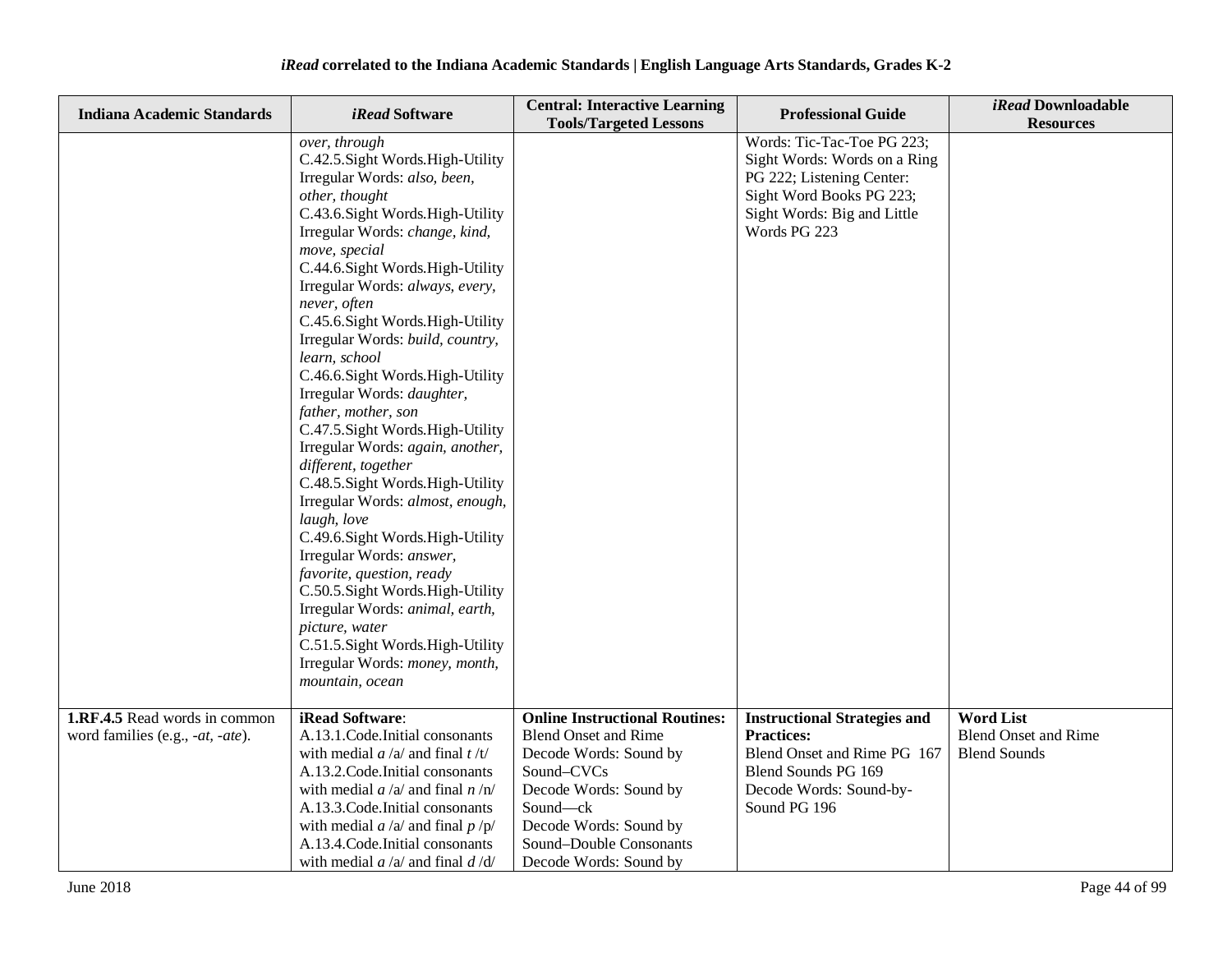| <b>Indiana Academic Standards</b> | <i>iRead</i> Software                           | <b>Central: Interactive Learning</b><br><b>Tools/Targeted Lessons</b> | <b>Professional Guide</b>           | iRead Downloadable<br><b>Resources</b> |
|-----------------------------------|-------------------------------------------------|-----------------------------------------------------------------------|-------------------------------------|----------------------------------------|
|                                   | A.14.1.Code.Initial consonants                  | Sound-ba[ll]                                                          |                                     |                                        |
|                                   | with medial $i / i /$ and final $t / t /$       | Decode Words: Sound by                                                |                                     |                                        |
|                                   | A.14.2. Code. Initial consonants                | Sound-Consonant Blends                                                |                                     |                                        |
|                                   | with medial $i / i /$ and final $n / n /$       | Decode Words: Sound by                                                |                                     |                                        |
|                                   | A.14.3. Code. Initial consonants                | Sound-Consonant Digraphs                                              |                                     |                                        |
|                                   | with medial $i / i /$ and final $p / p /$       | Decode Words: Spelling                                                |                                     |                                        |
|                                   | A.14.4. Code. Initial consonants                | Patterns-Long Vowels (VCe)                                            |                                     |                                        |
|                                   | with medial $i / i /$ and final $d / d /$       | Decode Words: Spelling                                                |                                     |                                        |
|                                   | A.15.1. Code. Initial consonants                | Patterns-Soft c and g                                                 |                                     |                                        |
|                                   | with medial $o / o /$ and final $t / t /$       | Decode Words: Spelling                                                |                                     |                                        |
|                                   | A.15.2. Code. Initial consonants                | Patterns-Long Vowel Spellings                                         |                                     |                                        |
|                                   | with medial $o$ /o/ and final $p$ /p/           | Decode Words: Spelling                                                |                                     |                                        |
|                                   | A.15.3. Code. Initial consonants                | Patterns-r-Controlled Vowels                                          |                                     |                                        |
|                                   | with medial $o$ /o/ and final $g$ /g/           | Decode Words: Spelling                                                |                                     |                                        |
|                                   | A.16.1. Code. Initial consonants                | Patterns-Silent Consonants                                            |                                     |                                        |
|                                   | with medial <i>e</i> /e/ and final <i>t</i> /t/ | Decode Words: Spelling                                                |                                     |                                        |
|                                   | A.16.2. Code. Initial consonants                | Patterns-Diphthongs and                                               |                                     |                                        |
|                                   | with medial $e/e/$ and final $n/n/$             | Variant Vowels                                                        |                                     |                                        |
|                                   | A.16.3. Code. Initial consonants                | Decode Words: Spelling                                                |                                     |                                        |
|                                   | with medial $e/e/$ and final $d/d/$             | Patterns-dge                                                          |                                     |                                        |
|                                   | A.17.1. Code. Initial consonants                | Decode Words: Spelling                                                |                                     |                                        |
|                                   | with medial $u / u /$ and final $n / n /$       | Patterns-Short Vowels With                                            |                                     |                                        |
|                                   | A.17.2. Code. Initial consonants                | Final e (dance)                                                       |                                     |                                        |
|                                   | with medial $u / u /$ and final $p / p /$       | Decode Words: Spelling                                                |                                     |                                        |
|                                   | A.17.3. Code. Initial consonants                | Patterns-Other Long Vowel                                             |                                     |                                        |
|                                   | with medial $u / u /$ and final $g / g /$       | Spellings (blind, cold)                                               |                                     |                                        |
|                                   | C.37.1.Code.Reactivate: CVCs,                   | Decode Words: Spelling                                                |                                     |                                        |
|                                   | Blend Work-Out: $o$ , $p$ , $s$ , $t$           | Patterns-/au/ sa[l]t                                                  |                                     |                                        |
|                                   | C.37.2.Code.Reactivate: CVCs,                   | Decode Words: Spelling                                                |                                     |                                        |
|                                   | Blend Work-Out: $a, c, f, n$                    | Patterns-Troublesome w (wash)                                         |                                     |                                        |
|                                   | C.37.3.Code.Reactivate: CVCs,                   | Decode Words: Spelling                                                |                                     |                                        |
|                                   | Blend Work-Out: $i, d, l, z$                    | Patterns                                                              |                                     |                                        |
|                                   | C.37.4. Code. Reactivate: CVCs,                 |                                                                       |                                     |                                        |
|                                   | Blend Work-Out: e, m, r, y                      |                                                                       |                                     |                                        |
|                                   | C.37.5. Code. Reactivate: CVCs,                 |                                                                       |                                     |                                        |
|                                   | Blend Work-Out: $u$ , $h$ , $j$ , $k$ , $q$     |                                                                       |                                     |                                        |
|                                   | C.38.1.Code.Reactivate: CVCs,                   |                                                                       |                                     |                                        |
|                                   | Blend Work-Out: $b$ , $g$ , $v$ , $w$ , $x$     |                                                                       |                                     |                                        |
| 1.RF.4.6 Read grade-appropriate   | iRead Software:                                 | <b>Online Instructional Routines:</b>                                 | <b>Instructional Strategies and</b> | <b>Learning Center Activities:</b>     |
| root words and affixes including  | B.23.4. Word Play. Ending -ed                   | Spot, Split, Read: Syllables--                                        | <b>Practices:</b>                   | <b>Base Word Addition</b>              |
|                                   |                                                 |                                                                       |                                     |                                        |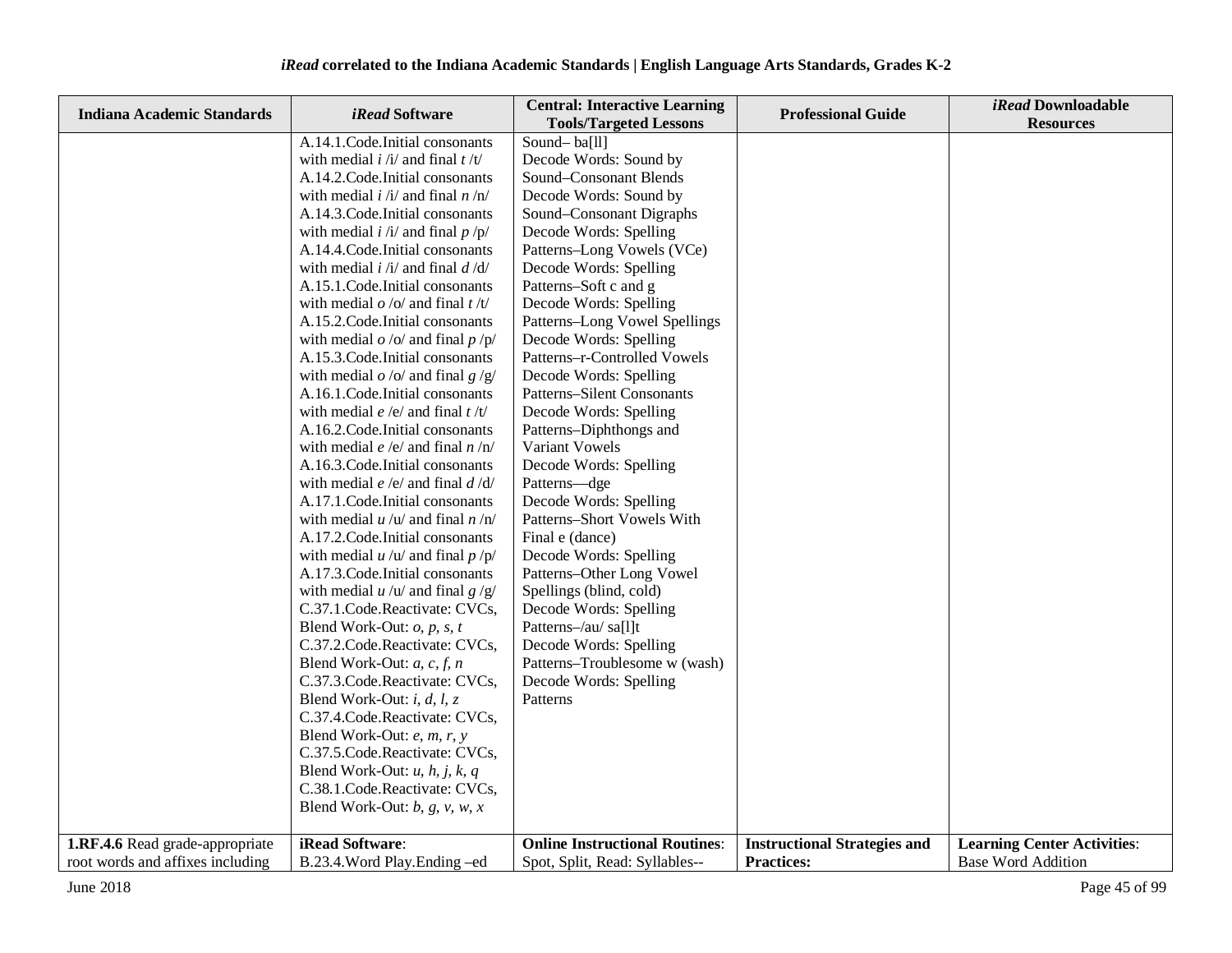| <b>Indiana Academic Standards</b>                                                                                                                                 | <i>iRead</i> Software                                                                                                                                                                                                                                                                                                                                                                                                                                                                                                                                                                                                                                                                                                                                                                                                                                                                                                                                                                                                                                                                                                                                                                        | <b>Central: Interactive Learning</b><br><b>Tools/Targeted Lessons</b>                                                                                                                                                                                                          | <b>Professional Guide</b>                                                                                                                                                                                                                                          | iRead Downloadable<br><b>Resources</b>                                                                                                                                                                                                                                                                                              |
|-------------------------------------------------------------------------------------------------------------------------------------------------------------------|----------------------------------------------------------------------------------------------------------------------------------------------------------------------------------------------------------------------------------------------------------------------------------------------------------------------------------------------------------------------------------------------------------------------------------------------------------------------------------------------------------------------------------------------------------------------------------------------------------------------------------------------------------------------------------------------------------------------------------------------------------------------------------------------------------------------------------------------------------------------------------------------------------------------------------------------------------------------------------------------------------------------------------------------------------------------------------------------------------------------------------------------------------------------------------------------|--------------------------------------------------------------------------------------------------------------------------------------------------------------------------------------------------------------------------------------------------------------------------------|--------------------------------------------------------------------------------------------------------------------------------------------------------------------------------------------------------------------------------------------------------------------|-------------------------------------------------------------------------------------------------------------------------------------------------------------------------------------------------------------------------------------------------------------------------------------------------------------------------------------|
| plurals, verb tense, comparatives<br>$(e.g., look, -ed, -ing, -s, -er, -est),$<br>and simple compound words (e.g.,<br>cupcake) and contractions (e.g.,<br>isn't). | /d/<br>B.23.5. Word Play. Ending -ed /t/<br>B.24.1.Word Play.Ending $-es$<br>(adding a syllable)<br>B.25.4. Word Play. Ending $-ing$<br>(adding a syllable)<br>B.25.5. Word Play. Ending -ed<br>/ed/ (adding a syllable)<br>B.26.4. Word Play. Ending $-es$<br>(adding a syllable)<br>B.30.2. Word Play. Ending -ing<br>(with doubling)<br>B.30.3. Word Play. Ending -ed<br>(with doubling)<br>B.30.4. Word Play. Inflectional<br>Endings (mixed practice)<br>C.39.1. Word Play. Reactivate:<br>Endings $-s$ , $-es$<br>C.39.2. Word Play. Reactivate:<br>Past-Tense Ending -ed /d/, /t/,<br>/ed/ (no base change)<br>C.39.3. Word Play.<br>Reactivate:Endings -ing, -ed (no<br>base change)<br>C.40.4. Word Play. Prefixes non-,<br>$un-$<br>C.42.4. Word Play. Suffixes -ful,<br>-less<br>C.43.1. Word Play. Reactivate:<br>Ending $-ing$ (drop e)<br>C.43.2. Word Play. Reactivate:<br>Ending $-e$ d (drop e)<br>C.43.3. Word Play. Reactivate:<br>Ending $-ing$ (with doubling)<br>C.43.4. Word Play. Reactivate:<br>Ending $-e$ d (with doubling)<br>C.43.5. Word Play. Reactivate:<br>Ending $-e$ d, -ing (mixed<br>practice)<br>C.45.5. Word Play. Suffixes $-y$ , -<br>$l\mathbf{v}$ | Spot the Vowels to Identify<br>Syllables<br>Spot, Split, Read: Syllables--<br><b>Closed Syllables</b><br>Spot, Split, Read: Syllables--<br>Compound Words<br>Spot, Split, Read: Syllables--<br><b>Unstressed Closed Syllables</b><br>(schwa)<br><b>Read Decodable Passages</b> | Look, Read: Inflectional<br>Endings PG 206<br>Look, Split, Read: Prefixes PG<br>208<br>Look, Split, Read: Suffixes PG<br>209<br>Word Sorts PG 210<br>Read Decodable Passages PG<br>213<br><b>Learning Center Ideas:</b><br>Technology Center: Word<br>Sorts PG 215 | Make It More<br>Word Sorts (Inflectional<br>Endings)<br><b>Syllable Squares</b><br>Syllable Sort<br><b>Syllable Splits</b><br><b>Decodable Books:</b><br>Cats and Rats<br>You Can<br>Who Naps?<br><b>Just Read Passages:</b><br><b>Science Tests</b><br><b>Bike Safety</b><br><b>Taste Test</b><br>The Fossil Mystery<br>Robot Jobs |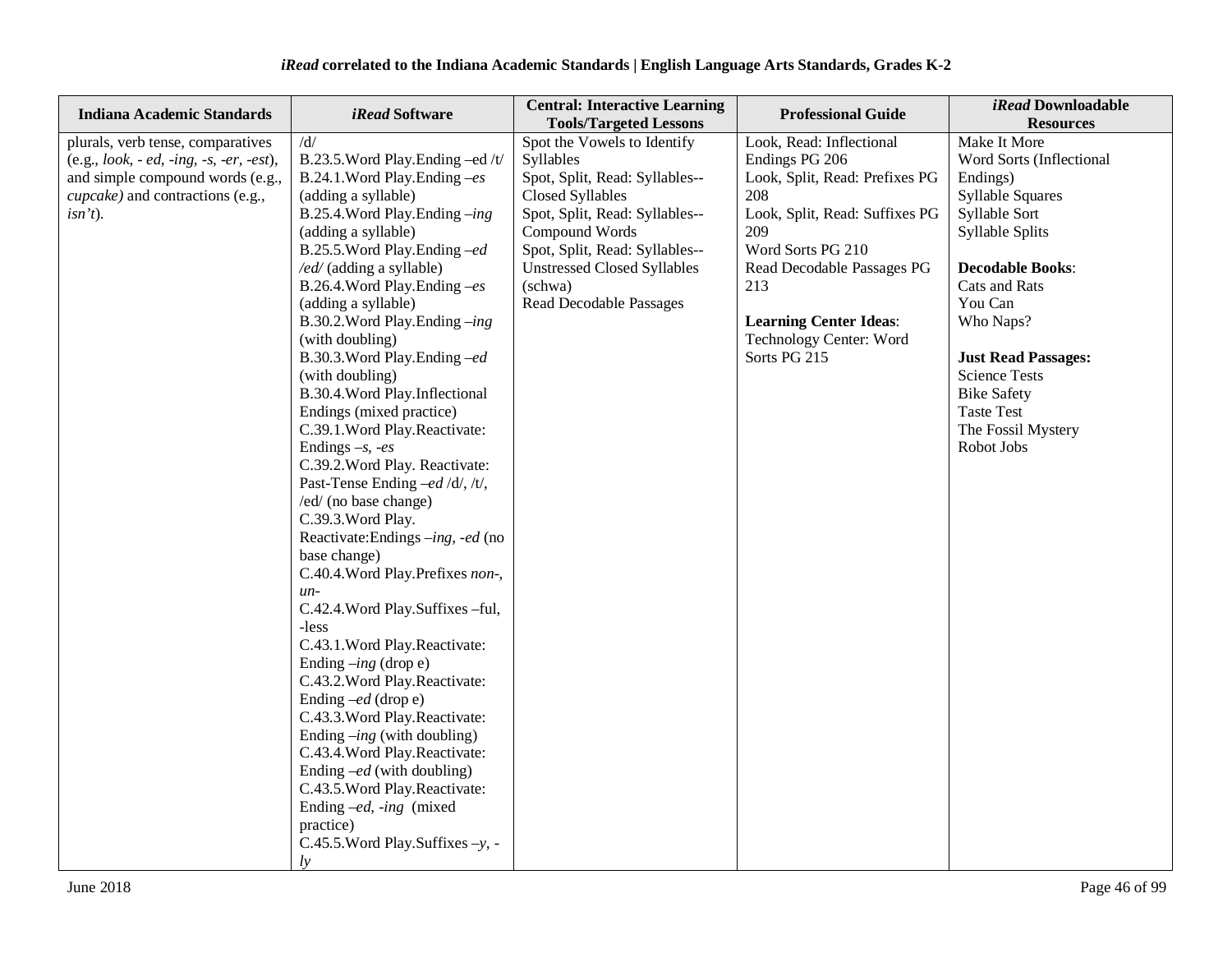| <b>Indiana Academic Standards</b>                                                                                                                                        | <i>iRead</i> Software                                                                                                                                                                                                                                                                                                                                                                           | <b>Central: Interactive Learning</b><br><b>Tools/Targeted Lessons</b> | <b>Professional Guide</b>                                                                                                                                                                                                                                                                                                                                                                                                                                                                                                        | iRead Downloadable<br><b>Resources</b>                                                                                                                                                                                                                                                                                                                                                                      |
|--------------------------------------------------------------------------------------------------------------------------------------------------------------------------|-------------------------------------------------------------------------------------------------------------------------------------------------------------------------------------------------------------------------------------------------------------------------------------------------------------------------------------------------------------------------------------------------|-----------------------------------------------------------------------|----------------------------------------------------------------------------------------------------------------------------------------------------------------------------------------------------------------------------------------------------------------------------------------------------------------------------------------------------------------------------------------------------------------------------------------------------------------------------------------------------------------------------------|-------------------------------------------------------------------------------------------------------------------------------------------------------------------------------------------------------------------------------------------------------------------------------------------------------------------------------------------------------------------------------------------------------------|
|                                                                                                                                                                          | C.47.3. Word Play. Suffixes -er, -<br>or<br>C.47.4. Word Play. Suffixes -er, -<br>est<br>C.48.1.Code. r-Controlled<br>Vowels are (scare), air (hair),<br>ear (bear)<br>C.48.2. Word Play. Prefixes pre-,<br>re-<br>C.48.3. Word Play. Prefixes dis-,<br>$mis-$<br>C.48.4. Word Play. Suffixes -<br>ment, -ness<br>C.50.4. Word Play. Suffix -able<br>C.51.4. Word Play. Suffixes -ion,<br>-tion |                                                                       |                                                                                                                                                                                                                                                                                                                                                                                                                                                                                                                                  |                                                                                                                                                                                                                                                                                                                                                                                                             |
| <b>Fluency</b>                                                                                                                                                           |                                                                                                                                                                                                                                                                                                                                                                                                 |                                                                       |                                                                                                                                                                                                                                                                                                                                                                                                                                                                                                                                  |                                                                                                                                                                                                                                                                                                                                                                                                             |
| 1.RF.5 Orally read grade-level<br>appropriate or higher texts<br>smoothly and accurately, with<br>expression that connotes<br>comprehension at the independent<br>level. |                                                                                                                                                                                                                                                                                                                                                                                                 |                                                                       | <b>Learning Center Ideas:</b><br>Library Corner: Just Read<br>Passages PG 215<br>Fluency: Fuzzy Friend PG 248<br>Fluency: Whisper Reading PG<br>248<br>Fluency: Familiar and Fun<br>Rereading PG 248<br>Fluency: Reading Around the<br>Room PG 248<br>Fluency: Read with<br>Expression! PG 249<br>Fluency: Reader's Choice PG<br>249<br>Fluency: Readers Theater<br>Rehearsal PG 249<br>Fluency: Recording Studio PG<br>249<br><b>Instructional Strategies and</b><br><b>Practices:</b><br><b>Read Decodable Books PG</b><br>201 | <b>Learning Center Activities:</b><br>Read With Expression!<br>Reading Log<br>Assessment:<br><b>Oral Fluency Assessment</b><br><b>Decodable Books:</b><br>Jim<br>Dig!<br>Good Job, Jen!<br>Max's Pet<br>Can You Spot the Octopus?<br>Yip! Yap!<br>Frogs<br>Who Has Bill?<br>Can Sam?<br>Fireman Ken<br>Whale Watch<br><b>Brent's B-Day Party</b><br>A Squeak, A Squeal, and a<br>Screech!<br>Hen Pen's Joke |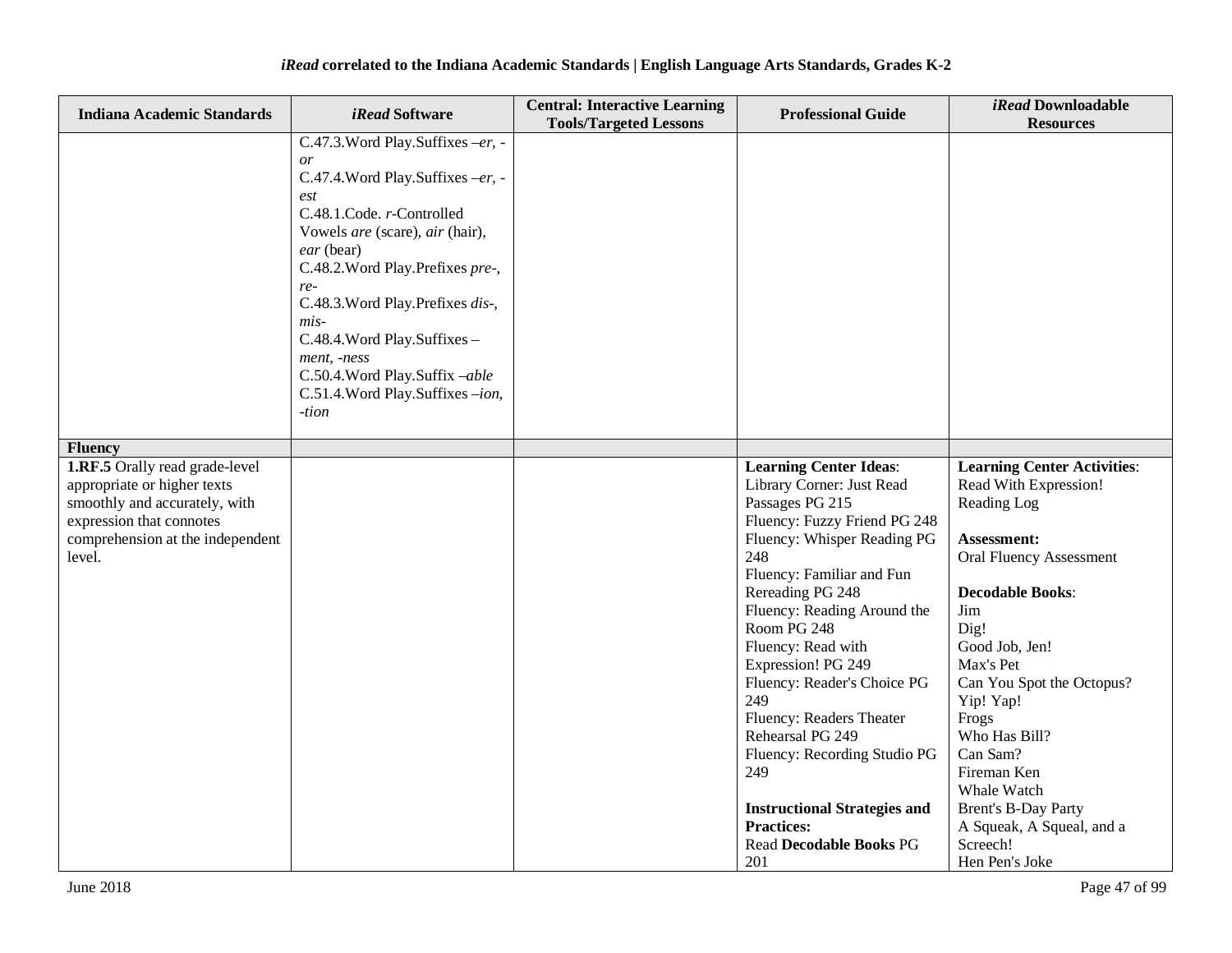| <b>Indiana Academic Standards</b> | iRead Software | <b>Central: Interactive Learning</b> | <b>Professional Guide</b>     | iRead Downloadable                               |
|-----------------------------------|----------------|--------------------------------------|-------------------------------|--------------------------------------------------|
|                                   |                | <b>Tools/Targeted Lessons</b>        |                               | <b>Resources</b>                                 |
|                                   |                |                                      | Read Decodable Passages PG    | The Big Cidy                                     |
|                                   |                |                                      | 213                           | Miss Fidget Makes Fudge                          |
|                                   |                |                                      | Cloze Reading PG 242          | Goat's Book                                      |
|                                   |                |                                      | Choral Reading PG 243         | The One-Room School                              |
|                                   |                |                                      | Repeated Reading PG 244       | Up, Up, and Away!                                |
|                                   |                |                                      | Partner Reading PG 245        | The Street Band                                  |
|                                   |                |                                      | Readers Theater PG 246        | All on a Saturday Night                          |
|                                   |                |                                      | Self-Correcting and Rereading | The Frog Trail                                   |
|                                   |                |                                      | PG 247                        | A Hard-Working Dog                               |
|                                   |                |                                      |                               | The Bug and the Bird                             |
|                                   |                |                                      |                               | Gold and the Three Bears                         |
|                                   |                |                                      |                               | The Royal Diner                                  |
|                                   |                |                                      |                               | Owls on the Prowl                                |
|                                   |                |                                      |                               | Pizza Cook                                       |
|                                   |                |                                      |                               | The Wrong Knight                                 |
|                                   |                |                                      |                               | Wild Lion and the Mice                           |
|                                   |                |                                      |                               |                                                  |
|                                   |                |                                      |                               | <b>Decodable Just Read Passages:</b>             |
|                                   |                |                                      |                               | Just Read: At the Ball Game                      |
|                                   |                |                                      |                               | Just Read: A Gift for Dad                        |
|                                   |                |                                      |                               | Just Read: The Garbage Truck                     |
|                                   |                |                                      |                               | Just Read: The Soccer Game                       |
|                                   |                |                                      |                               | Just Read: The Fox and the Bee                   |
|                                   |                |                                      |                               | Just Read: Dad's Big Play                        |
|                                   |                |                                      |                               | Just Read: The Jet                               |
|                                   |                |                                      |                               | Just Read: Crash!                                |
|                                   |                |                                      |                               | Just Read: Pets for Sale                         |
|                                   |                |                                      |                               | Just Read: Science Tests                         |
|                                   |                |                                      |                               | Just Read: The Talent Contest                    |
|                                   |                |                                      |                               | Just Read: The Train Ride                        |
|                                   |                |                                      |                               | Just Read: A Day at the Races                    |
|                                   |                |                                      |                               | Just Read: Fun with Gram and                     |
|                                   |                |                                      |                               | Gramp                                            |
|                                   |                |                                      |                               | Just Read: The Class Trip                        |
|                                   |                |                                      |                               | Just Read: Rainy Day Play                        |
|                                   |                |                                      |                               | Just Read: Playing Soccer                        |
|                                   |                |                                      |                               | Just Read: Bike Safety<br>Just Read: Laptop Care |
|                                   |                |                                      |                               | Just Read: Class Time                            |
|                                   |                |                                      |                               | Just Read: All About Mummies                     |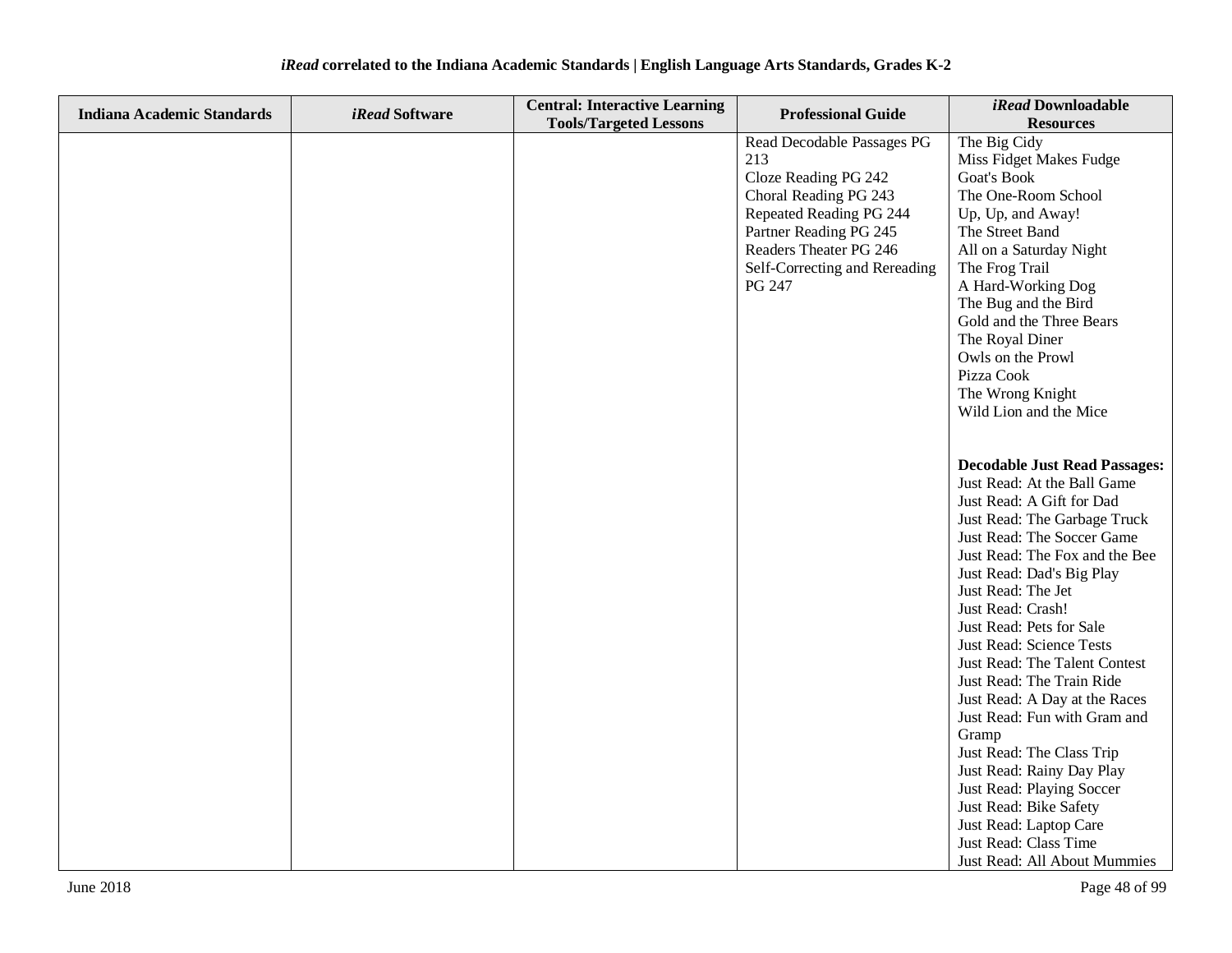| <i>iRead</i> correlated to the Indiana Academic Standards   English Language Arts Standards, Grades K-2 |  |  |
|---------------------------------------------------------------------------------------------------------|--|--|
|---------------------------------------------------------------------------------------------------------|--|--|

| <b>Indiana Academic Standards</b> | <i>iRead</i> Software | <b>Central: Interactive Learning</b> | <b>Professional Guide</b> | iRead Downloadable              |
|-----------------------------------|-----------------------|--------------------------------------|---------------------------|---------------------------------|
|                                   |                       | <b>Tools/Targeted Lessons</b>        |                           | <b>Resources</b>                |
|                                   |                       |                                      |                           | Just Read: A Ride to the Pond   |
|                                   |                       |                                      |                           | Just Read: The Beach Day        |
|                                   |                       |                                      |                           | Just Read: Jazz Dance Class     |
|                                   |                       |                                      |                           | Just Read: Taste Test           |
|                                   |                       |                                      |                           | Just Read: The Fossil Mystery   |
|                                   |                       |                                      |                           | Just Read: A Boat Ride          |
|                                   |                       |                                      |                           | Just Read: Visiting Friends     |
|                                   |                       |                                      |                           | Just Read: Snake Escape         |
|                                   |                       |                                      |                           | Just Read: Hatch!               |
|                                   |                       |                                      |                           | Just Read: Jobs for Dogs        |
|                                   |                       |                                      |                           | Just Read: Speed Skaters        |
|                                   |                       |                                      |                           | Just Read: The Art Context      |
|                                   |                       |                                      |                           | Just Read: Camping in the State |
|                                   |                       |                                      |                           | Park                            |
|                                   |                       |                                      |                           | Just Read: Under the Big Tent   |
|                                   |                       |                                      |                           | Just Read: Our Garden           |
|                                   |                       |                                      |                           | Just Read: The History of Music |
|                                   |                       |                                      |                           | Just Read: The South Pole       |
|                                   |                       |                                      |                           | Just Read: Robot Jobs           |
|                                   |                       |                                      |                           | Just Read: A Home for Tigers    |
|                                   |                       |                                      |                           | Just Read: Learning to Fly      |
|                                   |                       |                                      |                           | Just Read: King Tut's Mummy     |
|                                   |                       |                                      |                           | Just Read: Big Cats             |
|                                   |                       |                                      |                           | Just Read: The Subway           |
|                                   |                       |                                      |                           | Just Read: Being Famous         |
|                                   |                       |                                      |                           | Just Read: Big Bend Park        |
|                                   |                       |                                      |                           | Just Read: Do Over              |
|                                   |                       |                                      |                           | Just Read: Bouncing Eggs        |
|                                   |                       |                                      |                           | Just Read: Jumping Boots        |
|                                   |                       |                                      |                           | Just Read: The Mix Up           |
|                                   |                       |                                      |                           | Just Read: The Channel Tunnel   |
|                                   |                       |                                      |                           | Just Read: Silly Inventions     |
|                                   |                       |                                      |                           |                                 |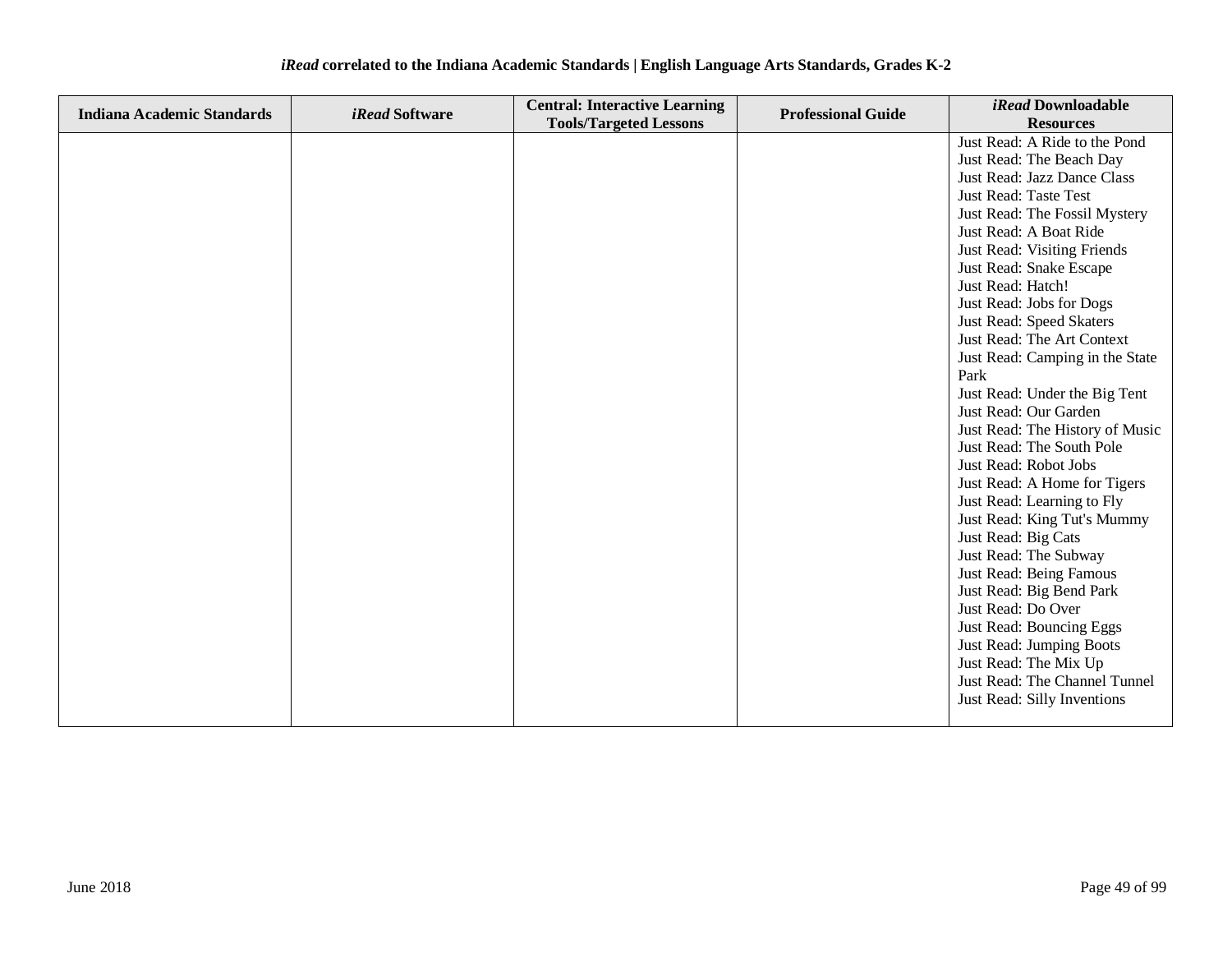| <b>Indiana Academic Standards</b>                                                                 | <i>iRead</i> Software                                                                                                                                                                                                                                                                                                                                                                                                                                                                                                                                                                                                                                                                                                                                                                                                                                                                                                                                                                                      | <b>Central: Interactive Learning</b><br><b>Tools/Targeted Lessons</b> | <b>Professional Guide</b> | iRead Downloadable<br><b>Resources</b>                                                                                                                                                                                                                                                                                                                                                                                                                                                                                                                                                        |
|---------------------------------------------------------------------------------------------------|------------------------------------------------------------------------------------------------------------------------------------------------------------------------------------------------------------------------------------------------------------------------------------------------------------------------------------------------------------------------------------------------------------------------------------------------------------------------------------------------------------------------------------------------------------------------------------------------------------------------------------------------------------------------------------------------------------------------------------------------------------------------------------------------------------------------------------------------------------------------------------------------------------------------------------------------------------------------------------------------------------|-----------------------------------------------------------------------|---------------------------|-----------------------------------------------------------------------------------------------------------------------------------------------------------------------------------------------------------------------------------------------------------------------------------------------------------------------------------------------------------------------------------------------------------------------------------------------------------------------------------------------------------------------------------------------------------------------------------------------|
| <b>READING: Literature</b>                                                                        |                                                                                                                                                                                                                                                                                                                                                                                                                                                                                                                                                                                                                                                                                                                                                                                                                                                                                                                                                                                                            |                                                                       |                           |                                                                                                                                                                                                                                                                                                                                                                                                                                                                                                                                                                                               |
| <b>1.RL.1</b> With support, read and<br>comprehend literature that is<br>grade-level appropriate. | iRead Software:<br>A.1.5. Success.eBook: Shake the<br><b>Bananas Down</b><br>A.2.5. Success.eBook: One, Two,<br><b>Buckle My Shoe</b><br>A.4.5. Success.eBook: Hey<br>Diddle, Diddle<br>A.7.5. Success.eBook: Goodnight<br><b>Bear</b><br>A.9.7. Success.eBook: Five Little<br>Monkeys<br>A.10.6.Success.eBook: The Owl<br>and the Pussy-Cat<br>A.11.6. Success.eBook: Up in the<br>Sky<br>A.14.7. Success.eBook: Please<br>Sit Still<br>A.17.5. Success. eBook: All in a<br>Day<br>B.19.6.Success.eBook:<br>Moonlight Cat<br>B.20.7.Success.eBook: Lost and<br>Found<br>B.21.6.Success.eBook: Red<br>Hen's Garden<br>B.23.7. Success.eBook: Yes, I<br>Can!<br>B.27.5. Success.eBook: Rabbit to<br>the Rescue<br>B.28.6.Success.eBook: The City<br>Mouse and the Country Mouse<br>B.29.6. Success.eBook: Tough<br><b>Break</b><br>B.35.6. Success.eBook: Crazy<br>Daisies<br>B.36.7. Success.eBook: The<br>Amazing Roy<br>C.37.7. Success.eBook: Bed in<br><b>Summer</b><br>C.40.6.Success.eBook: The Best |                                                                       |                           | <b>Downloadable Success Books:</b><br>Shake the Bananas Down<br>One, Two, Buckle My Shoe<br>Hey Diddle, Diddle<br>Goodnight Bear<br>Five Little Monkeys<br>The Owl and the Pussy-Cat<br>Up in the $Sky$<br>Please Sit Still<br>All in a Day<br>Moonlight Cat<br>Lost and Found<br>Red Hen's Garden<br>Yes, I Can!<br>Rabbit to the Rescue<br>The City Mouse and the Country<br>Mouse<br><b>Tough Break</b><br>Crazy Daisies<br>The Amazing Roy<br><b>Bed in Summer</b><br>The Best Song Ever<br>Revenge!<br>The Legend of Redbeard<br>Mathbot<br>Attach of the Flue Germ<br>A Field of Heroes |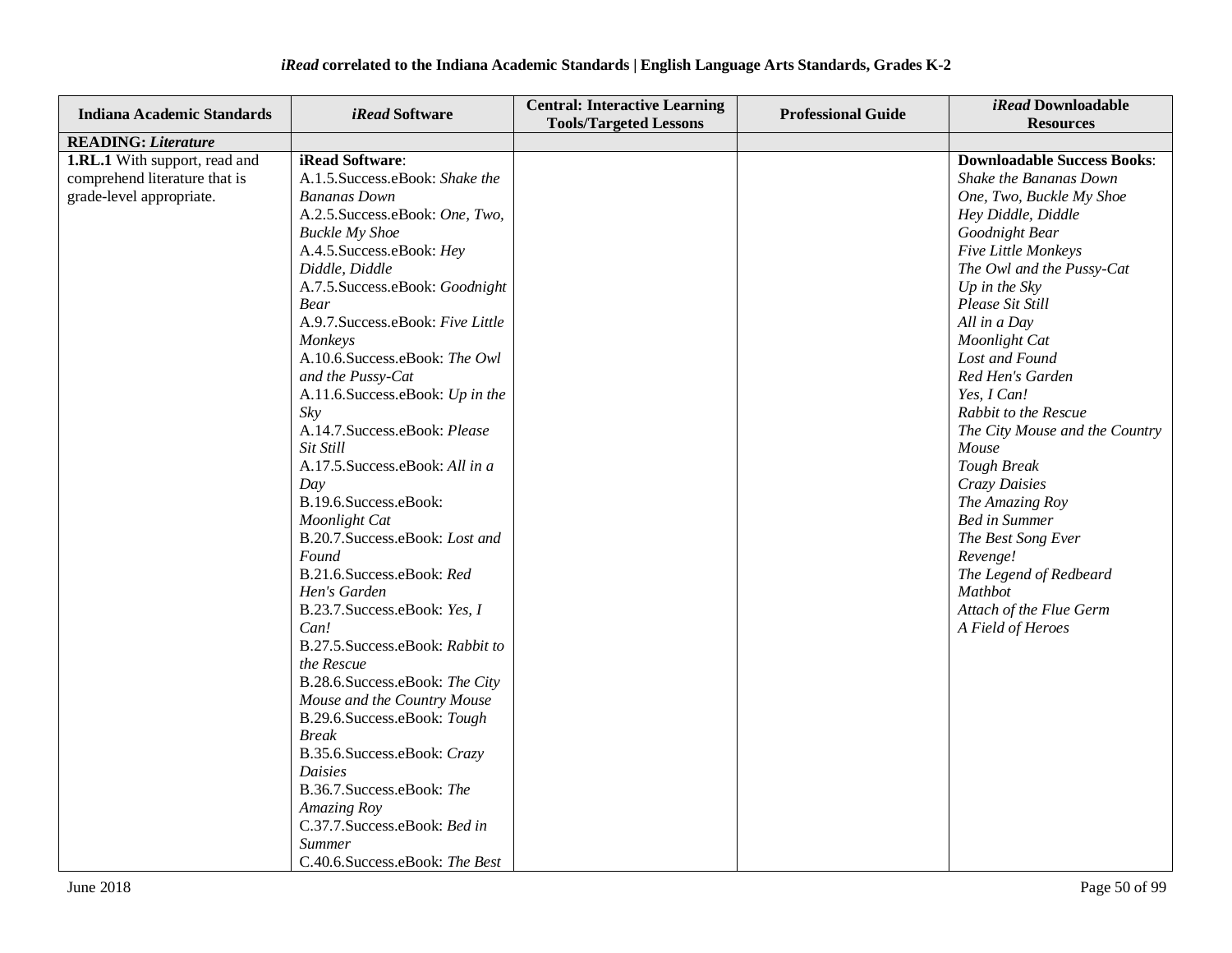| <b>Indiana Academic Standards</b>                                                                                                                                  | <i>iRead</i> Software                                                                                                                                                                                                                | <b>Central: Interactive Learning</b><br><b>Tools/Targeted Lessons</b> | <b>Professional Guide</b>                                                                                                                                                                                                                                                                                       | iRead Downloadable<br><b>Resources</b>                                                                                                                                                                                                           |
|--------------------------------------------------------------------------------------------------------------------------------------------------------------------|--------------------------------------------------------------------------------------------------------------------------------------------------------------------------------------------------------------------------------------|-----------------------------------------------------------------------|-----------------------------------------------------------------------------------------------------------------------------------------------------------------------------------------------------------------------------------------------------------------------------------------------------------------|--------------------------------------------------------------------------------------------------------------------------------------------------------------------------------------------------------------------------------------------------|
|                                                                                                                                                                    | Song Ever<br>C.41.5. Success.e Book: Revenge!<br>C.42.6.Success.eBook: The<br>Legend of Redbeard<br>C.44.7. Success.eBook: Mathbot<br>C.47.6.Success.eBook: Attach of<br>the Flue Germ<br>C.50.6.Success.eBook: A Field<br>of Heroes |                                                                       |                                                                                                                                                                                                                                                                                                                 |                                                                                                                                                                                                                                                  |
| <b>Key Ideas and Textual Support</b><br><b>1.RL.2.1</b> Ask and answer                                                                                             | <b>Success eBooks:</b>                                                                                                                                                                                                               |                                                                       | <b>Teaching with Success</b>                                                                                                                                                                                                                                                                                    | <b>Graphic Organizer:</b>                                                                                                                                                                                                                        |
| questions about main idea and key<br>details in a text.                                                                                                            | School Aa to Zz<br>Is Anybody Home?<br>Yes, I Can!<br>Oops!<br><b>Tough Break</b><br>In the Night Sky<br>Attack of the Flue Germ                                                                                                     |                                                                       | eBooks:<br>School Aa to Zz PG 88<br>Is Anybody Home? PG 91<br>Yes, I Can! PG 94<br>Oops! PG 95<br>Tough Break PG 97<br>In the Night Sky PG 98<br>Attack of the Flue Germ PG<br>106                                                                                                                              | Question Wheel; Story Wheel<br><b>Downloadable Success eBooks:</b><br>School Aa to Zz<br>Is Anybody Home?<br>Yes, I Can!<br>Oops!<br><b>Tough Break</b><br>In the Night Sky<br>Attack of the Flue Germ                                           |
| 1.RL.2.2 Retell stories, fables,<br>and fairy tales in sequence,<br>including key details, and<br>demonstrate understanding of<br>their central message or lesson. | <b>Success eBooks:</b><br>One, Two, Buckle My Shoe<br>Hey Diddle Diddle<br>The Owl and the Pussy-Cat<br>Please Sit Still<br>All in a Day<br>Lost and Found<br><b>Crazy Daisies</b><br>Meet the Drop Club<br>The Legend of Red Beard  |                                                                       | <b>Teaching with Success</b><br>eBooks:<br>One, Two, Buckle My Shoe<br>PG 83<br>Hey Diddle Diddle PG 84<br>The Owl and the Pussy-Cat PG<br>87<br>Please Sit Still PG 89<br>All in a Day PG 91<br>Lost and Found PG 92<br>Crazy Daisies PG 100<br>Meet the Drop Club PG 101<br>The Legend of Red Beard PG<br>103 | <b>Downloadable Success eBooks:</b><br>One, Two, Buckle My Shoe<br>Hey Diddle Diddle<br>The Owl and the Pussy-Cat<br>Please Sit Still<br>All in a Day<br>Lost and Found<br><b>Crazy Daisies</b><br>Meet the Drop Club<br>The Legend of Red Beard |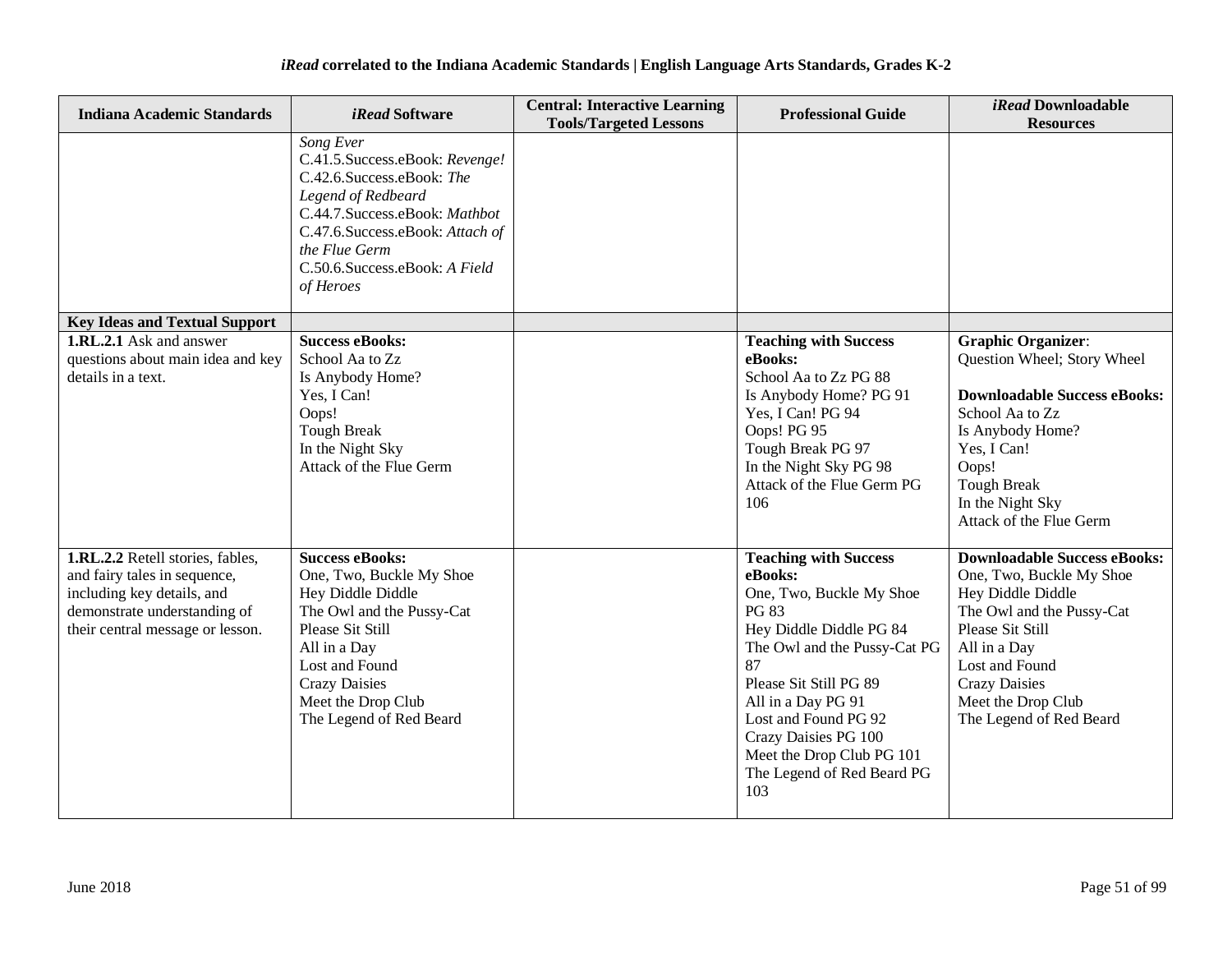| <b>Indiana Academic Standards</b>                                                                                                                                                                               | <i>iRead</i> Software                                                                                                                                                                                                                                                                                                                                               | <b>Central: Interactive Learning</b><br><b>Tools/Targeted Lessons</b> | <b>Professional Guide</b>                                                                                                                                                                                                                                                                                                                                                                                                                                                                 | iRead Downloadable<br><b>Resources</b>                                                                                                                                                                                                                                                                                                                                                                                                  |
|-----------------------------------------------------------------------------------------------------------------------------------------------------------------------------------------------------------------|---------------------------------------------------------------------------------------------------------------------------------------------------------------------------------------------------------------------------------------------------------------------------------------------------------------------------------------------------------------------|-----------------------------------------------------------------------|-------------------------------------------------------------------------------------------------------------------------------------------------------------------------------------------------------------------------------------------------------------------------------------------------------------------------------------------------------------------------------------------------------------------------------------------------------------------------------------------|-----------------------------------------------------------------------------------------------------------------------------------------------------------------------------------------------------------------------------------------------------------------------------------------------------------------------------------------------------------------------------------------------------------------------------------------|
| 1.RL.2.3 Using key details,<br>identify and describe the elements<br>of plot, character, and setting.                                                                                                           | <b>Success eBooks:</b><br>Red Hen's Garden<br>Shake the Bananas Down<br>Goodnight Bear<br>There's a Gorilla in This Book<br>Up in the Sky<br>School Aa to Zz<br>Moonlight Cat<br>Red Hen's Garden<br><b>Freaky Frogs</b><br><b>BOOM! CRASH!</b><br>At Full Speed<br>Chomp!<br>Itchy Nose and Icky Toes<br>Bed in Summer<br>That's How It Works<br>A Field of Heroes |                                                                       | <b>Teaching with Success</b><br>eBooks:<br>Red Hen's Garden PG 82<br>Shake the Bananas Down PG<br>83<br>Goodnight Bear PG 86<br>There's a Gorilla in This Book<br>PG 86<br>Up in the Sky PG 88<br>School Aa to Zz PG 88<br>Moonlight Cat PG 92<br>Red Hen's Garden PG 93<br>Freaky Frogs PG 94<br><b>BOOM! CRASH! PG 95</b><br>At Full Speed PG 97<br>Chomp! PG 98<br>Itchy Nose and Icky Toes PG<br>99<br>Bed in Summer PG 101<br>That's How It Works PG 104<br>A Field of Heroes PG 107 | <b>Graphic Organizer: Key</b><br>Details; Story Web<br><b>Downloadable Success eBooks:</b><br>Red Hen's Garden<br>Shake the Bananas Down<br>Goodnight Bear<br>There's a Gorilla in This Book<br>Up in the Sky<br>School Aa to Zz<br>Moonlight Cat<br>Red Hen's Garden<br><b>Freaky Frogs</b><br><b>BOOM! CRASH!</b><br>At Full Speed<br>Chomp!<br>Itchy Nose and Icky Toes<br>Bed in Summer<br>That's How It Works<br>A Field of Heroes |
| 1.RL.2.4 Make and confirm<br>predictions about what will<br>happen next in a story.<br>These matches support<br>understanding of main idea and<br>details and provide some<br>opportunities to make predictions | <b>Success eBooks:</b><br>Red Hen's Garden<br>Shake the Bananas Down<br>Goodnight Bear<br>There's a Gorilla in This Book<br>Moonlight Cat<br>Red Hen's Garden<br><b>Freaky Frogs</b><br>Bed in Summer                                                                                                                                                               |                                                                       | <b>Teaching with Success</b><br>eBooks:<br>Red Hen's Garden PG 82<br>Shake the Bananas Down PG<br>83<br>Goodnight Bear PG 86<br>There's a Gorilla in This Book<br>PG 86<br>Moonlight Cat PG 92<br>Red Hen's Garden PG 93<br>Freaky Frogs PG 94<br>Bed in Summer PG 101                                                                                                                                                                                                                    | <b>Graphic Organizer: Key</b><br>Details; Story Web<br>Problem and Solution; Story<br>Wheel; Story Map; Story Web;<br><b>Cycle of Events</b><br><b>Downloadable Success eBooks:</b><br>Red Hen's Garden<br>Shake the Bananas Down<br>Goodnight Bear<br>There's a Gorilla in This Book<br>Moonlight Cat<br>Red Hen's Garden<br><b>Freaky Frogs</b><br>Bed in Summer                                                                      |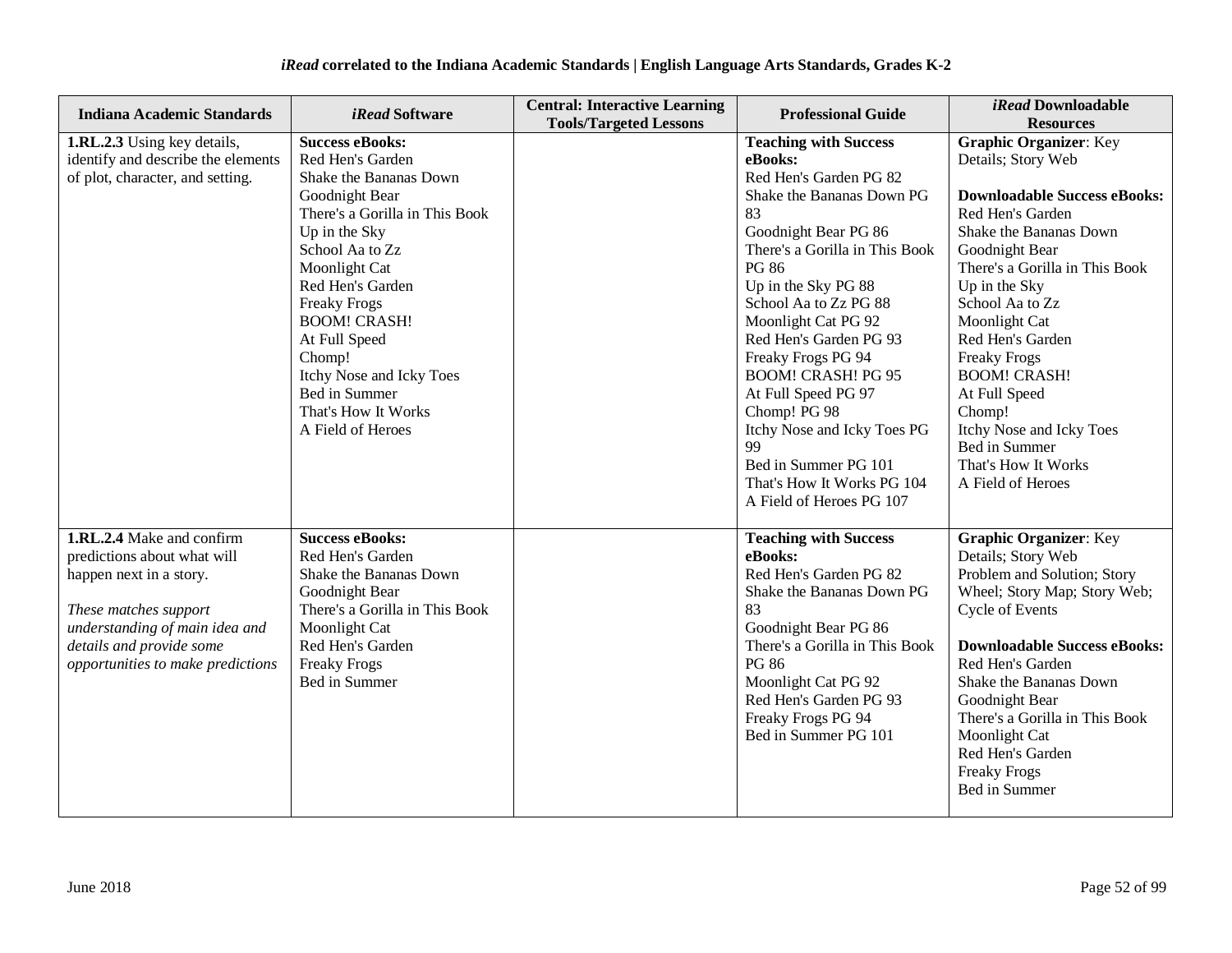| <b>Indiana Academic Standards</b>                  | <i>iRead</i> Software          | <b>Central: Interactive Learning</b><br><b>Tools/Targeted Lessons</b> | <b>Professional Guide</b>      | iRead Downloadable<br><b>Resources</b> |
|----------------------------------------------------|--------------------------------|-----------------------------------------------------------------------|--------------------------------|----------------------------------------|
| <b>Structural Elements and</b>                     |                                |                                                                       |                                |                                        |
| Organization                                       |                                |                                                                       |                                |                                        |
| 1.RL.3.1 Identify the basic                        | <b>Success eBooks:</b>         |                                                                       | <b>Teaching with Success</b>   | <b>Graphic Organizer:</b>              |
| characteristics of familiar                        | Red Hen's Garden               |                                                                       | eBooks:                        | Key Details; Story Web                 |
| narrative text genres (e.g., fairy                 | Shake the Bananas Down         |                                                                       | Red Hen's Garden PG 82         |                                        |
| tales, nursery rhymes,                             | Goodnight Bear                 |                                                                       | Shake the Bananas Down PG      | <b>Downloadable Success eBooks:</b>    |
| storybooks).                                       | There's a Gorilla in This Book |                                                                       | 83                             | Red Hen's Garden                       |
|                                                    | Up in the Sky                  |                                                                       | Goodnight Bear PG 86           | Shake the Bananas Down                 |
|                                                    | School Aa to Zz                |                                                                       | There's a Gorilla in This Book | Goodnight Bear                         |
|                                                    | Moonlight Cat                  |                                                                       | <b>PG 86</b>                   | There's a Gorilla in This Book         |
|                                                    | <b>Freaky Frogs</b>            |                                                                       | Up in the Sky PG 88            | Up in the Sky                          |
|                                                    | <b>BOOM! CRASH!</b>            |                                                                       | School Aa to Zz PG 88          | School Aa to Zz                        |
|                                                    | At Full Speed                  |                                                                       | Moonlight Cat PG 92            | Moonlight Cat                          |
|                                                    | Chomp!                         |                                                                       | Red Hen's Garden PG 93         | <b>Freaky Frogs</b>                    |
|                                                    | Itchy Nose and Icky Toes       |                                                                       | Freaky Frogs PG 94             | <b>BOOM! CRASH!</b>                    |
|                                                    | Bed in Summer                  |                                                                       | <b>BOOM! CRASH! PG 95</b>      | At Full Speed                          |
|                                                    | That's How It Works            |                                                                       | At Full Speed PG 97            | Chomp!                                 |
|                                                    | A Field of Heroes              |                                                                       | Chomp! PG 98                   | Itchy Nose and Icky Toes               |
|                                                    |                                |                                                                       | Itchy Nose and Icky Toes PG    | Bed in Summer                          |
|                                                    |                                |                                                                       | 99                             | That's How It Works                    |
|                                                    |                                |                                                                       | Bed in Summer PG 101           | A Field of Heroes                      |
|                                                    |                                |                                                                       | That's How It Works PG 104     |                                        |
|                                                    |                                |                                                                       | A Field of Heroes PG 107       |                                        |
| <b>1.RL.3.2</b> Identify who is telling            |                                |                                                                       |                                |                                        |
| the story at various points in a                   |                                |                                                                       |                                |                                        |
| text.                                              |                                |                                                                       |                                |                                        |
| <b>Synthesis and Connection of</b><br><b>Ideas</b> |                                |                                                                       |                                |                                        |
| <b>1.RL.4.1</b> Use illustrations and              |                                |                                                                       |                                |                                        |
| details in a story to describe its                 |                                |                                                                       |                                |                                        |
| characters, setting, or events.                    |                                |                                                                       |                                |                                        |
| 1.RL.4.2 Compare and contrast                      | One, Two, Buckle My Shoe       |                                                                       | <b>Teaching with Success</b>   | <b>Graphic Organizer: Story Map</b>    |
| the adventures and experiences of                  | Hey Diddle Diddle              |                                                                       | eBooks:                        |                                        |
| characters in stories.                             | The Owl and the Pussy-Cat      |                                                                       | One, Two, Buckle My Shoe       | <b>Downloadable Success eBooks:</b>    |
| Provides opportunities                             | Please Sit Still               |                                                                       | PG 83                          | One, Two, Buckle My Shoe               |
|                                                    | All in a Day                   |                                                                       | Hey Diddle Diddle PG 84        | Hey Diddle Diddle                      |
|                                                    | Lost and Found                 |                                                                       | The Owl and the Pussy-Cat PG   | The Owl and the Pussy-Cat              |
|                                                    | <b>Crazy Daisies</b>           |                                                                       | 87                             | Please Sit Still                       |
|                                                    | Meet the Drop Club             |                                                                       | Please Sit Still PG 89         | All in a Day                           |
|                                                    | The Legend of Red Beard        |                                                                       | All in a Day PG 91             | Lost and Found                         |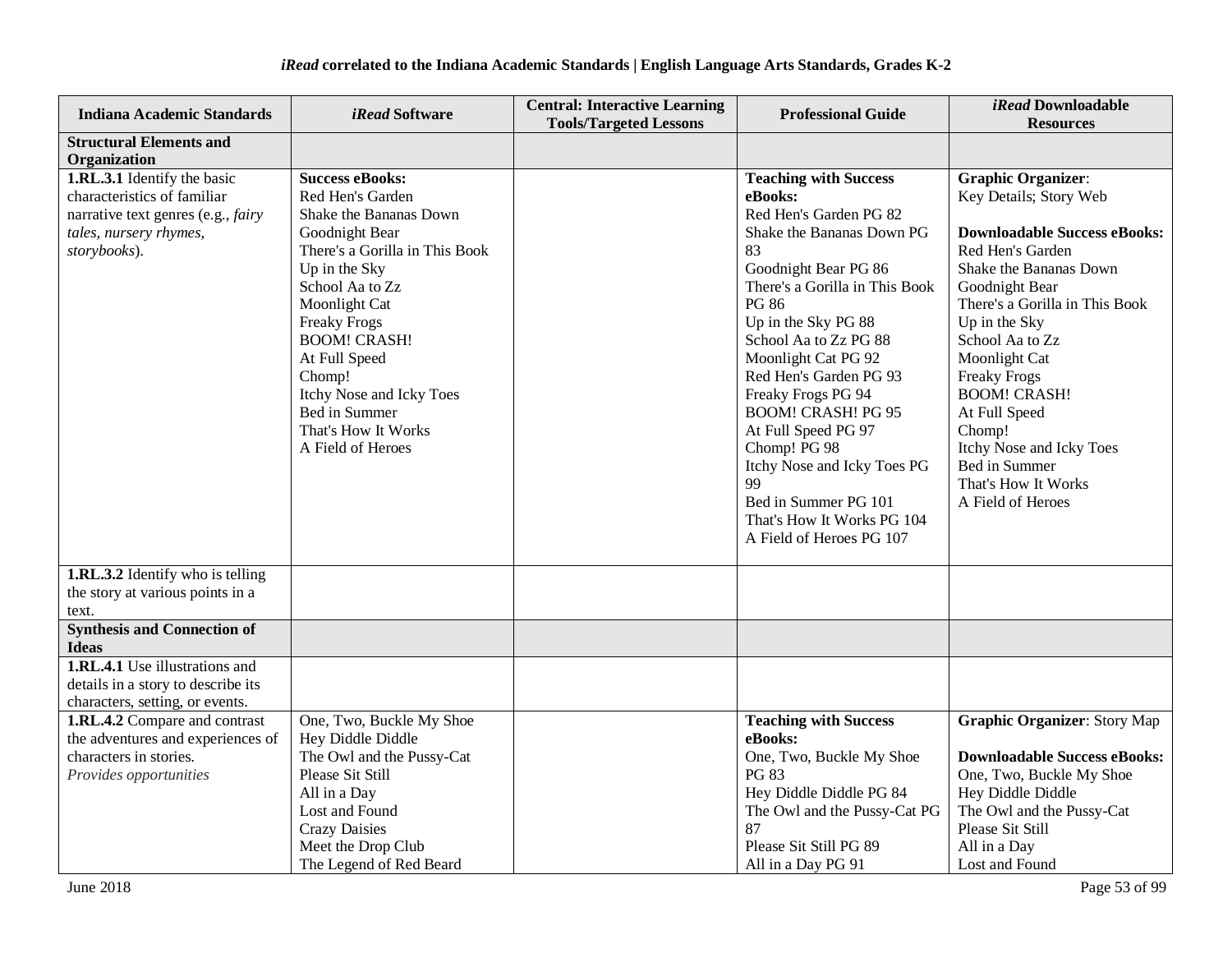| <b>Indiana Academic Standards</b>                                                          | <i>iRead</i> Software                                                                                                                                                                                                                                                                                                                                                                                                                                                                                                                                                                                                                                                                                                                                                                                                                   | <b>Central: Interactive Learning</b><br><b>Tools/Targeted Lessons</b> | <b>Professional Guide</b>                                                                                      | <i>iRead</i> Downloadable<br><b>Resources</b>                                                                                                                                                                                                                                                                                                                                                                                                                                                                                                                      |
|--------------------------------------------------------------------------------------------|-----------------------------------------------------------------------------------------------------------------------------------------------------------------------------------------------------------------------------------------------------------------------------------------------------------------------------------------------------------------------------------------------------------------------------------------------------------------------------------------------------------------------------------------------------------------------------------------------------------------------------------------------------------------------------------------------------------------------------------------------------------------------------------------------------------------------------------------|-----------------------------------------------------------------------|----------------------------------------------------------------------------------------------------------------|--------------------------------------------------------------------------------------------------------------------------------------------------------------------------------------------------------------------------------------------------------------------------------------------------------------------------------------------------------------------------------------------------------------------------------------------------------------------------------------------------------------------------------------------------------------------|
|                                                                                            |                                                                                                                                                                                                                                                                                                                                                                                                                                                                                                                                                                                                                                                                                                                                                                                                                                         |                                                                       | Lost and Found PG 92<br>Crazy Daisies PG 100<br>Meet the Drop Club PG 101<br>The Legend of Red Beard PG<br>103 | <b>Crazy Daisies</b><br>Meet the Drop Club<br>The Legend of Red Beard                                                                                                                                                                                                                                                                                                                                                                                                                                                                                              |
| <b>READING:</b> Nonfiction                                                                 |                                                                                                                                                                                                                                                                                                                                                                                                                                                                                                                                                                                                                                                                                                                                                                                                                                         |                                                                       |                                                                                                                |                                                                                                                                                                                                                                                                                                                                                                                                                                                                                                                                                                    |
| 1.RN.1 With support, read and<br>comprehend nonfiction that is<br>grade-level appropriate. | iRead Software:<br>A.3.6.Success.eBook: See the<br>ABC <sub>S</sub><br>A.5.5. Success.eBook: Fly Away<br>A.6.6. Success. eBook: Animals A<br>ToZ<br>A.8.5. Success.eBook: There's a<br>Gorilla in This Book<br>A.12.7.Success.eBook: School<br>Aa to $Z_z$<br>A.13.7. Success.eBook: You Are<br>Here<br>A.15.5. Success.eBook: Hot, Hot<br>Hot!<br>A.16.6.Success.eBook: Make 10,<br>Then Do it Again!<br>A.18.5. Success.eBook: Is<br>Anybody Home?<br>B.22.6.Success.eBook: Cool<br>Animals<br>B.24.7. Success.eBook: Freaky<br>Frogs<br>B.25.7. Success.eBook: BOOM!<br>CRASH!<br>B.26.6.Success.eBook: Oops!<br>B.30.6.Success.eBook: At Full<br><b>Speed</b><br>B.31.6.Success.eBook:<br>CHOMP!<br>B.32.7. Success.eBook: In the<br>Night Sky<br>B.33.6. Success.e Book: Itchy<br>Nose and Icky Toes<br>B.34.6.Success.eBook: Wild |                                                                       |                                                                                                                | <b>Downloadable Success Books:</b><br>See the ABCs<br>Fly Away<br>Animals A To Z<br>There's a Gorilla in This Book<br>School Aa to Zz<br>You Are Here<br>Hot, Hot Hot!<br>Make 10, Then Do it Again!<br>Is Anybody Home?<br>Cool Animals<br><b>Freaky Frogs</b><br><b>BOOM! CRASH!</b><br>Oops!<br>At Full Speed<br>CHOMP!<br>In the Night Sky<br>Itchy Nose and Icky Toes<br>Wild Weather<br>The Amazing Roy<br>Meet the Drop Club<br>Dive In<br>That's How It Works<br>For the Birds<br>Cat Got Your Tongue?<br>Big Kids<br>A HiSTORY of Books<br>Zip, Dip, Flip |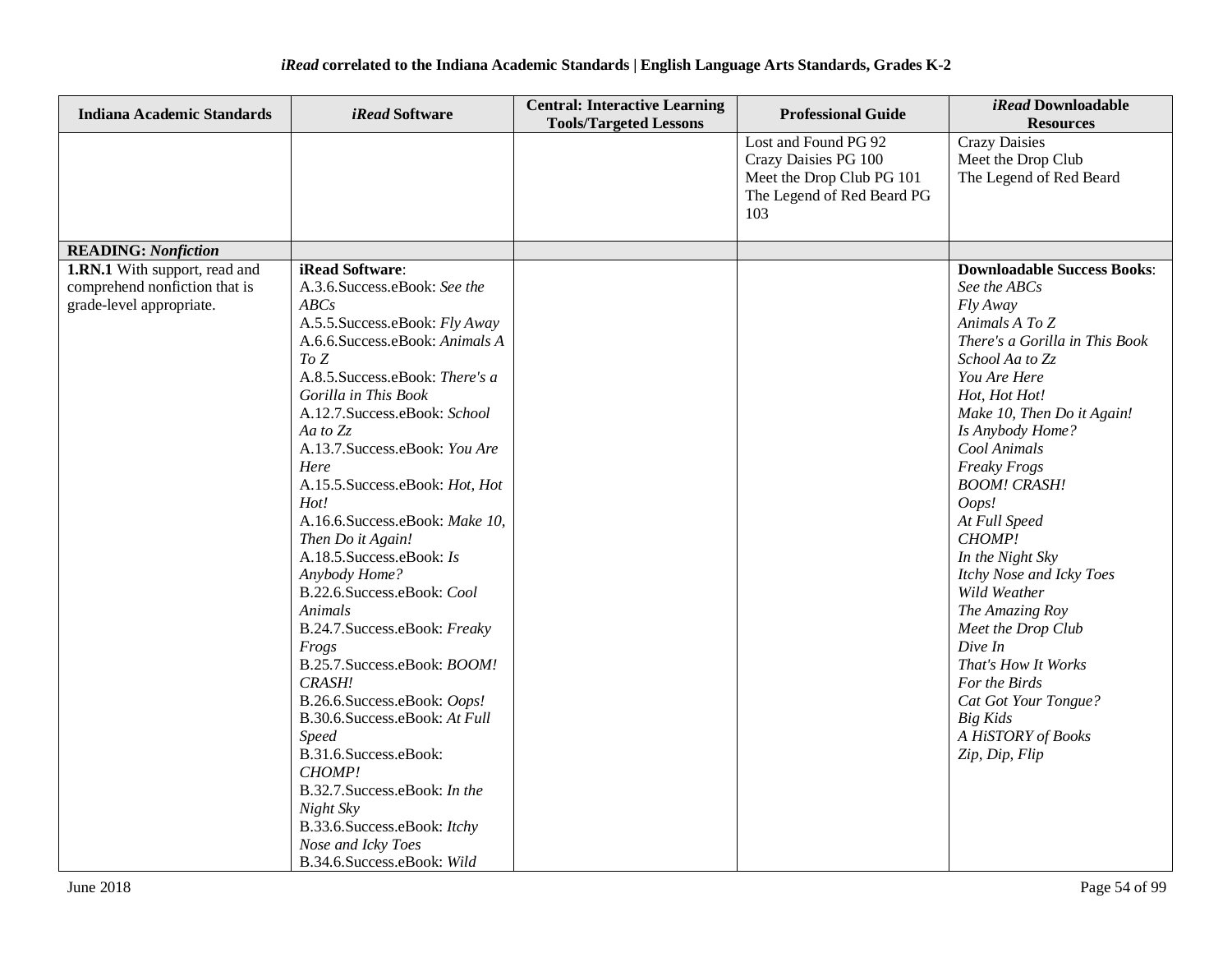| <b>Indiana Academic Standards</b>                                                                            | <i>iRead</i> Software                                                                                                                                                                                                                                                                                                                                                                                                             | <b>Central: Interactive Learning</b><br><b>Tools/Targeted Lessons</b> | <b>Professional Guide</b>                                                                                                                                                                                | <i>iRead</i> Downloadable<br><b>Resources</b>                                                                                                                                                        |
|--------------------------------------------------------------------------------------------------------------|-----------------------------------------------------------------------------------------------------------------------------------------------------------------------------------------------------------------------------------------------------------------------------------------------------------------------------------------------------------------------------------------------------------------------------------|-----------------------------------------------------------------------|----------------------------------------------------------------------------------------------------------------------------------------------------------------------------------------------------------|------------------------------------------------------------------------------------------------------------------------------------------------------------------------------------------------------|
|                                                                                                              | Weather<br>B.36.7. Success.eBook: The<br>Amazing Roy<br>C.38.7. Success.eBook: Meet the<br>Drop Club<br>C.39.5. Success.eBook: Dive In<br>C.43.7. Success.eBook: That's<br>How It Works<br>C.45.7. Success.eBook: For the<br><b>Birds</b><br>C.46.7. Success.eBook: Cat Got<br>Your Tongue?<br>C.48.6. Success.eBook: Big Kids<br>C.49.7. Success.eBook: A<br><b>HiSTORY</b> of Books<br>C.51.6. Success.eBook: Zip, Dip,<br>Flip |                                                                       |                                                                                                                                                                                                          |                                                                                                                                                                                                      |
| <b>Key Ideas and Textual Support</b>                                                                         |                                                                                                                                                                                                                                                                                                                                                                                                                                   |                                                                       |                                                                                                                                                                                                          |                                                                                                                                                                                                      |
| 1.RN.2.1 Ask and answer<br>questions about key details to<br>clarify and confirm understanding<br>of a text. | <b>Success eBooks:</b><br>At Full Speed<br><b>BOOM! CRASH!</b><br>School Aa to Zz<br>There's a Gorilla in This Book<br>That's How It Works<br>Itchy Nose and Icky Toes<br>At Full Speed                                                                                                                                                                                                                                           |                                                                       | <b>Teaching with Success</b><br>eBooks:<br>At Full Speed<br><b>BOOM! CRASH!</b><br>School Aa to Zz<br>There's a Gorilla in This Book<br>That's How It Works<br>Itchy Nose and Icky Toes<br>At Full Speed | <b>Downloadable Success eBooks:</b><br>At Full Speed<br><b>BOOM! CRASH!</b><br>School Aa to Zz<br>There's a Gorilla in This Book<br>That's How It Works<br>Itchy Nose and Icky Toes<br>At Full Speed |
| 1.RN.2.2 Retell main ideas and<br>key details of a text.                                                     | <b>Success eBooks:</b><br>At Full Speed<br><b>BOOM! CRASH!</b><br>School Aa to Zz<br>There's a Gorilla in This Book<br>That's How It Works<br>Itchy Nose and Icky Toes<br>At Full Speed                                                                                                                                                                                                                                           |                                                                       | <b>Teaching with Success</b><br>eBooks:<br>At Full Speed<br><b>BOOM! CRASH!</b><br>School Aa to Zz<br>There's a Gorilla in This Book<br>That's How It Works<br>Itchy Nose and Icky Toes<br>At Full Speed | <b>Downloadable Success eBooks:</b><br>At Full Speed<br><b>BOOM! CRASH!</b><br>School Aa to Zz<br>There's a Gorilla in This Book<br>That's How It Works<br>Itchy Nose and Icky Toes<br>At Full Speed |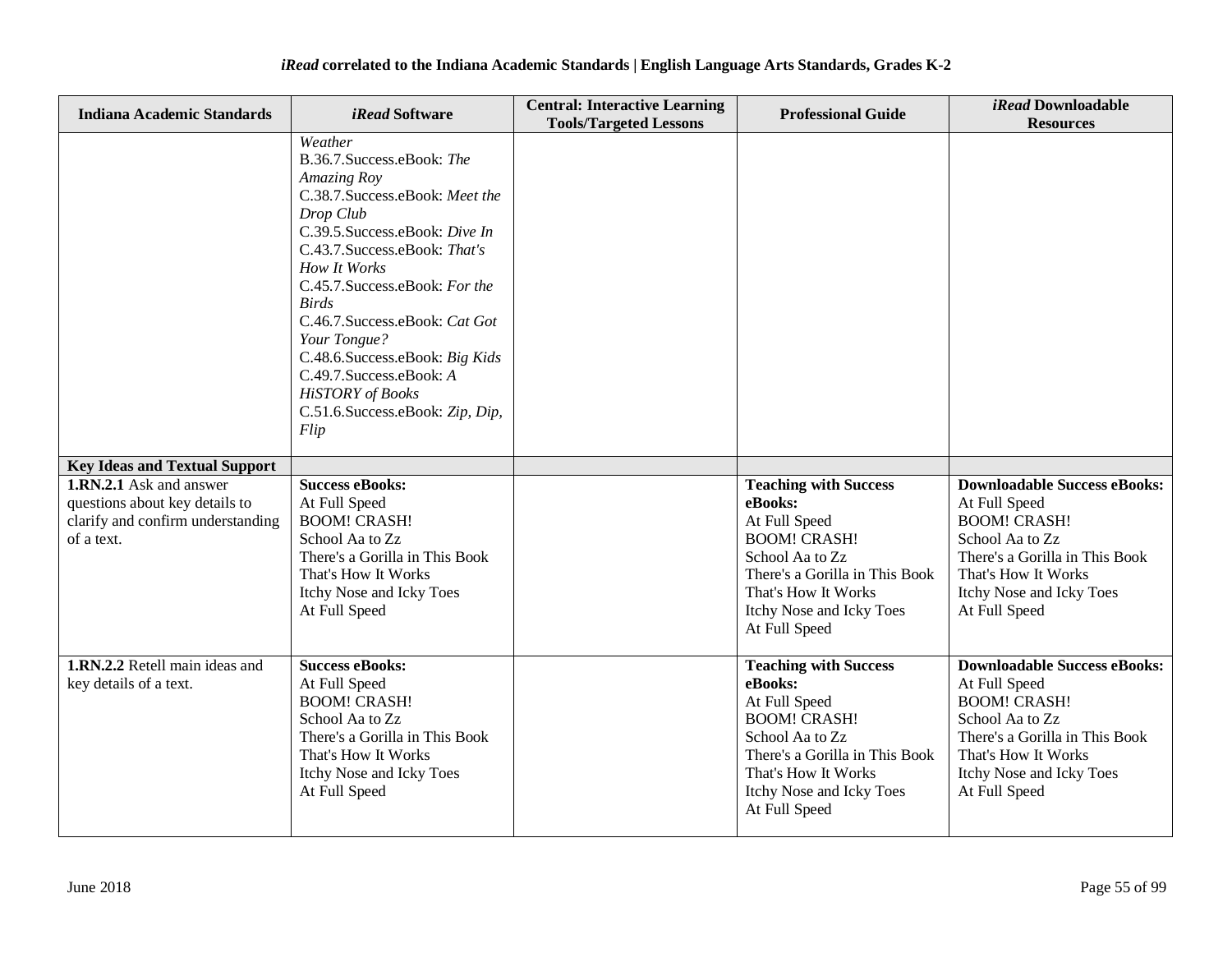| <b>Indiana Academic Standards</b>                                                                                                                                                | <i>iRead</i> Software                                                                                                                                                                                                                                                                                                                                                                                                                                                                                                                       | <b>Central: Interactive Learning</b><br><b>Tools/Targeted Lessons</b> | <b>Professional Guide</b>                                                                               | <i>iRead</i> Downloadable<br><b>Resources</b>                                                                                                                                                                                                                                                                                                                                                                                                        |
|----------------------------------------------------------------------------------------------------------------------------------------------------------------------------------|---------------------------------------------------------------------------------------------------------------------------------------------------------------------------------------------------------------------------------------------------------------------------------------------------------------------------------------------------------------------------------------------------------------------------------------------------------------------------------------------------------------------------------------------|-----------------------------------------------------------------------|---------------------------------------------------------------------------------------------------------|------------------------------------------------------------------------------------------------------------------------------------------------------------------------------------------------------------------------------------------------------------------------------------------------------------------------------------------------------------------------------------------------------------------------------------------------------|
| 1.RN.2.3 Describe the connection<br>between two individuals, events,<br>ideas, or pieces of information in<br>a text.                                                            |                                                                                                                                                                                                                                                                                                                                                                                                                                                                                                                                             |                                                                       |                                                                                                         |                                                                                                                                                                                                                                                                                                                                                                                                                                                      |
| <b>Structural Elements and</b>                                                                                                                                                   |                                                                                                                                                                                                                                                                                                                                                                                                                                                                                                                                             |                                                                       |                                                                                                         |                                                                                                                                                                                                                                                                                                                                                                                                                                                      |
| Organization<br>1.RN.3.2 Identify how a<br>nonfiction text can be structured<br>to indicate order (e.g., sequential)<br>or to explain a simple cause and<br>effect relationship. | <b>Success eBooks:</b><br>Five Little Monkeys<br>Revenge!                                                                                                                                                                                                                                                                                                                                                                                                                                                                                   |                                                                       | <b>Teaching with Success</b><br>eBooks:<br>Five Little Monkeys PG 87<br>Revenge! PG 103                 | <b>Graphic Organizer:</b> Cause and<br>Effect<br><b>Downloadable Success eBooks:</b><br>Five Little Monkeys<br>Revenge!                                                                                                                                                                                                                                                                                                                              |
| 1.RN.3.3 Standard begins at<br>second grade                                                                                                                                      |                                                                                                                                                                                                                                                                                                                                                                                                                                                                                                                                             |                                                                       |                                                                                                         |                                                                                                                                                                                                                                                                                                                                                                                                                                                      |
| <b>Synthesis and Connection of</b><br><b>Ideas</b>                                                                                                                               |                                                                                                                                                                                                                                                                                                                                                                                                                                                                                                                                             |                                                                       |                                                                                                         |                                                                                                                                                                                                                                                                                                                                                                                                                                                      |
| <b>1.RN.3.1</b> Know and use various<br>text features (e.g., table of<br>contents, glossary, illustrations)<br>to locate and describe key facts or<br>information in a text.     | <b>Success eBooks:</b><br>Wild Weather<br>Bed in Summer<br>Dive In<br>That's How It Works<br>A HiSTORY of Books:<br>Meet the Drop Club<br>iRead Software:<br>A.2.5. Success.eBook: One, Two,<br><b>Buckle My Shoe</b><br>A.3.6. Success.eBook: See the<br>ABCs<br>A.8.5. Success.eBook: There's a<br>Gorilla in This Book<br>A.5.5. Success.eBook: Fly Away<br>A.6.6.Success.eBook: Animals A<br>To Z<br>A.7.5. Success.eBook: Goodnight<br>Bear<br>A.9.7. Success.eBook: Five Little<br>Monkeys<br>A.11.6. Success.eBook: Up in the<br>Sky |                                                                       | <b>Teaching with Success</b><br>eBooks:<br>Wild Weather PG 99<br>Bed in Summer PG 101<br>Dive In PG 102 | <b>Graphic Organizer:</b><br>Evidence Web<br><b>Downloadable Success Books:</b><br>See the ABCs<br>There's a Gorilla in This Book<br>School Aa to Zz<br>You Are Here<br>Red Hen's Garden<br>Oops!<br>The City Mouse and the Country<br>Mouse<br>Wild Weather<br>Dive In<br>Mathbot<br>For the Birds<br><b>Big Kids</b><br>A HiSTORY of Books<br>A Field of Heroes<br>Zip, Dip, Flip<br>Bed in Summer<br>Fly Away<br>Animals A To Z<br>Goodnight Bear |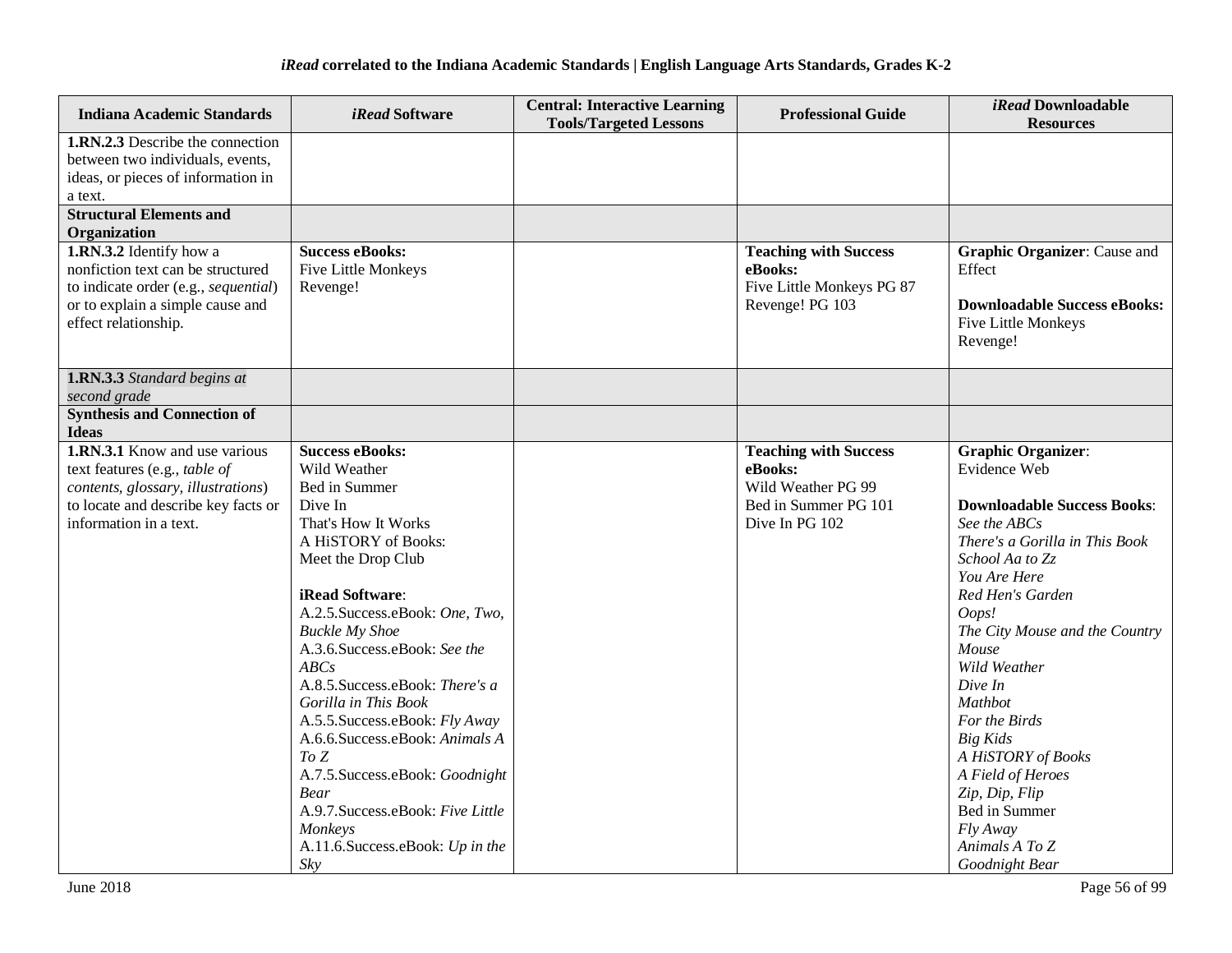| <b>Indiana Academic Standards</b> | <i>iRead</i> Software                 | <b>Central: Interactive Learning</b><br><b>Tools/Targeted Lessons</b> | <b>Professional Guide</b> | iRead Downloadable<br><b>Resources</b> |
|-----------------------------------|---------------------------------------|-----------------------------------------------------------------------|---------------------------|----------------------------------------|
|                                   | A.12.7. Success.eBook: School         |                                                                       |                           | Up in the $Sky$                        |
|                                   | Aa to Zz                              |                                                                       |                           | Hot, Hot Hot!                          |
|                                   | A.13.7. Success.eBook: You Are        |                                                                       |                           | Make 10, Then Do it Again!             |
|                                   | Here                                  |                                                                       |                           | All in a Day                           |
|                                   | A.15.5. Success.eBook: Hot, Hot       |                                                                       |                           | Is Anybody Home?                       |
|                                   | Hot!                                  |                                                                       |                           | Cool Animals                           |
|                                   | A.16.6.Success.eBook: Make 10,        |                                                                       |                           | <b>Freaky Frogs</b>                    |
|                                   | Then Do it Again!                     |                                                                       |                           | <b>BOOM! CRASH!</b>                    |
|                                   | A.17.5. Success.eBook: All in a       |                                                                       |                           | Tough Break                            |
|                                   | Day                                   |                                                                       |                           | At Full Speed                          |
|                                   | A.18.5. Success.eBook: Is             |                                                                       |                           | CHOMP!                                 |
|                                   | Anybody Home?                         |                                                                       |                           | In the Night Sky                       |
|                                   | B.19.6.Success.eBook:                 |                                                                       |                           | Itchy Nose and Icky Toes               |
|                                   | Moonlight Cat                         |                                                                       |                           | Wild Weather                           |
|                                   | B.21.6.Success.eBook: Red             |                                                                       |                           | Meet the Drop Club                     |
|                                   | Hen's                                 |                                                                       |                           | For the Birds                          |
|                                   | Garden                                |                                                                       |                           | Attach of the Flue Germ                |
|                                   | B.22.6.Success.eBook: Cool            |                                                                       |                           | One, Two, Buckle My Shoe               |
|                                   | Animals                               |                                                                       |                           | Five Little Monkeys                    |
|                                   | B.24.7. Success.eBook: Freaky         |                                                                       |                           | Make 10, Then Do it Again!             |
|                                   | Frog                                  |                                                                       |                           | Moonlight Cat                          |
|                                   | B.27.5. Success.eBook: Rabbit to      |                                                                       |                           | Rabbit to the Rescue                   |
|                                   | the Rescue s                          |                                                                       |                           |                                        |
|                                   | B.25.7. Success.eBook: BOOM!          |                                                                       |                           |                                        |
|                                   | CRASH!                                |                                                                       |                           |                                        |
|                                   | B.26.6.Success.eBook: Oops!           |                                                                       |                           |                                        |
|                                   | B.28.6.Success.eBook: The City        |                                                                       |                           |                                        |
|                                   | Mouse and the Country Mouse           |                                                                       |                           |                                        |
|                                   | B.29.6.Success.eBook: Tough           |                                                                       |                           |                                        |
|                                   | <b>Break</b>                          |                                                                       |                           |                                        |
|                                   | B.30.6. Success.eBook: At Full        |                                                                       |                           |                                        |
|                                   | <b>Speed</b><br>B.31.6.Success.eBook: |                                                                       |                           |                                        |
|                                   | CHOMP!                                |                                                                       |                           |                                        |
|                                   | B.32.7. Success.eBook: In the         |                                                                       |                           |                                        |
|                                   | Night Sky                             |                                                                       |                           |                                        |
|                                   | B.33.6. Success.eBook: Itchy          |                                                                       |                           |                                        |
|                                   | Nose and Icky Toes                    |                                                                       |                           |                                        |
|                                   | B.34.6.Success.eBook: Wild            |                                                                       |                           |                                        |
|                                   | Weather                               |                                                                       |                           |                                        |
|                                   | C.37.7.Success.eBook: Bed in          |                                                                       |                           |                                        |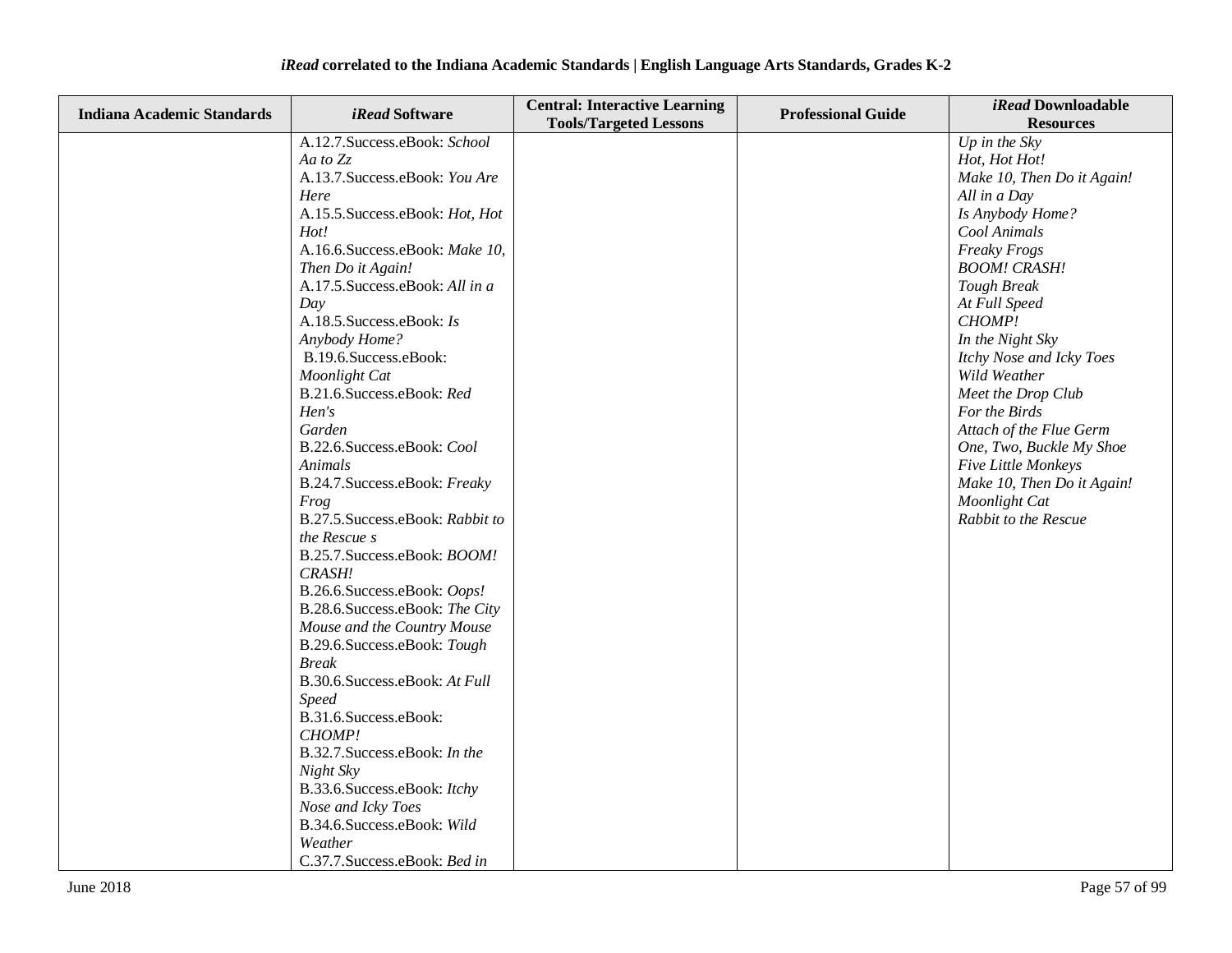| <b>Indiana Academic Standards</b>                              | <i>iRead</i> Software                                  | <b>Central: Interactive Learning</b><br><b>Tools/Targeted Lessons</b> | <b>Professional Guide</b>                    | iRead Downloadable<br><b>Resources</b>     |
|----------------------------------------------------------------|--------------------------------------------------------|-----------------------------------------------------------------------|----------------------------------------------|--------------------------------------------|
|                                                                | Summer<br>C.38.7. Success.eBook: Meet the<br>Drop Club |                                                                       |                                              |                                            |
|                                                                | C.39.5. Success.eBook: Dive In                         |                                                                       |                                              |                                            |
|                                                                | C.44.7.Success.eBook: Mathbot                          |                                                                       |                                              |                                            |
|                                                                | C.45.7. Success.eBook: For the                         |                                                                       |                                              |                                            |
|                                                                | <b>Bird</b>                                            |                                                                       |                                              |                                            |
|                                                                | C.47.6.Success.eBook: Attach of<br>the Flue Germ       |                                                                       |                                              |                                            |
|                                                                |                                                        |                                                                       |                                              |                                            |
|                                                                | C.48.6. Success.eBook: Big Kids                        |                                                                       |                                              |                                            |
|                                                                | C.49.7. Success.eBook: A                               |                                                                       |                                              |                                            |
|                                                                | <b>HiSTORY</b> of Books                                |                                                                       |                                              |                                            |
|                                                                | C.50.6.Success.eBook: A Field                          |                                                                       |                                              |                                            |
|                                                                | of Heroes<br>C.51.6.Success.eBook: Zip, Dip,           |                                                                       |                                              |                                            |
|                                                                | Flip                                                   |                                                                       |                                              |                                            |
|                                                                |                                                        |                                                                       |                                              |                                            |
| 1.RN.4.1 Identify the reasons the                              |                                                        |                                                                       |                                              | <b>Graphic Organizers</b>                  |
| author gives to support points in a                            |                                                        |                                                                       |                                              | Cause and Effect                           |
| text.                                                          |                                                        |                                                                       |                                              |                                            |
| 1.RN.4.2 Identify basic<br>similarities in and differences     |                                                        |                                                                       |                                              | <b>Graphic Organizers</b><br>Venn Diagram  |
| between two texts on the same                                  |                                                        |                                                                       |                                              |                                            |
| topic.                                                         |                                                        |                                                                       |                                              |                                            |
| 1.RN.4.3 Standard begins at sixth                              |                                                        |                                                                       |                                              |                                            |
| grade.                                                         |                                                        |                                                                       |                                              |                                            |
| <b>READING:</b> Vocabulary                                     |                                                        |                                                                       |                                              |                                            |
| 1.RV.1 Use words, phrases, and                                 | <b>Success eBooks:</b>                                 | <b>Online Instructional Routines:</b>                                 | <b>Instructional Strategies and</b>          | <b>Downloadable Success eBooks:</b>        |
| strategies acquired through                                    | Red Hen's Garden<br>Shake the Bananas Down             | Think-Pair-Share                                                      | <b>Practices:</b><br>Think-Pair-Share PG 255 | Red Hen's Garden<br>Shake the Bananas Down |
| conversations, reading and being<br>read to, and responding to | Goodnight Bear                                         |                                                                       |                                              | Goodnight Bear                             |
| literature and nonfiction texts to                             | There's a Gorilla in This Book                         |                                                                       | <b>Teaching with Success</b>                 | There's a Gorilla in This Book             |
| build and apply vocabulary.                                    | Up in the Sky                                          |                                                                       | eBooks:                                      | Up in the Sky                              |
|                                                                | School Aa to Zz                                        |                                                                       | Red Hen's Garden PG 82                       | School Aa to Zz                            |
|                                                                | Moonlight Cat                                          |                                                                       | Shake the Bananas Down PG                    | Moonlight Cat                              |
|                                                                | <b>Freaky Frogs</b>                                    |                                                                       | 83                                           | Freaky Frogs                               |
|                                                                | <b>BOOM! CRASH!</b>                                    |                                                                       | Goodnight Bear PG 86                         | <b>BOOM! CRASH!</b>                        |
|                                                                | At Full Speed                                          |                                                                       | There's a Gorilla in This Book               | At Full Speed                              |
|                                                                | Chomp!<br>Itchy Nose and Icky Toes                     |                                                                       | <b>PG 86</b><br>Up in the Sky PG 88          | Chomp!<br>Itchy Nose and Icky Toes         |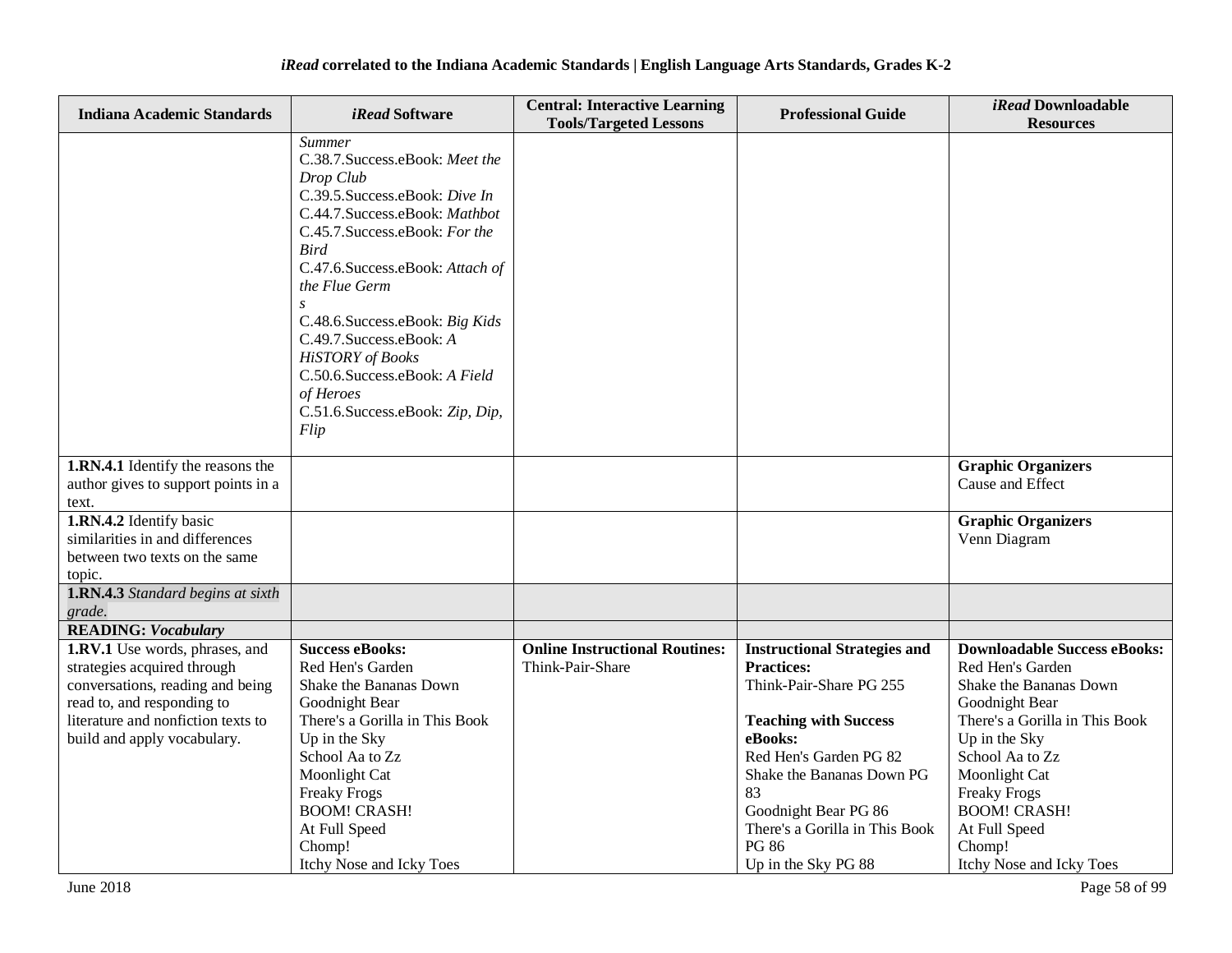| <b>Indiana Academic Standards</b>                                                                                                                                                                               | <i>iRead</i> Software                                                                                                                                                                                                                                                                                                                                                                  | <b>Central: Interactive Learning</b><br><b>Tools/Targeted Lessons</b>                                                                                                                                                                                                                                                                                                                      | <b>Professional Guide</b>                                                                                                                                                                                                                                                               | iRead Downloadable<br><b>Resources</b>                                                                                                                                                                                                                                                                                                                                     |
|-----------------------------------------------------------------------------------------------------------------------------------------------------------------------------------------------------------------|----------------------------------------------------------------------------------------------------------------------------------------------------------------------------------------------------------------------------------------------------------------------------------------------------------------------------------------------------------------------------------------|--------------------------------------------------------------------------------------------------------------------------------------------------------------------------------------------------------------------------------------------------------------------------------------------------------------------------------------------------------------------------------------------|-----------------------------------------------------------------------------------------------------------------------------------------------------------------------------------------------------------------------------------------------------------------------------------------|----------------------------------------------------------------------------------------------------------------------------------------------------------------------------------------------------------------------------------------------------------------------------------------------------------------------------------------------------------------------------|
|                                                                                                                                                                                                                 | Bed in Summer<br>That's How It Works<br>A Field of Heroes                                                                                                                                                                                                                                                                                                                              |                                                                                                                                                                                                                                                                                                                                                                                            | School Aa to Zz PG 88<br>Moonlight Cat PG 92<br>Red Hen's Garden PG 93<br>Freaky Frogs PG 94<br><b>BOOM! CRASH! PG 95</b><br>At Full Speed PG 97<br>Chomp! PG 98<br>Itchy Nose and Icky Toes PG<br>99<br>Bed in Summer PG 101<br>That's How It Works PG 104<br>A Field of Heroes PG 107 | Bed in Summer<br>That's How It Works<br>A Field of Heroes                                                                                                                                                                                                                                                                                                                  |
| <b>Vocabulary Building</b>                                                                                                                                                                                      |                                                                                                                                                                                                                                                                                                                                                                                        |                                                                                                                                                                                                                                                                                                                                                                                            |                                                                                                                                                                                                                                                                                         |                                                                                                                                                                                                                                                                                                                                                                            |
| 1.RV.2.1 Demonstrate<br>understanding that context clues<br>(e.g., words and sentence clues)<br>and text features (e.g., glossaries,<br><i>illustrations</i> ) may be used to help<br>understand unknown words. |                                                                                                                                                                                                                                                                                                                                                                                        | <b>Interactive Learning Tools:</b><br>Mrs. Wordy: Concept Sorts<br>Word Lab                                                                                                                                                                                                                                                                                                                | <b>Instructional Strategies and</b><br><b>Practices:</b><br>Word Web PG 211<br>Concept Maps PG 231                                                                                                                                                                                      | <b>Graphic Organizer: Concept</b><br>Map; Word Web                                                                                                                                                                                                                                                                                                                         |
| 1.RV.2.2 Define and sort words<br>into categories (e.g., antonyms,<br>living things, synonyms).                                                                                                                 |                                                                                                                                                                                                                                                                                                                                                                                        | <b>Interactive Learning Tools:</b><br>Mrs. Wordy: Concept Sorts<br>Word Lab                                                                                                                                                                                                                                                                                                                | <b>Instructional Strategies and</b><br><b>Practices:</b><br>Word Web PG 211<br>Concept Maps PG 231                                                                                                                                                                                      | <b>Graphic Organizer: Concept</b><br>Map; Word Web                                                                                                                                                                                                                                                                                                                         |
| 1.RV.2.3 Standard begins at sixth<br>grade.                                                                                                                                                                     |                                                                                                                                                                                                                                                                                                                                                                                        |                                                                                                                                                                                                                                                                                                                                                                                            |                                                                                                                                                                                                                                                                                         |                                                                                                                                                                                                                                                                                                                                                                            |
| 1.RV.2.4 Recognize and use<br>frequently occurring affixes, and<br>roots and their inflections, as<br>clues to the meaning of an<br>unknown word.                                                               | iRead Software:<br>A.14.5. Word Play. Base Word +<br>Ending $-s$ : verbs<br>A.16.4. Word Play. Base Word +<br>Ending $-s$ _: plurals and verbs<br>B.20.4. Word Play. Ending $-s$ :<br>plurals (Reactivate)<br>B.20.5. Word Play. Ending $-s$ :<br>verbs (Reactivate)<br>B.23.4. Word Play. Ending -ed<br>/d/<br>B.23.5. Word Play. Ending -ed /t/<br>B.25.4. Word Play. Ending $-$ ing | <b>Online Instructional Routines:</b><br>Look, Read: Inflectional<br>Endings $-s$ (plurals)<br>Look, Read: Inflectional<br>Endings $-s$ (verbs)<br>Look, Read: Inflectional<br>Endings - es<br>Look, Read: Inflectional<br>Endings -ed/d/<br>Look, Read: Inflectional<br>Endings -ed /t/<br>Look, Read: Inflectional<br>Endings-ed/ed/<br>Look, Read: Inflectional<br>Endings –ed (drop e) | <b>Learning Center Ideas:</b><br>Technology Center: Word<br>Sorts PG 215<br><b>Instructional Strategies and</b><br><b>Practices:</b><br>Look, Read: Inflectional<br>Endings PG 206<br>Word Sorts PG 210                                                                                 | <b>Learning Center Activities:</b><br><b>Base Word Addition</b><br>Make It More<br>Word Sorts (Inflectional<br>Endings)<br><b>Syllable Squares</b><br>Syllable Sort<br>Syllable Splits<br><b>Just Read Passages</b><br>Just Read: At the Ball Game<br>Just Read: A Gift for Dad<br>Just Read: The Garbage Truck<br>Just Read: The Soccer Game<br>Just Read: Dad's Big Play |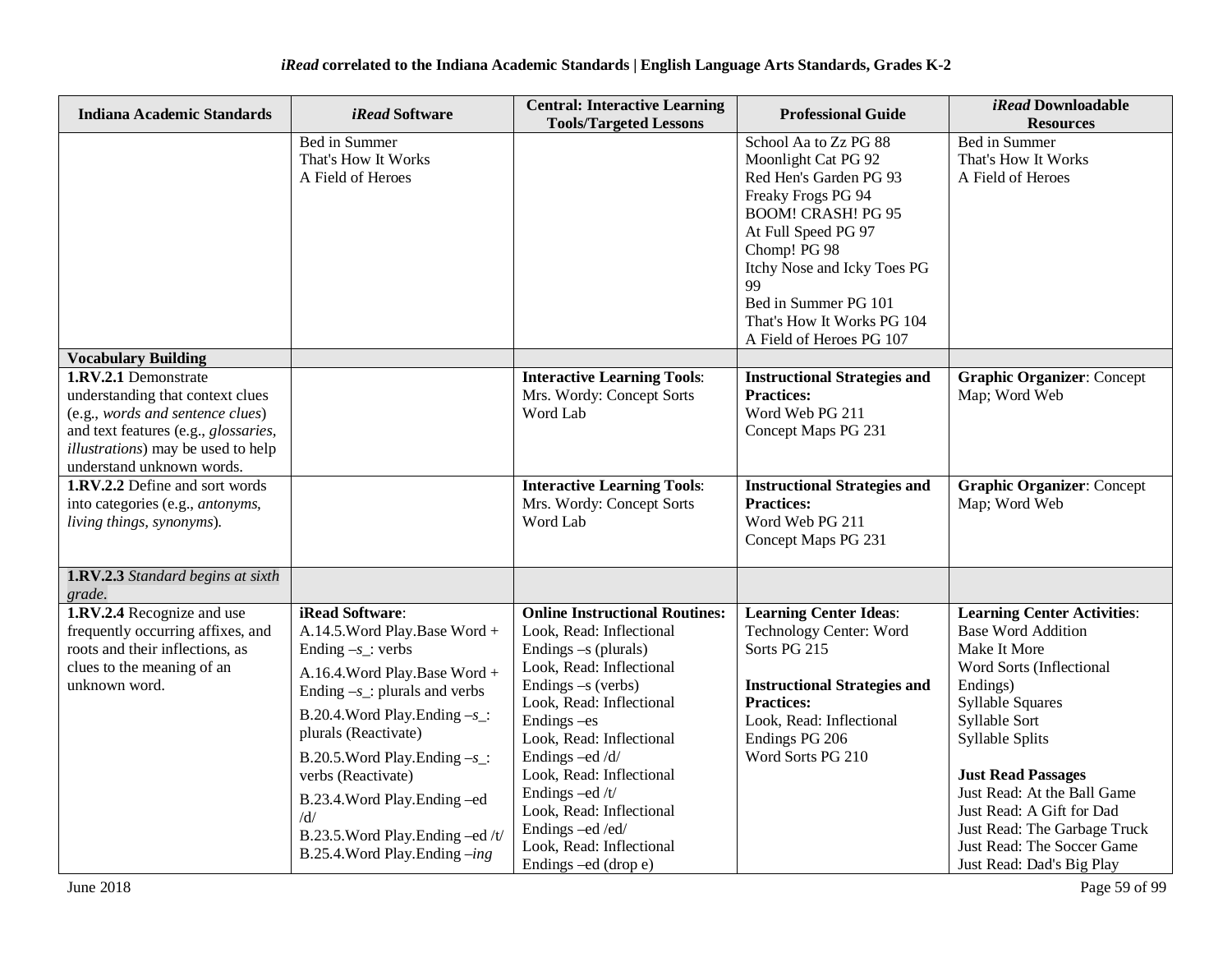| <b>Indiana Academic Standards</b>                                                                                                                                | <i>iRead</i> Software                                                                                                                                                                                                                                                                                                                                                                                                                                                                      | <b>Central: Interactive Learning</b><br><b>Tools/Targeted Lessons</b>                                                                                                                                                                       | <b>Professional Guide</b> | <i>iRead</i> Downloadable<br><b>Resources</b>                                                                                                                                                                         |
|------------------------------------------------------------------------------------------------------------------------------------------------------------------|--------------------------------------------------------------------------------------------------------------------------------------------------------------------------------------------------------------------------------------------------------------------------------------------------------------------------------------------------------------------------------------------------------------------------------------------------------------------------------------------|---------------------------------------------------------------------------------------------------------------------------------------------------------------------------------------------------------------------------------------------|---------------------------|-----------------------------------------------------------------------------------------------------------------------------------------------------------------------------------------------------------------------|
|                                                                                                                                                                  | (adding a syllable)<br>B.25.5. Word Play. Ending -ed<br>/ed/ (adding a syllable)<br>B.30.2. Word Play. Ending -ing<br>(with doubling)<br>B.30.3. Word Play. Ending -ed<br>(with doubling)<br>B.30.4. Word Play. Inflectional<br>Endings (mixed practice)<br>C.39.1. Word Play. Reactivate:<br>Endings $-s$ , $-es$<br>C.39.2. Word Play. Reactivate:<br>Past-Tense Ending -ed /d/, /t/,<br>/ed/ (no base change)<br>C.39.3. Word Play.<br>Reactivate:Endings -ing, -ed (no<br>base change) | Look, Read: Inflectional<br>Endings -ed (with doubling)<br>Look, Read: Inflectional<br>Endings -ing<br>Look, Read: Inflectional<br>Endings -ing (drop e)<br>Look, Read: Inflectional<br>Endings -- ing (with doubling)<br><b>Word Sorts</b> |                           | Just Read: The Jet<br>Just Read: A Day at the Races<br>Just Read: Fun With Gram and<br>Gramp<br>Just Read: The Class Trip<br>Just Read: A Ride to the Pond<br>Just Read: The Beach Day<br>Just Read: Jazz Dance Class |
| 1.RV.2.5 Standard begins at<br>second grade.                                                                                                                     |                                                                                                                                                                                                                                                                                                                                                                                                                                                                                            |                                                                                                                                                                                                                                             |                           |                                                                                                                                                                                                                       |
| <b>Vocabulary in Literature and</b><br><b>Nonfiction Texts</b>                                                                                                   |                                                                                                                                                                                                                                                                                                                                                                                                                                                                                            |                                                                                                                                                                                                                                             |                           |                                                                                                                                                                                                                       |
| 1.RV.3.1 Identify words and<br>phrases in stories, poems, or songs<br>that suggest feelings or appeal to<br>the senses (touch, hearing, sight,<br>taste, smell). | iRead Software:<br>A.1.5. Success.eBook: Shake the<br><b>Bananas Down</b><br>A.7.5. Success.eBook: Goodnight<br><b>Bear</b><br>A.8.5. Success.eBook: There's a<br>Gorilla in This Book<br>A.10.6.Success.eBook: The Owl<br>and the Pussy-Cat<br>A.11.6.Success.eBook: Up in the<br>Skv<br>B.29.6.Success.eBook: Tough<br><b>Break</b><br>C.37.7.Success.eBook: Bed in<br><b>Summer</b>                                                                                                     |                                                                                                                                                                                                                                             |                           | <b>Downloadable Success Books:</b><br>Shake the Bananas Down<br>Goodnight Bear<br>There's a Gorilla in This Book<br>The Owl and the Pussy-Cat<br>Up in the $Sky$<br>Tough Break<br><b>Bed in Summer</b>               |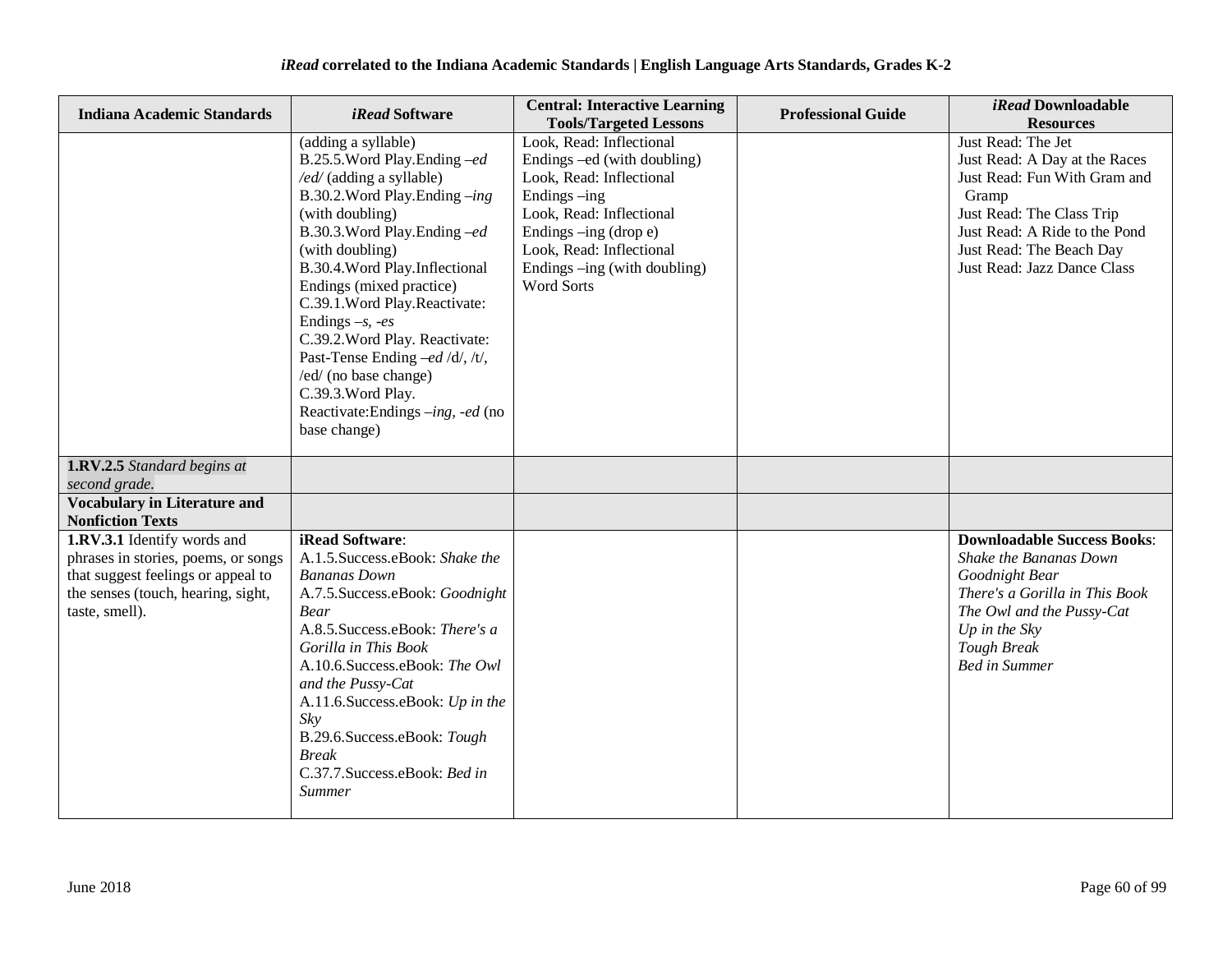| <b>Indiana Academic Standards</b>                                    | <i>iRead</i> Software  | <b>Central: Interactive Learning</b><br><b>Tools/Targeted Lessons</b> | <b>Professional Guide</b>           | <i>iRead</i> Downloadable<br><b>Resources</b> |
|----------------------------------------------------------------------|------------------------|-----------------------------------------------------------------------|-------------------------------------|-----------------------------------------------|
| <b>1.RV.3.2</b> Ask and answer                                       |                        | <b>Online Instructional Routines:</b>                                 | <b>Instructional Strategies and</b> | <b>Learning Center Activities:</b>            |
| questions to help determine or                                       |                        | <b>Concept Sorts</b>                                                  | <b>Practices:</b>                   | <b>Word Scales</b>                            |
| clarify the meaning of words and                                     |                        | <b>Concept Maps</b>                                                   | Concept Sorts PG 229                |                                               |
| phrases in a nonfiction text.                                        |                        | <b>Interactive Learning Tools:</b>                                    | Concept Maps PG 231                 | <b>Word Lists</b>                             |
|                                                                      |                        | Mrs. Wordy: Concept Sorts                                             |                                     | <b>Word Scales</b>                            |
| 1.RV.3.3 Standard begins at third                                    |                        |                                                                       |                                     |                                               |
| grade.                                                               |                        |                                                                       |                                     |                                               |
| <b>WRITING</b>                                                       |                        |                                                                       |                                     |                                               |
| 1.W.1 Write routinely over brief                                     |                        |                                                                       |                                     |                                               |
| time frames and for a variety of                                     |                        |                                                                       |                                     |                                               |
| purposes and audiences.                                              |                        |                                                                       |                                     |                                               |
| <b>Handwriting</b>                                                   |                        |                                                                       |                                     |                                               |
| 1.W.2.1 Write all uppercase                                          |                        |                                                                       |                                     | <b>Alphabet Handwriting Practice</b>          |
| (capital) and lowercase letters                                      |                        |                                                                       |                                     |                                               |
| legibly, and space letters, words,                                   |                        |                                                                       |                                     |                                               |
| and sentences appropriately.                                         |                        |                                                                       |                                     |                                               |
| 1.W.2.2 Students are expected to                                     |                        |                                                                       |                                     |                                               |
| build upon and continue applying                                     |                        |                                                                       |                                     |                                               |
| concepts learned previously<br><b>Writing Genres: Argumentative,</b> |                        |                                                                       |                                     |                                               |
| <b>Informative, and Narrative</b>                                    |                        |                                                                       |                                     |                                               |
| 1.W.3.1 Write logically                                              | <b>Success eBooks:</b> |                                                                       | <b>Teaching with Success</b>        | <b>Downloadable Success eBooks:</b>           |
| connected sentences to make a                                        | Bed in Summer          |                                                                       | eBooks:                             | Bed in Summer                                 |
| proposal to a particular audience                                    |                        |                                                                       | Bed in Summer PG 101                |                                               |
| (e.g., a parent, classmate, etc.)                                    |                        |                                                                       |                                     |                                               |
| and give reasons why the proposal                                    |                        |                                                                       |                                     |                                               |
| should be considered.                                                |                        |                                                                       |                                     |                                               |
| 1.W.3.2 Develop a topic sentence                                     | <b>Success eBooks:</b> |                                                                       | <b>Teaching with Success</b>        | <b>Downloadable Success eBooks:</b>           |
| or main idea, provide some facts                                     | Meet the Drop Club     |                                                                       | eBooks:                             | Meet the Drop Club                            |
| or details about the topic, and                                      | Wild Weather           |                                                                       | Meet the Drop Club PG 101           | Wild Weather                                  |
| provide a concluding statement.                                      | Zip, Dip, Flip         |                                                                       | Wild Weather PG 99                  | Zip, Dip, Flip                                |
|                                                                      |                        |                                                                       | Zip, Dip, Flip PG 108               |                                               |
|                                                                      |                        |                                                                       |                                     |                                               |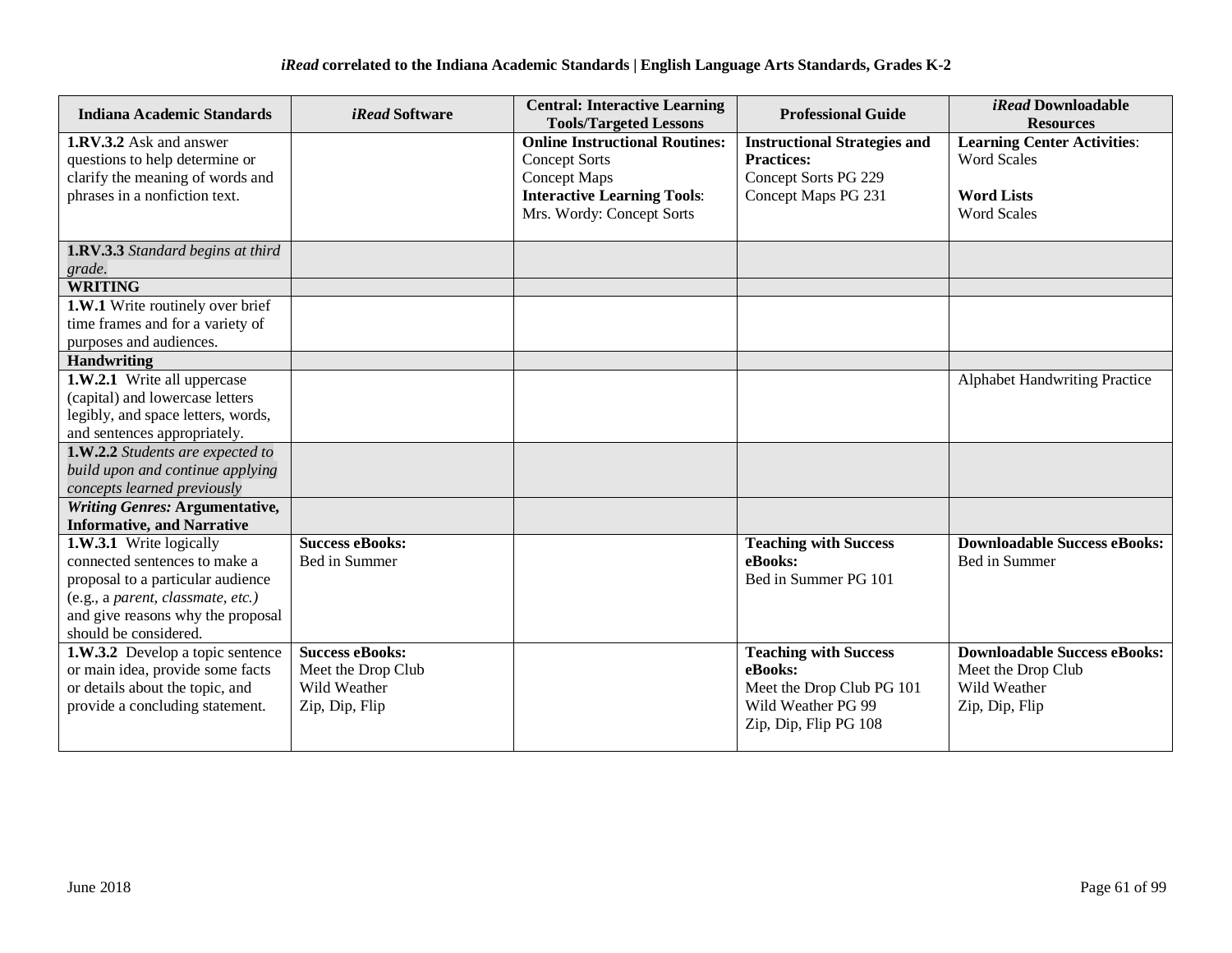| <b>Indiana Academic Standards</b>                                                                                                  | <i>iRead</i> Software                                             | <b>Central: Interactive Learning</b><br><b>Tools/Targeted Lessons</b> | <b>Professional Guide</b>                                                    | <i>iRead</i> Downloadable<br><b>Resources</b>                                  |
|------------------------------------------------------------------------------------------------------------------------------------|-------------------------------------------------------------------|-----------------------------------------------------------------------|------------------------------------------------------------------------------|--------------------------------------------------------------------------------|
| 1.W.3.3 Develop topics for<br>stories or poems, using precise<br>words to describe characters and<br>actions and temporal words to | <b>Success eBooks:</b><br><b>Tough Break</b><br>Chomp!<br>Mathbot |                                                                       | <b>Teaching with Success</b><br>eBooks:<br>Tough Break PG 97<br>Chomp! PG 98 | <b>Downloadable Success eBooks:</b><br><b>Tough Break</b><br>Chomp!<br>Mathbot |
| signal event order, with ideas<br>organized into a beginning,<br>middle, and ending.                                               | For the Birds<br>Attack of the Flue Germ<br>A Field of Heroes     |                                                                       | Mathbot PG 104<br>For the Birds PG 105<br>Attack of the Flue Germ PG<br>106  | For the Birds<br>Attack of the Flue Germ<br>A Field of Heroes                  |
|                                                                                                                                    |                                                                   |                                                                       | A Field of Heroes PG 107                                                     |                                                                                |
| <b>The Writing Process</b>                                                                                                         |                                                                   |                                                                       |                                                                              |                                                                                |
| <b>1.W.4</b> Apply the writing process                                                                                             |                                                                   |                                                                       |                                                                              |                                                                                |
| to – With support, develop, select<br>and organize ideas relevant to                                                               |                                                                   |                                                                       |                                                                              |                                                                                |
| topic, purpose, and genre; revise                                                                                                  |                                                                   |                                                                       |                                                                              |                                                                                |
| writing to add details (e.g.,                                                                                                      |                                                                   |                                                                       |                                                                              |                                                                                |
| sentence structure); edit writing                                                                                                  |                                                                   |                                                                       |                                                                              |                                                                                |
| for format and conventions (e.g.,                                                                                                  |                                                                   |                                                                       |                                                                              |                                                                                |
| correct spelling of frequently used                                                                                                |                                                                   |                                                                       |                                                                              |                                                                                |
| words, basic capitalization, end                                                                                                   |                                                                   |                                                                       |                                                                              |                                                                                |
| <i>punctuation</i> ); and provide                                                                                                  |                                                                   |                                                                       |                                                                              |                                                                                |
| feedback to other writers. Use                                                                                                     |                                                                   |                                                                       |                                                                              |                                                                                |
| available technology to publish                                                                                                    |                                                                   |                                                                       |                                                                              |                                                                                |
| legible documents.                                                                                                                 |                                                                   |                                                                       |                                                                              |                                                                                |
| <b>The Research Process: Finding,</b>                                                                                              |                                                                   |                                                                       |                                                                              |                                                                                |
| Assessing, Synthesizing, and                                                                                                       |                                                                   |                                                                       |                                                                              |                                                                                |
| <b>Reporting Information</b>                                                                                                       |                                                                   |                                                                       |                                                                              |                                                                                |
| 1.W.5 With support, conduct                                                                                                        |                                                                   |                                                                       |                                                                              |                                                                                |
| simple research on a topic.                                                                                                        |                                                                   |                                                                       |                                                                              |                                                                                |
| Identify several sources of                                                                                                        |                                                                   |                                                                       |                                                                              |                                                                                |
| information and indicate the                                                                                                       |                                                                   |                                                                       |                                                                              |                                                                                |
| sources. Organize information,                                                                                                     |                                                                   |                                                                       |                                                                              |                                                                                |
| using graphic organizers or other                                                                                                  |                                                                   |                                                                       |                                                                              |                                                                                |
| aids. Make informal presentations                                                                                                  |                                                                   |                                                                       |                                                                              |                                                                                |
| on information gathered.                                                                                                           |                                                                   |                                                                       |                                                                              |                                                                                |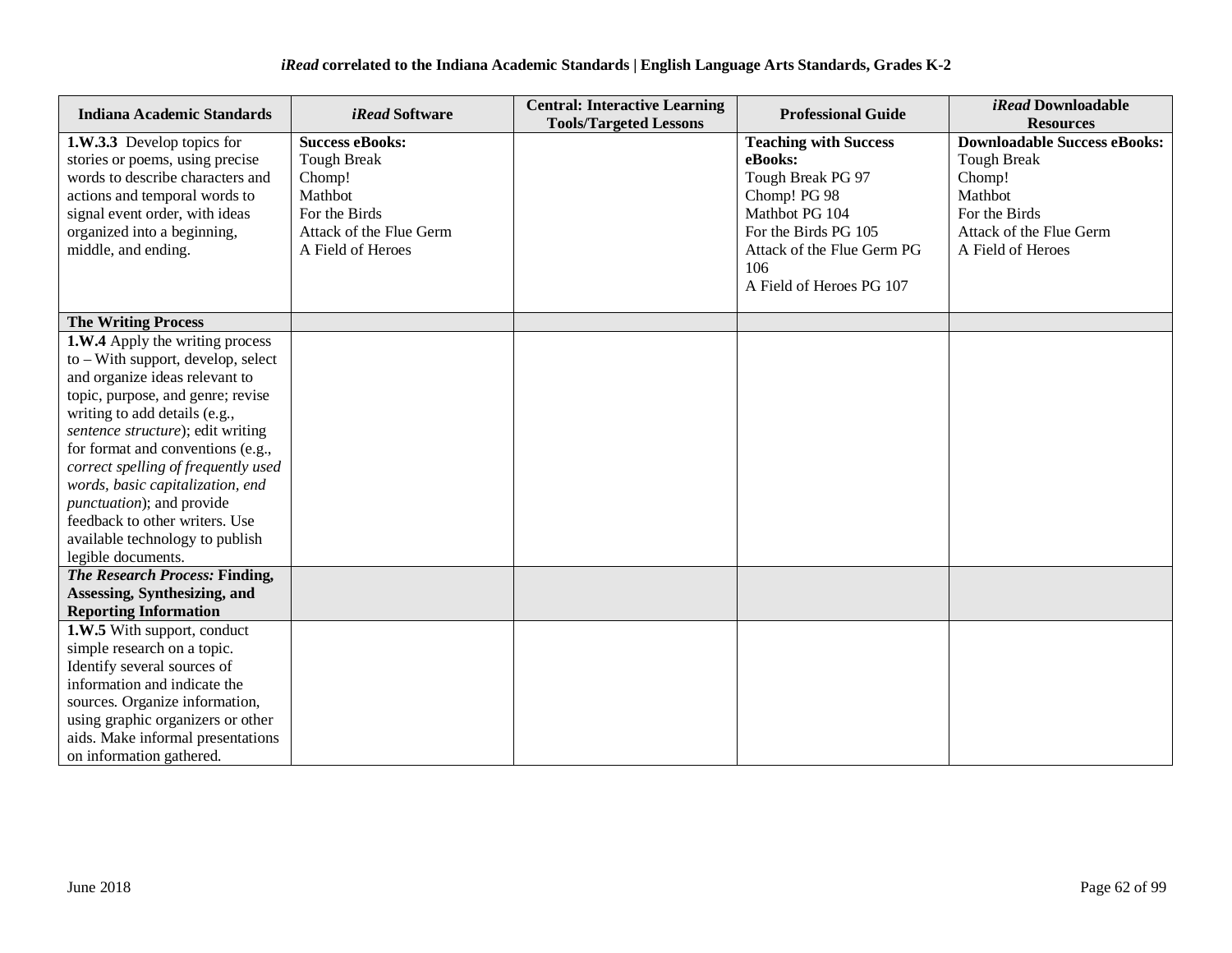| <b>Indiana Academic Standards</b>                                                                                                                                                                                                                                                                                                                                                                                                                                                                                                                                                            | <i>iRead</i> Software                                                                                                                                                                                                                                                                                                                                                                                                                                                                                                                                                      | <b>Central: Interactive Learning</b><br><b>Tools/Targeted Lessons</b>                                                                                                                                                                                                                                                                                                                                                                                               | <b>Professional Guide</b>                                                                                                                                                                                                                                                                         | <i>iRead</i> Downloadable<br><b>Resources</b>                                                                                                                                                                                                                                                                                                                                                                                                                                                                                                                                     |
|----------------------------------------------------------------------------------------------------------------------------------------------------------------------------------------------------------------------------------------------------------------------------------------------------------------------------------------------------------------------------------------------------------------------------------------------------------------------------------------------------------------------------------------------------------------------------------------------|----------------------------------------------------------------------------------------------------------------------------------------------------------------------------------------------------------------------------------------------------------------------------------------------------------------------------------------------------------------------------------------------------------------------------------------------------------------------------------------------------------------------------------------------------------------------------|---------------------------------------------------------------------------------------------------------------------------------------------------------------------------------------------------------------------------------------------------------------------------------------------------------------------------------------------------------------------------------------------------------------------------------------------------------------------|---------------------------------------------------------------------------------------------------------------------------------------------------------------------------------------------------------------------------------------------------------------------------------------------------|-----------------------------------------------------------------------------------------------------------------------------------------------------------------------------------------------------------------------------------------------------------------------------------------------------------------------------------------------------------------------------------------------------------------------------------------------------------------------------------------------------------------------------------------------------------------------------------|
| <b>Conventions of Standard</b><br><b>English: Grammar and Usage /</b><br><b>Capitalization, Punctuation,</b><br>and Spelling                                                                                                                                                                                                                                                                                                                                                                                                                                                                 |                                                                                                                                                                                                                                                                                                                                                                                                                                                                                                                                                                            |                                                                                                                                                                                                                                                                                                                                                                                                                                                                     |                                                                                                                                                                                                                                                                                                   |                                                                                                                                                                                                                                                                                                                                                                                                                                                                                                                                                                                   |
| 1.W.6.1 Demonstrate command<br>of English grammar and usage,<br>focusing on:<br>1.W.6.1a Nouns/Pronouns-<br>Writing sentences that include<br>common and proper nouns and<br>personal pronouns.<br>1.W.6.1b Verbs - Writing<br>sentences using verbs to convey a<br>sense of past, present, and future.<br>1.W.6.1c Adjectives/Adverbs-<br>Standard begins at second grade.<br>1.W.6.1d Prepositions -<br>Standard begins at fourth grade.<br>1.W.6.1e Usage - Writing<br>complete simple declarative,<br>interrogative, imperative, and<br>exclamatory sentences in response<br>to prompts. | iRead Software:<br>A.13.5. Word Play. Base Word +<br>Ending $-s$ _: plurals<br>A.14.5. Word Play. Base Word +<br>Ending $-s$ : verbs<br>A.16.4. Word Play. Base Word +<br>Ending $-s$ _: plurals and verbs<br>B.20.4. Word Play. Ending $-s$ _:<br>plurals (Reactivate)<br>B.20.5. Word Play. Ending $-s$ : verbs<br>(Reactivate)<br>B.24.1. Word Play. Ending -es<br>(adding a syllable)<br>B.26.4. Word Play. Ending -es<br>(adding a syllable)<br>B.30.4. Word Play. Inflectional<br>Endings (mixed practice)<br>C.39.1. Word Play. Reactivate:<br>Endings $-s$ , $-es$ | <b>Online Instructional Routines:</b><br>Look, Read: Inflectional Endings -s<br>(plurals)<br>Look, Read: Inflectional Endings -s<br>(verbs)<br>Look, Read: Inflectional Endings -<br>es<br>Look, Read: Inflectional Endings<br>Changing -y to i $(\sqrt{e})$<br>Look, Read: Inflectional Endings<br>Changing -y to i $(\sqrt{1})$<br><b>Read Decodable Passages</b><br><b>Interactive Learning Tools:</b><br>Mrs. Wordy: Look, Read:<br><b>Inflectional Endings</b> | <b>Instructional Strategies and</b><br><b>Practices:</b><br>Look, Read: Inflectional Endings<br>PG 206<br>Read Decodable Passages PG 213<br><b>Learning Center Ideas:</b><br>Plural Nouns: Make it More PG<br>214<br>Technology Center: Word Sorts<br>PG 215                                      | <b>Learning Center Activities:</b><br><b>Base Word Addition</b><br>Make It More<br>Word Sorts (Inflectional Endings)<br><b>Just Read Passages</b><br>At the Ball Game<br>A Gift for Dad<br>The Garbage Truck<br>The Soccer Game<br>The Fox and the Bee<br>Dad's Big Play<br>The Jet<br>Crash!<br>A Day at the Races<br>Fun With Gram and Gramp<br>The Class Trip<br>A Ride to the Pond<br>The Beach Day<br>Jazz Dance Class<br><b>Visiting Friends</b><br>Jobs for Dogs<br><b>Speed Skaters</b><br>The Art Contest<br>Camping in a State Park<br>Under the Big Tent<br>Our Garden |
| 1.W.6.2 Demonstrate command<br>of capitalization, punctuation, and<br>spelling, focusing on:<br>1.W.6.2a Capitalization-<br>Capitalizing the first word of a<br>sentence, dates, names of people,<br>and the pronoun $I$ .<br>1.W.6.2b Punctuation -<br>Correctly using a period, question<br>mark, and exclamation mark at<br>the end of a sentence. Using<br>commas in dates and to separate                                                                                                                                                                                               | iRead Software:<br>B.28.1.Code.Long $a$ (a_e)<br>B.28.2.Code. Long $i$ (i_e)<br>B.28.3.Code. Long $a$ , Long $i$<br>(VCe)<br>B.29.1.Code.Long $o$ (o_e)<br>B.29.2.Code.Long $o$ , Long $u$<br>(VCe)<br>A.1-3: Identify and Match Initial<br>Sounds<br>A.7.1.Alphabet.Letter Sound: a<br>/a/                                                                                                                                                                                                                                                                                | <b>Interactive Learning Tools:</b><br>Mr. Sounders: Long Vowels<br>Mr. Sounders: Sound Sorts<br>Sounders: Short Vowels; Mr.<br>Sounders: Sound Sorts<br>Mr. Sounders: Consonant Blends<br>Mr. Sounders: Other Long<br><b>Vowel Spellings</b>                                                                                                                                                                                                                        | <b>Instructional Strategies and</b><br><b>Practices:</b><br>Long Vowel (VCe) /i/ kite: PG<br>191<br>Decode Words: Spelling<br>Patterns PG 197<br>Short Vowel: /o/ hot PG 190<br>Consonant blends: s-blends PG<br>194<br>Other Long Vowel Spellings:<br>/e/ feet: PG 192<br>Decode Words: Spelling | <b>Learning Center Activities:</b><br>VCe Words Go Fish<br>Beginning Sounds Go Fish<br>Sound Sorts<br><b>Decodable Books:</b><br>Hen Pen's Joke<br>Lots of Dimes<br>Make a Cake<br>The Quietest Boy<br>Lime Ice Is Nice                                                                                                                                                                                                                                                                                                                                                           |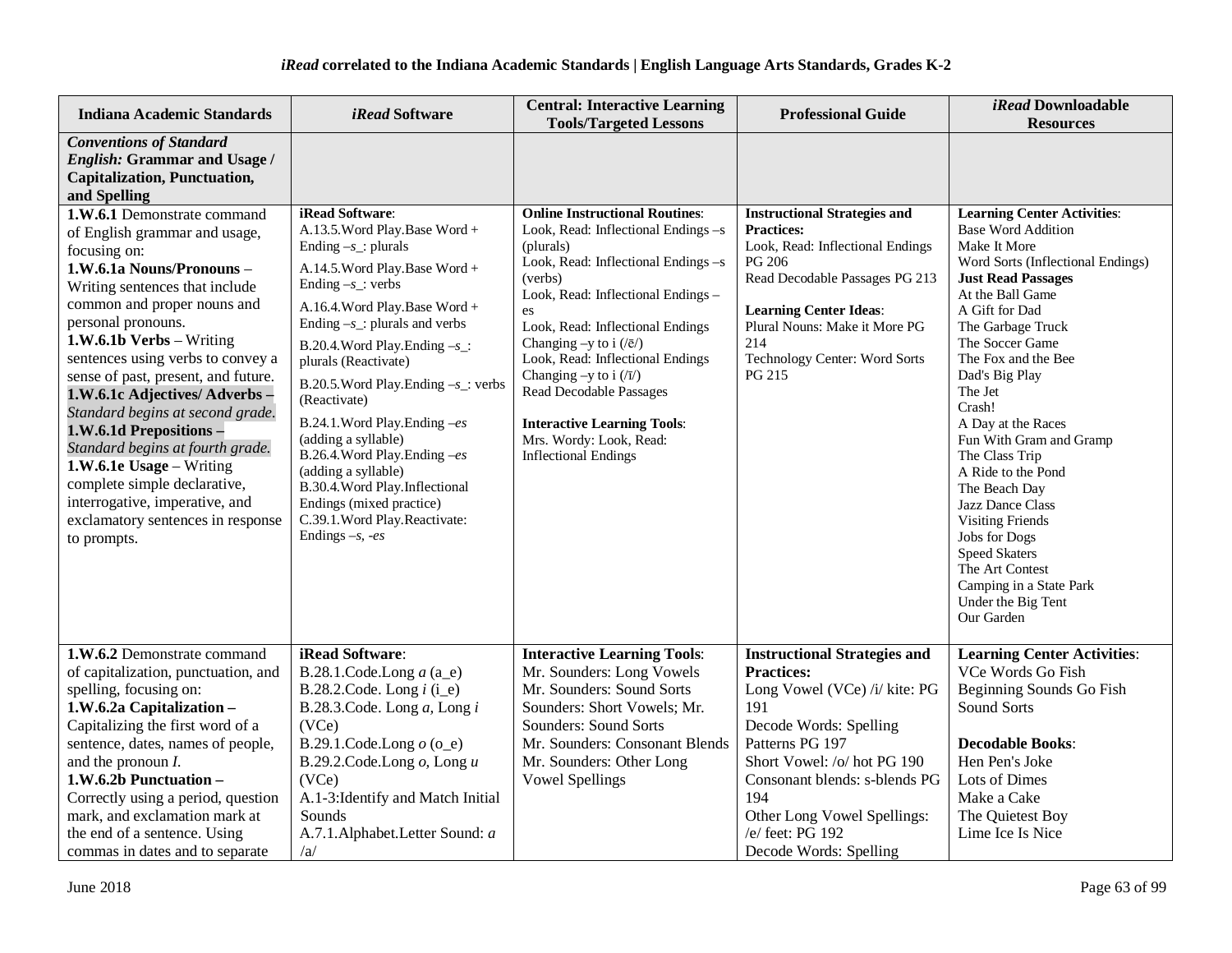| <b>Indiana Academic Standards</b>                            | iRead Software                                  | <b>Central: Interactive Learning</b><br><b>Tools/Targeted Lessons</b> | <b>Professional Guide</b>               | <i>iRead</i> Downloadable<br><b>Resources</b>   |
|--------------------------------------------------------------|-------------------------------------------------|-----------------------------------------------------------------------|-----------------------------------------|-------------------------------------------------|
| items in a series.                                           | A.8.1.Alphabet.Letter Sound: e                  |                                                                       | Patterns PG 197                         |                                                 |
| 1.W.6.2c Spelling - Spelling                                 | /e/                                             |                                                                       |                                         |                                                 |
| unknown words phonetically,                                  | A.8.2. Alphabet. Letter Sound: f                |                                                                       |                                         |                                                 |
| drawing on phonemic awareness                                | /f/                                             |                                                                       |                                         |                                                 |
| and spelling conventions.                                    | A.9.1. Alphabet. Letter Sound: i                |                                                                       |                                         |                                                 |
| Correctly spelling words with                                | $\mathbf{u}$                                    |                                                                       |                                         |                                                 |
| common spelling patterns.                                    | A.10.2. Alphabet. Letter Sound: o               |                                                                       |                                         |                                                 |
| Correctly spelling common                                    | /O/                                             |                                                                       |                                         |                                                 |
| irregularly-spelled, grade-                                  | A.10.3. Alphabet. Letter Sound: p               |                                                                       |                                         |                                                 |
| appropriate high-frequency words.                            | /p/                                             |                                                                       |                                         |                                                 |
|                                                              | A.11.4. Alphabet. Letter Sound: u               |                                                                       |                                         |                                                 |
|                                                              | /u/                                             |                                                                       |                                         |                                                 |
|                                                              | B.24.2.Code.Initial s-Blends                    |                                                                       |                                         |                                                 |
|                                                              | B.24.3.Code.More s-Blends                       |                                                                       |                                         |                                                 |
|                                                              | B.24.4.Code.Initial l-Blends                    |                                                                       |                                         |                                                 |
|                                                              | B.24.5.Code.Initial r-Blends                    |                                                                       |                                         |                                                 |
|                                                              | B.25.1.Code.Final Blends                        |                                                                       |                                         |                                                 |
|                                                              | B.25.2.Code.More Final Blends                   |                                                                       |                                         |                                                 |
|                                                              | C.38.2.Code.Reactivate: Double                  |                                                                       |                                         |                                                 |
|                                                              | Consonants, Final -ck                           |                                                                       |                                         |                                                 |
|                                                              | C.38.4.Code.Final -tch                          |                                                                       |                                         |                                                 |
|                                                              | C.38.5.Code.Three-Letter                        |                                                                       |                                         |                                                 |
|                                                              | <b>Blends</b>                                   |                                                                       |                                         |                                                 |
|                                                              | Central: Targeted Lessons:                      |                                                                       |                                         |                                                 |
|                                                              | Decoding and Spelling:                          |                                                                       |                                         |                                                 |
|                                                              | <b>Consonant Blends</b>                         |                                                                       |                                         |                                                 |
| SPEAKING AND LISTENING                                       |                                                 |                                                                       |                                         |                                                 |
| <b>1.SL.1</b> Listen actively and adjust                     | <b>Success eBooks:</b>                          | <b>Online Instructional Routines:</b>                                 | <b>Instructional Strategies and</b>     | <b>Downloadable Success eBooks:</b>             |
| the use of spoken language (e.g.,                            | Red Hen's Garden                                | Think-Pair-Share                                                      | <b>Practices:</b>                       | Red Hen's Garden                                |
| vocabulary) to communicate                                   | Shake the Bananas Down                          |                                                                       | Think-Pair-Share PG 255                 | Shake the Bananas Down                          |
| effectively with a variety of<br>audiences and for different | Goodnight Bear                                  |                                                                       |                                         | Goodnight Bear                                  |
|                                                              | There's a Gorilla in This Book<br>Up in the Sky |                                                                       | <b>Teaching with Success</b><br>eBooks: | There's a Gorilla in This Book<br>Up in the Sky |
| purposes.                                                    | School Aa to Zz                                 |                                                                       | Red Hen's Garden PG 82                  | School Aa to Zz                                 |
|                                                              | Moonlight Cat                                   |                                                                       | Shake the Bananas Down PG               | Moonlight Cat                                   |
|                                                              | <b>Freaky Frogs</b>                             |                                                                       | 83                                      | <b>Freaky Frogs</b>                             |
|                                                              | <b>BOOM! CRASH!</b>                             |                                                                       | Goodnight Bear PG 86                    | <b>BOOM! CRASH!</b>                             |
|                                                              | At Full Speed                                   |                                                                       | There's a Gorilla in This Book          | At Full Speed                                   |
|                                                              | Chomp!                                          |                                                                       | <b>PG 86</b>                            | Chomp!                                          |
|                                                              | Itchy Nose and Icky Toes                        |                                                                       | Up in the Sky PG 88                     | Itchy Nose and Icky Toes                        |
|                                                              | Bed in Summer                                   |                                                                       | School Aa to Zz PG 88                   | Bed in Summer                                   |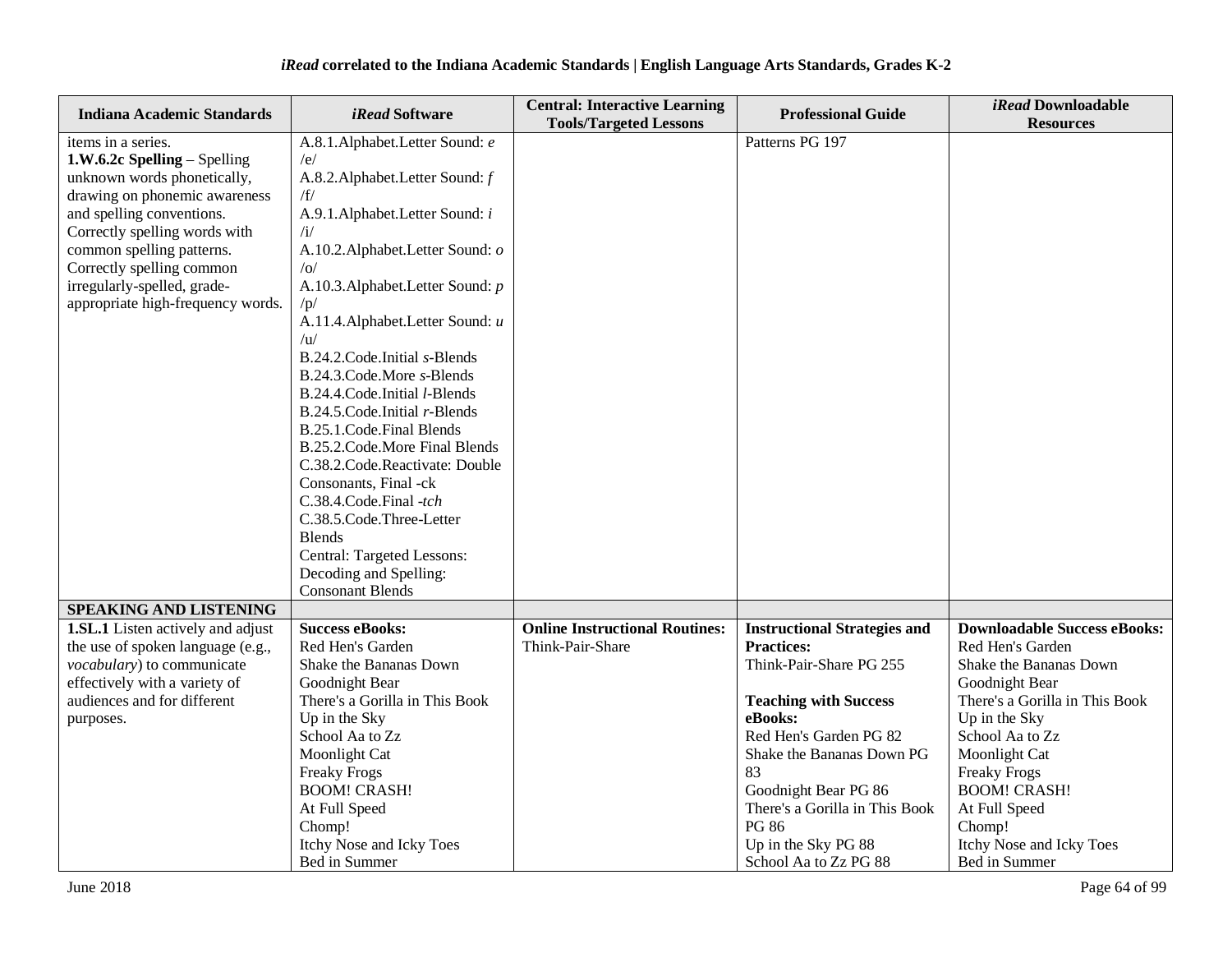| <b>Indiana Academic Standards</b>                                                                                                                          | <i>iRead</i> Software                                                                                                                                                                                                                                                                                                                           | <b>Central: Interactive Learning</b><br><b>Tools/Targeted Lessons</b> | <b>Professional Guide</b>                                                                                                                                                                                                                                                                                                                                                                                                                                                                                                                                                               | iRead Downloadable<br><b>Resources</b>                                                                                                                                                                                                                                                                                                                       |
|------------------------------------------------------------------------------------------------------------------------------------------------------------|-------------------------------------------------------------------------------------------------------------------------------------------------------------------------------------------------------------------------------------------------------------------------------------------------------------------------------------------------|-----------------------------------------------------------------------|-----------------------------------------------------------------------------------------------------------------------------------------------------------------------------------------------------------------------------------------------------------------------------------------------------------------------------------------------------------------------------------------------------------------------------------------------------------------------------------------------------------------------------------------------------------------------------------------|--------------------------------------------------------------------------------------------------------------------------------------------------------------------------------------------------------------------------------------------------------------------------------------------------------------------------------------------------------------|
|                                                                                                                                                            | That's How It Works<br>A Field of Heroes                                                                                                                                                                                                                                                                                                        |                                                                       | Moonlight Cat PG 92<br>Red Hen's Garden PG 93<br>Freaky Frogs PG 94<br><b>BOOM! CRASH! PG 95</b><br>At Full Speed PG 97<br>Chomp! PG 98<br>Itchy Nose and Icky Toes PG<br>99<br>Bed in Summer PG 101<br>That's How It Works PG 104<br>A Field of Heroes PG 107                                                                                                                                                                                                                                                                                                                          | That's How It Works<br>A Field of Heroes                                                                                                                                                                                                                                                                                                                     |
| <b>Discussion and Collaboration</b>                                                                                                                        |                                                                                                                                                                                                                                                                                                                                                 |                                                                       |                                                                                                                                                                                                                                                                                                                                                                                                                                                                                                                                                                                         |                                                                                                                                                                                                                                                                                                                                                              |
| 1.SL.2.1 Participate in<br>collaborative conversations about<br>grade-appropriate topics and texts<br>with peers and adults in small and<br>larger groups. | <b>Success eBooks:</b><br>Red Hen's Garden<br>Shake the Bananas Down<br>Goodnight Bear<br>There's a Gorilla in This Book<br>Up in the Sky<br>School Aa to Zz<br>Moonlight Cat<br><b>Freaky Frogs</b><br><b>BOOM! CRASH!</b><br>At Full Speed<br>Chomp!<br>Itchy Nose and Icky Toes<br>Bed in Summer<br>That's How It Works<br>A Field of Heroes | <b>Online Instructional Routines:</b><br>Think-Pair-Share             | <b>Instructional Strategies and</b><br><b>Practices:</b><br>Think-Pair-Share PG 255<br><b>Teaching with Success</b><br>eBooks:<br>Red Hen's Garden PG 82<br>Shake the Bananas Down PG<br>83<br>Goodnight Bear PG 86<br>There's a Gorilla in This Book<br><b>PG 86</b><br>Up in the Sky PG 88<br>School Aa to Zz PG 88<br>Moonlight Cat PG 92<br>Red Hen's Garden PG 93<br>Freaky Frogs PG 94<br><b>BOOM! CRASH! PG 95</b><br>At Full Speed PG 97<br>Chomp! PG 98<br>Itchy Nose and Icky Toes PG<br>99<br>Bed in Summer PG 101<br>That's How It Works PG 104<br>A Field of Heroes PG 107 | <b>Downloadable Success eBooks:</b><br>Red Hen's Garden<br>Shake the Bananas Down<br>Goodnight Bear<br>There's a Gorilla in This Book<br>Up in the Sky<br>School Aa to Zz<br>Moonlight Cat<br><b>Freaky Frogs</b><br><b>BOOM! CRASH!</b><br>At Full Speed<br>Chomp!<br>Itchy Nose and Icky Toes<br>Bed in Summer<br>That's How It Works<br>A Field of Heroes |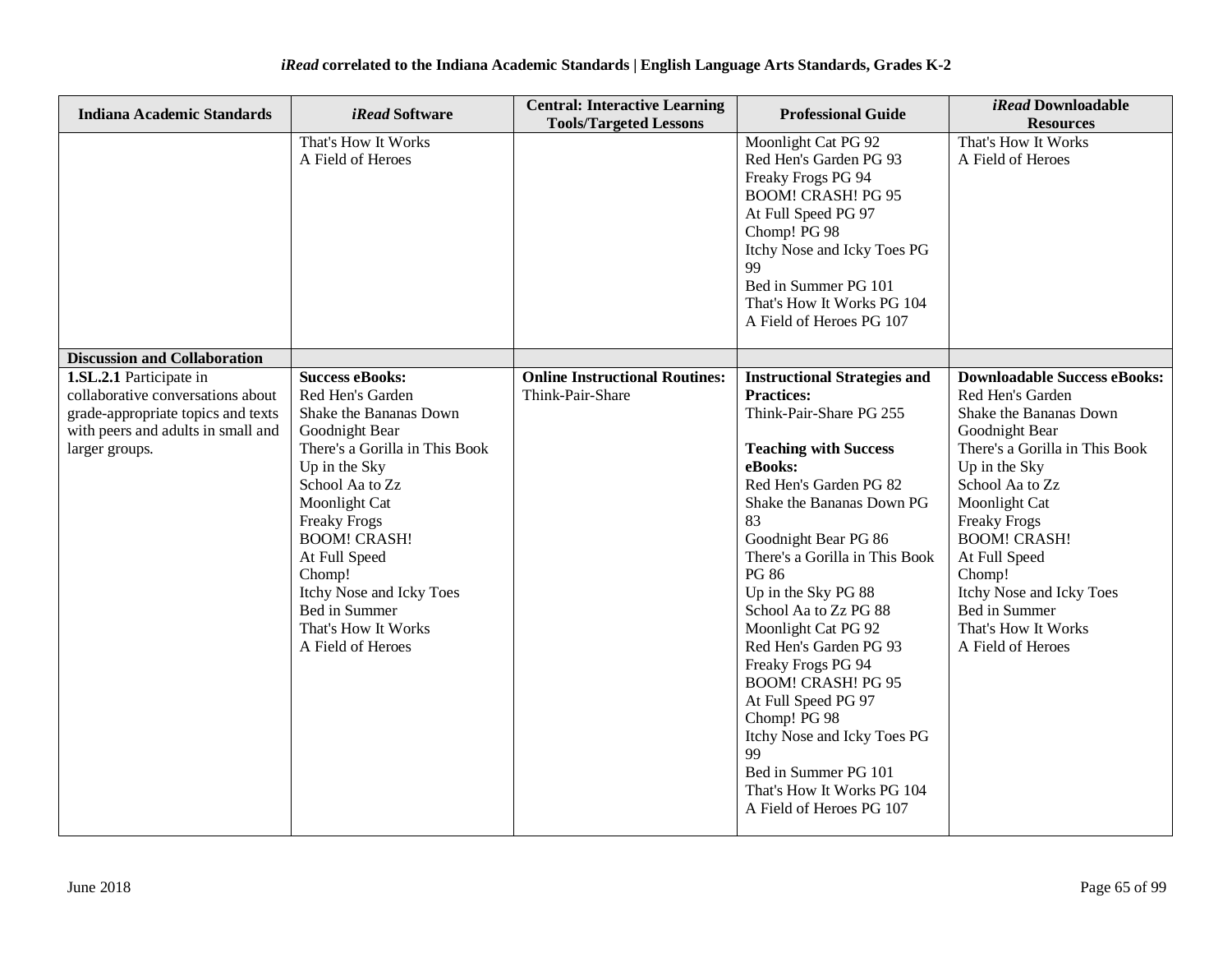| <b>Indiana Academic Standards</b>                                                                                                     | <i>iRead</i> Software                                                                                                                                                                                                                                                                                                                           | <b>Central: Interactive Learning</b><br><b>Tools/Targeted Lessons</b> | <b>Professional Guide</b>                                                                                                                                                                                                                                                                                                                                                                                                                                                                                                                                                               | iRead Downloadable<br><b>Resources</b>                                                                                                                                                                                                                                                                                                                       |
|---------------------------------------------------------------------------------------------------------------------------------------|-------------------------------------------------------------------------------------------------------------------------------------------------------------------------------------------------------------------------------------------------------------------------------------------------------------------------------------------------|-----------------------------------------------------------------------|-----------------------------------------------------------------------------------------------------------------------------------------------------------------------------------------------------------------------------------------------------------------------------------------------------------------------------------------------------------------------------------------------------------------------------------------------------------------------------------------------------------------------------------------------------------------------------------------|--------------------------------------------------------------------------------------------------------------------------------------------------------------------------------------------------------------------------------------------------------------------------------------------------------------------------------------------------------------|
| 1.SL.2.2 Standard begins in third<br>grade.                                                                                           |                                                                                                                                                                                                                                                                                                                                                 |                                                                       |                                                                                                                                                                                                                                                                                                                                                                                                                                                                                                                                                                                         |                                                                                                                                                                                                                                                                                                                                                              |
| 1.SL.2.3 Listen to others, take<br>turns speaking about the topic,<br>and add one's own ideas in small<br>group discussions or tasks. | <b>Success eBooks:</b><br>Red Hen's Garden<br>Shake the Bananas Down<br>Goodnight Bear<br>There's a Gorilla in This Book<br>Up in the Sky<br>School Aa to Zz<br>Moonlight Cat<br><b>Freaky Frogs</b><br><b>BOOM! CRASH!</b><br>At Full Speed<br>Chomp!<br>Itchy Nose and Icky Toes<br>Bed in Summer<br>That's How It Works<br>A Field of Heroes | <b>Online Instructional Routines:</b><br>Think-Pair-Share             | <b>Instructional Strategies and</b><br><b>Practices:</b><br>Think-Pair-Share PG 255<br><b>Teaching with Success</b><br>eBooks:<br>Red Hen's Garden PG 82<br>Shake the Bananas Down PG<br>83<br>Goodnight Bear PG 86<br>There's a Gorilla in This Book<br><b>PG 86</b><br>Up in the Sky PG 88<br>School Aa to Zz PG 88<br>Moonlight Cat PG 92<br>Red Hen's Garden PG 93<br>Freaky Frogs PG 94<br><b>BOOM! CRASH! PG 95</b><br>At Full Speed PG 97<br>Chomp! PG 98<br>Itchy Nose and Icky Toes PG<br>99<br>Bed in Summer PG 101<br>That's How It Works PG 104<br>A Field of Heroes PG 107 | <b>Downloadable Success eBooks:</b><br>Red Hen's Garden<br>Shake the Bananas Down<br>Goodnight Bear<br>There's a Gorilla in This Book<br>Up in the Sky<br>School Aa to Zz<br>Moonlight Cat<br><b>Freaky Frogs</b><br><b>BOOM! CRASH!</b><br>At Full Speed<br>Chomp!<br>Itchy Nose and Icky Toes<br>Bed in Summer<br>That's How It Works<br>A Field of Heroes |
| 1.SL.2.4 Ask questions to clarify<br>information about topics and texts<br>under discussion.                                          | <b>Success eBooks:</b><br>Red Hen's Garden<br>Shake the Bananas Down<br>Goodnight Bear<br>There's a Gorilla in This Book<br>Up in the Sky<br>School Aa to Zz<br>Moonlight Cat<br>Red Hen's Garden<br><b>Freaky Frogs</b><br><b>BOOM! CRASH!</b><br>At Full Speed<br>Chomp!                                                                      |                                                                       | <b>Teaching with Success</b><br>eBooks:<br>Red Hen's Garden PG 82<br>Shake the Bananas Down PG<br>83<br>Goodnight Bear PG 86<br>There's a Gorilla in This Book<br><b>PG 86</b><br>Up in the Sky PG 88<br>School Aa to Zz PG 88<br>Moonlight Cat PG 92<br>Red Hen's Garden PG 93<br>Freaky Frogs PG 94                                                                                                                                                                                                                                                                                   | <b>Graphic Organizer: Key</b><br>Details; Story Web<br><b>Downloadable Success eBooks:</b><br>Red Hen's Garden<br>Shake the Bananas Down<br>Goodnight Bear<br>There's a Gorilla in This Book<br>Up in the Sky<br>School Aa to Zz<br>Moonlight Cat<br>Red Hen's Garden<br><b>Freaky Frogs</b>                                                                 |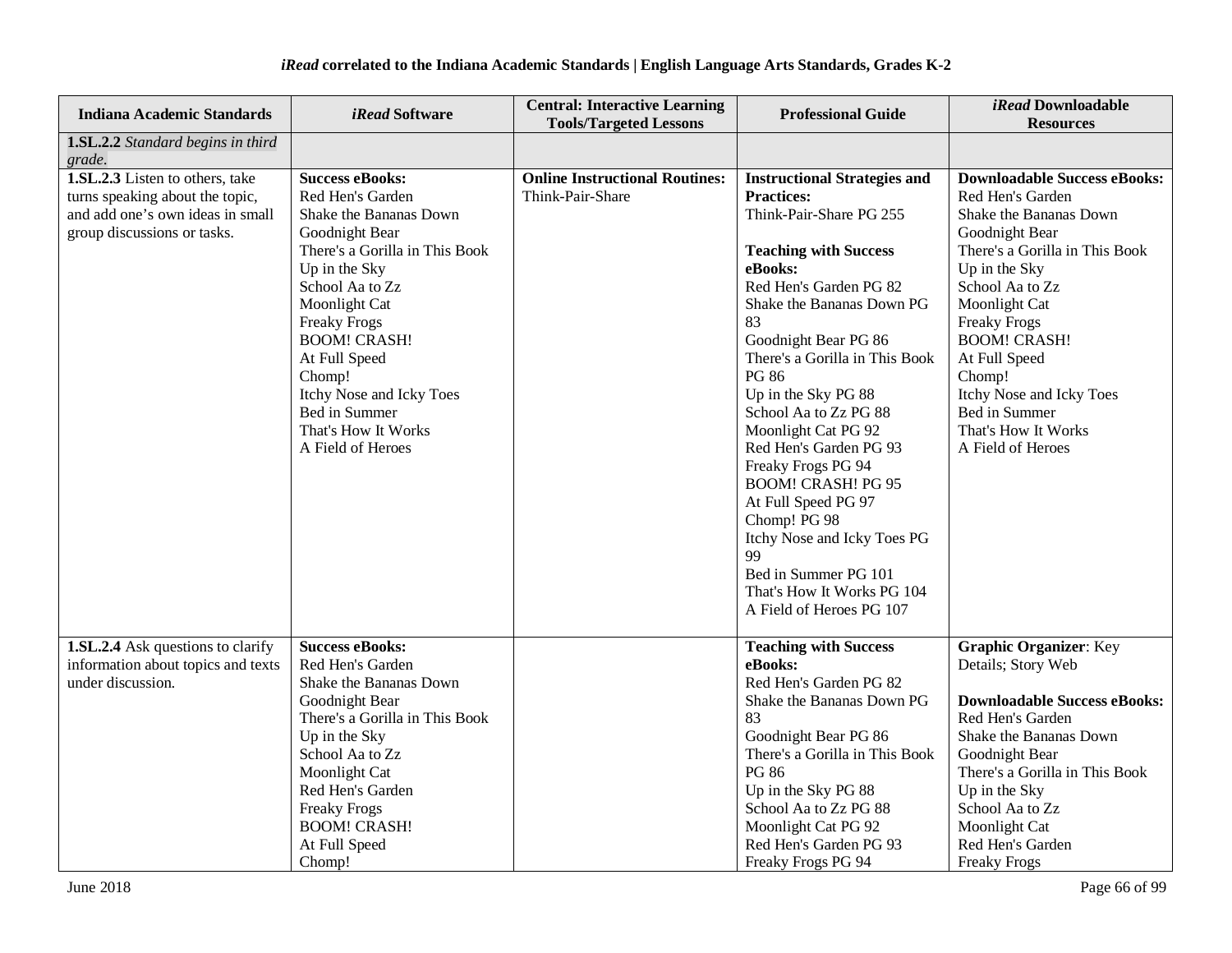| <b>Indiana Academic Standards</b>                                                                                                            | <i>iRead</i> Software                                                                                                                                                                                                                                                                                                                                               | <b>Central: Interactive Learning</b><br><b>Tools/Targeted Lessons</b> | <b>Professional Guide</b>                                                                                                                                                                                                                                                                                                                                                                                                              | <i>iRead</i> Downloadable<br><b>Resources</b>                                                                                                                                                                                                                                                                                                                                                                      |
|----------------------------------------------------------------------------------------------------------------------------------------------|---------------------------------------------------------------------------------------------------------------------------------------------------------------------------------------------------------------------------------------------------------------------------------------------------------------------------------------------------------------------|-----------------------------------------------------------------------|----------------------------------------------------------------------------------------------------------------------------------------------------------------------------------------------------------------------------------------------------------------------------------------------------------------------------------------------------------------------------------------------------------------------------------------|--------------------------------------------------------------------------------------------------------------------------------------------------------------------------------------------------------------------------------------------------------------------------------------------------------------------------------------------------------------------------------------------------------------------|
|                                                                                                                                              | Itchy Nose and Icky Toes<br>Bed in Summer<br>That's How It Works<br>A Field of Heroes                                                                                                                                                                                                                                                                               |                                                                       | <b>BOOM! CRASH! PG 95</b><br>At Full Speed PG 97<br>Chomp! PG 98<br>Itchy Nose and Icky Toes PG<br>99<br>Bed in Summer PG 101<br>That's How It Works PG 104<br>A Field of Heroes PG 107                                                                                                                                                                                                                                                | <b>BOOM! CRASH!</b><br>At Full Speed<br>Chomp!<br>Itchy Nose and Icky Toes<br>Bed in Summer<br>That's How It Works<br>A Field of Heroes                                                                                                                                                                                                                                                                            |
| 1.SL.2.5 Build on others' talk in<br>conversations by responding to<br>the comments of others through<br>multiple exchanges.                 | <b>Success eBooks:</b><br>School Aa to Zz<br>Is Anybody Home?<br>Yes, I Can!<br>Oops!<br><b>Tough Break</b><br>In the Night Sky<br>Attack of the Flue Germ                                                                                                                                                                                                          |                                                                       | <b>Teaching with Success</b><br>eBooks:<br>School Aa to Zz PG 88<br>Is Anybody Home? PG 91<br>Yes, I Can! PG 94<br>Oops! PG 95<br>Tough Break PG 97<br>In the Night Sky PG 98<br>Attack of the Flue Germ PG<br>106                                                                                                                                                                                                                     | <b>Graphic Organizer: Question</b><br>Wheel; Story Wheel<br><b>Downloadable Success eBooks:</b><br>School Aa to Zz<br>Is Anybody Home?<br>Yes, I Can!<br>Oops!<br><b>Tough Break</b><br>In the Night Sky<br>Attack of the Flue Germ                                                                                                                                                                                |
| Comprehension                                                                                                                                |                                                                                                                                                                                                                                                                                                                                                                     |                                                                       |                                                                                                                                                                                                                                                                                                                                                                                                                                        |                                                                                                                                                                                                                                                                                                                                                                                                                    |
| 1.SL.3.1 Ask and answer<br>questions about key details in a<br>text read aloud or information<br>presented orally or through other<br>media. | <b>Success eBooks:</b><br>Red Hen's Garden<br>Shake the Bananas Down<br>Goodnight Bear<br>There's a Gorilla in This Book<br>Up in the Sky<br>School Aa to Zz<br>Moonlight Cat<br>Red Hen's Garden<br><b>Freaky Frogs</b><br><b>BOOM! CRASH!</b><br>At Full Speed<br>Chomp!<br>Itchy Nose and Icky Toes<br>Bed in Summer<br>That's How It Works<br>A Field of Heroes |                                                                       | <b>Teaching with Success</b><br>eBooks:<br>Red Hen's Garden PG 82<br>Shake the Bananas Down PG<br>83<br>Goodnight Bear PG 86<br>There's a Gorilla in This Book<br><b>PG 86</b><br>Up in the Sky PG 88<br>School Aa to Zz PG 88<br>Moonlight Cat PG 92<br>Red Hen's Garden PG 93<br>Freaky Frogs PG 94<br><b>BOOM! CRASH! PG 95</b><br>At Full Speed PG 97<br>Chomp! PG 98<br>Itchy Nose and Icky Toes PG<br>99<br>Bed in Summer PG 101 | <b>Graphic Organizer: Key</b><br>Details; Story Web<br><b>Downloadable Success eBooks:</b><br>Red Hen's Garden<br>Shake the Bananas Down<br>Goodnight Bear<br>There's a Gorilla in This Book<br>Up in the Sky<br>School Aa to Zz<br>Moonlight Cat<br>Red Hen's Garden<br><b>Freaky Frogs</b><br><b>BOOM! CRASH!</b><br>At Full Speed<br>Chomp!<br>Itchy Nose and Icky Toes<br>Bed in Summer<br>That's How It Works |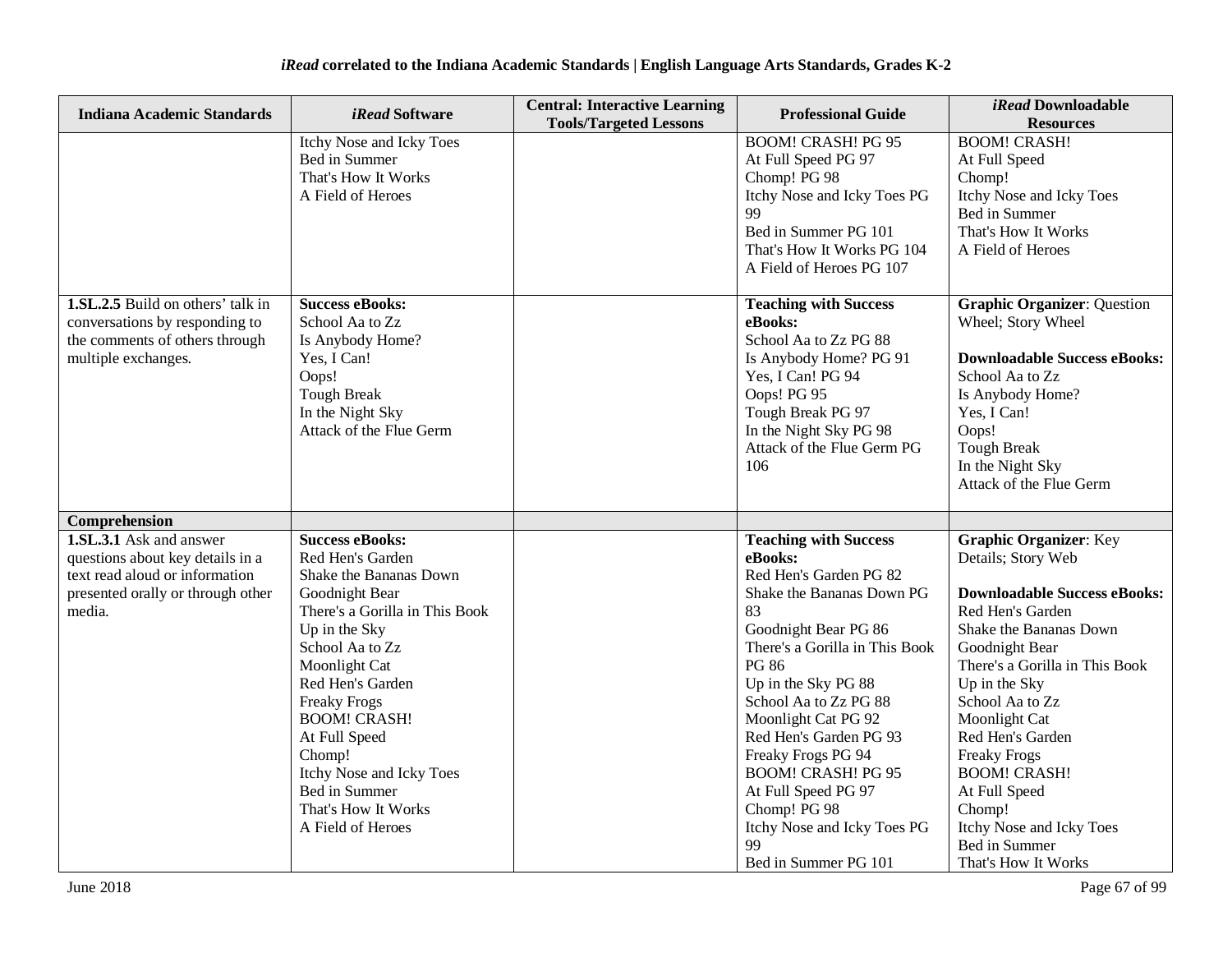| <b>Indiana Academic Standards</b>                                                                                                                                                                               | <i>iRead</i> Software                                                                                                                                                                                                               | <b>Central: Interactive Learning</b><br><b>Tools/Targeted Lessons</b> | <b>Professional Guide</b>                                                                                                                                                                                                                                                                                              | <i>iRead</i> Downloadable<br><b>Resources</b>                                                                                                                                                                                                                                           |
|-----------------------------------------------------------------------------------------------------------------------------------------------------------------------------------------------------------------|-------------------------------------------------------------------------------------------------------------------------------------------------------------------------------------------------------------------------------------|-----------------------------------------------------------------------|------------------------------------------------------------------------------------------------------------------------------------------------------------------------------------------------------------------------------------------------------------------------------------------------------------------------|-----------------------------------------------------------------------------------------------------------------------------------------------------------------------------------------------------------------------------------------------------------------------------------------|
|                                                                                                                                                                                                                 |                                                                                                                                                                                                                                     |                                                                       | That's How It Works PG 104<br>A Field of Heroes PG 107                                                                                                                                                                                                                                                                 | A Field of Heroes                                                                                                                                                                                                                                                                       |
| 1.SL.3.2 Ask and answer<br>questions about what a speaker<br>says to clarify something that is<br>not understood.                                                                                               | <b>Success eBooks:</b><br>School Aa to Zz<br>Is Anybody Home?<br>Yes, I Can!<br>Oops!<br><b>Tough Break</b><br>In the Night Sky<br>Attack of the Flue Germ                                                                          |                                                                       | <b>Teaching with Success</b><br>eBooks:<br>School Aa to Zz PG 88<br>Is Anybody Home? PG 91<br>Yes, I Can! PG 94<br>Oops! PG 95<br>Tough Break PG 97<br>In the Night Sky PG 98<br>Attack of the Flue Germ PG<br>106                                                                                                     | <b>Graphic Organizer: Question</b><br>Wheel; Story Wheel<br><b>Downloadable Success eBooks:</b><br>School Aa to Zz<br>Is Anybody Home?<br>Yes, I Can!<br>Oops!<br><b>Tough Break</b><br>In the Night Sky<br>Attack of the Flue Germ                                                     |
| <b>Presentation of Knowledge and</b><br><b>Ideas</b>                                                                                                                                                            |                                                                                                                                                                                                                                     |                                                                       |                                                                                                                                                                                                                                                                                                                        |                                                                                                                                                                                                                                                                                         |
| 1.SL.4.1 Speaking audibly and<br>using appropriate language, recite<br>poems, rhymes, songs, and<br>stories, with careful attention to<br>sensory detail when describing<br>people, places, things, and events. | <b>Success eBooks:</b><br>One, Two, Buckle My Shoe<br>Hey Diddle Diddle<br>The Owl and the Pussy-Cat<br>Please Sit Still<br>All in a Day<br>Lost and Found<br><b>Crazy Daisies</b><br>Meet the Drop Club<br>The Legend of Red Beard |                                                                       | <b>Teaching with Success</b><br>eBooks:<br>One, Two, Buckle My Shoe<br><b>PG 83</b><br>Hey Diddle Diddle PG 84<br>The Owl and the Pussy-Cat PG<br>87<br>Please Sit Still PG 89<br>All in a Day PG 91<br>Lost and Found PG 92<br>Crazy Daisies PG 100<br>Meet the Drop Club PG 101<br>The Legend of Red Beard PG<br>103 | <b>Graphic Organizer: Story Map</b><br><b>Downloadable Success eBooks:</b><br>One, Two, Buckle My Shoe<br>Hey Diddle Diddle<br>The Owl and the Pussy-Cat<br>Please Sit Still<br>All in a Day<br>Lost and Found<br><b>Crazy Daisies</b><br>Meet the Drop Club<br>The Legend of Red Beard |
| 1.SL.4.2 Add drawings or other<br>visual displays, such as pictures<br>and objects, when sharing<br>information to clarify ideas,<br>thoughts, and feelings.                                                    |                                                                                                                                                                                                                                     |                                                                       |                                                                                                                                                                                                                                                                                                                        |                                                                                                                                                                                                                                                                                         |
| <b>1.SL.4.3</b> Give and follow three-<br>and four-step directions.                                                                                                                                             |                                                                                                                                                                                                                                     |                                                                       |                                                                                                                                                                                                                                                                                                                        |                                                                                                                                                                                                                                                                                         |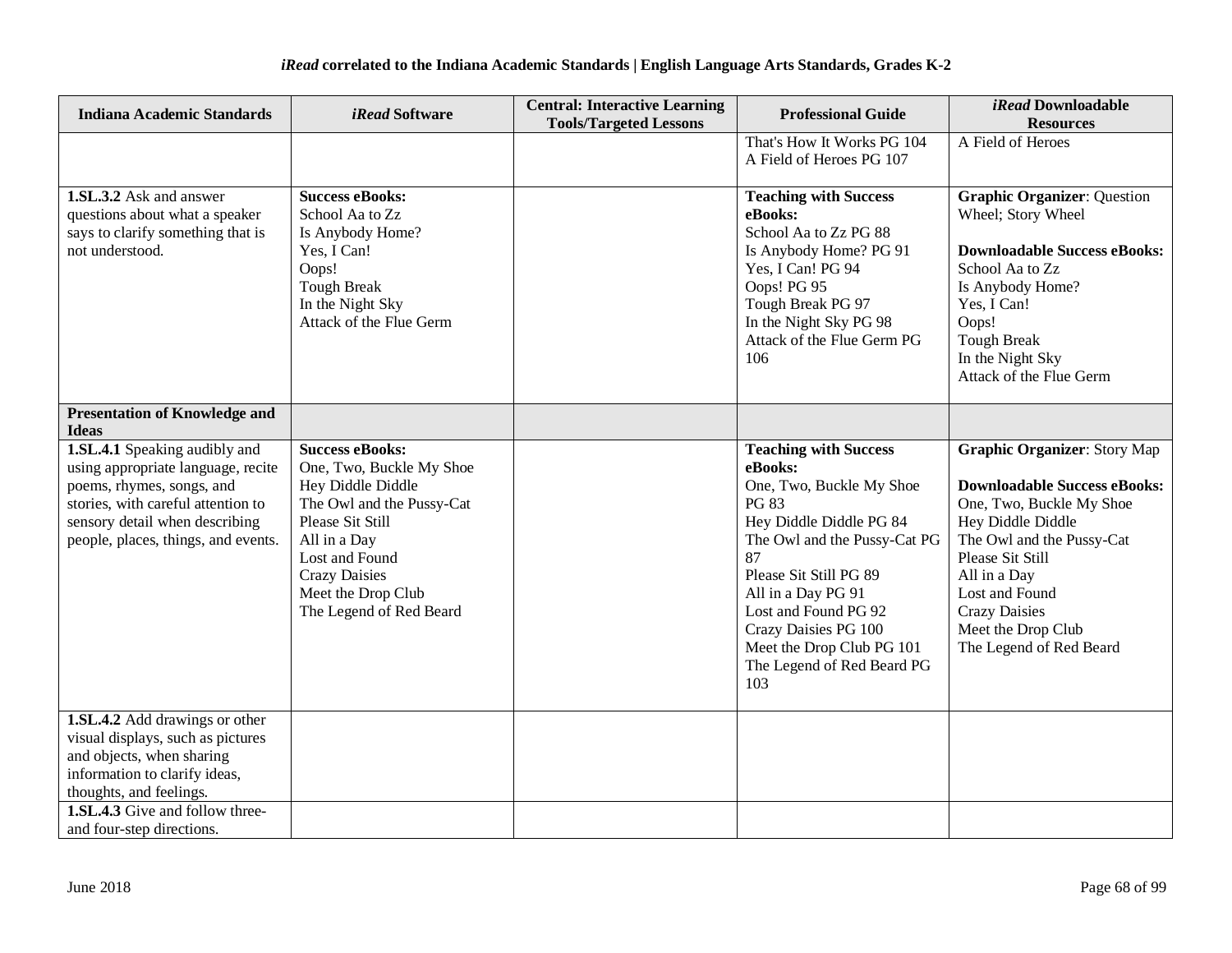| <b>Indiana Academic Standards</b>        | <i>iRead</i> Software | <b>Central: Interactive Learning</b> | <b>Professional Guide</b> | <i>iRead</i> Downloadable |
|------------------------------------------|-----------------------|--------------------------------------|---------------------------|---------------------------|
|                                          |                       | <b>Tools/Targeted Lessons</b>        |                           | <b>Resources</b>          |
| <b>MEDIA LITERACY</b>                    |                       |                                      |                           |                           |
| <b>1.ML.1</b> Recognize the role of the  |                       |                                      |                           |                           |
| media in informing, persuading,          |                       |                                      |                           |                           |
| entertaining, or transmitting            |                       |                                      |                           |                           |
| culture.                                 |                       |                                      |                           |                           |
| <b>Media Literacy</b>                    |                       |                                      |                           |                           |
| <b>1.ML.2.1</b> Demonstrate              |                       |                                      |                           |                           |
| understanding of media by asking         |                       |                                      |                           |                           |
| and answering appropriate                |                       |                                      |                           |                           |
| questions about what is read,            |                       |                                      |                           |                           |
| heard, or viewed.                        |                       |                                      |                           |                           |
| <b>1.ML.2.2</b> Standard begins in fifth |                       |                                      |                           |                           |
| grade.                                   |                       |                                      |                           |                           |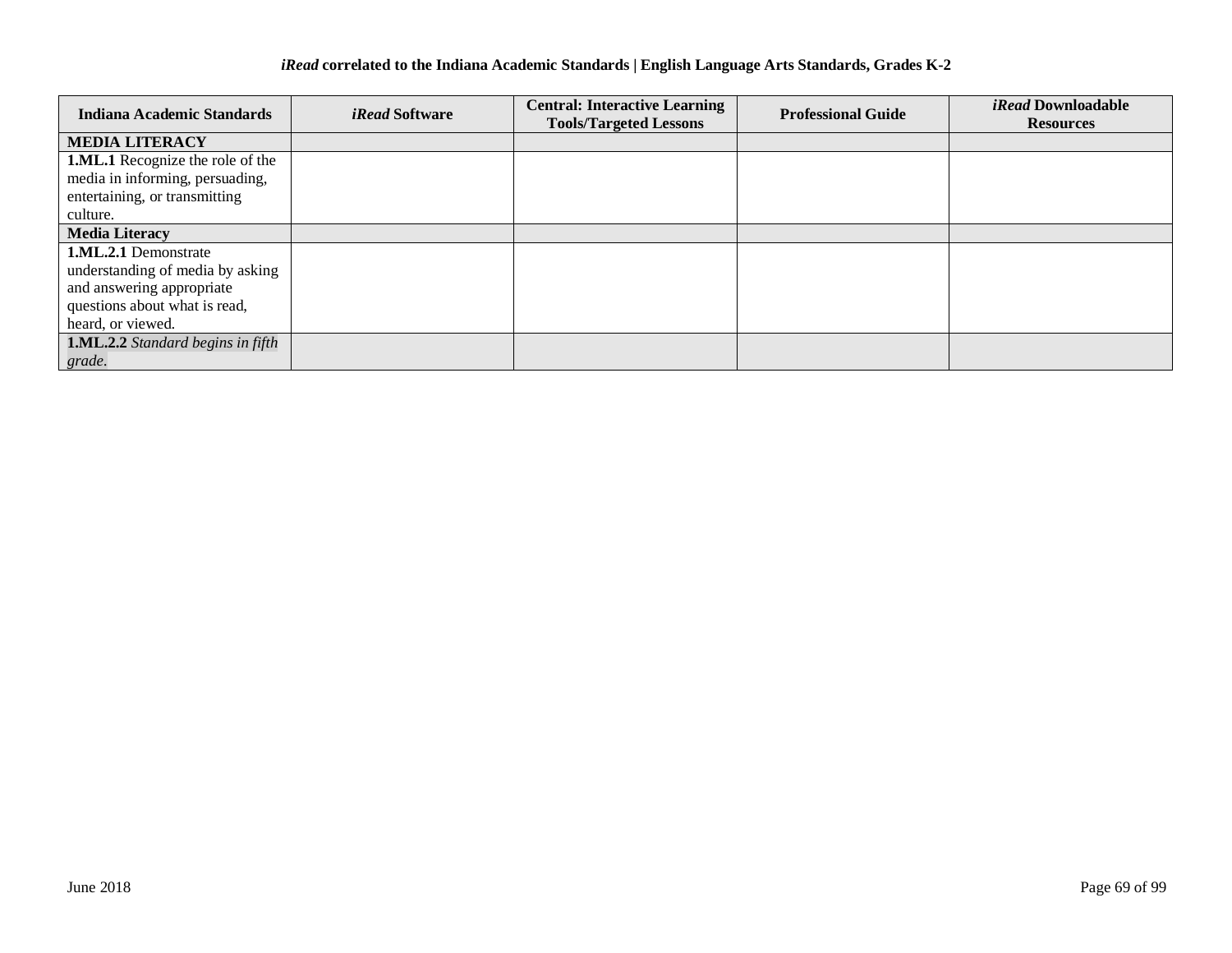| <b>Indiana Academic Standards  </b>  |                | <b>Central: Interactive Learning</b> |                           | <i>iRead</i> Downloadable |
|--------------------------------------|----------------|--------------------------------------|---------------------------|---------------------------|
| <b>English/Language Arts   Grade</b> | iRead Software | <b>Tools/Targeted Lessons</b>        | <b>Professional Guide</b> | <b>Resources</b>          |
|                                      |                |                                      |                           |                           |
| <b>READING: Foundations</b>          |                |                                      |                           |                           |
| 2.RF.1 Demonstrate an                |                |                                      |                           |                           |
| understanding of the five            |                |                                      |                           |                           |
| components of reading (print         |                |                                      |                           |                           |
| concepts, phonemic awareness,        |                |                                      |                           |                           |
| phonics, vocabulary, and fluency     |                |                                      |                           |                           |
| and comprehension) to build          |                |                                      |                           |                           |
| foundational reading skills.         |                |                                      |                           |                           |
| <b>Print Concepts</b>                |                |                                      |                           |                           |
| 2.RF.2.1 Students are expected to    |                |                                      |                           |                           |
| build upon and continue applying     |                |                                      |                           |                           |
| concepts learned previously.         |                |                                      |                           |                           |
| 2.RF.2.2 Students are expected to    |                |                                      |                           |                           |
| build upon and continue applying     |                |                                      |                           |                           |
| concepts learned previously.         |                |                                      |                           |                           |
| 2.RF.2.3 Students are expected to    |                |                                      |                           |                           |
| build upon and continue applying     |                |                                      |                           |                           |
| concepts learned previously.         |                |                                      |                           |                           |
| 2.RF.2.4 Students are expected to    |                |                                      |                           |                           |
| build upon and continue applying     |                |                                      |                           |                           |
| concepts learned previously.         |                |                                      |                           |                           |
| <b>Phonological Awareness</b>        |                |                                      |                           |                           |
| 2.RF.3.1 Students are expected to    |                |                                      |                           |                           |
| build upon and continue applying     |                |                                      |                           |                           |
| concepts learned previously.         |                |                                      |                           |                           |
| 2.RF.3.2 Students are expected to    |                |                                      |                           |                           |
| build upon and continue applying     |                |                                      |                           |                           |
| concepts learned previously.         |                |                                      |                           |                           |
| 2.RF.3.3 Students are expected to    |                |                                      |                           |                           |
| build upon and continue applying     |                |                                      |                           |                           |
| concepts learned previously.         |                |                                      |                           |                           |
| 2.RF.3.4 Students are expected to    |                |                                      |                           |                           |
| build upon and continue applying     |                |                                      |                           |                           |
| concepts learned previously.         |                |                                      |                           |                           |
| 2.RF.3.5 Students are expected to    |                |                                      |                           |                           |
| build upon and continue applying     |                |                                      |                           |                           |
| concepts learned previously.         |                |                                      |                           |                           |
| <b>Phonics</b>                       |                |                                      |                           |                           |
| 2.RF.4.1 Students are expected to    |                |                                      |                           |                           |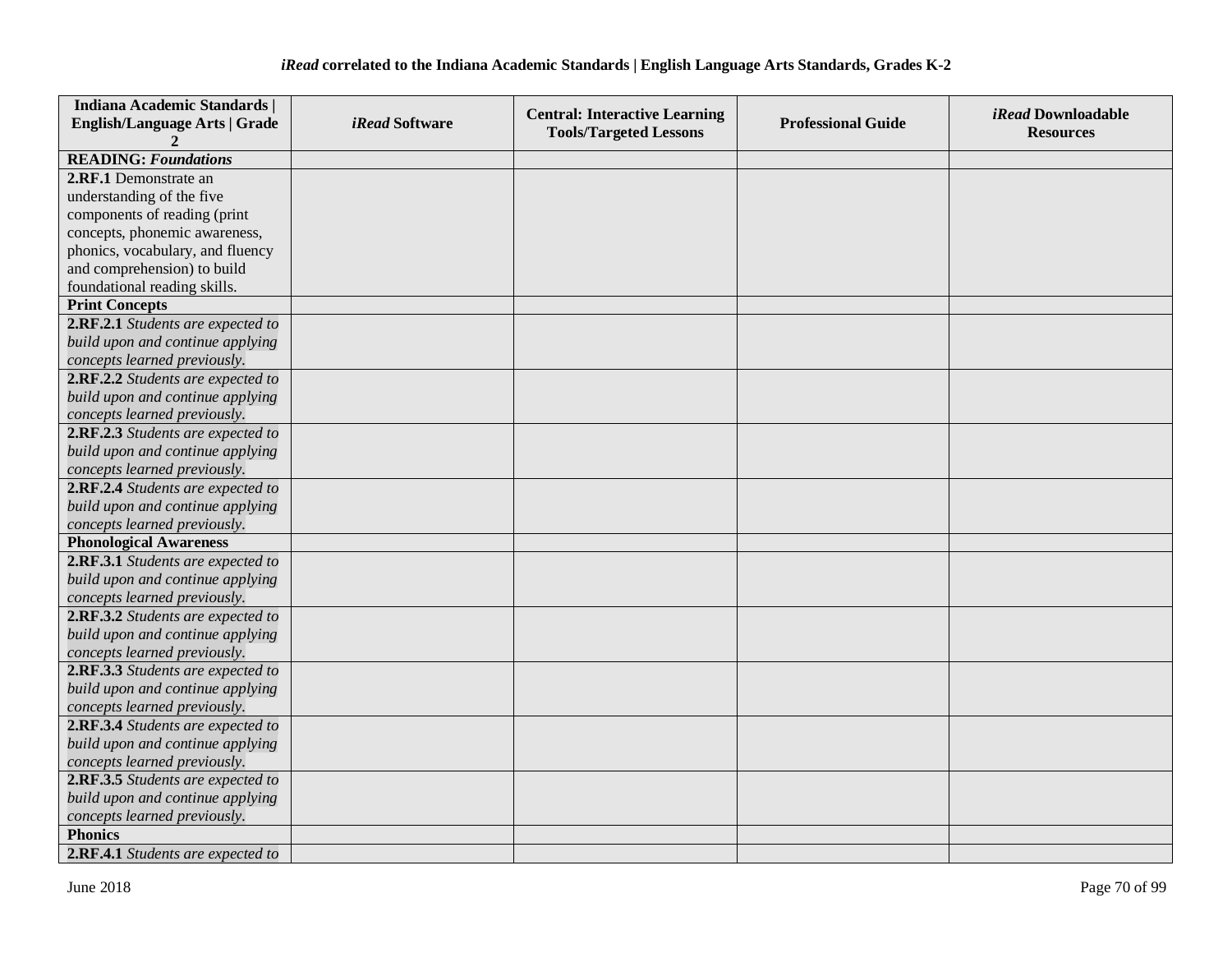| Indiana Academic Standards  <br><b>English/Language Arts   Grade</b>                                                                                       | <i>iRead</i> Software                                                                                                                                                                                                                                                                                                                                                                                                                                                                                                                                          | <b>Central: Interactive Learning</b><br><b>Tools/Targeted Lessons</b>                                                                                    | <b>Professional Guide</b>                                                                                                                                                                                                                                                | iRead Downloadable<br><b>Resources</b>                                                                                                                                                                              |
|------------------------------------------------------------------------------------------------------------------------------------------------------------|----------------------------------------------------------------------------------------------------------------------------------------------------------------------------------------------------------------------------------------------------------------------------------------------------------------------------------------------------------------------------------------------------------------------------------------------------------------------------------------------------------------------------------------------------------------|----------------------------------------------------------------------------------------------------------------------------------------------------------|--------------------------------------------------------------------------------------------------------------------------------------------------------------------------------------------------------------------------------------------------------------------------|---------------------------------------------------------------------------------------------------------------------------------------------------------------------------------------------------------------------|
| build upon and continue applying<br>concepts learned previously.                                                                                           |                                                                                                                                                                                                                                                                                                                                                                                                                                                                                                                                                                |                                                                                                                                                          |                                                                                                                                                                                                                                                                          |                                                                                                                                                                                                                     |
| 2.RF.4.2 Use knowledge of the<br>six major syllable patterns (CVC,<br>CVr, V, VV, VCe, Cle) to decode<br>two-syllable words, independent<br>of context.    | iRead Software:<br>A.1-3:Blend Syllables                                                                                                                                                                                                                                                                                                                                                                                                                                                                                                                       | <b>Online Instructional Routines:</b><br><b>Blend Syllables</b><br>Blending                                                                              | <b>Instructional Strategies and</b><br><b>Practices:</b><br>Blend Syllables PG 166<br>Blending PG 169                                                                                                                                                                    |                                                                                                                                                                                                                     |
| 2.RF.4.3 Apply knowledge of<br>short and long vowels (including<br>vowel teams) when reading<br>regularly spelled one-syllable<br>words.                   | iRead Software: A.1-3: Identify<br>and Match Initial Sounds<br>A.7.1.Alphabet.Letter Sound: a<br>/a<br>A.8.1.Alphabet.Letter Sound: e<br>/e/<br>A.8.2. Alphabet. Letter Sound: f<br>/f/<br>A.9.1.Alphabet.Letter Sound: i<br>$\sqrt{1}$<br>A.10.2. Alphabet. Letter Sound: o<br> o <br>A.10.3. Alphabet. Letter Sound: p<br>/p/<br>A.11.4. Alphabet. Letter Sound: u<br>/u<br>B.28.1.Code.Long $a$ (a_e)<br>B.28.2.Code. Long $i$ (i_e)<br>B.28.3.Code. Long $a$ , Long $i$<br>(VCe)<br>B.29.1.Code.Long $o$ (o_e)<br>B.29.2.Code.Long $o$ , Long $u$<br>(VCe) | <b>Interactive Learning Tools:</b><br>Mr. Sounders: Short Vowels;<br>Mr. Sounders: Sound Sorts<br>Mr. Sounders: Long Vowels<br>Mr. Sounders: Sound Sorts | <b>Instructional Strategies and</b><br><b>Practices:</b><br>Short Vowel: /o/ hot PG 190<br>Long Vowel (VCe) /i/ kite: PG<br>191<br>Decode Words: Spelling<br>Patterns PG 197                                                                                             | <b>Learning Center Activities:</b><br>Beginning Sounds Go Fish<br>Sound Sorts<br>Words Go Fish<br><b>Decodable Books:</b><br>Hen Pen's Joke<br>Lots of Dimes<br>Make a Cake<br>The Quietest Boy<br>Lime Ice Is Nice |
| 2.RF.4.4 Recognize and read<br>common and irregularly spelled<br>high-frequency words and<br>abbreviations by sight (e.g.,<br>through, tough; Jan., Fri.). | iRead Software: A.10.5.Sight<br>Words. High-Frequency Words:<br>an, at, see, the<br>A.10.5. Sight Words. High-<br>Frequency Words: an, at, see,<br>the<br>A.11.5. Sight Words. High-<br>Frequency Words: are, in, is, on<br>A.12.6.Sight Words. High-                                                                                                                                                                                                                                                                                                          | <b>Interactive Learning Tools:</b><br>Mr. Seemore: See It, Say It,<br>Spelling<br>Mr. Seemore: Sight Word<br><b>Memory Game</b>                          | <b>Learning Center Ideas:</b><br>Sight Words: Fishing for Sight<br>Words PG 222; Sight Words:<br>Parking Lot PG 222;<br>Technology Center: Sight<br>Word Memory PG 223; Sight<br>Words: Race PG 222; Sight<br>Words: Tic-Tac-Toe PG 223;<br>Sight Words: Words on a Ring | <b>Learning Center Activities:</b><br><b>Sight Word Cards</b><br>Tic-Tac-Toe                                                                                                                                        |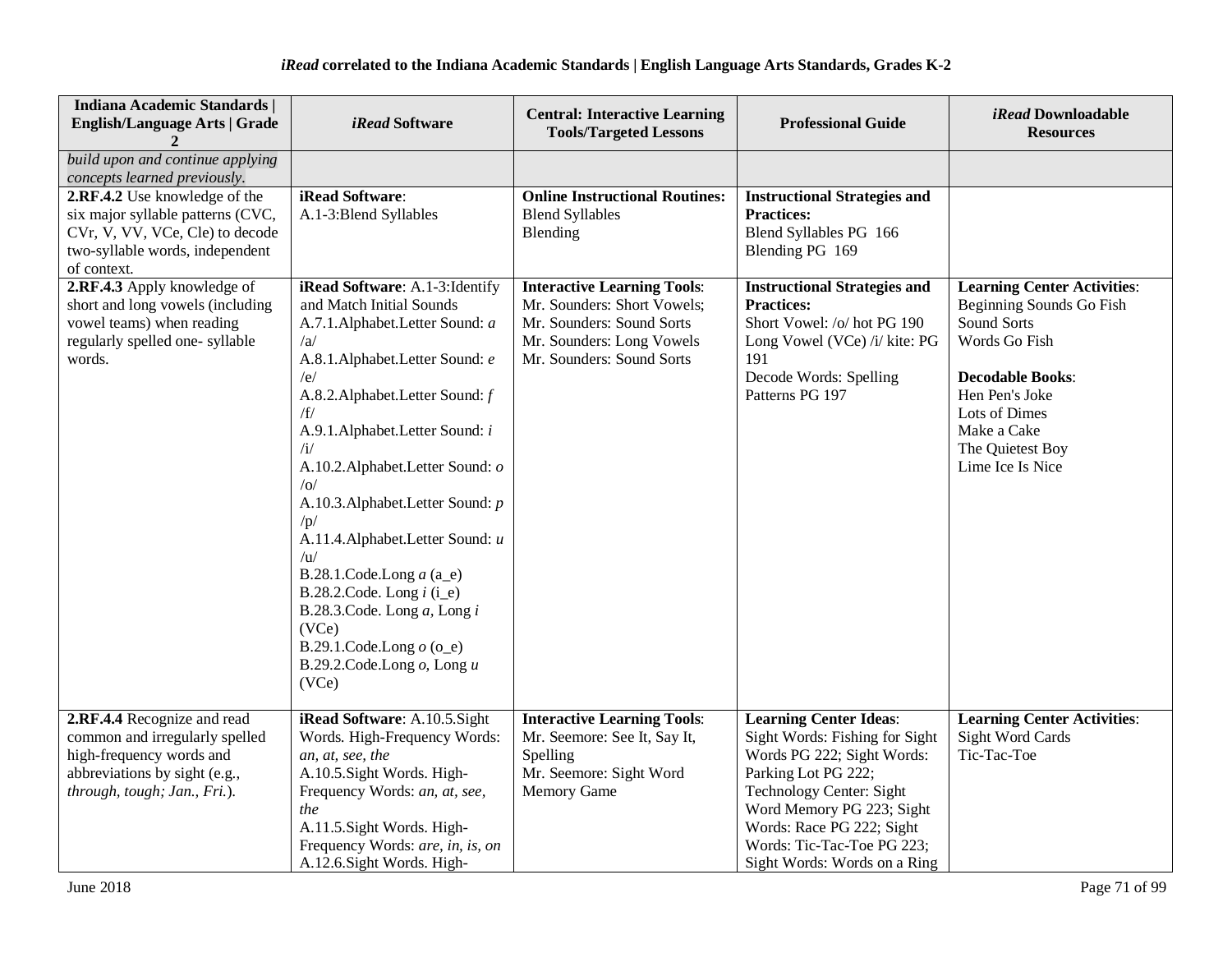| <b>Indiana Academic Standards  </b><br><b>English/Language Arts   Grade</b><br>2 | <i>iRead</i> Software                                                                                                                                                                                                                                                                                                                                                                                                                                                                                                                                                                                                                                                                                                                                                                                                                                                                                                                                                                                            | <b>Central: Interactive Learning</b><br><b>Tools/Targeted Lessons</b> | <b>Professional Guide</b>                                                                                                                                                                                                                                                                                           | iRead Downloadable<br><b>Resources</b> |
|----------------------------------------------------------------------------------|------------------------------------------------------------------------------------------------------------------------------------------------------------------------------------------------------------------------------------------------------------------------------------------------------------------------------------------------------------------------------------------------------------------------------------------------------------------------------------------------------------------------------------------------------------------------------------------------------------------------------------------------------------------------------------------------------------------------------------------------------------------------------------------------------------------------------------------------------------------------------------------------------------------------------------------------------------------------------------------------------------------|-----------------------------------------------------------------------|---------------------------------------------------------------------------------------------------------------------------------------------------------------------------------------------------------------------------------------------------------------------------------------------------------------------|----------------------------------------|
|                                                                                  | Frequency Words: do, like, not,<br>to<br>A.13.6. Sight Words. High-<br>Frequency Words: and, they,<br>will, you<br>A.14.6. Sight Words. High-<br>Frequency Words: boy, does,<br>girl, of<br>A.15.4. Sight Words. High-<br>Frequency Words: go, no, we,<br>with<br>A.16.5. Sight Words. High-<br>Frequency Words: for, her, his,<br>my<br>A.17.4. Sight Words. High-<br>Frequency Words: off, out, that,<br>this<br>A.18.4. Sight Words. High-<br>Frequency Words: from, me,<br>said, us<br>B.19.5. Sight Words. Reactivate:<br>an, has, have, he, she, the<br>B.20.6. Sight Words. Reactivate:<br>are, do, is, like, see, to<br>B.21.5. Sight Words. Reactivate:<br>in, of, on, out, they, will<br>B.22.5. Sight Words. Reactivate:<br>and, boy, girl, go, with you<br>B.23.6. Sight Words. Reactivate:<br>does, her, his, my, that, this<br>B.24.6. Sight Words. Reactivate:<br>for, from, me, no, off, we<br>B.25.6.Sight Words.High-<br>Frequency Words: but, if, said,<br>them<br>B.26.5. Sight Words. High- |                                                                       | PG 222; Listening Center:<br>Sight Word Books PG 223;<br>Sight Words: Big and Little<br>Words PG 223<br><b>Instructional Strategies and</b><br><b>Practices:</b><br>Dictation PG 200<br>See It, Say It, Spell It PG 218<br>Rapid Word Recognition PG<br>219<br>Sight Word Memory PG 220<br>Build Sight Words PG 221 |                                        |
|                                                                                  | Frequency Words: and, boy, girl,<br>go, with you<br>B.27.4. Sight Words. High-<br>Frequency Words: be, good,                                                                                                                                                                                                                                                                                                                                                                                                                                                                                                                                                                                                                                                                                                                                                                                                                                                                                                     |                                                                       |                                                                                                                                                                                                                                                                                                                     |                                        |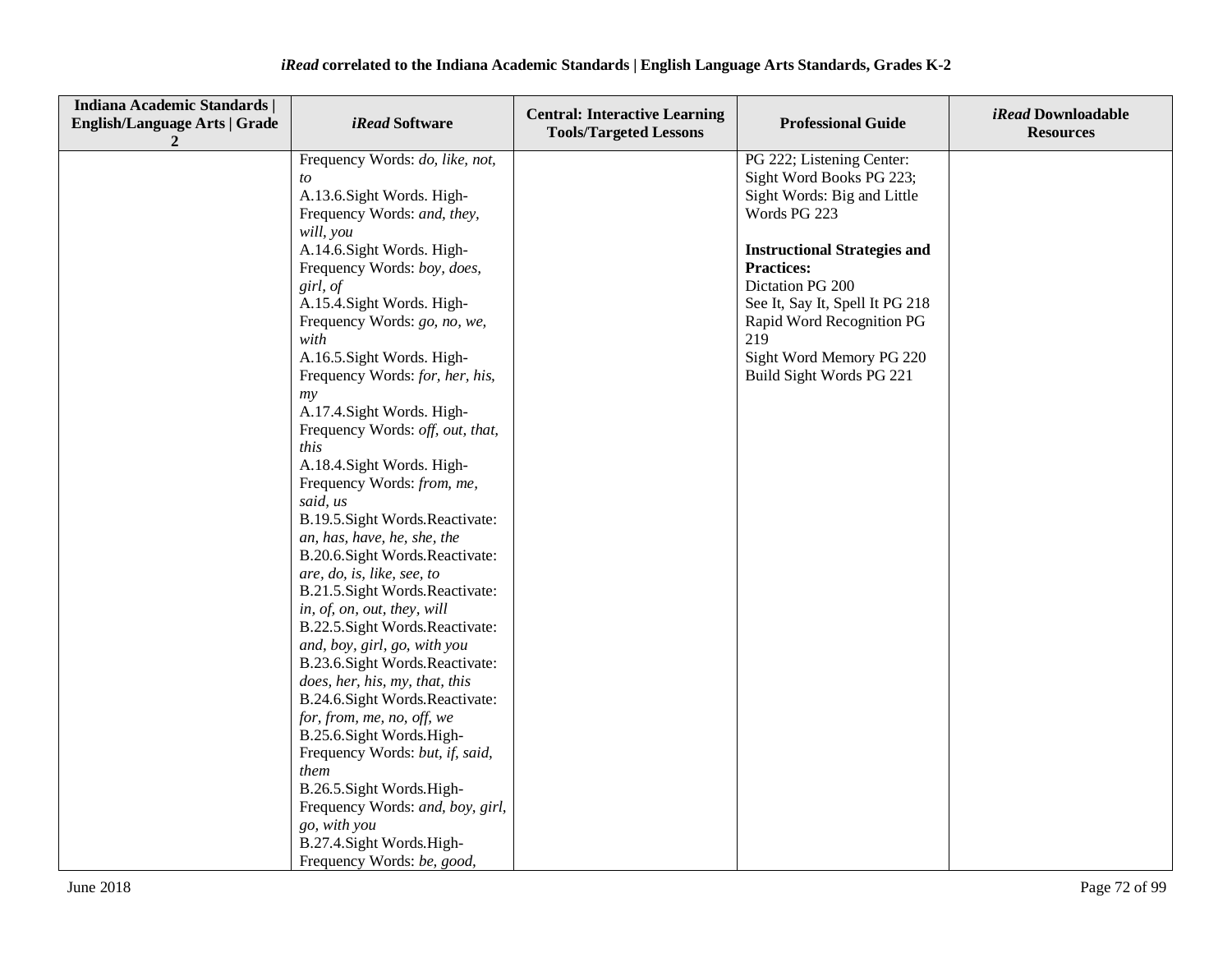| <b>Indiana Academic Standards  </b><br><b>English/Language Arts   Grade</b><br>2 | <i>iRead</i> Software                       | <b>Central: Interactive Learning</b><br><b>Tools/Targeted Lessons</b> | <b>Professional Guide</b> | iRead Downloadable<br><b>Resources</b> |
|----------------------------------------------------------------------------------|---------------------------------------------|-----------------------------------------------------------------------|---------------------------|----------------------------------------|
|                                                                                  | look, so                                    |                                                                       |                           |                                        |
|                                                                                  | B.28.5. Sight Words. High-                  |                                                                       |                           |                                        |
|                                                                                  | Frequency Words: by, some,                  |                                                                       |                           |                                        |
|                                                                                  | was, were                                   |                                                                       |                           |                                        |
|                                                                                  | B.29.5. Sight Words. High-                  |                                                                       |                           |                                        |
|                                                                                  | Frequency Words: here, one,                 |                                                                       |                           |                                        |
|                                                                                  | there, two                                  |                                                                       |                           |                                        |
|                                                                                  | B.30.5. Sight Words. High-                  |                                                                       |                           |                                        |
|                                                                                  | Frequency Words: our, their,                |                                                                       |                           |                                        |
|                                                                                  | these, those                                |                                                                       |                           |                                        |
|                                                                                  | B.31.5. Sight Words. High-                  |                                                                       |                           |                                        |
|                                                                                  | Frequency Words: what, when,                |                                                                       |                           |                                        |
|                                                                                  | where, who                                  |                                                                       |                           |                                        |
|                                                                                  | B.32.6. Sight Words. High-                  |                                                                       |                           |                                        |
|                                                                                  | Frequency Words: how, many,                 |                                                                       |                           |                                        |
|                                                                                  | too, why                                    |                                                                       |                           |                                        |
|                                                                                  | B.33.5. Sight Words. High-                  |                                                                       |                           |                                        |
|                                                                                  | Frequency Words: come, find,                |                                                                       |                           |                                        |
|                                                                                  | put, then                                   |                                                                       |                           |                                        |
|                                                                                  | B.34.5. Sight Words. High-                  |                                                                       |                           |                                        |
|                                                                                  | Frequency Words: because,                   |                                                                       |                           |                                        |
|                                                                                  | could, should, would                        |                                                                       |                           |                                        |
|                                                                                  | B.35.5. Sight Words. High-                  |                                                                       |                           |                                        |
|                                                                                  | Frequency Words: about, more,<br>most, none |                                                                       |                           |                                        |
|                                                                                  | B.36.6.Sight Words.High-                    |                                                                       |                           |                                        |
|                                                                                  | Frequency Words: mine, ours,                |                                                                       |                           |                                        |
|                                                                                  | theirs, yours                               |                                                                       |                           |                                        |
|                                                                                  | C.37.6. Sight Words. High-Utility           |                                                                       |                           |                                        |
|                                                                                  | Irregular Words: live, new, old,            |                                                                       |                           |                                        |
|                                                                                  | says                                        |                                                                       |                           |                                        |
|                                                                                  | C.38.6. Sight Words. High-Utility           |                                                                       |                           |                                        |
|                                                                                  | Irregular Words: after, before,             |                                                                       |                           |                                        |
|                                                                                  | great, very                                 |                                                                       |                           |                                        |
|                                                                                  | C.39.4. Sight Words. High-Utility           |                                                                       |                           |                                        |
|                                                                                  | Irregular Words: friend, people,            |                                                                       |                           |                                        |
|                                                                                  | woman, women                                |                                                                       |                           |                                        |
|                                                                                  | C.40.5. Sight Words. High-Utility           |                                                                       |                           |                                        |
|                                                                                  | Irregular Words: any, both,                 |                                                                       |                           |                                        |
|                                                                                  | either, only                                |                                                                       |                           |                                        |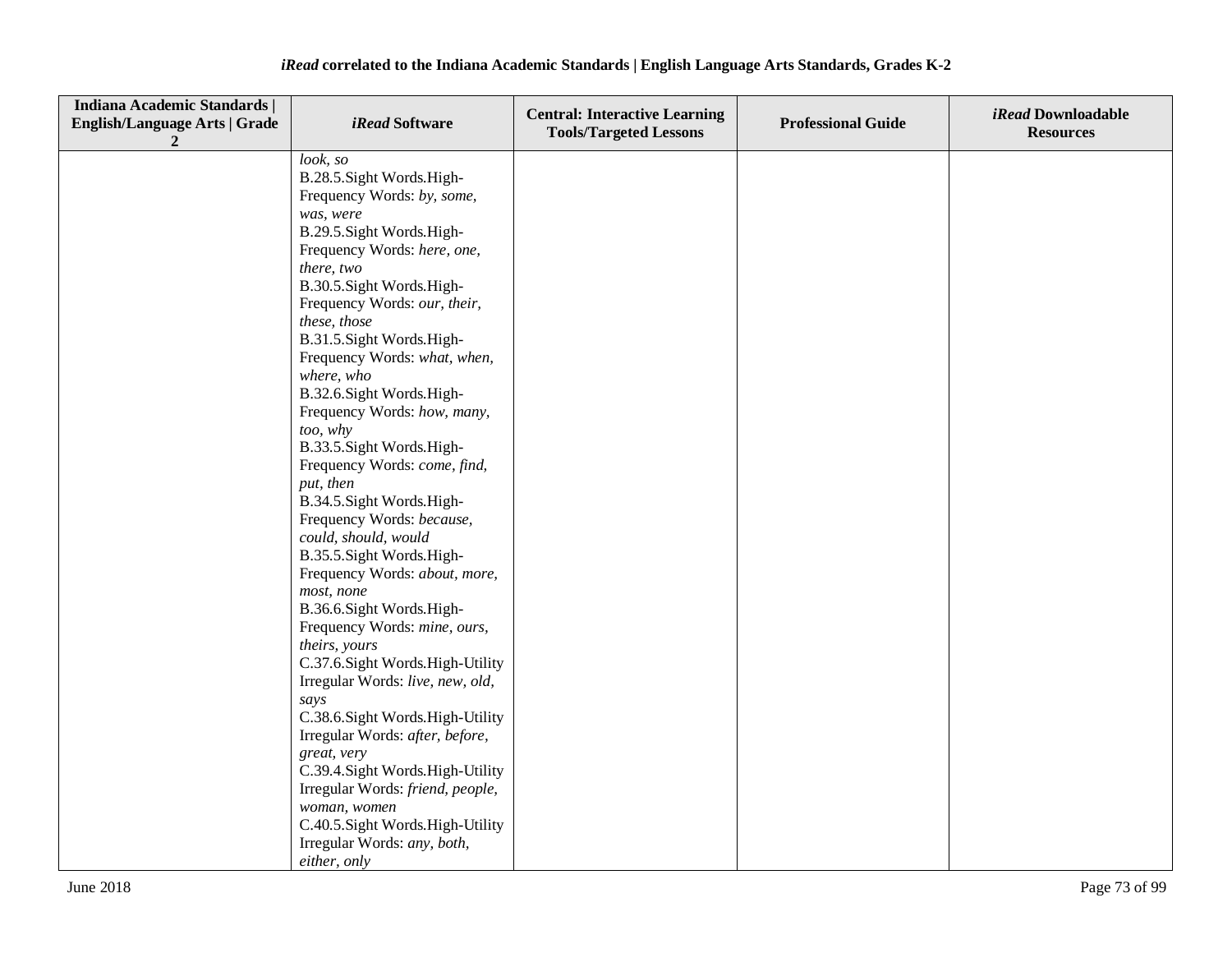| Indiana Academic Standards  <br><b>English/Language Arts   Grade</b> | <i>iRead</i> Software                                                                                                                                                                                                                                                                                                                                                                                                                                                                                                                                                                                                                                                                                                                                                                                                                                                                                                                                        | <b>Central: Interactive Learning</b><br><b>Tools/Targeted Lessons</b> | <b>Professional Guide</b> | <i>iRead</i> Downloadable<br><b>Resources</b> |
|----------------------------------------------------------------------|--------------------------------------------------------------------------------------------------------------------------------------------------------------------------------------------------------------------------------------------------------------------------------------------------------------------------------------------------------------------------------------------------------------------------------------------------------------------------------------------------------------------------------------------------------------------------------------------------------------------------------------------------------------------------------------------------------------------------------------------------------------------------------------------------------------------------------------------------------------------------------------------------------------------------------------------------------------|-----------------------------------------------------------------------|---------------------------|-----------------------------------------------|
|                                                                      | C.41.4. Sight Words. High-Utility<br>Irregular Words: around, behind,<br>over, through<br>C.42.5. Sight Words. High-Utility<br>Irregular Words: also, been,<br>other, thought<br>C.43.6. Sight Words. High-Utility<br>Irregular Words: change, kind,<br>move, special<br>C.44.6.Sight Words.High-Utility<br>Irregular Words: always, every,<br>never, often<br>C.45.6.Sight Words.High-Utility<br>Irregular Words: build, country,<br>learn, school<br>C.46.6.Sight Words.High-Utility<br>Irregular Words: daughter,<br>father, mother, son<br>C.47.5. Sight Words. High-Utility<br>Irregular Words: again, another,<br>different, together<br>C.48.5. Sight Words. High-Utility<br>Irregular Words: almost, enough,<br>laugh, love<br>C.49.6.Sight Words.High-Utility<br>Irregular Words: answer,<br>favorite, question, ready<br>C.50.5.Sight Words.High-Utility<br>Irregular Words: animal, earth,<br>picture, water<br>C.51.5. Sight Words. High-Utility |                                                                       |                           |                                               |
|                                                                      | Irregular Words: money, month,<br>mountain, ocean                                                                                                                                                                                                                                                                                                                                                                                                                                                                                                                                                                                                                                                                                                                                                                                                                                                                                                            |                                                                       |                           |                                               |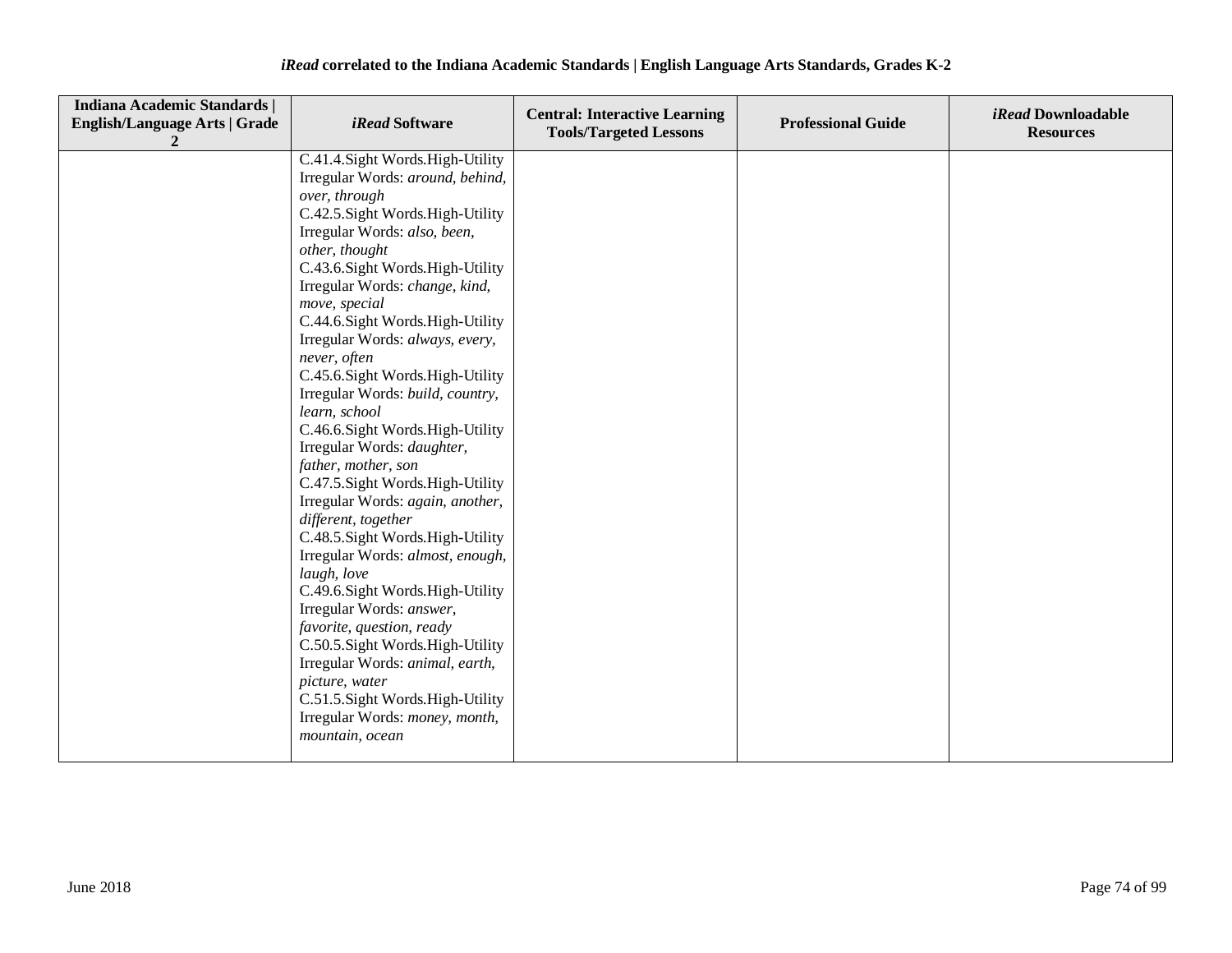| <b>Indiana Academic Standards  </b><br><b>English/Language Arts   Grade</b> | <i>iRead</i> Software                     | <b>Central: Interactive Learning</b><br><b>Tools/Targeted Lessons</b> | <b>Professional Guide</b>           | <i>iRead</i> Downloadable<br><b>Resources</b> |
|-----------------------------------------------------------------------------|-------------------------------------------|-----------------------------------------------------------------------|-------------------------------------|-----------------------------------------------|
| 2.RF.4.5 Know and use common                                                | iRead Software:                           | <b>Online Instructional Routines:</b>                                 | <b>Instructional Strategies and</b> | <b>Word List</b>                              |
| word families when reading                                                  | A.13.1.Code.Initial consonants            | <b>Blend Onset and Rime</b>                                           | <b>Practices:</b>                   | <b>Blend Onset and Rime</b>                   |
| unfamiliar words (e.g., -ale, -est, -                                       | with medial $a/a$ and final $t/t$         | Decode Words: Sound by                                                | Blend Onset and Rime PG 167         | <b>Blend Sounds</b>                           |
| ine, $-ock$ ).                                                              | A.13.2. Code. Initial consonants          | Sound-CVCs                                                            | Blend Sounds PG 169                 |                                               |
|                                                                             | with medial $a/a$ and final $n/n$         | Decode Words: Sound by                                                | Decode Words: Sound-by-             |                                               |
|                                                                             | A.13.3. Code. Initial consonants          | Sound-ck                                                              | Sound PG 196                        |                                               |
|                                                                             | with medial $a/a$ and final $p/p$         | Decode Words: Sound by                                                |                                     |                                               |
|                                                                             | A.13.4. Code. Initial consonants          | Sound-Double Consonants                                               |                                     |                                               |
|                                                                             | with medial $a/a$ and final $d/d$         | Decode Words: Sound by                                                |                                     |                                               |
|                                                                             | A.14.1.Code.Initial consonants            | Sound-ba[ll]                                                          |                                     |                                               |
|                                                                             | with medial $i / i /$ and final $t / t /$ | Decode Words: Sound by                                                |                                     |                                               |
|                                                                             | A.14.2. Code. Initial consonants          | Sound-Consonant Blends                                                |                                     |                                               |
|                                                                             | with medial $i / i /$ and final $n / n /$ | Decode Words: Sound by                                                |                                     |                                               |
|                                                                             | A.14.3. Code. Initial consonants          | Sound-Consonant Digraphs                                              |                                     |                                               |
|                                                                             | with medial $i / i /$ and final $p / p /$ | Decode Words: Spelling                                                |                                     |                                               |
|                                                                             | A.14.4.Code.Initial consonants            | Patterns-Long Vowels (VCe)                                            |                                     |                                               |
|                                                                             | with medial $i / i /$ and final $d / d /$ | Decode Words: Spelling                                                |                                     |                                               |
|                                                                             | A.15.1.Code.Initial consonants            | Patterns-Soft c and g                                                 |                                     |                                               |
|                                                                             | with medial $o / o /$ and final $t / t /$ | Decode Words: Spelling                                                |                                     |                                               |
|                                                                             | A.15.2. Code. Initial consonants          | Patterns-Long Vowel Spellings                                         |                                     |                                               |
|                                                                             | with medial $o$ /o/ and final $p$ /p/     | Decode Words: Spelling                                                |                                     |                                               |
|                                                                             | A.15.3. Code. Initial consonants          | Patterns-r-Controlled Vowels                                          |                                     |                                               |
|                                                                             | with medial $o$ /o/ and final $g$ /g/     | Decode Words: Spelling                                                |                                     |                                               |
|                                                                             | A.16.1. Code. Initial consonants          | <b>Patterns-Silent Consonants</b>                                     |                                     |                                               |
|                                                                             | with medial $e/e$ and final $t/t$         | Decode Words: Spelling                                                |                                     |                                               |
|                                                                             | A.16.2. Code. Initial consonants          | Patterns-Diphthongs and                                               |                                     |                                               |
|                                                                             | with medial $e/e/$ and final $n/n/$       | Variant Vowels                                                        |                                     |                                               |
|                                                                             | A.16.3. Code. Initial consonants          | Decode Words: Spelling                                                |                                     |                                               |
|                                                                             | with medial $e/e/$ and final $d/d/$       | Patterns-dge                                                          |                                     |                                               |
|                                                                             | A.17.1. Code. Initial consonants          | Decode Words: Spelling                                                |                                     |                                               |
|                                                                             | with medial $u / u /$ and final $n / n/$  | Patterns-Short Vowels With                                            |                                     |                                               |
|                                                                             | A.17.2. Code. Initial consonants          | Final e (dance)                                                       |                                     |                                               |
|                                                                             | with medial $u / u /$ and final $p / p /$ | Decode Words: Spelling                                                |                                     |                                               |
|                                                                             | A.17.3. Code. Initial consonants          | Patterns-Other Long Vowel                                             |                                     |                                               |
|                                                                             | with medial $u / u /$ and final $g / g /$ | Spellings (blind, cold)                                               |                                     |                                               |
|                                                                             | C.37.1.Code.Reactivate: CVCs,             | Decode Words: Spelling                                                |                                     |                                               |
|                                                                             | Blend Work-Out: $o$ , $p$ , $s$ , $t$     | Patterns-/au/ sa[l]t                                                  |                                     |                                               |
|                                                                             | C.37.2.Code.Reactivate: CVCs,             | Decode Words: Spelling                                                |                                     |                                               |
|                                                                             | Blend Work-Out: $a, c, f, n$              | Patterns-Troublesome w (wash)                                         |                                     |                                               |
|                                                                             | C.37.3.Code.Reactivate: CVCs,             | Decode Words: Spelling                                                |                                     |                                               |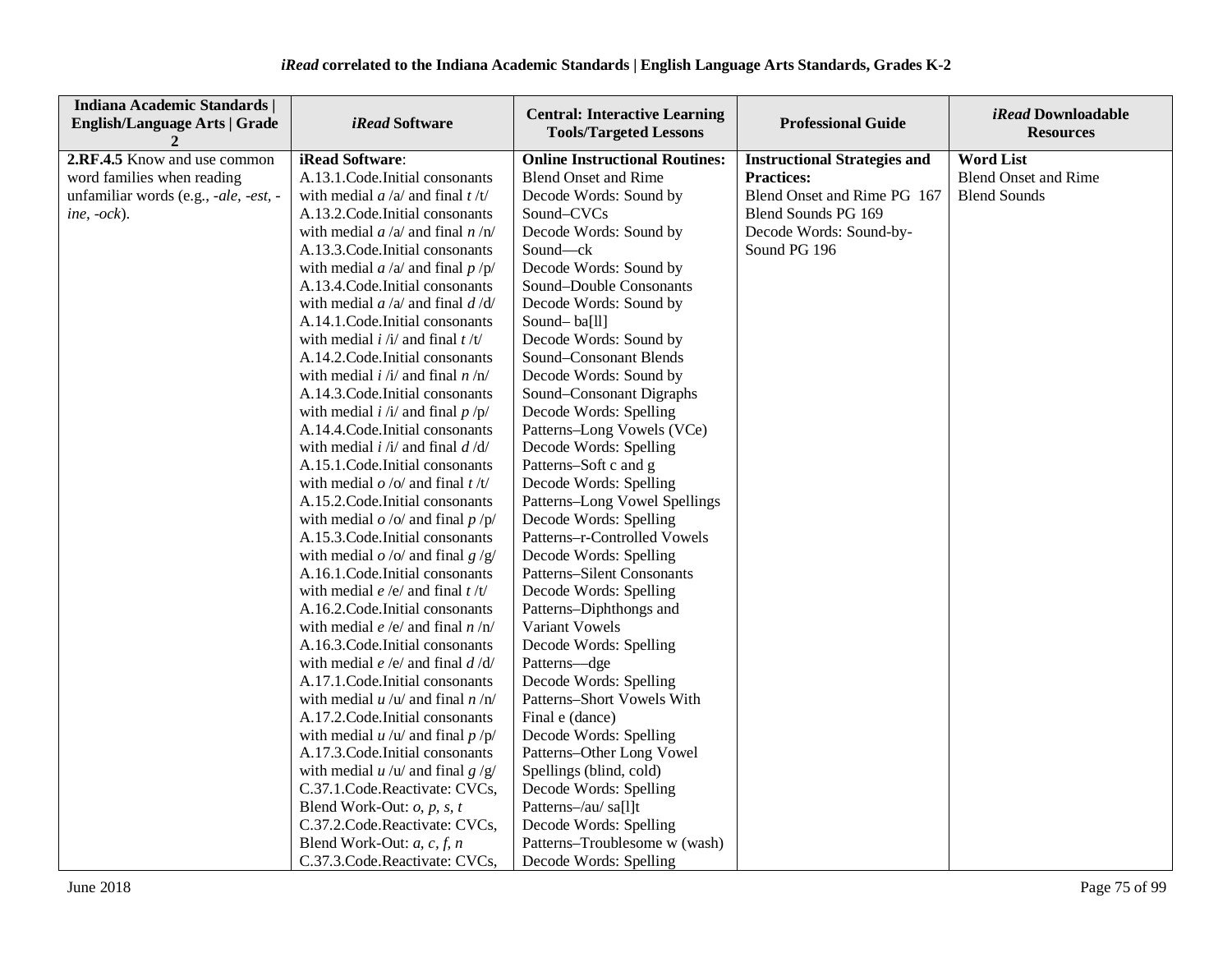| Indiana Academic Standards  <br><b>English/Language Arts   Grade</b>                                                                                                        | <i>iRead</i> Software                                                                                                                                                                                                                                                                                                                                                                                                                                                                                                                                                                                                                                                                                                                                       | <b>Central: Interactive Learning</b><br><b>Tools/Targeted Lessons</b>                                                                                                                                                                                                                                                                                                                                                                                                                                                                                                                                                                                                                   | <b>Professional Guide</b>                                                                                                                                                                                                                                                                                                               | iRead Downloadable<br><b>Resources</b>                                                                                                                                                                                                                                                                                                                                                                                                                                                                                                                                      |
|-----------------------------------------------------------------------------------------------------------------------------------------------------------------------------|-------------------------------------------------------------------------------------------------------------------------------------------------------------------------------------------------------------------------------------------------------------------------------------------------------------------------------------------------------------------------------------------------------------------------------------------------------------------------------------------------------------------------------------------------------------------------------------------------------------------------------------------------------------------------------------------------------------------------------------------------------------|-----------------------------------------------------------------------------------------------------------------------------------------------------------------------------------------------------------------------------------------------------------------------------------------------------------------------------------------------------------------------------------------------------------------------------------------------------------------------------------------------------------------------------------------------------------------------------------------------------------------------------------------------------------------------------------------|-----------------------------------------------------------------------------------------------------------------------------------------------------------------------------------------------------------------------------------------------------------------------------------------------------------------------------------------|-----------------------------------------------------------------------------------------------------------------------------------------------------------------------------------------------------------------------------------------------------------------------------------------------------------------------------------------------------------------------------------------------------------------------------------------------------------------------------------------------------------------------------------------------------------------------------|
|                                                                                                                                                                             | Blend Work-Out: <i>i</i> , <i>d</i> , <i>l</i> , <i>z</i><br>C.37.4.Code.Reactivate: CVCs,<br>Blend Work-Out: e, m, r, y<br>C.37.5.Code.Reactivate: CVCs,<br>Blend Work-Out: $u$ , $h$ , $j$ , $k$ , $q$<br>C.38.1.Code.Reactivate: CVCs,<br>Blend Work-Out: $b$ , $g$ , $v$ , $w$ , $x$                                                                                                                                                                                                                                                                                                                                                                                                                                                                    | Patterns                                                                                                                                                                                                                                                                                                                                                                                                                                                                                                                                                                                                                                                                                |                                                                                                                                                                                                                                                                                                                                         |                                                                                                                                                                                                                                                                                                                                                                                                                                                                                                                                                                             |
| 2.RF.4.6 Read multi-syllabic<br>words composed of roots,<br>prefixes, and suffixes; read<br>contractions, possessives (e.g.,<br>kitten's, sisters'), and compound<br>words. | <b>iRead Software</b><br>A.B.C (all Code topics): Feed<br>the Beastie activity<br>A.1-3: Identify and Match Initial<br>Sounds<br>A.7.1.Alphabet.Letter Sound: a<br>/a/<br>A.7.2. Alphabet. Letter Sound: b<br>/b/<br>A.7.3. Alphabet. Letter Sound: c<br>$\sqrt{k}$<br>A.7.4. Alphabet. Letter Sound: d<br>/d/<br>A.8.1.Alphabet.Letter Sound: e<br>/e/<br>A.8.2. Alphabet. Letter Sound: f<br>/f/<br>A.8.3. Alphabet. Letter Sound: g<br>/g/<br>A.8.4. Alphabet. Letter Sound: h<br>/h/<br>A.9.1. Alphabet. Letter Sound: i<br>/i/<br>A.9.2. Alphabet. Letter Sound: j<br>/j/<br>A.9.3. Alphabet. Letter Sound: k<br>/k/<br>A.9.4. Alphabet. Letter Sound: l<br>$\sqrt{1/2}$<br>A.9.5. Alphabet. Letter Sound: m<br>/m/<br>A.10.1.Alphabet.Letter Sound: n | <b>Online Instructional Routines:</b><br>Letter and Picture Sorts<br>Letter and Picture Memory<br>Spot the Vowels to Identify<br>Syllables<br><b>Closed Syllables</b><br><b>Build Big Words</b><br>Dictation<br><b>Interactive Learning Tools:</b><br>Mr. Sounders: Decode Words:<br>Word Builder<br>Miss A (Alphabet): Recognize<br>Letters<br>Miss A (Alphabet): Alphabet<br><b>Memory Game</b><br>Miss A (Alphabet): Letter and<br><b>Picture Sorts</b><br>Mr. Sounders: Sound Sorts<br>Mr. Sounders: Spelling Sorts<br>Spot, Split, Read: Syllables<br>Mr. Sounders: Word Builder<br>Mrs. Wordy: Spot, Split, Read:<br>Syllables<br>Mrs. Wordy: Compound Word<br><b>Memory Game</b> | <b>Instructional Strategies and</b><br><b>Practices:</b><br>Build Words PG 199<br>Dictation PG 200<br>Build Big Words PG 212<br>Letter and Picture Sorts PG<br>181<br>Letter and Picture Memory PG<br>181<br>Spot, Split, Read: Syllables PG<br>207<br><b>Learning Center Ideas:</b><br>Library Corner: Alphabet<br><b>Books PG 183</b> | <b>Learning Center Activities:</b><br><b>Base Word Addition</b><br><b>Alphabet Books:</b><br>Nine Noisy Newts<br>Octopus Gets the Olives<br>Seven Pigs<br>Quack! Quiet! Quick!<br>I Read<br>Sand<br>Tails<br>Up and Under<br>To the Vet<br><b>Outside My Window</b><br>Young Yellybeans<br>Zig-Zag Zooms<br>Ants!<br>What Can It Be?<br>I Can See<br>We Like Dogs<br><b>Ed Likes Eggs</b><br>What Did Felix Find?<br>Let's Go!<br>A Happy Hippo<br>Fix It<br>How Many Inches?<br>Jump!<br>Kevin<br>Look!<br>My Mom Makes It Great!<br><b>Assessment: Spelling Inventory</b> |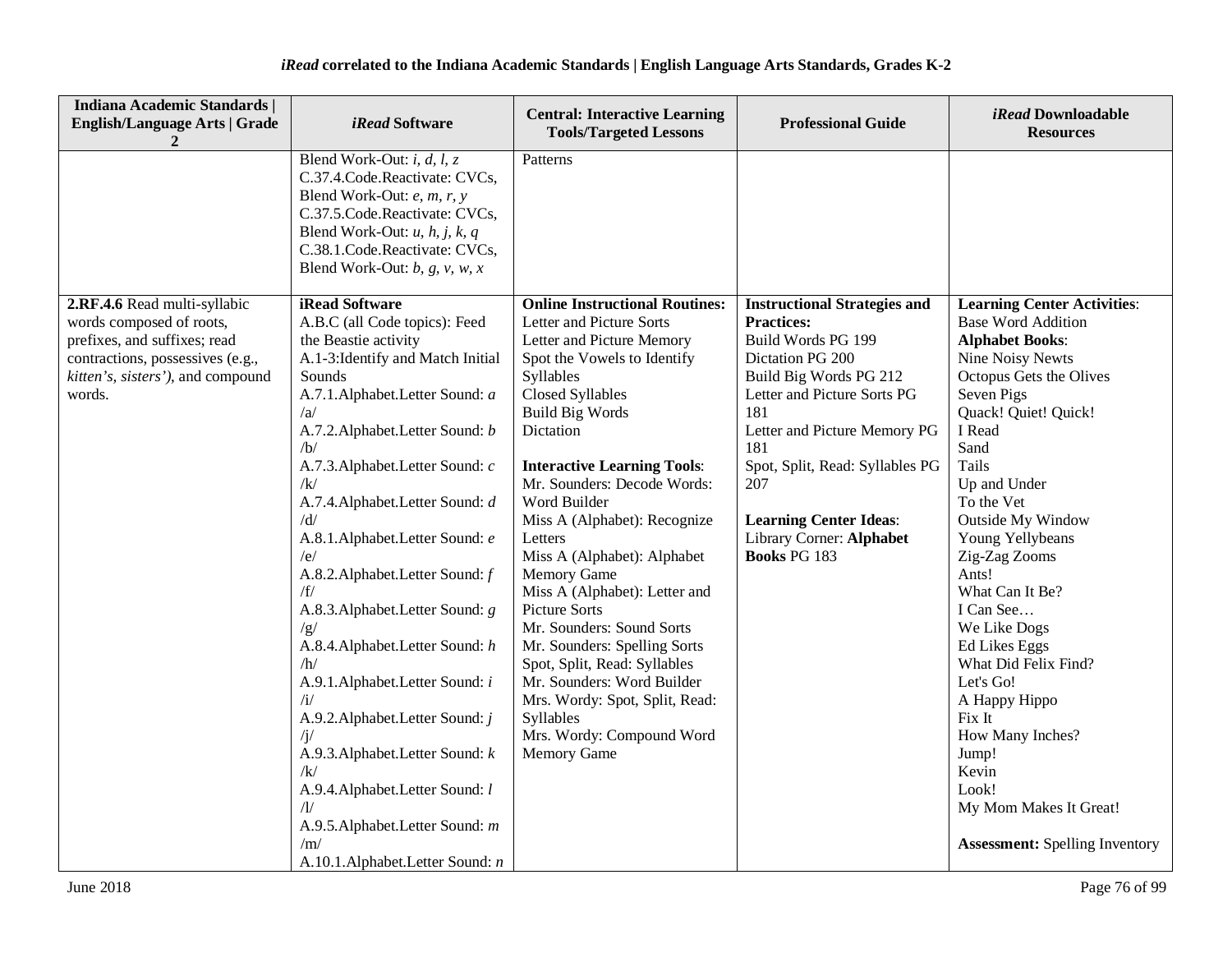| <b>Indiana Academic Standards  </b><br><b>English/Language Arts   Grade</b>                                                                                              | <i>iRead</i> Software                                                                                                                                                                                                                                                                                                                                                                                                                                                                                                                                                      | <b>Central: Interactive Learning</b><br><b>Tools/Targeted Lessons</b> | <b>Professional Guide</b>                                                                                                                                                                                                                                                                                                            | iRead Downloadable<br><b>Resources</b>                                                                                                                                                                                                                                                                                                                                                                                                                 |
|--------------------------------------------------------------------------------------------------------------------------------------------------------------------------|----------------------------------------------------------------------------------------------------------------------------------------------------------------------------------------------------------------------------------------------------------------------------------------------------------------------------------------------------------------------------------------------------------------------------------------------------------------------------------------------------------------------------------------------------------------------------|-----------------------------------------------------------------------|--------------------------------------------------------------------------------------------------------------------------------------------------------------------------------------------------------------------------------------------------------------------------------------------------------------------------------------|--------------------------------------------------------------------------------------------------------------------------------------------------------------------------------------------------------------------------------------------------------------------------------------------------------------------------------------------------------------------------------------------------------------------------------------------------------|
|                                                                                                                                                                          | /n/<br>A.10.2. Alphabet. Letter Sound: o<br> o <br>A.10.3. Alphabet. Letter Sound: p<br>/p/<br>A.10.4. Alphabet. Letter Sound: $q$<br>/kw/<br>A.11.1.Alphabet.Letter Sound: r<br>/r/<br>A.11.2. Alphabet. Letter Sound: s<br>$\sqrt{s}$<br>A.11.3. Alphabet. Letter Sound: t<br>/t/<br>A.11.4. Alphabet. Letter Sound: u<br>/u/<br>A.12.1.Alphabet.Letter Sound: v<br>$/\mathrm{V}/$<br>A.12.2. Alphabet. Letter Sound: w<br>/w/<br>A.12.3. Alphabet. Letter Sound: x<br>/kg/<br>A.12.4. Alphabet. Letter Sound: y<br>/y/<br>A.12.5. Alphabet. Letter Sound: z<br>$\rm Z/$ |                                                                       |                                                                                                                                                                                                                                                                                                                                      | <b>Dictation Resources</b><br><b>Dictation: Consonant Blends</b><br><b>Dictation: Consonant Digraphs</b><br>Dictation: Consonants and Short<br>Vowels<br>Dictation: Diphthongs and<br>Variant Vowels<br><b>Dictation: Endings</b><br>Dictation: Long Vowels (Vce)<br>Dictation: Other Long Vowel<br>Spellings<br><b>Dictation: Prefixes</b><br>Dictation: r-Controlled Vowels<br>Dictation: Short Vowels with<br>Final e<br><b>Dictation: Suffixes</b> |
| <b>Fluency</b>                                                                                                                                                           |                                                                                                                                                                                                                                                                                                                                                                                                                                                                                                                                                                            |                                                                       |                                                                                                                                                                                                                                                                                                                                      |                                                                                                                                                                                                                                                                                                                                                                                                                                                        |
| 2.RF.5 Orally read grade-level<br>appropriate or higher texts<br>smoothly and accurately, with<br>expression that connotes<br>comprehension at the independent<br>level. |                                                                                                                                                                                                                                                                                                                                                                                                                                                                                                                                                                            |                                                                       | <b>Learning Center Ideas:</b><br>Library Corner: Just Read<br>Passages PG 215<br>Fluency: Fuzzy Friend PG 248<br>Fluency: Whisper Reading PG<br>248<br>Fluency: Familiar and Fun<br>Rereading PG 248<br>Fluency: Reading Around the<br>Room PG 248<br>Fluency: Read with<br>Expression! PG 249<br>Fluency: Reader's Choice PG<br>249 | <b>Learning Center Activities:</b><br>Read With Expression!<br>Reading Log<br><b>Assessment:</b><br><b>Oral Fluency Assessment</b><br><b>Decodable Books:</b><br>Jim<br>Dig!<br>Good Job, Jen!<br>Max's Pet<br>Can You Spot the Octopus?<br>Yip! Yap!                                                                                                                                                                                                  |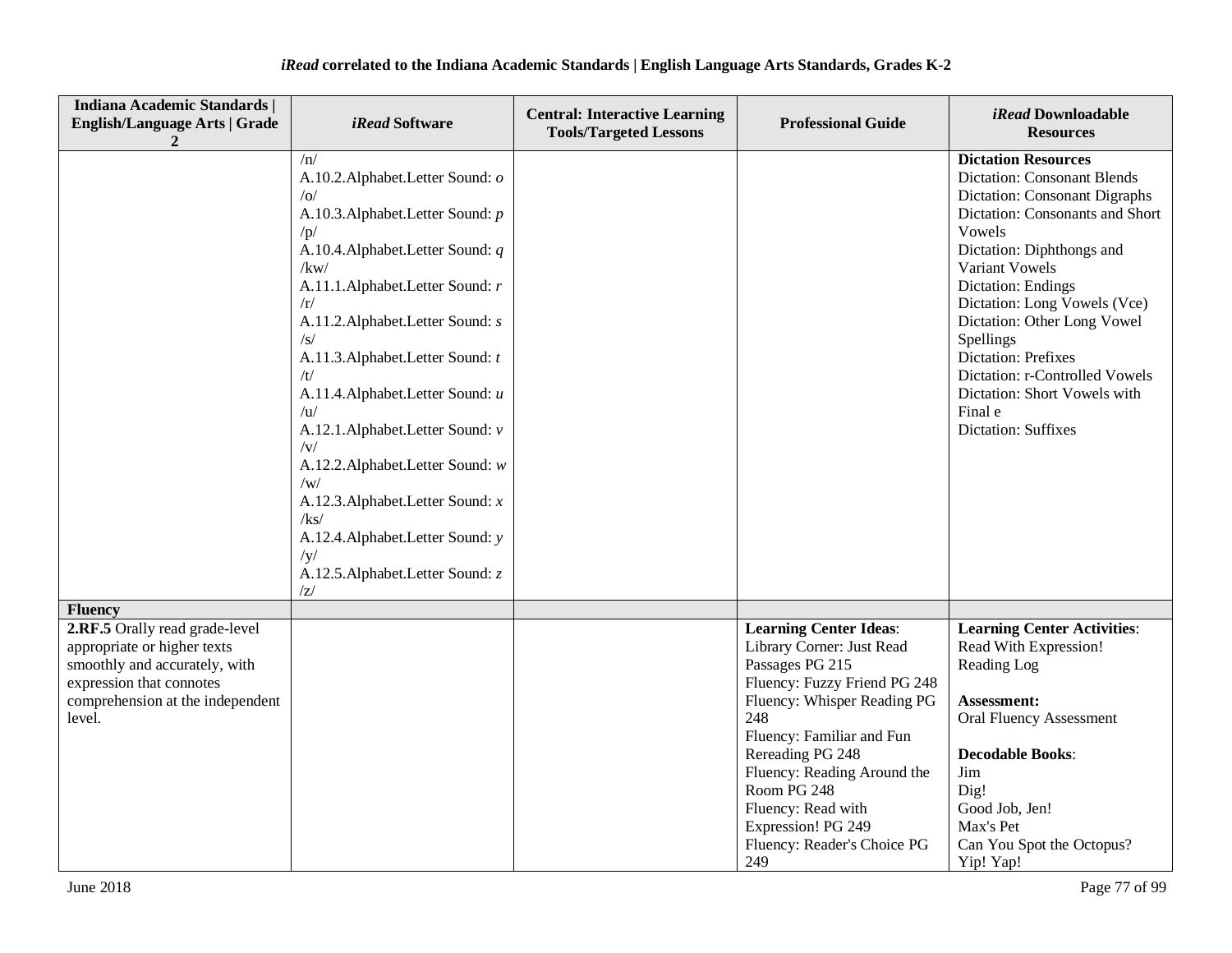| Indiana Academic Standards  <br><b>English/Language Arts   Grade</b><br>2 | iRead Software | <b>Central: Interactive Learning</b><br><b>Tools/Targeted Lessons</b> | <b>Professional Guide</b>                                                                                                                                                                                                                                                                                                                                                                                | iRead Downloadable<br><b>Resources</b>                                                                                                                                                                                                                                                                                                                                                                                                                                                                        |
|---------------------------------------------------------------------------|----------------|-----------------------------------------------------------------------|----------------------------------------------------------------------------------------------------------------------------------------------------------------------------------------------------------------------------------------------------------------------------------------------------------------------------------------------------------------------------------------------------------|---------------------------------------------------------------------------------------------------------------------------------------------------------------------------------------------------------------------------------------------------------------------------------------------------------------------------------------------------------------------------------------------------------------------------------------------------------------------------------------------------------------|
|                                                                           |                |                                                                       | Fluency: Readers Theater<br>Rehearsal PG 249<br>Fluency: Recording Studio PG<br>249<br><b>Instructional Strategies and</b><br><b>Practices:</b><br><b>Read Decodable Books PG</b><br>201<br>Read Decodable Passages PG<br>213<br>Cloze Reading PG 242<br>Choral Reading PG 243<br>Repeated Reading PG 244<br>Partner Reading PG 245<br>Readers Theater PG 246<br>Self-Correcting and Rereading<br>PG 247 | Frogs<br>Who Has Bill?<br>Can Sam?<br>Fireman Ken<br>Whale Watch<br><b>Brent's B-Day Party</b><br>A Squeak, A Squeal, and a<br>Screech!<br>Hen Pen's Joke<br>The Big Cidy<br>Miss Fidget Makes Fudge<br>Goat's Book<br>The One-Room School<br>Up, Up, and Away!<br>The Street Band<br>All on a Saturday Night<br>The Frog Trail<br>A Hard-Working Dog<br>The Bug and the Bird<br>Gold and the Three Bears<br>The Royal Diner<br>Owls on the Prowl<br>Pizza Cook<br>The Wrong Knight<br>Wild Lion and the Mice |
|                                                                           |                |                                                                       |                                                                                                                                                                                                                                                                                                                                                                                                          | <b>Decodable Just Read Passages:</b><br>Just Read: At the Ball Game<br>Just Read: A Gift for Dad<br>Just Read: The Garbage Truck<br>Just Read: The Soccer Game<br>Just Read: The Fox and the Bee<br>Just Read: Dad's Big Play<br>Just Read: The Jet<br>Just Read: Crash!<br>Just Read: Pets for Sale<br><b>Just Read: Science Tests</b><br>Just Read: The Talent Contest<br>Just Read: The Train Ride                                                                                                         |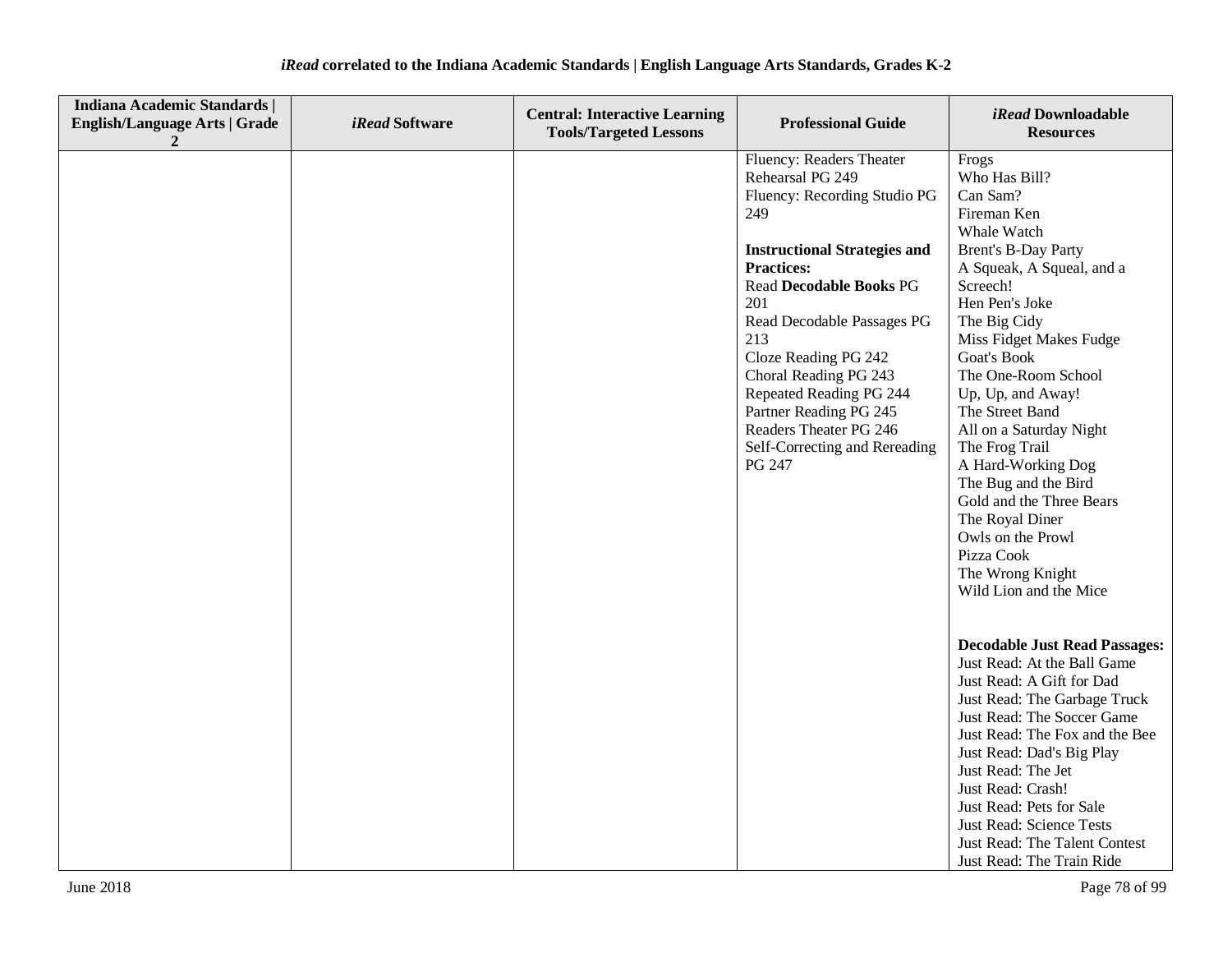| <b>Indiana Academic Standards  </b><br><b>English/Language Arts   Grade</b><br>2 | iRead Software | <b>Central: Interactive Learning</b><br><b>Tools/Targeted Lessons</b> | <b>Professional Guide</b> | iRead Downloadable<br><b>Resources</b>                                                                                                                                                                                                                                                                                                                                                                                                                                                                                                                                                                                                                                                                                                                                                                                                                                                                                                                                                                                                                  |
|----------------------------------------------------------------------------------|----------------|-----------------------------------------------------------------------|---------------------------|---------------------------------------------------------------------------------------------------------------------------------------------------------------------------------------------------------------------------------------------------------------------------------------------------------------------------------------------------------------------------------------------------------------------------------------------------------------------------------------------------------------------------------------------------------------------------------------------------------------------------------------------------------------------------------------------------------------------------------------------------------------------------------------------------------------------------------------------------------------------------------------------------------------------------------------------------------------------------------------------------------------------------------------------------------|
|                                                                                  |                |                                                                       |                           | Just Read: A Day at the Races<br>Just Read: Fun with Gram and<br>Gramp<br>Just Read: The Class Trip<br>Just Read: Rainy Day Play<br>Just Read: Playing Soccer<br>Just Read: Bike Safety<br>Just Read: Laptop Care<br>Just Read: Class Time<br>Just Read: All About Mummies<br>Just Read: A Ride to the Pond<br>Just Read: The Beach Day<br>Just Read: Jazz Dance Class<br>Just Read: Taste Test<br>Just Read: The Fossil Mystery<br>Just Read: A Boat Ride<br>Just Read: Visiting Friends<br>Just Read: Snake Escape<br>Just Read: Hatch!<br>Just Read: Jobs for Dogs<br>Just Read: Speed Skaters<br>Just Read: The Art Context<br>Just Read: Camping in the State<br>Park<br>Just Read: Under the Big Tent<br>Just Read: Our Garden<br>Just Read: The History of Music<br>Just Read: The South Pole<br>Just Read: Robot Jobs<br>Just Read: A Home for Tigers<br>Just Read: Learning to Fly<br>Just Read: King Tut's Mummy<br>Just Read: Big Cats<br>Just Read: The Subway<br>Just Read: Being Famous<br>Just Read: Big Bend Park<br>Just Read: Do Over |
|                                                                                  |                |                                                                       |                           | Just Read: Bouncing Eggs<br>Just Read: Jumping Boots<br>Just Read: The Mix Up                                                                                                                                                                                                                                                                                                                                                                                                                                                                                                                                                                                                                                                                                                                                                                                                                                                                                                                                                                           |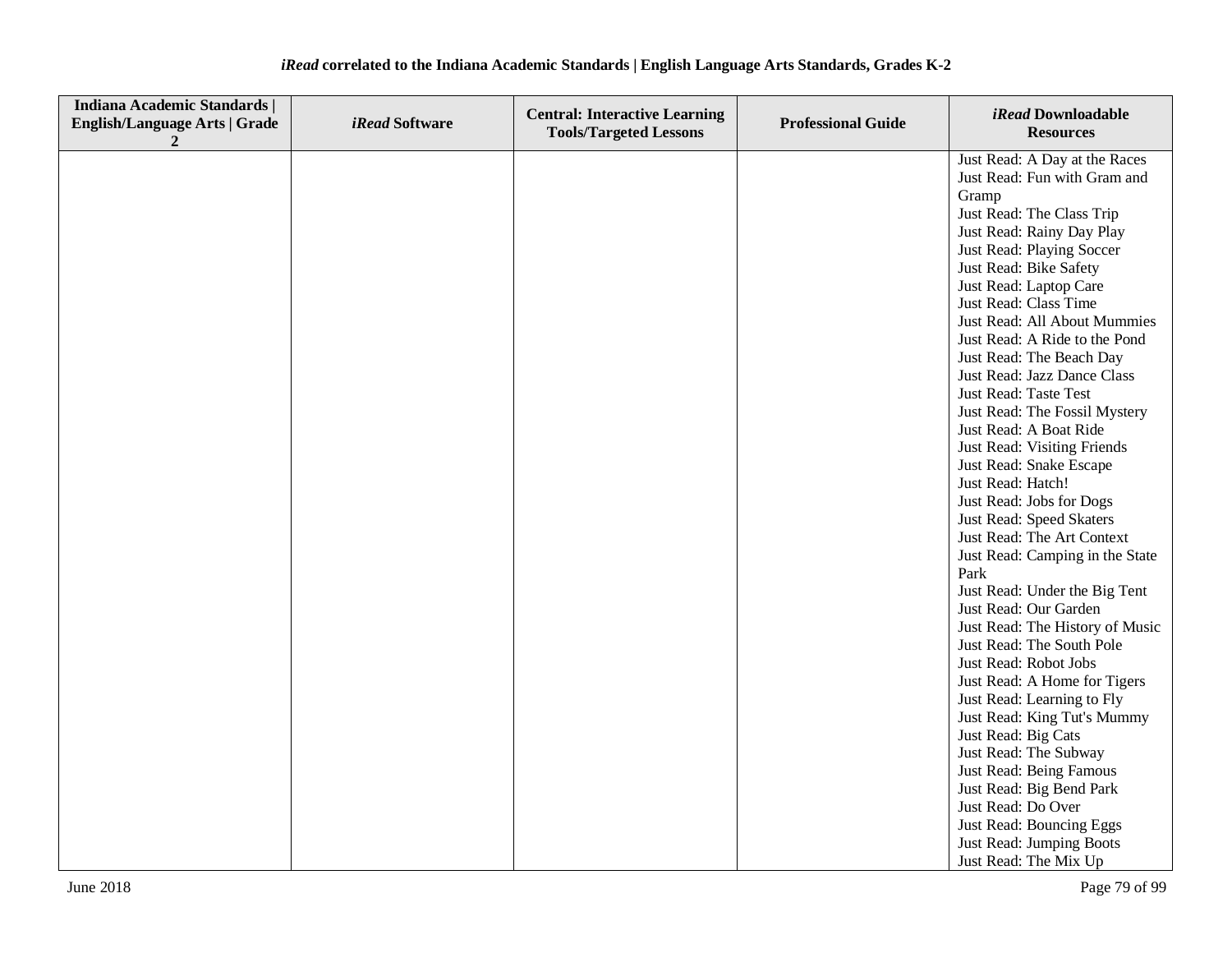| <b>Indiana Academic Standards  </b><br><b>English/Language Arts   Grade</b><br>2                                                                                                                                                                                                                   | <i>iRead</i> Software                                                                                                                                                                                                                                                                                                                                                                                                                                                                                                                                                                                                                                                                                                                                                                                                                                                                                          | <b>Central: Interactive Learning</b><br><b>Tools/Targeted Lessons</b> | <b>Professional Guide</b> | iRead Downloadable<br><b>Resources</b>                                                                                                                                                                                                                                                                                                                                                                                                                                                                                                                                                        |
|----------------------------------------------------------------------------------------------------------------------------------------------------------------------------------------------------------------------------------------------------------------------------------------------------|----------------------------------------------------------------------------------------------------------------------------------------------------------------------------------------------------------------------------------------------------------------------------------------------------------------------------------------------------------------------------------------------------------------------------------------------------------------------------------------------------------------------------------------------------------------------------------------------------------------------------------------------------------------------------------------------------------------------------------------------------------------------------------------------------------------------------------------------------------------------------------------------------------------|-----------------------------------------------------------------------|---------------------------|-----------------------------------------------------------------------------------------------------------------------------------------------------------------------------------------------------------------------------------------------------------------------------------------------------------------------------------------------------------------------------------------------------------------------------------------------------------------------------------------------------------------------------------------------------------------------------------------------|
|                                                                                                                                                                                                                                                                                                    |                                                                                                                                                                                                                                                                                                                                                                                                                                                                                                                                                                                                                                                                                                                                                                                                                                                                                                                |                                                                       |                           | Just Read: The Channel Tunnel<br>Just Read: Silly Inventions                                                                                                                                                                                                                                                                                                                                                                                                                                                                                                                                  |
| <b>READING: Literature</b>                                                                                                                                                                                                                                                                         |                                                                                                                                                                                                                                                                                                                                                                                                                                                                                                                                                                                                                                                                                                                                                                                                                                                                                                                |                                                                       |                           |                                                                                                                                                                                                                                                                                                                                                                                                                                                                                                                                                                                               |
| 2.RL.1 Read and comprehend a<br>variety of literature within a range<br>of complexity appropriate for<br>grades 2-3. By the end of grade 2,<br>students interact with texts<br>proficiently and independently at<br>the low end of the range and with<br>scaffolding as needed at the high<br>end. | iRead Software:<br>A.1.5. Success.eBook: Shake the<br><b>Bananas Down</b><br>A.2.5. Success.eBook: One, Two,<br><b>Buckle My Shoe</b><br>A.4.5. Success.eBook: Hey<br>Diddle, Diddle<br>A.7.5. Success.eBook: Goodnight<br><b>Bear</b><br>A.9.7. Success.eBook: Five Little<br>Monkeys<br>A.10.6.Success.eBook: The Owl<br>and the Pussy-Cat<br>A.11.6. Success.eBook: Up in the<br>Sky<br>A.14.7. Success.eBook: Please<br>Sit Still<br>A.17.5. Success.eBook: All in a<br>Day<br>B.19.6.Success.eBook:<br>Moonlight Cat<br>B.20.7. Success.eBook: Lost and<br>Found<br>B.21.6.Success.eBook: Red<br>Hen's Garden<br>B.23.7. Success.eBook: Yes, I<br>Can!<br>B.27.5. Success.eBook: Rabbit to<br>the Rescue<br>B.28.6.Success.eBook: The City<br>Mouse and the Country Mouse<br>B.29.6. Success.eBook: Tough<br><b>Break</b><br>B.35.6. Success.eBook: Crazy<br><b>Daisies</b><br>B.36.7. Success.eBook: The |                                                                       |                           | <b>Downloadable Success Books:</b><br>Shake the Bananas Down<br>One, Two, Buckle My Shoe<br>Hey Diddle, Diddle<br>Goodnight Bear<br>Five Little Monkeys<br>The Owl and the Pussy-Cat<br>Up in the $Sky$<br>Please Sit Still<br>All in a Day<br>Moonlight Cat<br>Lost and Found<br>Red Hen's Garden<br>Yes, I Can!<br>Rabbit to the Rescue<br>The City Mouse and the Country<br>Mouse<br><b>Tough Break</b><br>Crazy Daisies<br>The Amazing Roy<br><b>Bed in Summer</b><br>The Best Song Ever<br>Revenge!<br>The Legend of Redbeard<br>Mathbot<br>Attach of the Flue Germ<br>A Field of Heroes |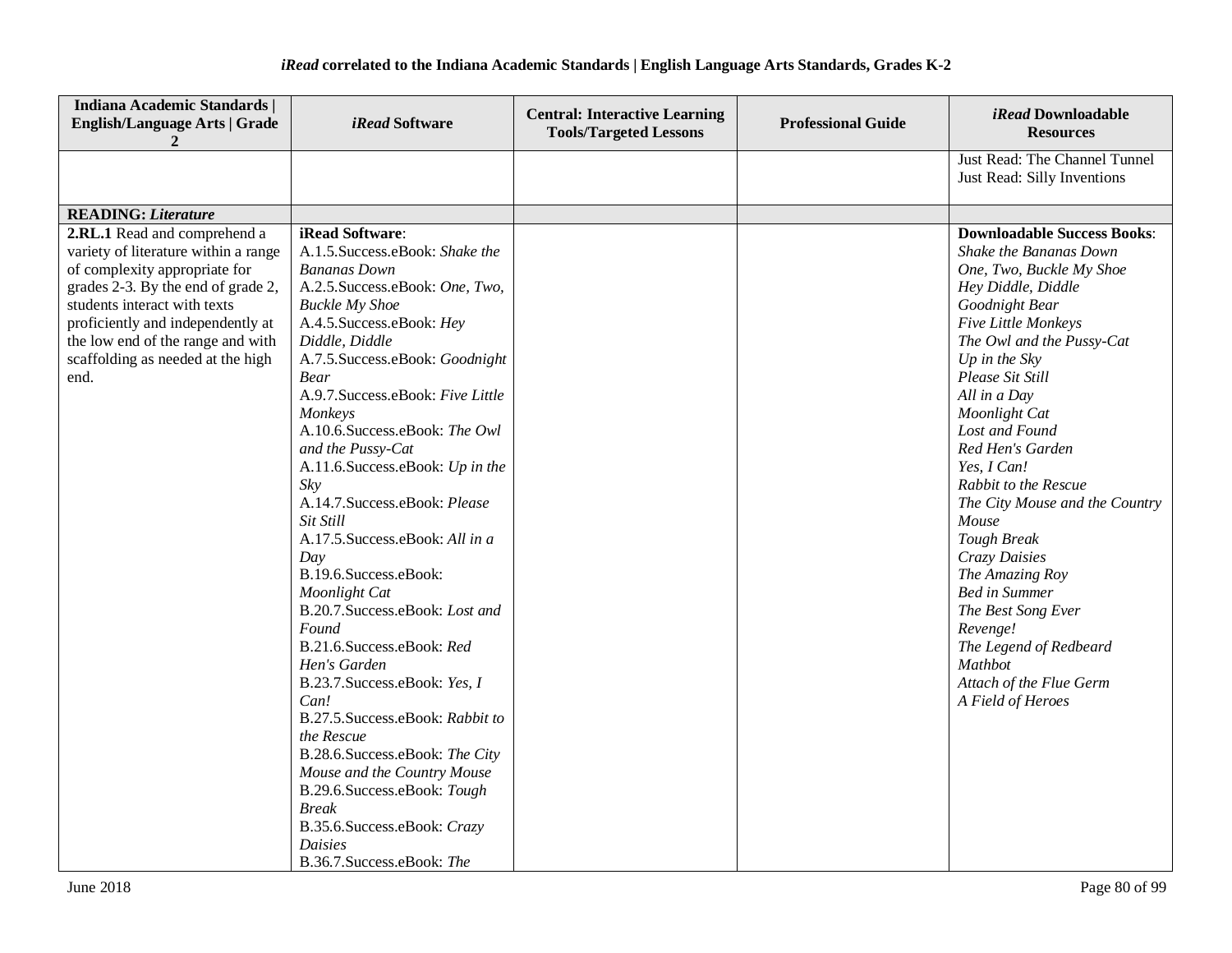| <b>Indiana Academic Standards  </b><br><b>English/Language Arts   Grade</b>                                                                                                                                   | <i>iRead</i> Software                                                                                                                                                                                                                                                                                                               | <b>Central: Interactive Learning</b><br><b>Tools/Targeted Lessons</b> | <b>Professional Guide</b>                                                                                                                                                                                                                                                                                              | iRead Downloadable<br><b>Resources</b>                                                                                                                                                                                                           |
|---------------------------------------------------------------------------------------------------------------------------------------------------------------------------------------------------------------|-------------------------------------------------------------------------------------------------------------------------------------------------------------------------------------------------------------------------------------------------------------------------------------------------------------------------------------|-----------------------------------------------------------------------|------------------------------------------------------------------------------------------------------------------------------------------------------------------------------------------------------------------------------------------------------------------------------------------------------------------------|--------------------------------------------------------------------------------------------------------------------------------------------------------------------------------------------------------------------------------------------------|
|                                                                                                                                                                                                               | Amazing Roy<br>C.37.7.Success.eBook: Bed in<br><i>Summer</i><br>C.40.6.Success.eBook: The Best<br>Song Ever<br>C.41.5.Success.eBook: Revenge!<br>C.42.6.Success.eBook: The<br>Legend of Redbeard<br>C.44.7.Success.eBook: Mathbot<br>C.47.6.Success.eBook: Attach of<br>the Flue Germ<br>C.50.6.Success.eBook: A Field<br>of Heroes |                                                                       |                                                                                                                                                                                                                                                                                                                        |                                                                                                                                                                                                                                                  |
| <b>Key Ideas and Textual Support</b>                                                                                                                                                                          |                                                                                                                                                                                                                                                                                                                                     |                                                                       |                                                                                                                                                                                                                                                                                                                        |                                                                                                                                                                                                                                                  |
| 2.RL.2.1 Ask and answer<br>questions (e.g., who was the story<br>about; why did an event happen;<br>where did the story happen) to<br>demonstrate understanding of<br>main idea and key details in a<br>text. | <b>Success eBooks:</b><br>School Aa to Zz<br>Is Anybody Home?<br>Yes, I Can!<br>Oops!<br><b>Tough Break</b><br>In the Night Sky<br>Attack of the Flue Germ                                                                                                                                                                          |                                                                       | <b>Teaching with Success</b><br>eBooks:<br>School Aa to Zz PG 88<br>Is Anybody Home? PG 91<br>Yes, I Can! PG 94<br>Oops! PG 95<br>Tough Break PG 97<br>In the Night Sky PG 98<br>Attack of the Flue Germ PG<br>106                                                                                                     | <b>Graphic Organizer:</b><br>Question Wheel; Story Wheel<br><b>Downloadable Success eBooks:</b><br>School Aa to Zz<br>Is Anybody Home?<br>Yes, I Can!<br>Oops!<br><b>Tough Break</b><br>In the Night Sky<br>Attack of the Flue Germ              |
| 2.RL.2.2 Recount the beginning,<br>middle, and ending of stories,<br>including fables and folktales<br>from diverse cultures, and<br>determine their central message,<br>lesson, or moral.                    | <b>Success eBooks:</b><br>One, Two, Buckle My Shoe<br>Hey Diddle Diddle<br>The Owl and the Pussy-Cat<br>Please Sit Still<br>All in a Day<br>Lost and Found<br><b>Crazy Daisies</b><br>Meet the Drop Club<br>The Legend of Red Beard                                                                                                 |                                                                       | <b>Teaching with Success</b><br>eBooks:<br>One, Two, Buckle My Shoe<br><b>PG 83</b><br>Hey Diddle Diddle PG 84<br>The Owl and the Pussy-Cat PG<br>87<br>Please Sit Still PG 89<br>All in a Day PG 91<br>Lost and Found PG 92<br>Crazy Daisies PG 100<br>Meet the Drop Club PG 101<br>The Legend of Red Beard PG<br>103 | <b>Downloadable Success eBooks:</b><br>One, Two, Buckle My Shoe<br>Hey Diddle Diddle<br>The Owl and the Pussy-Cat<br>Please Sit Still<br>All in a Day<br>Lost and Found<br><b>Crazy Daisies</b><br>Meet the Drop Club<br>The Legend of Red Beard |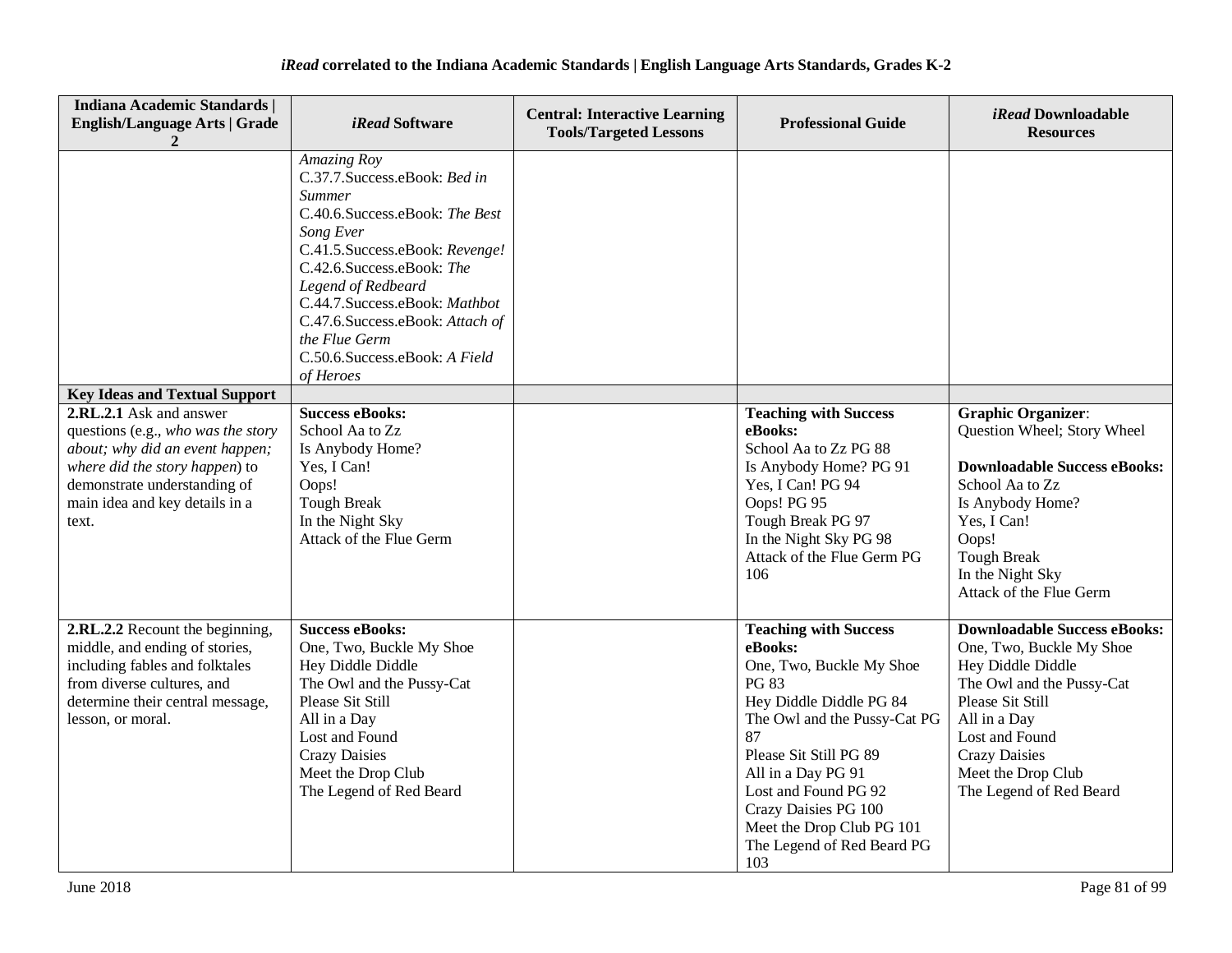| <b>Indiana Academic Standards  </b><br><b>English/Language Arts   Grade</b>                                                                                                                                                                                                                 | <i>iRead</i> Software                                                                                                                                                                                                                                                                                                                                               | <b>Central: Interactive Learning</b><br><b>Tools/Targeted Lessons</b> | <b>Professional Guide</b>                                                                                                                                                                                                                                                                                                                                                                                                                                                                        | <i>iRead</i> Downloadable<br><b>Resources</b>                                                                                                                                                                                                                                                                                                                                                                                           |
|---------------------------------------------------------------------------------------------------------------------------------------------------------------------------------------------------------------------------------------------------------------------------------------------|---------------------------------------------------------------------------------------------------------------------------------------------------------------------------------------------------------------------------------------------------------------------------------------------------------------------------------------------------------------------|-----------------------------------------------------------------------|--------------------------------------------------------------------------------------------------------------------------------------------------------------------------------------------------------------------------------------------------------------------------------------------------------------------------------------------------------------------------------------------------------------------------------------------------------------------------------------------------|-----------------------------------------------------------------------------------------------------------------------------------------------------------------------------------------------------------------------------------------------------------------------------------------------------------------------------------------------------------------------------------------------------------------------------------------|
| 2.RL.2.3 Describe how characters<br>in a story respond to major events<br>and how characters affect the plot.                                                                                                                                                                               | <b>Success eBooks:</b><br>Red Hen's Garden<br>Shake the Bananas Down<br>Goodnight Bear<br>There's a Gorilla in This Book<br>Up in the Sky<br>School Aa to Zz<br>Moonlight Cat<br>Red Hen's Garden<br><b>Freaky Frogs</b><br><b>BOOM! CRASH!</b><br>At Full Speed<br>Chomp!<br>Itchy Nose and Icky Toes<br>Bed in Summer<br>That's How It Works<br>A Field of Heroes |                                                                       | <b>Teaching with Success</b><br>eBooks:<br>Red Hen's Garden PG 82<br>Shake the Bananas Down PG<br>83<br>Goodnight Bear PG 86<br>There's a Gorilla in This Book<br><b>PG 86</b><br>Up in the Sky PG 88<br>School Aa to Zz PG 88<br>Moonlight Cat PG 92<br>Red Hen's Garden PG 93<br>Freaky Frogs PG 94<br><b>BOOM! CRASH! PG 95</b><br>At Full Speed PG 97<br>Chomp! PG 98<br>Itchy Nose and Icky Toes PG<br>99<br>Bed in Summer PG 101<br>That's How It Works PG 104<br>A Field of Heroes PG 107 | <b>Graphic Organizer: Key</b><br>Details; Story Web<br><b>Downloadable Success eBooks:</b><br>Red Hen's Garden<br>Shake the Bananas Down<br>Goodnight Bear<br>There's a Gorilla in This Book<br>Up in the Sky<br>School Aa to Zz<br>Moonlight Cat<br>Red Hen's Garden<br><b>Freaky Frogs</b><br><b>BOOM! CRASH!</b><br>At Full Speed<br>Chomp!<br>Itchy Nose and Icky Toes<br>Bed in Summer<br>That's How It Works<br>A Field of Heroes |
| 2.RL.2.4 Make predictions about<br>the content of text using prior<br>knowledge of text features,<br>explaining whether they were<br>confirmed or not confirmed and<br>why.<br>These matches support<br>understanding of main idea and<br>provide some opportunities to<br>make predictions | <b>Success eBooks:</b><br>Red Hen's Garden<br>Shake the Bananas Down<br>Goodnight Bear<br>There's a Gorilla in This Book<br>Moonlight Cat<br>Red Hen's Garden<br><b>Freaky Frogs</b><br>Bed in Summer                                                                                                                                                               |                                                                       | <b>Teaching with Success</b><br>eBooks:<br>Red Hen's Garden PG 82<br>Shake the Bananas Down PG<br>83<br>Goodnight Bear PG 86<br>There's a Gorilla in This Book<br><b>PG 86</b><br>Moonlight Cat PG 92<br>Red Hen's Garden PG 93<br>Freaky Frogs PG 94<br>Bed in Summer PG 101                                                                                                                                                                                                                    | <b>Graphic Organizer: Key</b><br>Details; Story Web<br>Problem and Solution; Story<br>Wheel; Story Map; Story Web;<br>Cycle of Events<br><b>Downloadable Success eBooks:</b><br>Red Hen's Garden<br>Shake the Bananas Down<br>Goodnight Bear<br>There's a Gorilla in This Book<br>Moonlight Cat<br>Red Hen's Garden<br><b>Freaky Frogs</b><br>Bed in Summer                                                                             |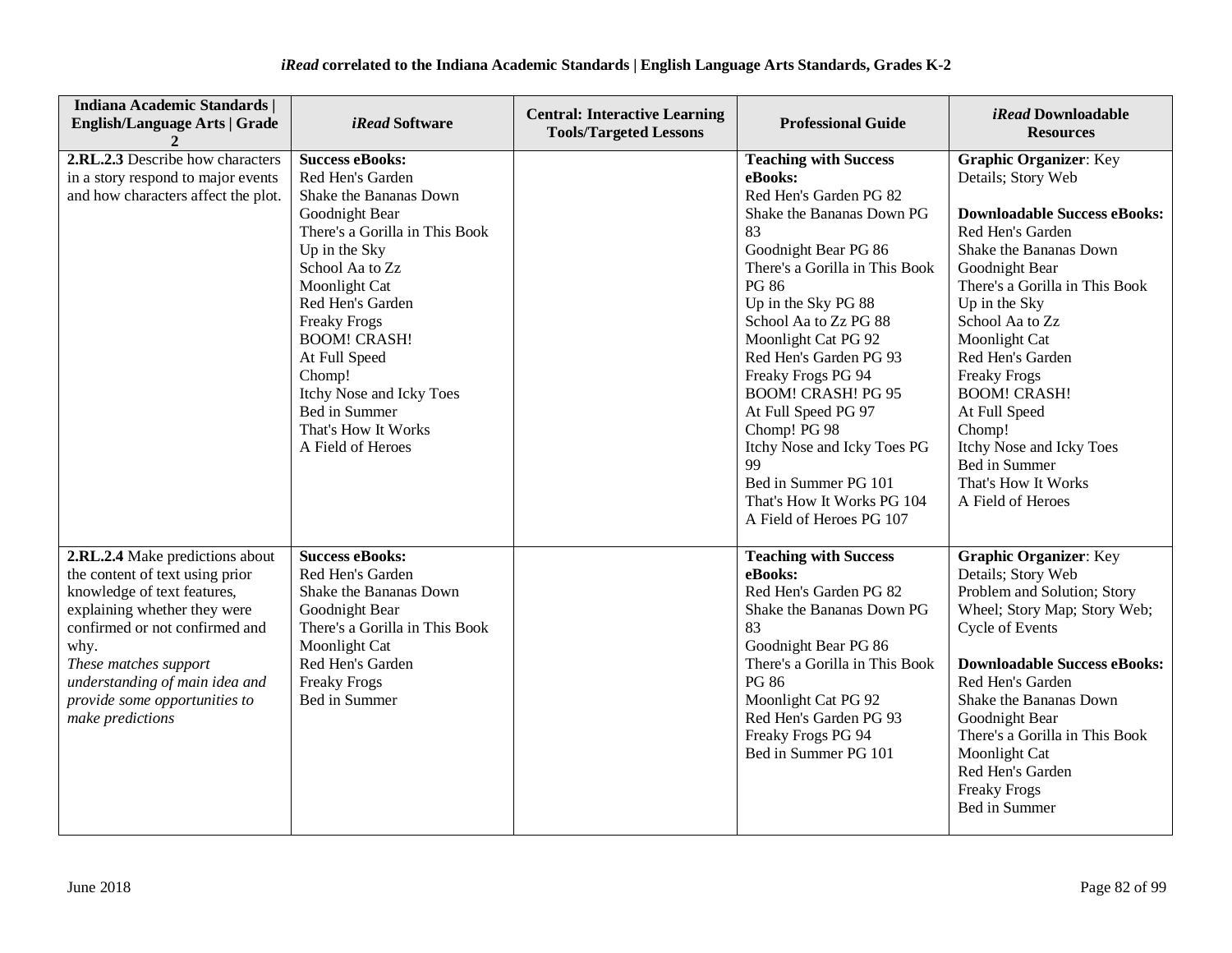| <b>Indiana Academic Standards  </b><br><b>English/Language Arts   Grade</b>                                                                                                   | <i>iRead</i> Software                                                                                                                                                                                                                                                                                                                           | <b>Central: Interactive Learning</b><br><b>Tools/Targeted Lessons</b> | <b>Professional Guide</b>                                                                                                                                                                                                                                                                                                                                                                                                                                                                        | <i>iRead</i> Downloadable<br><b>Resources</b>                                                                                                                                                                                                                                                                                                                                                                       |
|-------------------------------------------------------------------------------------------------------------------------------------------------------------------------------|-------------------------------------------------------------------------------------------------------------------------------------------------------------------------------------------------------------------------------------------------------------------------------------------------------------------------------------------------|-----------------------------------------------------------------------|--------------------------------------------------------------------------------------------------------------------------------------------------------------------------------------------------------------------------------------------------------------------------------------------------------------------------------------------------------------------------------------------------------------------------------------------------------------------------------------------------|---------------------------------------------------------------------------------------------------------------------------------------------------------------------------------------------------------------------------------------------------------------------------------------------------------------------------------------------------------------------------------------------------------------------|
| <b>Structural Elements and</b><br>Organization                                                                                                                                |                                                                                                                                                                                                                                                                                                                                                 |                                                                       |                                                                                                                                                                                                                                                                                                                                                                                                                                                                                                  |                                                                                                                                                                                                                                                                                                                                                                                                                     |
| 2.RL.3.1 Describe the overall<br>structure of a story, including<br>describing how the beginning<br>introduces the story and the<br>ending concludes the action.              | <b>Success eBooks:</b><br>Red Hen's Garden<br>Shake the Bananas Down<br>Goodnight Bear<br>There's a Gorilla in This Book<br>Up in the Sky<br>School Aa to Zz<br>Moonlight Cat<br><b>Freaky Frogs</b><br><b>BOOM! CRASH!</b><br>At Full Speed<br>Chomp!<br>Itchy Nose and Icky Toes<br>Bed in Summer<br>That's How It Works<br>A Field of Heroes |                                                                       | <b>Teaching with Success</b><br>eBooks:<br>Red Hen's Garden PG 82<br>Shake the Bananas Down PG<br>83<br>Goodnight Bear PG 86<br>There's a Gorilla in This Book<br><b>PG 86</b><br>Up in the Sky PG 88<br>School Aa to Zz PG 88<br>Moonlight Cat PG 92<br>Red Hen's Garden PG 93<br>Freaky Frogs PG 94<br><b>BOOM! CRASH! PG 95</b><br>At Full Speed PG 97<br>Chomp! PG 98<br>Itchy Nose and Icky Toes PG<br>99<br>Bed in Summer PG 101<br>That's How It Works PG 104<br>A Field of Heroes PG 107 | <b>Graphic Organizer:</b><br>Key Details; Story Web<br><b>Downloadable Success eBooks:</b><br>Red Hen's Garden<br>Shake the Bananas Down<br>Goodnight Bear<br>There's a Gorilla in This Book<br>Up in the Sky<br>School Aa to Zz<br>Moonlight Cat<br><b>Freaky Frogs</b><br><b>BOOM! CRASH!</b><br>At Full Speed<br>Chomp!<br>Itchy Nose and Icky Toes<br>Bed in Summer<br>That's How It Works<br>A Field of Heroes |
| 2.RL.3.2 Acknowledge<br>differences in the points of view<br>of characters and identify<br>dialogue as words spoken by<br>characters, usually enclosed in<br>quotation marks. | <b>Success eBooks:</b><br>Wild Weather<br>Bed in Summer<br>Dive In                                                                                                                                                                                                                                                                              |                                                                       | <b>Teaching with Success</b><br>eBooks:<br>Wild Weather PG 99<br>Bed in Summer PG 101<br>Dive In PG 102                                                                                                                                                                                                                                                                                                                                                                                          | <b>Graphic Organizer:</b> Evidence<br>Web<br><b>Downloadable Success eBooks:</b><br>Wild Weather<br>Bed in Summer<br>Dive In                                                                                                                                                                                                                                                                                        |
| <b>Synthesis and Connection of</b><br><b>Ideas</b>                                                                                                                            |                                                                                                                                                                                                                                                                                                                                                 |                                                                       |                                                                                                                                                                                                                                                                                                                                                                                                                                                                                                  |                                                                                                                                                                                                                                                                                                                                                                                                                     |
| 2.RL.4.1 Use information gained<br>from the illustrations and words in<br>a print or digital text to<br>demonstrate understanding of its<br>characters, setting, or plot.     |                                                                                                                                                                                                                                                                                                                                                 |                                                                       |                                                                                                                                                                                                                                                                                                                                                                                                                                                                                                  |                                                                                                                                                                                                                                                                                                                                                                                                                     |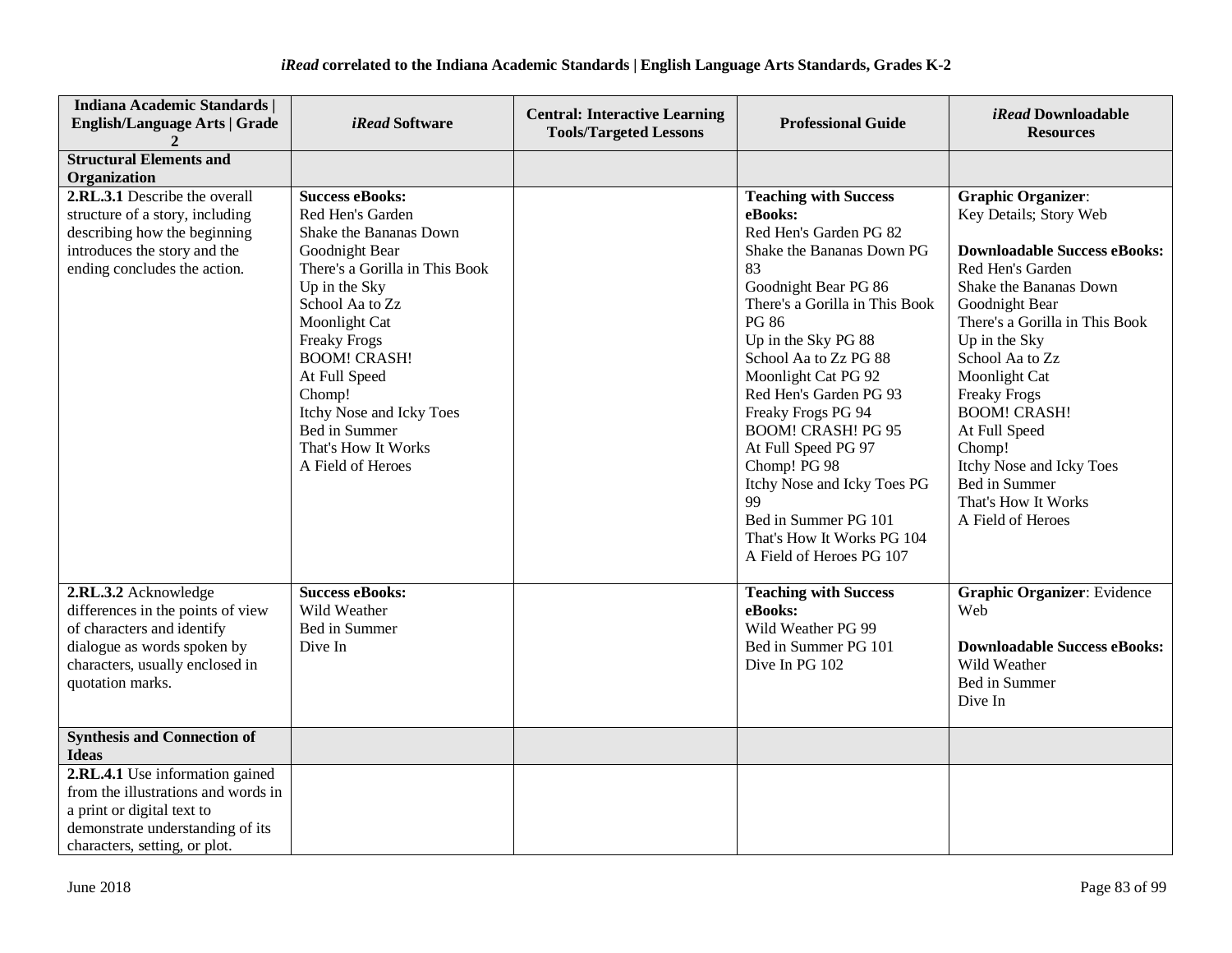| <b>Indiana Academic Standards  </b><br><b>English/Language Arts   Grade</b>                                                                                                                                                                                                                        | <i>iRead</i> Software                                                                                                                                                                                                                                                                                                                                                                                                                                                                                                                                              | <b>Central: Interactive Learning</b><br><b>Tools/Targeted Lessons</b> | <b>Professional Guide</b>                                                                                                                                                                                                                                                                                              | iRead Downloadable<br><b>Resources</b>                                                                                                                                                                                                                                                                                                                                                                                                                                                 |
|----------------------------------------------------------------------------------------------------------------------------------------------------------------------------------------------------------------------------------------------------------------------------------------------------|--------------------------------------------------------------------------------------------------------------------------------------------------------------------------------------------------------------------------------------------------------------------------------------------------------------------------------------------------------------------------------------------------------------------------------------------------------------------------------------------------------------------------------------------------------------------|-----------------------------------------------------------------------|------------------------------------------------------------------------------------------------------------------------------------------------------------------------------------------------------------------------------------------------------------------------------------------------------------------------|----------------------------------------------------------------------------------------------------------------------------------------------------------------------------------------------------------------------------------------------------------------------------------------------------------------------------------------------------------------------------------------------------------------------------------------------------------------------------------------|
| 2.RL.4.2 Compare and contrast<br>versions of the same stories from<br>different authors, time periods, or<br>cultures from around the world.                                                                                                                                                       | One, Two, Buckle My Shoe<br>Hey Diddle Diddle<br>The Owl and the Pussy-Cat<br>Please Sit Still<br>All in a Day<br>Lost and Found<br><b>Crazy Daisies</b><br>Meet the Drop Club<br>The Legend of Red Beard                                                                                                                                                                                                                                                                                                                                                          |                                                                       | <b>Teaching with Success</b><br>eBooks:<br>One, Two, Buckle My Shoe<br><b>PG 83</b><br>Hey Diddle Diddle PG 84<br>The Owl and the Pussy-Cat PG<br>87<br>Please Sit Still PG 89<br>All in a Day PG 91<br>Lost and Found PG 92<br>Crazy Daisies PG 100<br>Meet the Drop Club PG 101<br>The Legend of Red Beard PG<br>103 | <b>Graphic Organizer: Story Map</b><br><b>Downloadable Success eBooks:</b><br>One, Two, Buckle My Shoe<br>Hey Diddle Diddle<br>The Owl and the Pussy-Cat<br>Please Sit Still<br>All in a Day<br>Lost and Found<br><b>Crazy Daisies</b><br>Meet the Drop Club<br>The Legend of Red Beard                                                                                                                                                                                                |
| <b>READING: Nonfiction</b>                                                                                                                                                                                                                                                                         |                                                                                                                                                                                                                                                                                                                                                                                                                                                                                                                                                                    |                                                                       |                                                                                                                                                                                                                                                                                                                        |                                                                                                                                                                                                                                                                                                                                                                                                                                                                                        |
| 2.RN.1 Read and comprehend a<br>variety of nonfiction within a<br>range of complexity appropriate<br>for grades 2-3. By the end of<br>grade 2, students interact with<br>texts proficiently and<br>independently at the low end of<br>the range and with scaffolding as<br>needed at the high end. | iRead Software:<br>A.3.6.Success.eBook: See the<br>ABCs<br>A.5.5. Success.eBook: Fly Away<br>A.6.6.Success.eBook: Animals A<br>To Z<br>A.8.5. Success.eBook: There's a<br>Gorilla in This Book<br>A.12.7. Success.eBook: School<br>Aa to Zz<br>A.13.7. Success.eBook: You Are<br>Here<br>A.15.5. Success.eBook: Hot, Hot<br>Hot!<br>A.16.6.Success.eBook: Make 10,<br>Then Do it Again!<br>A.18.5. Success.eBook: Is<br>Anybody Home?<br>B.22.6.Success.eBook: Cool<br>Animals<br>B.24.7. Success.eBook: Freaky<br>Frogs<br>B.25.7. Success.eBook: BOOM!<br>CRASH! |                                                                       |                                                                                                                                                                                                                                                                                                                        | <b>Downloadable Success Books:</b><br>See the ABCs<br>Fly Away<br>Animals A To Z<br>There's a Gorilla in This Book<br>School Aa to Zz<br>You Are Here<br>Hot, Hot Hot!<br>Make 10, Then Do it Again!<br>Is Anybody Home?<br>Cool Animals<br><b>Freaky Frogs</b><br><b>BOOM! CRASH!</b><br>Oops!<br>At Full Speed<br>CHOMP!<br>In the Night Sky<br>Itchy Nose and Icky Toes<br>Wild Weather<br>The Amazing Roy<br>Meet the Drop Club<br>Dive In<br>That's How It Works<br>For the Birds |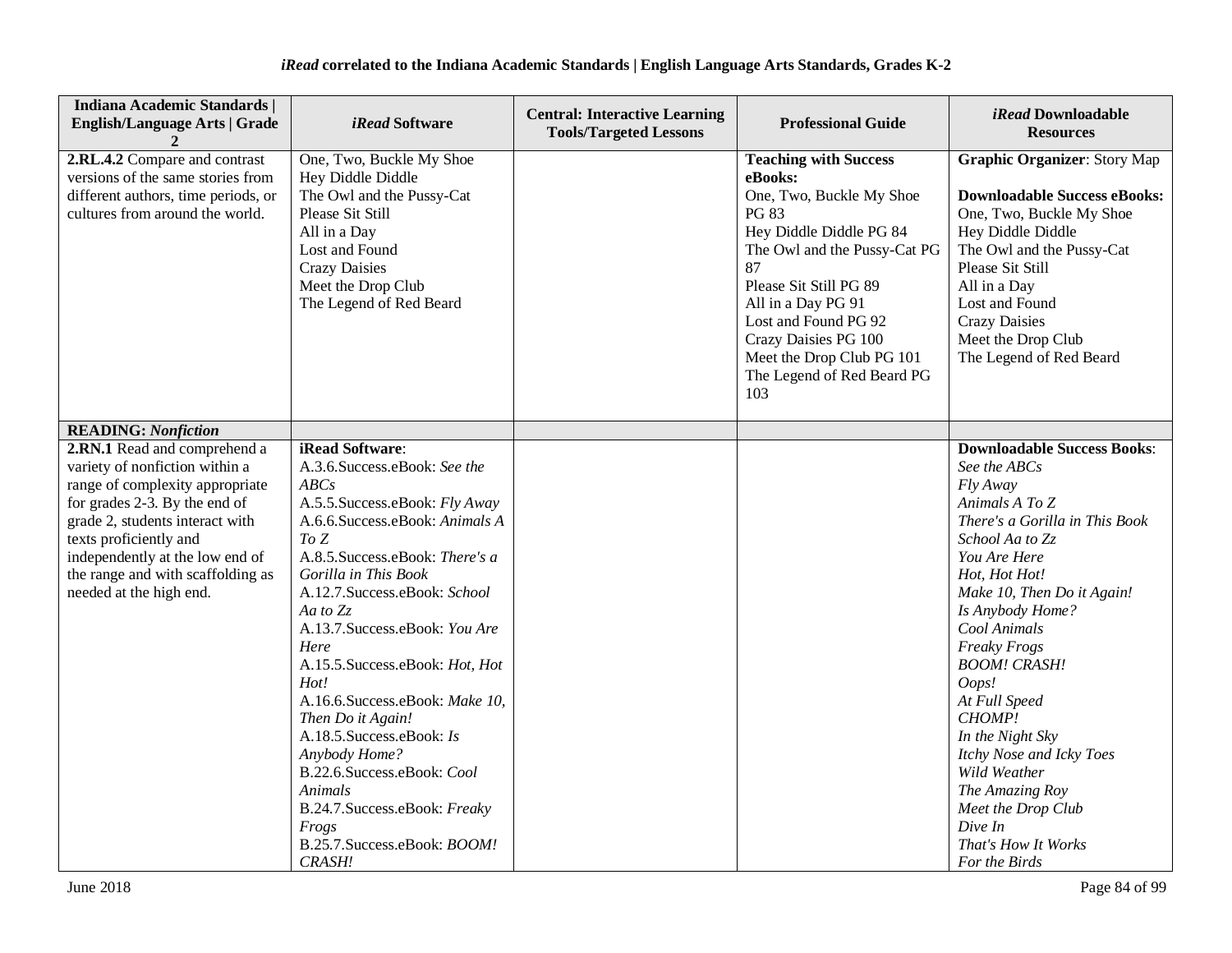| Indiana Academic Standards  <br><b>English/Language Arts   Grade</b>                                                                | <i>iRead</i> Software                                                                                                                                                                                                                                                                                                                                                                                                                                                                                                                                                                                                                                                                 | <b>Central: Interactive Learning</b><br><b>Tools/Targeted Lessons</b> | <b>Professional Guide</b>                                                                                                                                                                                | iRead Downloadable<br><b>Resources</b>                                                                                                                                                               |
|-------------------------------------------------------------------------------------------------------------------------------------|---------------------------------------------------------------------------------------------------------------------------------------------------------------------------------------------------------------------------------------------------------------------------------------------------------------------------------------------------------------------------------------------------------------------------------------------------------------------------------------------------------------------------------------------------------------------------------------------------------------------------------------------------------------------------------------|-----------------------------------------------------------------------|----------------------------------------------------------------------------------------------------------------------------------------------------------------------------------------------------------|------------------------------------------------------------------------------------------------------------------------------------------------------------------------------------------------------|
|                                                                                                                                     | B.26.6.Success.eBook: Oops!<br>B.30.6. Success.eBook: At Full<br><b>Speed</b><br>B.31.6.Success.eBook:<br>CHOMP!<br>B.32.7. Success.eBook: In the<br>Night Sky<br>B.33.6. Success.eBook: Itchy<br>Nose and Icky Toes<br>B.34.6.Success.eBook: Wild<br>Weather<br>B.36.7.Success.eBook: The<br>Amazing Roy<br>C.38.7. Success.eBook: Meet the<br>Drop Club<br>C.39.5. Success.eBook: Dive In<br>C.43.7. Success.eBook: That's<br>How It Works<br>C.45.7. Success.eBook: For the<br><b>Birds</b><br>C.46.7. Success.eBook: Cat Got<br>Your Tongue?<br>C.48.6. Success.eBook: Big Kids<br>C.49.7. Success.eBook: A<br><b>HiSTORY</b> of Books<br>C.51.6.Success.eBook: Zip, Dip,<br>Flip |                                                                       |                                                                                                                                                                                                          | Cat Got Your Tongue?<br>Big Kids<br>A HiSTORY of Books<br>Zip, Dip, Flip                                                                                                                             |
| <b>Key Ideas and Textual Support</b>                                                                                                |                                                                                                                                                                                                                                                                                                                                                                                                                                                                                                                                                                                                                                                                                       |                                                                       |                                                                                                                                                                                                          |                                                                                                                                                                                                      |
| 2.RN.2.1 Ask and answer<br>questions about the main idea and<br>supporting facts and details in a<br>text to confirm understanding. | <b>Success eBooks:</b><br>At Full Speed<br><b>BOOM! CRASH!</b><br>School Aa to Zz<br>There's a Gorilla in This Book<br>That's How It Works<br>Itchy Nose and Icky Toes<br>At Full Speed                                                                                                                                                                                                                                                                                                                                                                                                                                                                                               |                                                                       | <b>Teaching with Success</b><br>eBooks:<br>At Full Speed<br><b>BOOM! CRASH!</b><br>School Aa to Zz<br>There's a Gorilla in This Book<br>That's How It Works<br>Itchy Nose and Icky Toes<br>At Full Speed | <b>Downloadable Success eBooks:</b><br>At Full Speed<br><b>BOOM! CRASH!</b><br>School Aa to Zz<br>There's a Gorilla in This Book<br>That's How It Works<br>Itchy Nose and Icky Toes<br>At Full Speed |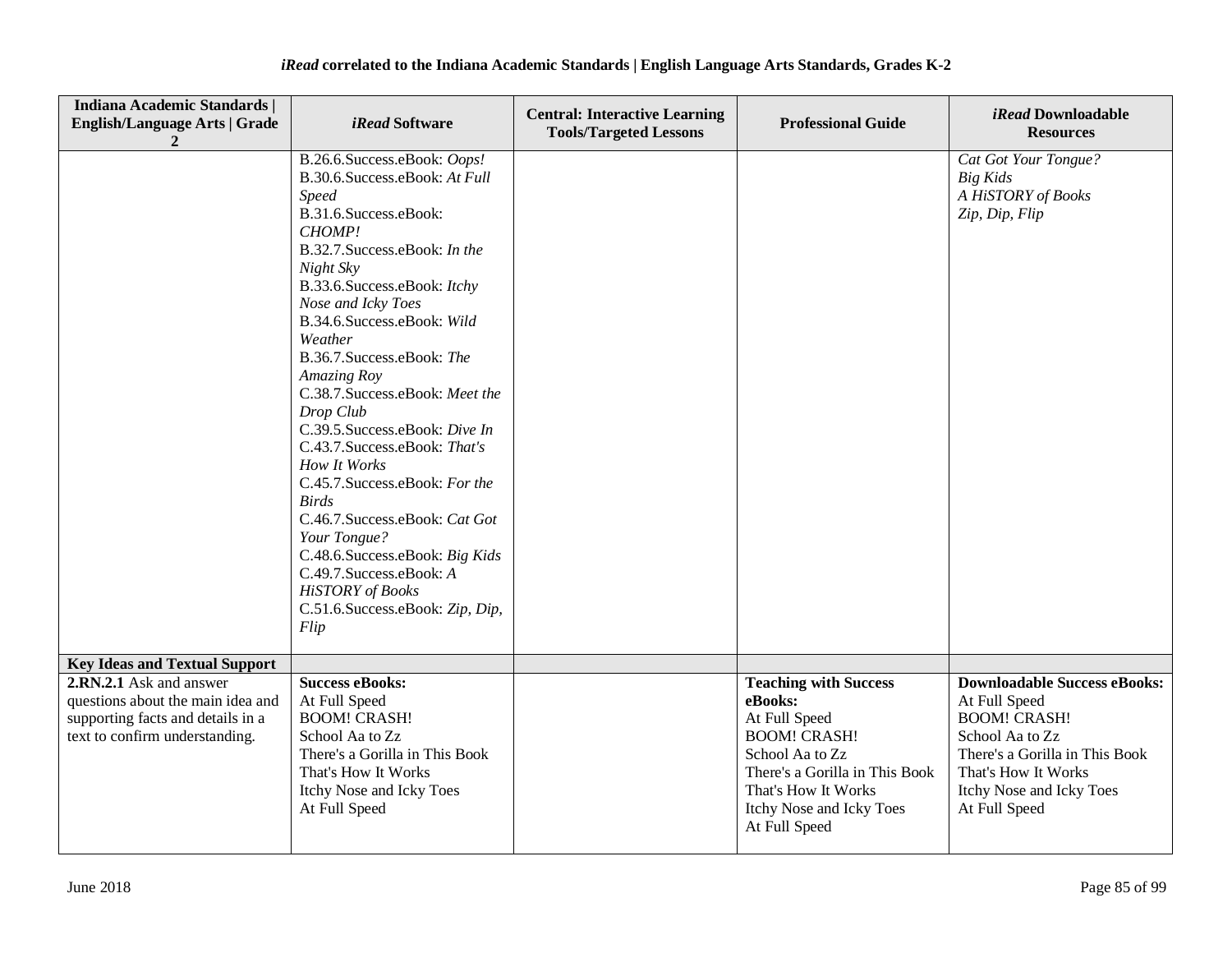| <b>Indiana Academic Standards  </b><br><b>English/Language Arts   Grade</b>                                                                                      | <i>iRead</i> Software                                                                                                                                                                   | <b>Central: Interactive Learning</b><br><b>Tools/Targeted Lessons</b> | <b>Professional Guide</b>                                                                                                                                                                                | <i>iRead</i> Downloadable<br><b>Resources</b>                                                                                                                                                        |
|------------------------------------------------------------------------------------------------------------------------------------------------------------------|-----------------------------------------------------------------------------------------------------------------------------------------------------------------------------------------|-----------------------------------------------------------------------|----------------------------------------------------------------------------------------------------------------------------------------------------------------------------------------------------------|------------------------------------------------------------------------------------------------------------------------------------------------------------------------------------------------------|
| 2.RN.2.2 Identify the main idea of<br>a multiparagraph text and the<br>topic of each paragraph.                                                                  | <b>Success eBooks:</b><br>At Full Speed<br><b>BOOM! CRASH!</b><br>School Aa to Zz<br>There's a Gorilla in This Book<br>That's How It Works<br>Itchy Nose and Icky Toes<br>At Full Speed |                                                                       | <b>Teaching with Success</b><br>eBooks:<br>At Full Speed<br><b>BOOM! CRASH!</b><br>School Aa to Zz<br>There's a Gorilla in This Book<br>That's How It Works<br>Itchy Nose and Icky Toes<br>At Full Speed | <b>Downloadable Success eBooks:</b><br>At Full Speed<br><b>BOOM! CRASH!</b><br>School Aa to Zz<br>There's a Gorilla in This Book<br>That's How It Works<br>Itchy Nose and Icky Toes<br>At Full Speed |
| 2.RN.2.3 Describe the connection<br>between a series of historical<br>events, scientific ideas or<br>concepts, and steps in a process or<br>procedure in a text. |                                                                                                                                                                                         |                                                                       |                                                                                                                                                                                                          |                                                                                                                                                                                                      |
| <b>Structural Elements and</b><br>Organization                                                                                                                   |                                                                                                                                                                                         |                                                                       |                                                                                                                                                                                                          |                                                                                                                                                                                                      |
| 2.RN.3.2 Identify how a                                                                                                                                          | <b>Teaching with Success eBooks:</b>                                                                                                                                                    |                                                                       | <b>Teaching with Success</b>                                                                                                                                                                             | <b>Graphic Organizer:</b>                                                                                                                                                                            |
| nonfiction text can be structured                                                                                                                                | Cool Animals                                                                                                                                                                            |                                                                       | eBooks:                                                                                                                                                                                                  | Venn Diagram                                                                                                                                                                                         |
| to compare and contrast, to                                                                                                                                      | Animals A to Z                                                                                                                                                                          |                                                                       | Cool Animals PG 82                                                                                                                                                                                       | Cause and Effect                                                                                                                                                                                     |
| describe a procedure, and to                                                                                                                                     | Hot, Hot, Hot                                                                                                                                                                           |                                                                       | Animals A to Z PG 85                                                                                                                                                                                     |                                                                                                                                                                                                      |
| explain a cause and effect                                                                                                                                       | Make 10, Then Do It Again!                                                                                                                                                              |                                                                       | Hot, Hot, Hot PG 90                                                                                                                                                                                      | <b>Downloadable Success eBooks:</b>                                                                                                                                                                  |
| relationship.                                                                                                                                                    | Cool Animals                                                                                                                                                                            |                                                                       | Make 10, Then Do It Again!                                                                                                                                                                               | Cool Animals                                                                                                                                                                                         |
|                                                                                                                                                                  | The City Mouse and the Country                                                                                                                                                          |                                                                       | <b>PG 90</b>                                                                                                                                                                                             | Animals A to Z                                                                                                                                                                                       |
|                                                                                                                                                                  | Mouse                                                                                                                                                                                   |                                                                       | Cool Animals PG 93                                                                                                                                                                                       | Hot, Hot, Hot                                                                                                                                                                                        |
|                                                                                                                                                                  | For the Birds<br>Cat Got Your Tongue?                                                                                                                                                   |                                                                       | The City Mouse and the<br>Country Mouse PG 96                                                                                                                                                            | Make 10, Then Do It Again!<br>Cool Animals                                                                                                                                                           |
|                                                                                                                                                                  | Big Kids                                                                                                                                                                                |                                                                       | For the Birds PG 105                                                                                                                                                                                     | The City Mouse and the Country                                                                                                                                                                       |
|                                                                                                                                                                  | Zip, Dip, Flip                                                                                                                                                                          |                                                                       | Cat Got Your Tongue? PG 105                                                                                                                                                                              | Mouse                                                                                                                                                                                                |
|                                                                                                                                                                  | Five Little Monkeys                                                                                                                                                                     |                                                                       | Big Kids PG 106                                                                                                                                                                                          | For the Birds                                                                                                                                                                                        |
|                                                                                                                                                                  | Revenge!                                                                                                                                                                                |                                                                       | Zip, Dip, Flip PG 108                                                                                                                                                                                    | Cat Got Your Tongue?                                                                                                                                                                                 |
|                                                                                                                                                                  |                                                                                                                                                                                         |                                                                       | Five Little Monkeys PG 87                                                                                                                                                                                | <b>Big Kids</b>                                                                                                                                                                                      |
|                                                                                                                                                                  |                                                                                                                                                                                         |                                                                       | Revenge! PG 103                                                                                                                                                                                          | Zip, Dip, Flip                                                                                                                                                                                       |
|                                                                                                                                                                  |                                                                                                                                                                                         |                                                                       |                                                                                                                                                                                                          | <b>Five Little Monkeys</b>                                                                                                                                                                           |
|                                                                                                                                                                  |                                                                                                                                                                                         |                                                                       |                                                                                                                                                                                                          | Revenge!                                                                                                                                                                                             |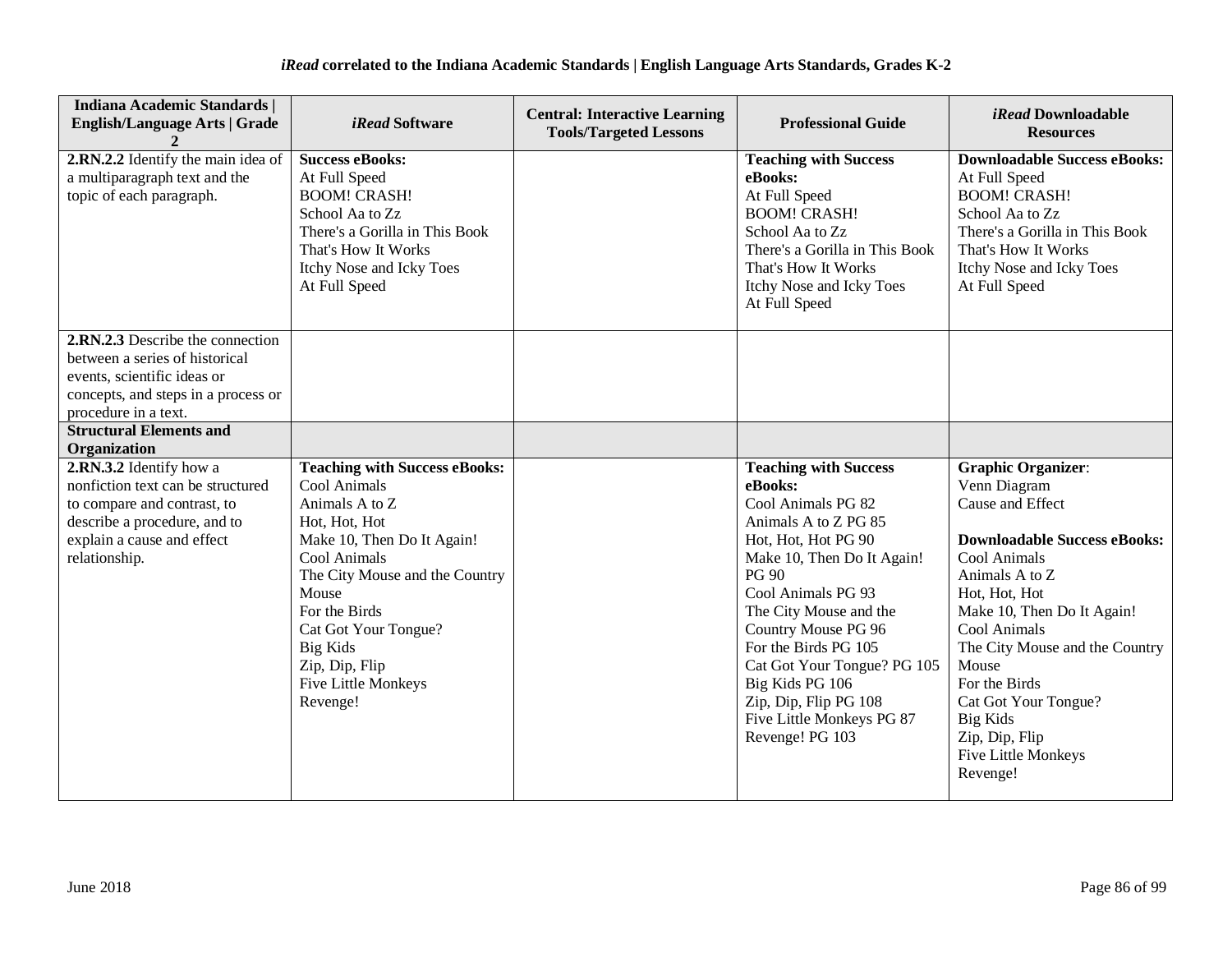| <b>Indiana Academic Standards  </b><br><b>English/Language Arts   Grade</b> | <i>iRead</i> Software             | <b>Central: Interactive Learning</b><br><b>Tools/Targeted Lessons</b> | <b>Professional Guide</b>    | <i>iRead</i> Downloadable<br><b>Resources</b> |
|-----------------------------------------------------------------------------|-----------------------------------|-----------------------------------------------------------------------|------------------------------|-----------------------------------------------|
| 2.RN.3.3 Identify what the author                                           | <b>Success eBooks:</b>            |                                                                       | <b>Teaching with Success</b> | <b>Graphic Organizer:</b>                     |
| wants to answer, explain, or                                                | Wild Weather                      |                                                                       | eBooks:                      | Evidence Web                                  |
| describe in the text.                                                       | Bed in Summer                     |                                                                       | Wild Weather PG 99           |                                               |
|                                                                             | Dive In                           |                                                                       | Bed in Summer PG 101         | <b>Downloadable Success Books:</b>            |
|                                                                             |                                   |                                                                       | Dive In PG 102               | See the ABCs                                  |
|                                                                             | iRead Software:                   |                                                                       |                              | There's a Gorilla in This Book                |
|                                                                             | A.2.5. Success.eBook: One, Two,   |                                                                       |                              | School Aa to Zz                               |
|                                                                             | <b>Buckle My Shoe</b>             |                                                                       |                              | You Are Here                                  |
|                                                                             | A.3.6. Success. eBook: See the    |                                                                       |                              | Red Hen's Garden                              |
|                                                                             | ABCs                              |                                                                       |                              | Oops!                                         |
|                                                                             | A.8.5. Success.eBook: There's a   |                                                                       |                              | The City Mouse and the Country                |
|                                                                             | Gorilla in This Book              |                                                                       |                              | Mouse                                         |
|                                                                             | A.5.5. Success.eBook: Fly Away    |                                                                       |                              | Wild Weather                                  |
|                                                                             | A.6.6. Success.eBook: Animals A   |                                                                       |                              | Dive In                                       |
|                                                                             | To Z                              |                                                                       |                              | <b>Mathbot</b>                                |
|                                                                             | A.7.5. Success.eBook: Goodnight   |                                                                       |                              | For the Birds                                 |
|                                                                             | <b>Bear</b>                       |                                                                       |                              | <b>Big Kids</b>                               |
|                                                                             | A.9.7. Success.eBook: Five Little |                                                                       |                              | A HiSTORY of Books                            |
|                                                                             | Monkeys                           |                                                                       |                              | A Field of Heroes                             |
|                                                                             | A.11.6. Success.eBook: Up in the  |                                                                       |                              | Zip, Dip, Flip                                |
|                                                                             | Sky                               |                                                                       |                              | Bed in Summer                                 |
|                                                                             | A.12.7.Success.eBook: School      |                                                                       |                              | Fly Away                                      |
|                                                                             | Aa to $Z_z$                       |                                                                       |                              | Animals A To Z                                |
|                                                                             | A.13.7. Success.eBook: You Are    |                                                                       |                              | Goodnight Bear                                |
|                                                                             | Here                              |                                                                       |                              | Up in the $Sky$                               |
|                                                                             | A.15.5. Success.eBook: Hot, Hot   |                                                                       |                              | Hot, Hot Hot!                                 |
|                                                                             | Hot!                              |                                                                       |                              | Make 10, Then Do it Again!                    |
|                                                                             | A.16.6.Success.eBook: Make 10,    |                                                                       |                              | All in a Day                                  |
|                                                                             | Then Do it Again!                 |                                                                       |                              | Is Anybody Home?                              |
|                                                                             | A.17.5. Success.eBook: All in a   |                                                                       |                              | Cool Animals                                  |
|                                                                             | Day                               |                                                                       |                              | <b>Freaky Frogs</b>                           |
|                                                                             | A.18.5. Success.eBook: Is         |                                                                       |                              | <b>BOOM! CRASH!</b>                           |
|                                                                             | Anybody Home?                     |                                                                       |                              | <b>Tough Break</b>                            |
|                                                                             | B.19.6. Success. eBook:           |                                                                       |                              | At Full Speed                                 |
|                                                                             | Moonlight Cat                     |                                                                       |                              | CHOMP!                                        |
|                                                                             | B.21.6.Success.eBook: Red         |                                                                       |                              | In the Night Sky                              |
|                                                                             | Hen's                             |                                                                       |                              | Itchy Nose and Icky Toes                      |
|                                                                             | Garden                            |                                                                       |                              | Wild Weather                                  |
|                                                                             | B.22.6.Success.eBook: Cool        |                                                                       |                              | Meet the Drop Club                            |
|                                                                             | Animals                           |                                                                       |                              | For the Birds                                 |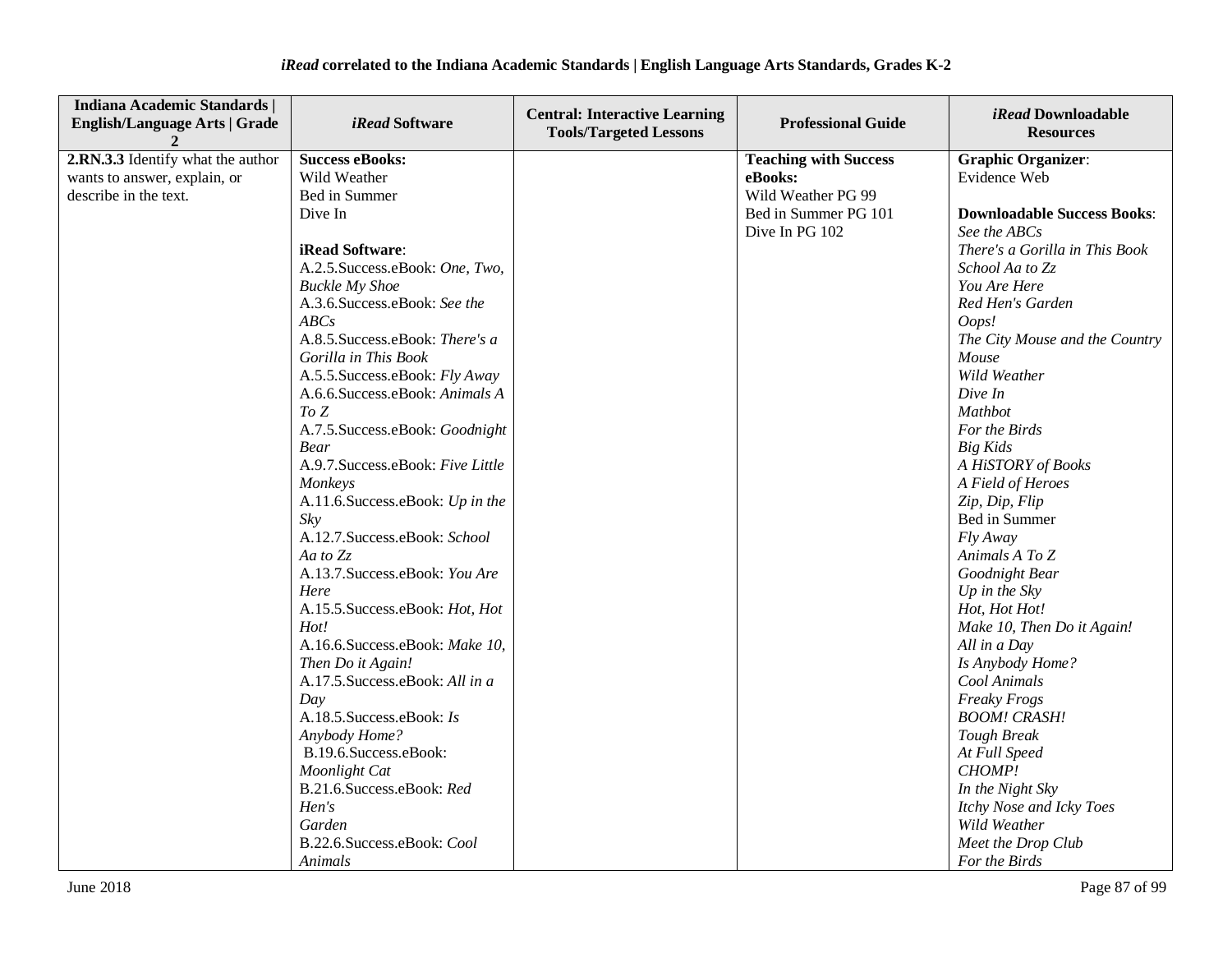| <b>Indiana Academic Standards  </b><br><b>English/Language Arts   Grade</b> | <i>iRead</i> Software                                                                                                                                                                                                                                                                                                                                                                                                                                                                                                                                                                                                                                                                                                                                                                                                                                                                                                                                                       | <b>Central: Interactive Learning</b><br><b>Tools/Targeted Lessons</b> | <b>Professional Guide</b> | iRead Downloadable<br><b>Resources</b>                                                                                                            |
|-----------------------------------------------------------------------------|-----------------------------------------------------------------------------------------------------------------------------------------------------------------------------------------------------------------------------------------------------------------------------------------------------------------------------------------------------------------------------------------------------------------------------------------------------------------------------------------------------------------------------------------------------------------------------------------------------------------------------------------------------------------------------------------------------------------------------------------------------------------------------------------------------------------------------------------------------------------------------------------------------------------------------------------------------------------------------|-----------------------------------------------------------------------|---------------------------|---------------------------------------------------------------------------------------------------------------------------------------------------|
|                                                                             | B.24.7. Success.eBook: Freaky<br>Frog<br>B.27.5. Success.eBook: Rabbit to<br>the Rescue s<br>B.25.7. Success.eBook: BOOM!<br>CRASH!<br>B.26.6.Success.eBook: Oops!<br>B.28.6. Success.eBook: The City<br>Mouse and the Country Mouse<br>B.29.6.Success.eBook: Tough<br><b>Break</b><br>B.30.6. Success.eBook: At Full<br><b>Speed</b><br>B.31.6.Success.eBook:<br>CHOMP!<br>B.32.7. Success.eBook: In the<br>Night Sky<br>B.33.6. Success.eBook: Itchy<br>Nose and Icky Toes<br>B.34.6. Success.eBook: Wild<br>Weather<br>C.37.7.Success.eBook: Bed in<br><b>Summer</b><br>C.38.7. Success.eBook: Meet the<br>Drop Club<br>C.39.5. Success.eBook: Dive In<br>C.44.7.Success.eBook: Mathbot<br>C.45.7. Success.eBook: For the<br><b>Bird</b><br>C.47.6.Success.eBook: Attach of<br>the Flue Germ<br>C.48.6. Success.eBook: Big Kids<br>C.49.7. Success.eBook: A<br><b>HiSTORY</b> of Books<br>C.50.6.Success.eBook: A Field<br>of Heroes<br>C.51.6. Success.eBook: Zip, Dip, |                                                                       |                           | Attach of the Flue Germ<br>One, Two, Buckle My Shoe<br>Five Little Monkeys<br>Make 10, Then Do it Again!<br>Moonlight Cat<br>Rabbit to the Rescue |
|                                                                             | Flip                                                                                                                                                                                                                                                                                                                                                                                                                                                                                                                                                                                                                                                                                                                                                                                                                                                                                                                                                                        |                                                                       |                           |                                                                                                                                                   |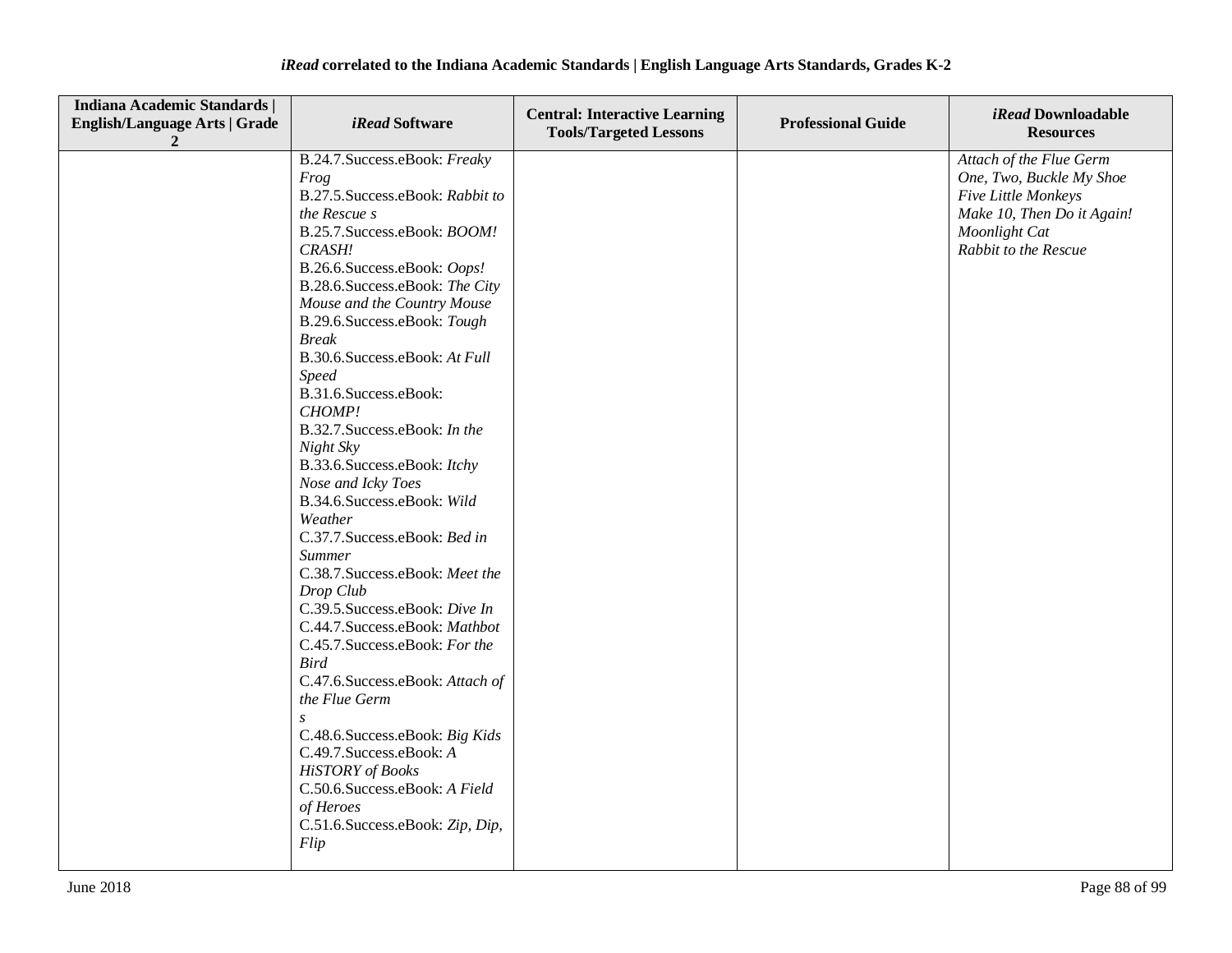| <b>Indiana Academic Standards  </b><br><b>English/Language Arts   Grade</b>                                                                                                                                                         | <i>iRead</i> Software                                                                                                                                                                                                                                                                                                                           | <b>Central: Interactive Learning</b><br><b>Tools/Targeted Lessons</b> | <b>Professional Guide</b>                                                                                                                                                                                                                                                                                                                                                                                                                                                                             | <i>iRead</i> Downloadable<br><b>Resources</b>                                                                                                                                                                                                                                                                                                                |
|-------------------------------------------------------------------------------------------------------------------------------------------------------------------------------------------------------------------------------------|-------------------------------------------------------------------------------------------------------------------------------------------------------------------------------------------------------------------------------------------------------------------------------------------------------------------------------------------------|-----------------------------------------------------------------------|-------------------------------------------------------------------------------------------------------------------------------------------------------------------------------------------------------------------------------------------------------------------------------------------------------------------------------------------------------------------------------------------------------------------------------------------------------------------------------------------------------|--------------------------------------------------------------------------------------------------------------------------------------------------------------------------------------------------------------------------------------------------------------------------------------------------------------------------------------------------------------|
| <b>Synthesis and Connection of</b><br><b>Ideas</b>                                                                                                                                                                                  |                                                                                                                                                                                                                                                                                                                                                 |                                                                       |                                                                                                                                                                                                                                                                                                                                                                                                                                                                                                       |                                                                                                                                                                                                                                                                                                                                                              |
| 2.RN.3.1 Use various text features<br>(e.g., table of contents, index,<br>headings, captions) to locate key<br>facts or information and explain<br>how they contribute to and clarify<br>a text.<br>2.RN.4.1 Describe how an author | <b>Success eBooks:</b><br>That's How It Works<br>A HiSTORY of Books:<br>Meet the Drop Club                                                                                                                                                                                                                                                      |                                                                       |                                                                                                                                                                                                                                                                                                                                                                                                                                                                                                       | <b>Graphic Organizers</b>                                                                                                                                                                                                                                                                                                                                    |
| uses facts to support specific<br>points in a text.                                                                                                                                                                                 |                                                                                                                                                                                                                                                                                                                                                 |                                                                       |                                                                                                                                                                                                                                                                                                                                                                                                                                                                                                       | Cause and Effect                                                                                                                                                                                                                                                                                                                                             |
| 2.RN.4.2 Compare and contrast<br>the most important points<br>presented by two texts on the<br>same topic.                                                                                                                          |                                                                                                                                                                                                                                                                                                                                                 |                                                                       |                                                                                                                                                                                                                                                                                                                                                                                                                                                                                                       | <b>Graphic Organizers</b><br>Venn Diagram                                                                                                                                                                                                                                                                                                                    |
| 2.RN.4.3 Standard begins at sixth<br>grade.                                                                                                                                                                                         |                                                                                                                                                                                                                                                                                                                                                 |                                                                       |                                                                                                                                                                                                                                                                                                                                                                                                                                                                                                       |                                                                                                                                                                                                                                                                                                                                                              |
| <b>READING: Vocabulary</b>                                                                                                                                                                                                          |                                                                                                                                                                                                                                                                                                                                                 |                                                                       |                                                                                                                                                                                                                                                                                                                                                                                                                                                                                                       |                                                                                                                                                                                                                                                                                                                                                              |
| 2.RV.1 Use words, phrases, and<br>strategies acquired through<br>conversations, reading and being<br>read to, and responding to<br>literature and nonfiction texts to<br>build and apply vocabulary.                                | <b>Success eBooks:</b><br>Red Hen's Garden<br>Shake the Bananas Down<br>Goodnight Bear<br>There's a Gorilla in This Book<br>Up in the Sky<br>School Aa to Zz<br>Moonlight Cat<br><b>Freaky Frogs</b><br><b>BOOM! CRASH!</b><br>At Full Speed<br>Chomp!<br>Itchy Nose and Icky Toes<br>Bed in Summer<br>That's How It Works<br>A Field of Heroes | <b>Online Instructional Routines:</b><br>Think-Pair-Share             | <b>Instructional Strategies and</b><br><b>Practices:</b><br>Think-Pair-Share PG 255<br><b>Teaching with Success</b><br>eBooks:<br>Red Hen's Garden PG 82<br>Shake the Bananas Down PG<br>83<br>Goodnight Bear PG 86<br>There's a Gorilla in This Book<br><b>PG 86</b><br>Up in the Sky PG 88<br>School Aa to Zz PG 88<br>Moonlight Cat PG 92<br>Red Hen's Garden PG 93<br>Freaky Frogs PG 94<br><b>BOOM! CRASH! PG 95</b><br>At Full Speed PG 97<br>Chomp! PG 98<br>Itchy Nose and Icky Toes PG<br>99 | <b>Downloadable Success eBooks:</b><br>Red Hen's Garden<br>Shake the Bananas Down<br>Goodnight Bear<br>There's a Gorilla in This Book<br>Up in the Sky<br>School Aa to Zz<br>Moonlight Cat<br><b>Freaky Frogs</b><br><b>BOOM! CRASH!</b><br>At Full Speed<br>Chomp!<br>Itchy Nose and Icky Toes<br>Bed in Summer<br>That's How It Works<br>A Field of Heroes |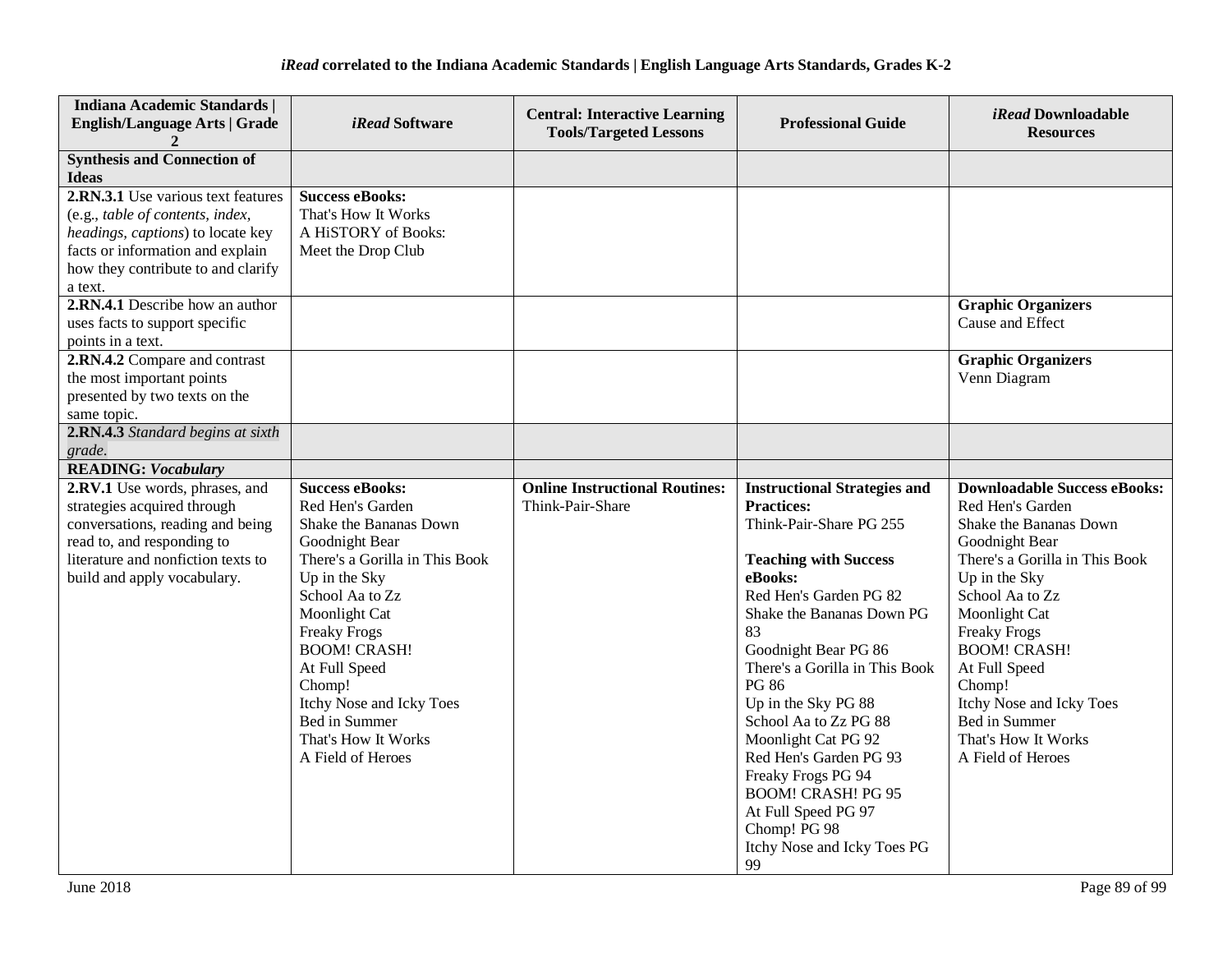| <b>Indiana Academic Standards  </b><br><b>English/Language Arts   Grade</b>                                                                                                                    | <i>iRead</i> Software                                                                                                                                                                                                                                                                                                                                                                                                                                                                | <b>Central: Interactive Learning</b><br><b>Tools/Targeted Lessons</b>                                                                                                                                                                                                                                                                                                                                                                                                                                                                                                             | <b>Professional Guide</b>                                                                                                                                                                                                                                                                                                                | iRead Downloadable<br><b>Resources</b>                                                                                                                                                                                                                                                                                        |
|------------------------------------------------------------------------------------------------------------------------------------------------------------------------------------------------|--------------------------------------------------------------------------------------------------------------------------------------------------------------------------------------------------------------------------------------------------------------------------------------------------------------------------------------------------------------------------------------------------------------------------------------------------------------------------------------|-----------------------------------------------------------------------------------------------------------------------------------------------------------------------------------------------------------------------------------------------------------------------------------------------------------------------------------------------------------------------------------------------------------------------------------------------------------------------------------------------------------------------------------------------------------------------------------|------------------------------------------------------------------------------------------------------------------------------------------------------------------------------------------------------------------------------------------------------------------------------------------------------------------------------------------|-------------------------------------------------------------------------------------------------------------------------------------------------------------------------------------------------------------------------------------------------------------------------------------------------------------------------------|
|                                                                                                                                                                                                |                                                                                                                                                                                                                                                                                                                                                                                                                                                                                      |                                                                                                                                                                                                                                                                                                                                                                                                                                                                                                                                                                                   | Bed in Summer PG 101<br>That's How It Works PG 104<br>A Field of Heroes PG 107                                                                                                                                                                                                                                                           |                                                                                                                                                                                                                                                                                                                               |
| <b>Vocabulary Building</b>                                                                                                                                                                     |                                                                                                                                                                                                                                                                                                                                                                                                                                                                                      |                                                                                                                                                                                                                                                                                                                                                                                                                                                                                                                                                                                   |                                                                                                                                                                                                                                                                                                                                          |                                                                                                                                                                                                                                                                                                                               |
| 2.RV.2.1 Use context clues (e.g.,<br>words and sentence clues) and<br>text features $(e.g., table of$<br>contents, headings) to determine<br>the meanings of unknown words.                    |                                                                                                                                                                                                                                                                                                                                                                                                                                                                                      | <b>Interactive Learning Tools:</b><br>Mrs. Wordy: Concept Sorts<br>Word Lab                                                                                                                                                                                                                                                                                                                                                                                                                                                                                                       | <b>Instructional Strategies and</b><br><b>Practices:</b><br>Word Web PG 211<br>Concept Maps PG 231                                                                                                                                                                                                                                       | <b>Graphic Organizer: Concept</b><br>Map; Word Web                                                                                                                                                                                                                                                                            |
| 2.RV.2.2 Identify relationships<br>among words, including common<br>synonyms and antonyms, and<br>simple multiple- meaning words<br>(e.g., change, duck).<br>2.RV.2.3 Standard begins at sixth |                                                                                                                                                                                                                                                                                                                                                                                                                                                                                      | <b>Interactive Learning Tools:</b><br>Mrs. Wordy: Concept Sorts<br>Word Lab                                                                                                                                                                                                                                                                                                                                                                                                                                                                                                       | <b>Instructional Strategies and</b><br><b>Practices:</b><br>Word Web PG 211<br>Concept Maps PG 231                                                                                                                                                                                                                                       | <b>Graphic Organizer: Concept</b><br>Map; Word Web                                                                                                                                                                                                                                                                            |
| grade.                                                                                                                                                                                         |                                                                                                                                                                                                                                                                                                                                                                                                                                                                                      |                                                                                                                                                                                                                                                                                                                                                                                                                                                                                                                                                                                   |                                                                                                                                                                                                                                                                                                                                          |                                                                                                                                                                                                                                                                                                                               |
| 2.RV.2.4 Use a known root word<br>as a clue to the meaning of an<br>unknown word with the same<br>root, and identify when a common<br>affix is added to a known word.                          | iRead Software:<br>C.40.4. Word Play. Prefixes non-<br>$, un-$<br>C.42.4. Word Play. Suffixes -ful,<br>$-less$<br>C.45.5. Word Play. Suffixes -y, -<br>ly<br>C.47.3. Word Play. Suffixes -er,<br>$-or$<br>C.47.4. Word Play. Suffixes -er,<br>$-est$<br>C.48.2. Word Play. Prefixes pre-,<br>$re-$<br>C.48.3. Word Play. Prefixes dis-,<br>mis-<br>C.48.4. Word Play. Suffixes -<br>ment, $-ness$<br>C.50.4. Word Play. Suffix -able<br>C.51.4. Word Play. Suffixes -ion,<br>$-iion$ | <b>Online Instructional Routines:</b><br>Look, Split, Read: Prefixes<br>dis-<br>Look, Split, Read: Prefixes<br>$mis-$<br>Look, Split, Read: Prefixes<br>$non-$<br>Look, Split, Read: Prefixes<br>pre-<br>Look, Split, Read: Prefixes re-<br>Look, Split, Read: Prefixes<br>$un-$<br>Look, Split, Read: Suffixes -<br>able<br>Look, Split, Read: Suffixes -er,<br>$-or$<br>Look, Split, Read: Suffixes -er,<br>$-est$<br>Look, Split, Read: Suffixes -<br>ion, -tion<br>Look, Split, Read: Suffixes -ful<br>Look, Split, Read: Suffixes -<br>less<br>Look, Split, Read: Suffixes - | <b>Instructional Strategies and</b><br><b>Practices:</b><br>Word Web PG 211<br>Look, Split, Read: Prefixes PG<br>208<br>Look, Split, Read: Suffixes PG<br>209<br>Word Sorts PG 210<br>Read Decodable Passages PG<br>213<br><b>Learning Center Ideas:</b><br>Prefixes and Suffixes: Spin PG<br>215; Affixes: Base Word<br>Addition PG 215 | <b>Learning Center Activities:</b><br><b>Base Word Addition</b><br>Suffix Spin<br><b>Just Read Passages</b><br><b>Visiting Friends</b><br><b>Jobs for Dogs</b><br><b>Big Cats</b><br><b>Being Famous</b><br><b>Big Bend Park</b><br>Do Over<br><b>Bouncing Eggs</b><br><b>Jumping Boots</b><br>The Mix Up<br>Silly Inventions |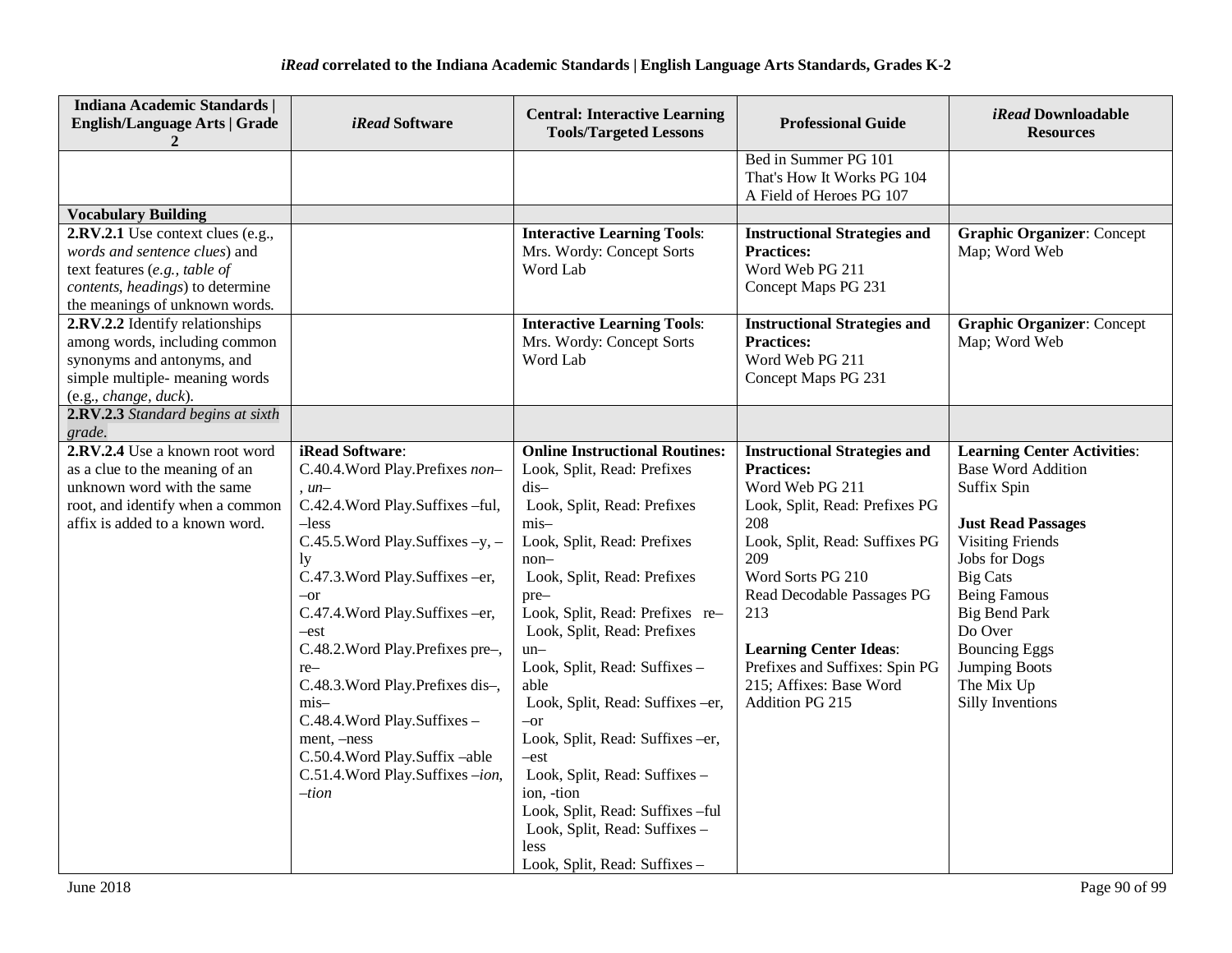| <b>Indiana Academic Standards  </b><br><b>English/Language Arts   Grade</b>                                                                                                                          | iRead Software                                                                                                                                                                                                                                                                                                                                                                   | <b>Central: Interactive Learning</b><br><b>Tools/Targeted Lessons</b>                                                                                                                                                                                    | <b>Professional Guide</b>                                                                               | <i>iRead</i> Downloadable<br><b>Resources</b>                                                                                                                                                                |
|------------------------------------------------------------------------------------------------------------------------------------------------------------------------------------------------------|----------------------------------------------------------------------------------------------------------------------------------------------------------------------------------------------------------------------------------------------------------------------------------------------------------------------------------------------------------------------------------|----------------------------------------------------------------------------------------------------------------------------------------------------------------------------------------------------------------------------------------------------------|---------------------------------------------------------------------------------------------------------|--------------------------------------------------------------------------------------------------------------------------------------------------------------------------------------------------------------|
|                                                                                                                                                                                                      |                                                                                                                                                                                                                                                                                                                                                                                  | ment, -ness<br>Look, Split, Read: Suffixes -y,<br>$-$ ly<br><b>Word Sorts</b><br><b>Read Decodable Passages</b><br><b>Interactive Learning Tools:</b><br>Mrs. Wordy: Look, Split, Read:<br>Prefixes<br>Mrs. Wordy: Look, Split, Read:<br><b>Suffixes</b> |                                                                                                         |                                                                                                                                                                                                              |
| 2.RV.2.5 Consult reference<br>materials, both print and digital<br>(e.g., <i>dictionary</i> ), to determine or<br>clarify the meanings of words and<br>phrases.                                      |                                                                                                                                                                                                                                                                                                                                                                                  |                                                                                                                                                                                                                                                          |                                                                                                         |                                                                                                                                                                                                              |
| <b>Vocabulary in Literature and</b><br><b>Nonfiction Texts</b>                                                                                                                                       |                                                                                                                                                                                                                                                                                                                                                                                  |                                                                                                                                                                                                                                                          |                                                                                                         |                                                                                                                                                                                                              |
| 2.RV.3.1 Recognize that authors<br>use words (e.g., regular beats,<br>repeating lines, simile,<br>alliteration, onomatopoeia,<br>idioms) to provide rhythm and<br>meaning in a story, poem, or song. | iRead Software:<br>A.1.5. Success.eBook: Shake the<br><b>Bananas Down</b><br>A.7.5. Success.eBook: Goodnight<br><b>Bear</b><br>A.8.5. Success.eBook: There's a<br>Gorilla in This Book<br>A.10.6.Success.eBook: The Owl<br>and the Pussy-Cat<br>A.11.6. Success.eBook: Up in the<br>Sky<br>B.29.6.Success.eBook: Tough<br><b>Break</b><br>C.37.7.Success.eBook: Bed in<br>Summer |                                                                                                                                                                                                                                                          |                                                                                                         | <b>Downloadable Success Books:</b><br>Shake the Bananas Down<br>Goodnight Bear<br>There's a Gorilla in This Book<br>The Owl and the Pussy-Cat<br>Up in the Sky<br><b>Tough Break</b><br><b>Bed in Summer</b> |
| 2.RV.3.2 Determine the meanings<br>of words and phrases in a<br>nonfiction text relevant to a<br>second grade topic or subject area.                                                                 |                                                                                                                                                                                                                                                                                                                                                                                  | <b>Online Instructional Routines:</b><br><b>Concept Sorts</b><br><b>Concept Maps</b><br><b>Interactive Learning Tools:</b><br>Mrs. Wordy: Concept Sorts                                                                                                  | <b>Instructional Strategies and</b><br><b>Practices:</b><br>Concept Sorts PG 229<br>Concept Maps PG 231 | <b>Learning Center Activities:</b><br><b>Word Scales</b><br><b>Word Lists</b><br><b>Word Scales</b>                                                                                                          |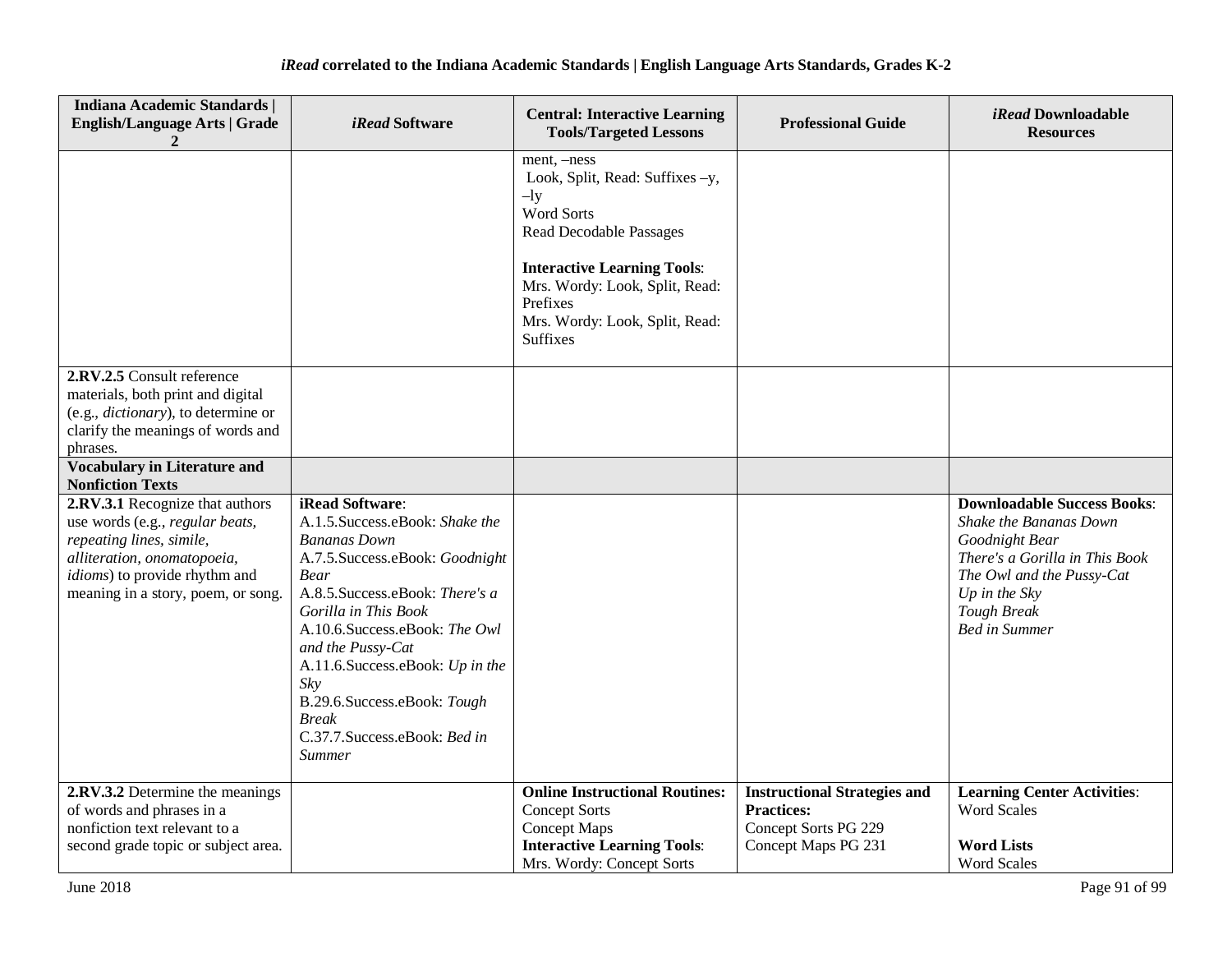| <b>Indiana Academic Standards  </b><br><b>English/Language Arts   Grade</b> | <i>iRead</i> Software  | <b>Central: Interactive Learning</b><br><b>Tools/Targeted Lessons</b> | <b>Professional Guide</b>    | <i>iRead</i> Downloadable<br><b>Resources</b> |
|-----------------------------------------------------------------------------|------------------------|-----------------------------------------------------------------------|------------------------------|-----------------------------------------------|
|                                                                             |                        |                                                                       |                              |                                               |
| 2.RV.3.3 Standard begins at third                                           |                        |                                                                       |                              |                                               |
| grade.                                                                      |                        |                                                                       |                              |                                               |
| <b>WRITING</b>                                                              |                        |                                                                       |                              |                                               |
| 2.W.1 Write routinely over brief                                            |                        |                                                                       |                              |                                               |
| time frames and for a variety of                                            |                        |                                                                       |                              |                                               |
| tasks, purposes, and audiences;                                             |                        |                                                                       |                              |                                               |
| apply reading standards to write in                                         |                        |                                                                       |                              |                                               |
| response to literature and                                                  |                        |                                                                       |                              |                                               |
| nonfiction texts.                                                           |                        |                                                                       |                              |                                               |
| <b>Handwriting</b>                                                          |                        |                                                                       |                              |                                               |
| 2.W.2.1 Form letters correctly                                              |                        |                                                                       |                              |                                               |
| and space words and sentences                                               |                        |                                                                       |                              |                                               |
| properly so that writing can be                                             |                        |                                                                       |                              |                                               |
| read easily by another person.                                              |                        |                                                                       |                              |                                               |
| 2.W.2.2 Students are expected to                                            |                        |                                                                       |                              |                                               |
| build upon and continue applying                                            |                        |                                                                       |                              |                                               |
| concepts learned previously.                                                |                        |                                                                       |                              |                                               |
| <b>Writing Genres: Argumentative,</b>                                       |                        |                                                                       |                              |                                               |
| <b>Informative, and Narrative</b>                                           |                        |                                                                       |                              |                                               |
| 2.W.3.1 Write a logically                                                   | <b>Success eBooks:</b> |                                                                       | <b>Teaching with Success</b> | <b>Downloadable Success eBooks:</b>           |
| connected paragraph or                                                      | Bed in Summer          |                                                                       | eBooks:                      | Bed in Summer                                 |
| paragraphs that introduce an                                                |                        |                                                                       | Bed in Summer PG 101         |                                               |
| opinion, with a concluding                                                  |                        |                                                                       |                              |                                               |
| statement or section and multiple                                           |                        |                                                                       |                              |                                               |
| reasons to explain why a certain                                            |                        |                                                                       |                              |                                               |
| course of action should be                                                  |                        |                                                                       |                              |                                               |
| followed.                                                                   |                        |                                                                       |                              |                                               |
| 2.W.3.2 Write a paragraph or                                                | <b>Success eBooks:</b> |                                                                       | <b>Teaching with Success</b> | <b>Downloadable Success eBooks:</b>           |
| paragraphs on a topic that                                                  | Meet the Drop Club     |                                                                       | eBooks:                      | Meet the Drop Club                            |
| introduce a topic, provide facts                                            | Wild Weather           |                                                                       | Meet the Drop Club PG 101    | Wild Weather                                  |
| and details about the topic, and                                            | Zip, Dip, Flip         |                                                                       | Wild Weather PG 99           | Zip, Dip, Flip                                |
| provide a concluding statement.                                             |                        |                                                                       | Zip, Dip, Flip PG 108        |                                               |
|                                                                             |                        |                                                                       |                              |                                               |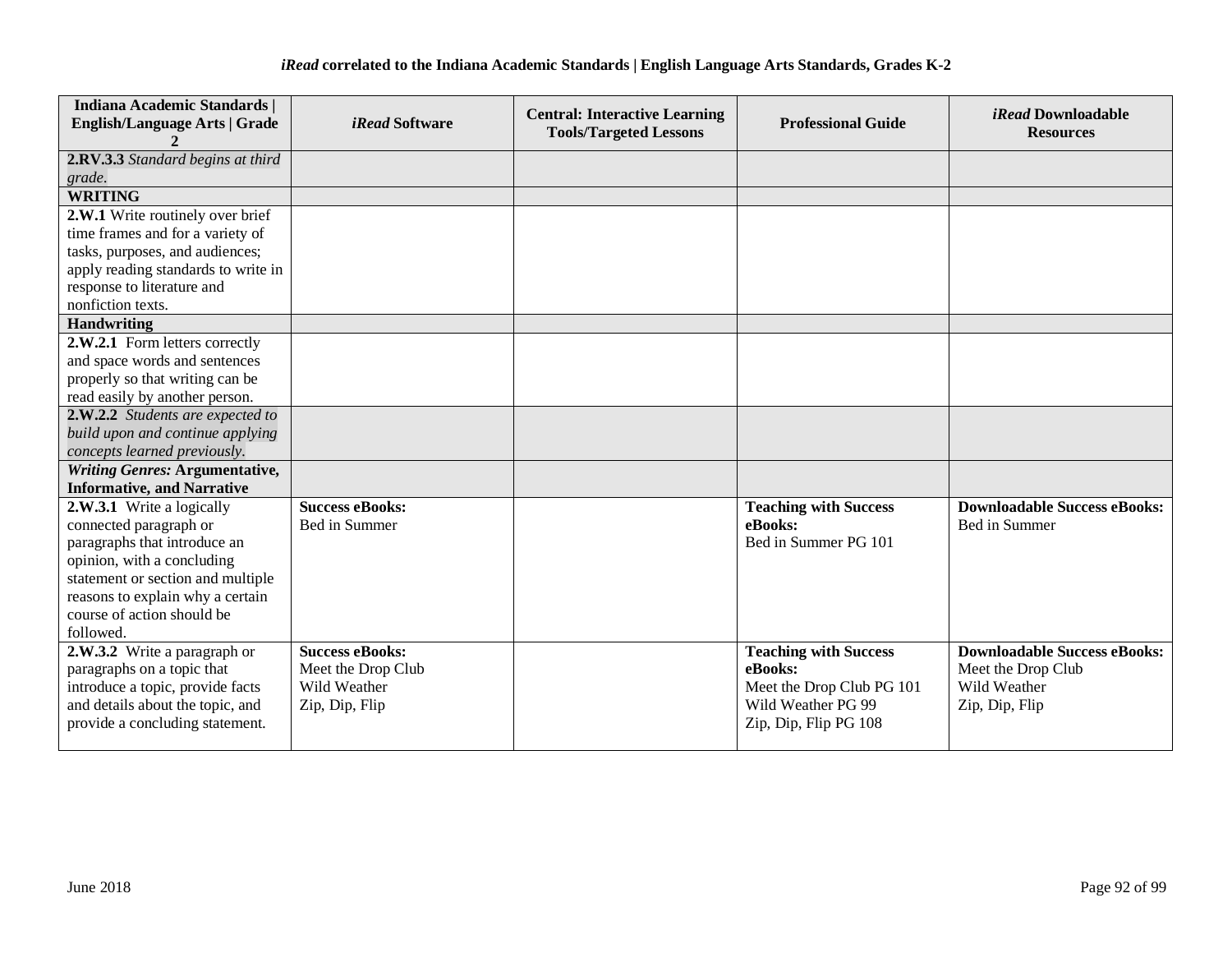| <b>Indiana Academic Standards  </b><br><b>English/Language Arts   Grade</b>                                                                                                                                                                                                                                                                                                                                                                                                                                                | <i>iRead</i> Software                                                                                                              | <b>Central: Interactive Learning</b><br><b>Tools/Targeted Lessons</b> | <b>Professional Guide</b>                                                                                                                                                               | <i>iRead</i> Downloadable<br><b>Resources</b>                                                                                                   |
|----------------------------------------------------------------------------------------------------------------------------------------------------------------------------------------------------------------------------------------------------------------------------------------------------------------------------------------------------------------------------------------------------------------------------------------------------------------------------------------------------------------------------|------------------------------------------------------------------------------------------------------------------------------------|-----------------------------------------------------------------------|-----------------------------------------------------------------------------------------------------------------------------------------------------------------------------------------|-------------------------------------------------------------------------------------------------------------------------------------------------|
| 2.W.3.3 Develop topics for<br>friendly letters, stories, poems,<br>and other narrative purposes that -<br>Include a beginning. Use temporal<br>words to signal event order (e.g.,<br>first of all). Provide details to<br>describe actions, thoughts, and<br>feelings. Provide an ending.                                                                                                                                                                                                                                  | <b>Success eBooks:</b><br><b>Tough Break</b><br>Chomp!<br>Mathbot<br>For the Birds<br>Attack of the Flue Germ<br>A Field of Heroes |                                                                       | <b>Teaching with Success</b><br>eBooks:<br>Tough Break PG 97<br>Chomp! PG 98<br>Mathbot PG 104<br>For the Birds PG 105<br>Attack of the Flue Germ PG<br>106<br>A Field of Heroes PG 107 | <b>Downloadable Success eBooks:</b><br><b>Tough Break</b><br>Chomp!<br>Mathbot<br>For the Birds<br>Attack of the Flue Germ<br>A Field of Heroes |
| <b>The Writing Process</b>                                                                                                                                                                                                                                                                                                                                                                                                                                                                                                 |                                                                                                                                    |                                                                       |                                                                                                                                                                                         |                                                                                                                                                 |
| 2.W.4 Apply the writing process<br>to -Generate a draft by<br>developing, selecting and<br>organizing ideas relevant to topic,<br>purpose, and genre; revise<br>writing, using appropriate<br>reference materials, by adding<br>details (e.g., organization,<br>sentence structure, word choice);<br>edit writing for format and<br>conventions (e.g., spelling,<br>capitalization, usage,<br><i>punctuation</i> ); and provide<br>feedback to other writers. Use<br>available technology to publish<br>legible documents. |                                                                                                                                    |                                                                       |                                                                                                                                                                                         |                                                                                                                                                 |
| The Research Process: Finding,<br>Assessing, Synthesizing, and<br><b>Reporting Information</b>                                                                                                                                                                                                                                                                                                                                                                                                                             |                                                                                                                                    |                                                                       |                                                                                                                                                                                         |                                                                                                                                                 |
| 2.W.5 With support, conduct<br>short research on a topic. Find<br>information on a topic of interest<br>(e.g., <i>cardinals</i> ). Identify various<br>visual and text reference sources.<br>Organize, summarize, and present<br>the information, choosing from a<br>variety of formats                                                                                                                                                                                                                                    |                                                                                                                                    |                                                                       |                                                                                                                                                                                         |                                                                                                                                                 |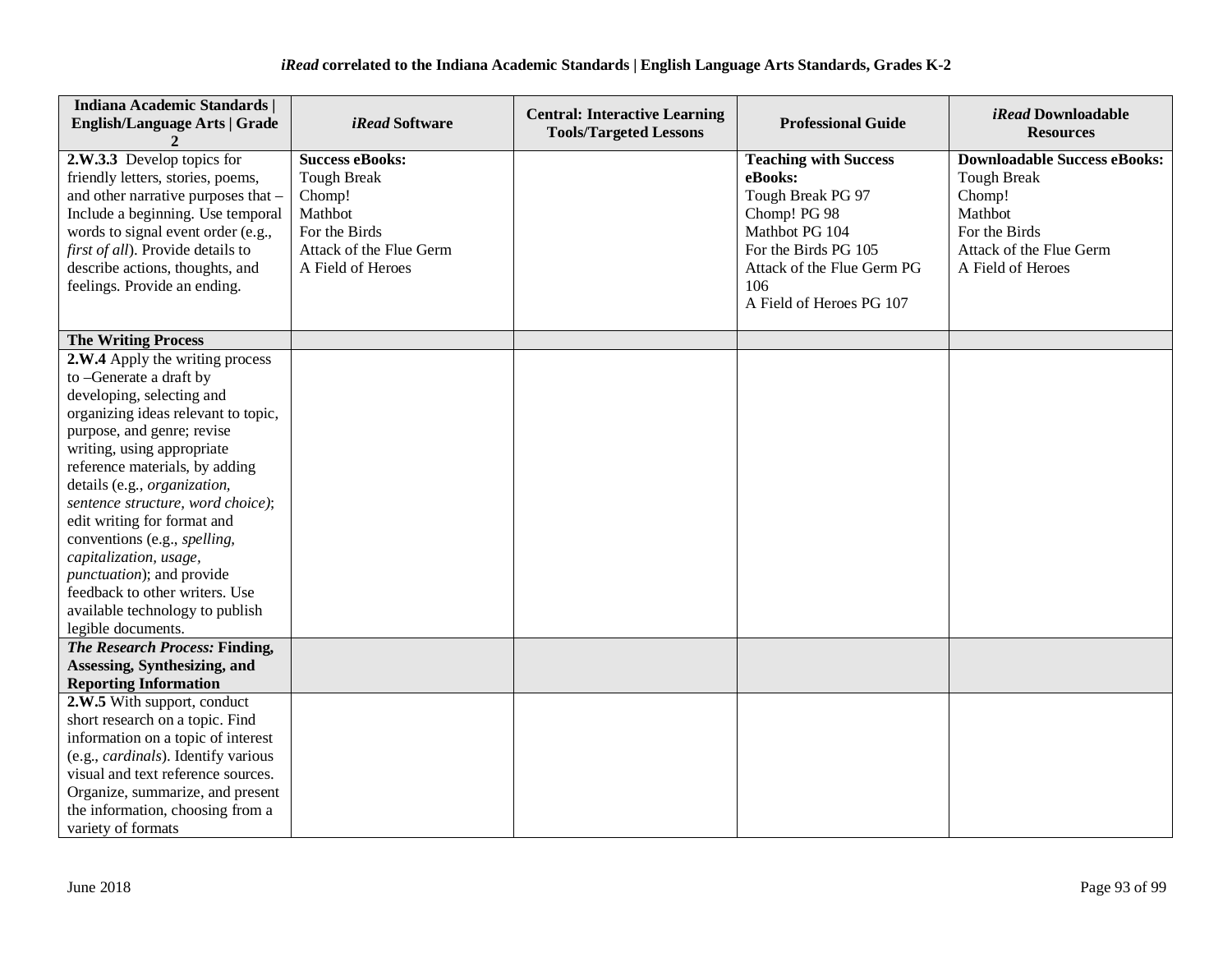| <b>Indiana Academic Standards  </b><br><b>English/Language Arts   Grade</b>                                                                                                                                                                                                                                                                                                                                                                                                                                                                                                                                                                                                                                                                                                                            | iRead Software                                                                                                                                                                                                                                                                                                                                                                                                                                                                                                                                                              | <b>Central: Interactive Learning</b><br><b>Tools/Targeted Lessons</b>                                                                                                                                                                                                                                                                                                                                                                                                | <b>Professional Guide</b>                                                                                                                                                                                                                                               | iRead Downloadable<br><b>Resources</b>                                                                                                                                                                                                                                                                                                                                                                                                                                                                                                                                                   |
|--------------------------------------------------------------------------------------------------------------------------------------------------------------------------------------------------------------------------------------------------------------------------------------------------------------------------------------------------------------------------------------------------------------------------------------------------------------------------------------------------------------------------------------------------------------------------------------------------------------------------------------------------------------------------------------------------------------------------------------------------------------------------------------------------------|-----------------------------------------------------------------------------------------------------------------------------------------------------------------------------------------------------------------------------------------------------------------------------------------------------------------------------------------------------------------------------------------------------------------------------------------------------------------------------------------------------------------------------------------------------------------------------|----------------------------------------------------------------------------------------------------------------------------------------------------------------------------------------------------------------------------------------------------------------------------------------------------------------------------------------------------------------------------------------------------------------------------------------------------------------------|-------------------------------------------------------------------------------------------------------------------------------------------------------------------------------------------------------------------------------------------------------------------------|------------------------------------------------------------------------------------------------------------------------------------------------------------------------------------------------------------------------------------------------------------------------------------------------------------------------------------------------------------------------------------------------------------------------------------------------------------------------------------------------------------------------------------------------------------------------------------------|
| <b>Conventions of Standard</b><br><b>English: Grammar and Usage /</b><br><b>Capitalization, Punctuation,</b><br>and Spelling                                                                                                                                                                                                                                                                                                                                                                                                                                                                                                                                                                                                                                                                           |                                                                                                                                                                                                                                                                                                                                                                                                                                                                                                                                                                             |                                                                                                                                                                                                                                                                                                                                                                                                                                                                      |                                                                                                                                                                                                                                                                         |                                                                                                                                                                                                                                                                                                                                                                                                                                                                                                                                                                                          |
| 2.W.6.1 Demonstrate command<br>of English grammar and usage,<br>focusing on:<br>2.W.6.1a Nouns/Pronouns-<br>Writing sentences that include<br>common, proper, possessive, and<br>collective nouns, irregular plural<br>nouns, and personal and<br>possessive pronouns.<br>2.W.6.1b Verbs - Writing<br>sentences that use the past tense<br>of frequently occurring irregular<br>verbs. Understanding the<br>functions of different types of<br>verbs (e.g., action, linking) in<br>sentences.<br>2.W.6.1c Adjectives/Adverbs-<br>Writing sentences that use<br>adjectives and adverbs.<br>2.W.6.1d Prepositions -<br>Standard begins at fourth grade.<br>2.W.6.1e Usage - Writing<br>correctly complete simple and<br>compound declarative,<br>interrogative, imperative, and<br>exclamatory sentences | iRead Software:<br>A.13.5. Word Play. Base Word +<br>Ending $-s$ _: plurals<br>A.14.5. Word Play. Base Word +<br>Ending $-s$ : verbs<br>A.16.4. Word Play. Base Word +<br>Ending $-s$ _: plurals and verbs<br>B.20.4. Word Play. Ending $-s$ _:<br>plurals (Reactivate)<br>B.20.5. Word Play. Ending $-s$ _: verbs<br>(Reactivate)<br>B.24.1. Word Play. Ending -es<br>(adding a syllable)<br>B.26.4. Word Play. Ending -es<br>(adding a syllable)<br>B.30.4. Word Play. Inflectional<br>Endings (mixed practice)<br>C.39.1. Word Play. Reactivate:<br>Endings $-s$ , $-es$ | <b>Online Instructional Routines:</b><br>Look, Read: Inflectional Endings $-s$<br>(plurals)<br>Look, Read: Inflectional Endings -s<br>(verbs)<br>Look, Read: Inflectional Endings -<br>es<br>Look, Read: Inflectional Endings<br>Changing $-y$ to i $(\sqrt{e})$<br>Look, Read: Inflectional Endings<br>Changing -y to i $(\overline{v})$<br>Read Decodable Passages<br><b>Interactive Learning Tools:</b><br>Mrs. Wordy: Look, Read:<br><b>Inflectional Endings</b> | <b>Instructional Strategies and</b><br><b>Practices:</b><br>Look, Read: Inflectional Endings<br>PG 206<br>Read Decodable Passages PG 213<br><b>Learning Center Ideas:</b><br>Plural Nouns: Make it More PG<br>214<br>Technology Center: Word Sorts<br>PG 215            | <b>Learning Center Activities:</b><br><b>Base Word Addition</b><br>Make It More<br>Word Sorts (Inflectional Endings)<br><b>Just Read Passages</b><br>At the Ball Game<br>A Gift for Dad<br>The Garbage Truck<br>The Soccer Game<br>The Fox and the Bee<br>Dad's Big Play<br>The Jet<br>Crash!<br>A Day at the Races<br>Fun With Gram and Gramp<br>The Class Trip<br>A Ride to the Pond<br>The Beach Day<br>Jazz Dance Class<br><b>Visiting Friends</b><br><b>Jobs</b> for Dogs<br><b>Speed Skaters</b><br>The Art Contest<br>Camping in a State Park<br>Under the Big Tent<br>Our Garden |
| 2.W.6.2 Demonstrate command<br>of capitalization, punctuation, and<br>spelling, focusing on:<br>2.W.6.2a Capitalization-<br>Capitalizing greetings, months<br>and days of the week, titles and<br>initials in names, and proper<br>nouns, including holidays and<br>geographic names.<br>2.W.6.2b Punctuation -                                                                                                                                                                                                                                                                                                                                                                                                                                                                                        | iRead Software:<br>B.28.1.Code.Long $a$ (a_e)<br>B.28.2.Code. Long $i$ (i_e)<br>B.28.3.Code. Long a, Long i (VCe)<br>B.29.1.Code.Long $o$ (o_e)<br>B.29.2.Code.Long $o$ , Long $u$ (VCe)<br>A.1-3: Identify and Match Initial<br>Sounds<br>A.7.1.Alphabet.Letter Sound: a /a/<br>A.8.1.Alphabet.Letter Sound: e/e/<br>A.8.2.Alphabet.Letter Sound: f/f/                                                                                                                                                                                                                     | <b>Interactive Learning Tools:</b><br>Mr. Sounders: Long Vowels<br>Mr. Sounders: Sound Sorts<br>Sounders: Short Vowels; Mr.<br>Sounders: Sound Sorts<br>Mr. Sounders: Consonant Blends<br>Mr. Sounders: Other Long Vowel<br>Spellings                                                                                                                                                                                                                                | <b>Instructional Strategies and</b><br><b>Practices:</b><br>Long Vowel (VCe) /i/ kite: PG<br>191<br>Decode Words: Spelling Patterns<br>PG 197<br>Short Vowel: /o/ hot PG 190<br>Consonant blends: s-blends PG<br>194<br>Other Long Vowel Spellings: /e/<br>feet: PG 192 | <b>Learning Center Activities: VCe</b><br>Words Go Fish<br>Beginning Sounds Go Fish<br><b>Sound Sorts</b><br><b>Decodable Books:</b><br>Hen Pen's Joke<br>Lots of Dimes<br>Make a Cake<br>The Quietest Boy<br>Lime Ice Is Nice                                                                                                                                                                                                                                                                                                                                                           |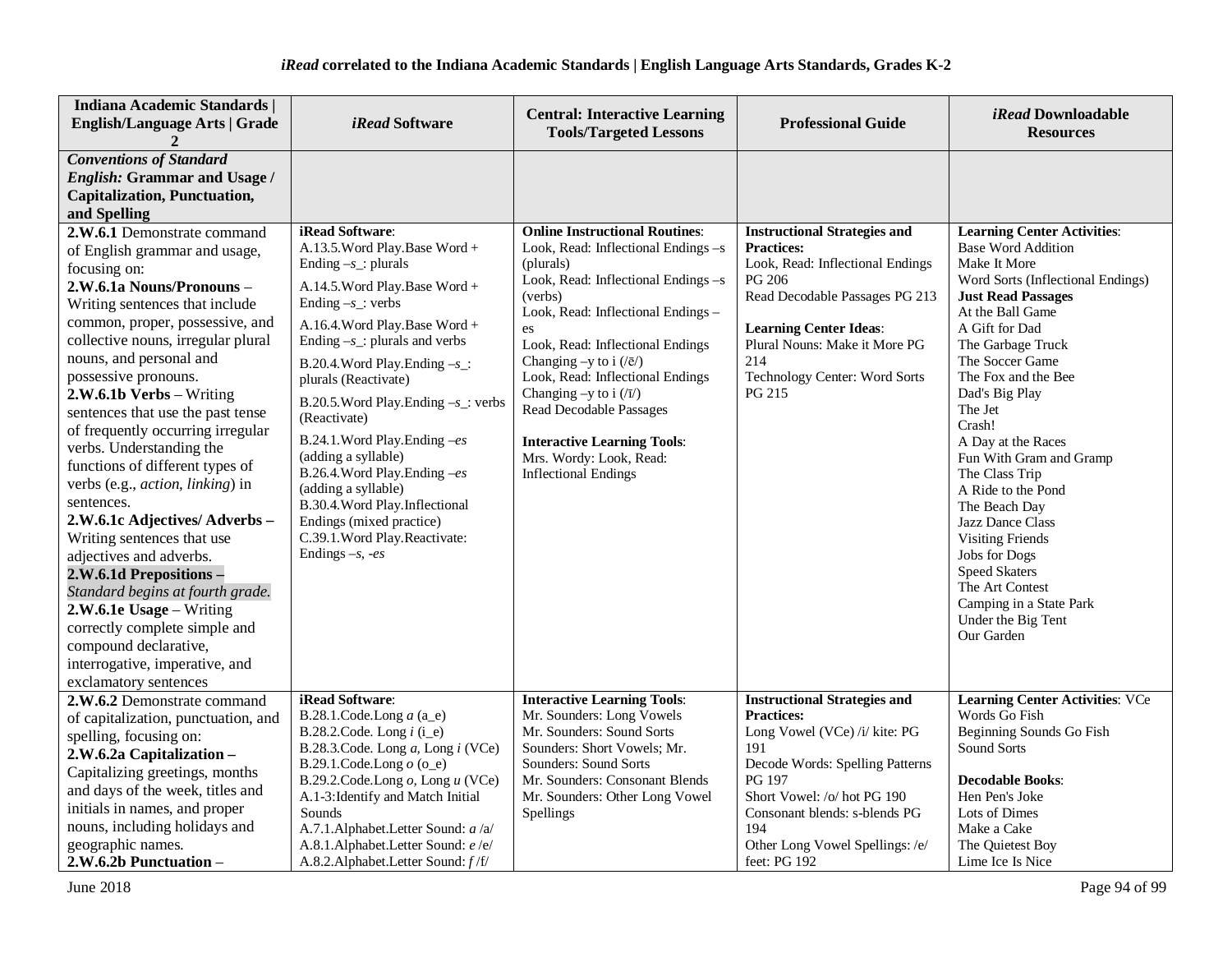| <b>Indiana Academic Standards  </b><br><b>English/Language Arts   Grade</b>                                                                                                                                                                                                                                                                                                                                                                                                                                                                                                                                              | <i>iRead</i> Software                                                                                                                                                                                                                                                                                                                                                                                                                                                                                                                                                              | <b>Central: Interactive Learning</b><br><b>Tools/Targeted Lessons</b> | <b>Professional Guide</b>                                                                                                                                                                                                                                                                                             | <i>iRead</i> Downloadable<br><b>Resources</b>                                                                                                                                                                                                                                                                    |
|--------------------------------------------------------------------------------------------------------------------------------------------------------------------------------------------------------------------------------------------------------------------------------------------------------------------------------------------------------------------------------------------------------------------------------------------------------------------------------------------------------------------------------------------------------------------------------------------------------------------------|------------------------------------------------------------------------------------------------------------------------------------------------------------------------------------------------------------------------------------------------------------------------------------------------------------------------------------------------------------------------------------------------------------------------------------------------------------------------------------------------------------------------------------------------------------------------------------|-----------------------------------------------------------------------|-----------------------------------------------------------------------------------------------------------------------------------------------------------------------------------------------------------------------------------------------------------------------------------------------------------------------|------------------------------------------------------------------------------------------------------------------------------------------------------------------------------------------------------------------------------------------------------------------------------------------------------------------|
| Correctly using a period, question<br>mark, or exclamation mark at the<br>end of a sentence. Using an<br>apostrophe to form contractions<br>and singular possessive nouns.<br>Using commas in greetings and<br>closings of letters, dates, and to<br>separate items in a series.<br>2.W.6.2c Spelling – Correctly<br>spelling words with short and<br>long vowel sounds, r-controlled<br>vowels, and consonant-blend<br>patterns. Generalizing learned<br>spelling patterns (e.g., word<br>families) when writing words.<br>Correctly spelling common<br>irregularly-spelled grade-<br>appropriate high frequency words. | A.9.1.Alphabet.Letter Sound: i/i/<br>A.10.2. Alphabet. Letter Sound: o /o/<br>A.10.3. Alphabet. Letter Sound: p /p/<br>A.11.4. Alphabet. Letter Sound: u/u/<br>B.24.2.Code.Initial s-Blends<br>B.24.3.Code.More s-Blends<br>B.24.4. Code. Initial <i>l</i> -Blends<br>B.24.5.Code.Initial r-Blends<br>B.25.1.Code.Final Blends<br>B.25.2. Code. More Final Blends<br>C.38.2. Code. Reactivate: Double<br>Consonants, Final -ck<br>C.38.4.Code.Final -tch<br>C.38.5.Code.Three-Letter Blends<br>SAM Central: Targeted Lessons:<br>Decoding and Spelling: Consonant<br><b>Blends</b> |                                                                       | Decode Words: Spelling Patterns<br>PG 197                                                                                                                                                                                                                                                                             |                                                                                                                                                                                                                                                                                                                  |
| SPEAKING AND LISTENING                                                                                                                                                                                                                                                                                                                                                                                                                                                                                                                                                                                                   |                                                                                                                                                                                                                                                                                                                                                                                                                                                                                                                                                                                    |                                                                       |                                                                                                                                                                                                                                                                                                                       |                                                                                                                                                                                                                                                                                                                  |
| <b>2.SL.1</b> Listen actively and adjust<br>the use of spoken language (e.g.,<br>conventions, vocabulary) to<br>communicate effectively with a<br>variety of audiences and for<br>different purposes.                                                                                                                                                                                                                                                                                                                                                                                                                    |                                                                                                                                                                                                                                                                                                                                                                                                                                                                                                                                                                                    |                                                                       |                                                                                                                                                                                                                                                                                                                       |                                                                                                                                                                                                                                                                                                                  |
| <b>Discussion and Collaboration</b>                                                                                                                                                                                                                                                                                                                                                                                                                                                                                                                                                                                      |                                                                                                                                                                                                                                                                                                                                                                                                                                                                                                                                                                                    |                                                                       |                                                                                                                                                                                                                                                                                                                       |                                                                                                                                                                                                                                                                                                                  |
| 2.SL.2.1 Participate in<br>collaborative conversations about<br>grade-appropriate topics and texts<br>with peers and adults in small and<br>larger groups.                                                                                                                                                                                                                                                                                                                                                                                                                                                               | <b>Success eBooks:</b><br>Red Hen's Garden<br>Shake the Bananas Down<br>Goodnight Bear<br>There's a Gorilla in This Book<br>Up in the Sky<br>School Aa to Zz<br>Moonlight Cat<br><b>Freaky Frogs</b><br><b>BOOM! CRASH!</b><br>At Full Speed<br>Chomp!<br>Itchy Nose and Icky Toes<br>Bed in Summer                                                                                                                                                                                                                                                                                | <b>Online Instructional Routines:</b><br>Think-Pair-Share             | <b>Instructional Strategies and</b><br><b>Practices:</b><br>Think-Pair-Share PG 255<br><b>Teaching with Success</b><br>eBooks:<br>Red Hen's Garden PG 82<br>Shake the Bananas Down PG<br>83<br>Goodnight Bear PG 86<br>There's a Gorilla in This Book<br><b>PG 86</b><br>Up in the Sky PG 88<br>School Aa to Zz PG 88 | <b>Downloadable Success eBooks:</b><br>Red Hen's Garden<br>Shake the Bananas Down<br>Goodnight Bear<br>There's a Gorilla in This Book<br>Up in the Sky<br>School Aa to Zz<br>Moonlight Cat<br><b>Freaky Frogs</b><br><b>BOOM! CRASH!</b><br>At Full Speed<br>Chomp!<br>Itchy Nose and Icky Toes<br>Bed in Summer |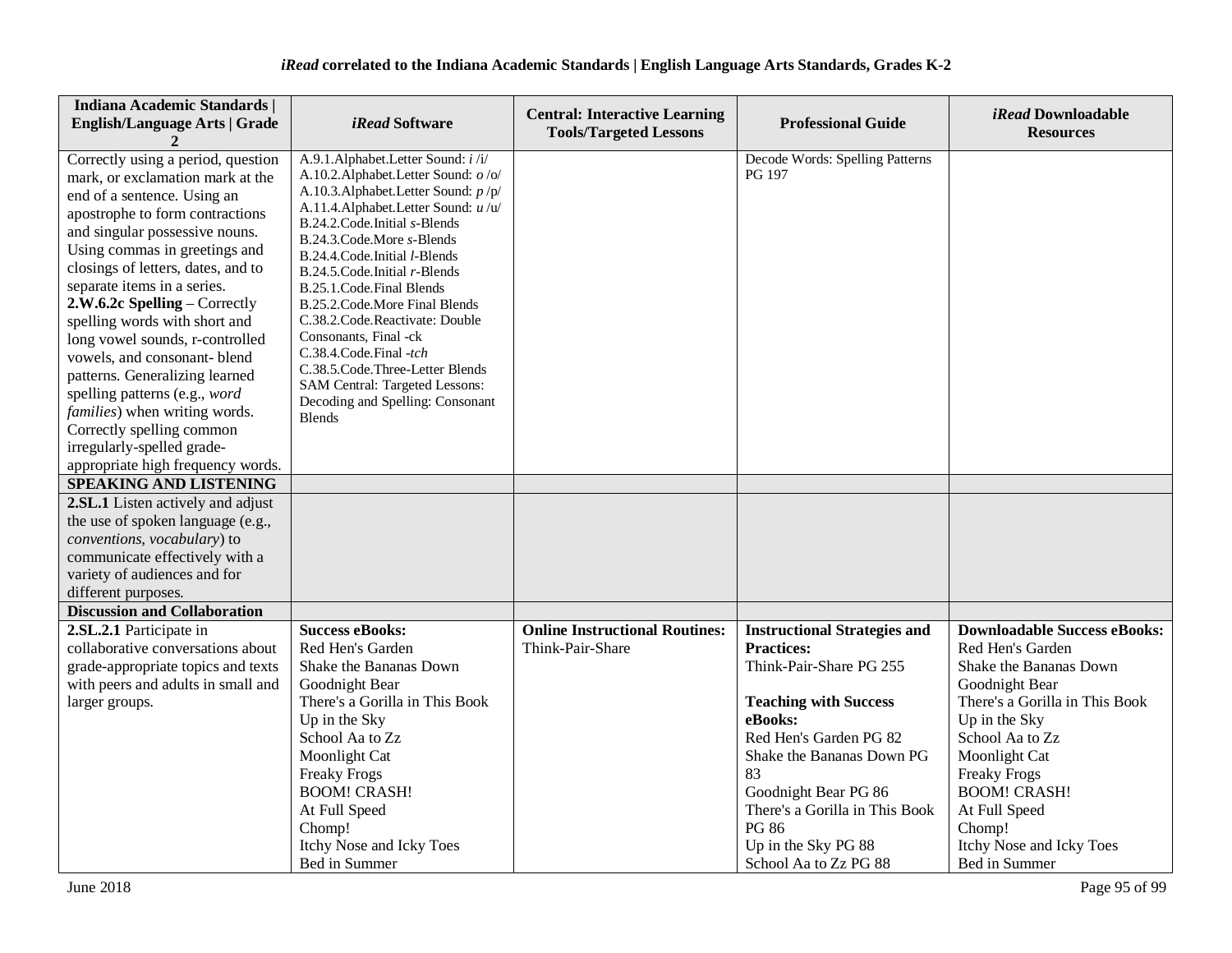| <b>Indiana Academic Standards  </b><br><b>English/Language Arts   Grade</b>                                                                 | <i>iRead</i> Software                                                                                                                                                                                                                                                                                                                           | <b>Central: Interactive Learning</b><br><b>Tools/Targeted Lessons</b> | <b>Professional Guide</b>                                                                                                                                                                                                                                                                                                                                                                                                                                                                                                                                                               | iRead Downloadable<br><b>Resources</b>                                                                                                                                                                                                                                                                                                                       |
|---------------------------------------------------------------------------------------------------------------------------------------------|-------------------------------------------------------------------------------------------------------------------------------------------------------------------------------------------------------------------------------------------------------------------------------------------------------------------------------------------------|-----------------------------------------------------------------------|-----------------------------------------------------------------------------------------------------------------------------------------------------------------------------------------------------------------------------------------------------------------------------------------------------------------------------------------------------------------------------------------------------------------------------------------------------------------------------------------------------------------------------------------------------------------------------------------|--------------------------------------------------------------------------------------------------------------------------------------------------------------------------------------------------------------------------------------------------------------------------------------------------------------------------------------------------------------|
|                                                                                                                                             | That's How It Works<br>A Field of Heroes                                                                                                                                                                                                                                                                                                        |                                                                       | Moonlight Cat PG 92<br>Red Hen's Garden PG 93<br>Freaky Frogs PG 94<br><b>BOOM! CRASH! PG 95</b><br>At Full Speed PG 97<br>Chomp! PG 98<br>Itchy Nose and Icky Toes PG<br>99<br>Bed in Summer PG 101<br>That's How It Works PG 104<br>A Field of Heroes PG 107                                                                                                                                                                                                                                                                                                                          | That's How It Works<br>A Field of Heroes                                                                                                                                                                                                                                                                                                                     |
| 2.SL.2.2 Standard begins in third<br>grade.                                                                                                 |                                                                                                                                                                                                                                                                                                                                                 |                                                                       |                                                                                                                                                                                                                                                                                                                                                                                                                                                                                                                                                                                         |                                                                                                                                                                                                                                                                                                                                                              |
| 2.SL.2.3 Listen to others, take<br>one's turn in respectful ways, and<br>speak one at a time about the<br>topics and text under discussion. | <b>Success eBooks:</b><br>Red Hen's Garden<br>Shake the Bananas Down<br>Goodnight Bear<br>There's a Gorilla in This Book<br>Up in the Sky<br>School Aa to Zz<br>Moonlight Cat<br><b>Freaky Frogs</b><br><b>BOOM! CRASH!</b><br>At Full Speed<br>Chomp!<br>Itchy Nose and Icky Toes<br>Bed in Summer<br>That's How It Works<br>A Field of Heroes | <b>Online Instructional Routines:</b><br>Think-Pair-Share             | <b>Instructional Strategies and</b><br><b>Practices:</b><br>Think-Pair-Share PG 255<br><b>Teaching with Success</b><br>eBooks:<br>Red Hen's Garden PG 82<br>Shake the Bananas Down PG<br>83<br>Goodnight Bear PG 86<br>There's a Gorilla in This Book<br><b>PG 86</b><br>Up in the Sky PG 88<br>School Aa to Zz PG 88<br>Moonlight Cat PG 92<br>Red Hen's Garden PG 93<br>Freaky Frogs PG 94<br><b>BOOM! CRASH! PG 95</b><br>At Full Speed PG 97<br>Chomp! PG 98<br>Itchy Nose and Icky Toes PG<br>99<br>Bed in Summer PG 101<br>That's How It Works PG 104<br>A Field of Heroes PG 107 | <b>Downloadable Success eBooks:</b><br>Red Hen's Garden<br>Shake the Bananas Down<br>Goodnight Bear<br>There's a Gorilla in This Book<br>Up in the Sky<br>School Aa to Zz<br>Moonlight Cat<br><b>Freaky Frogs</b><br><b>BOOM! CRASH!</b><br>At Full Speed<br>Chomp!<br>Itchy Nose and Icky Toes<br>Bed in Summer<br>That's How It Works<br>A Field of Heroes |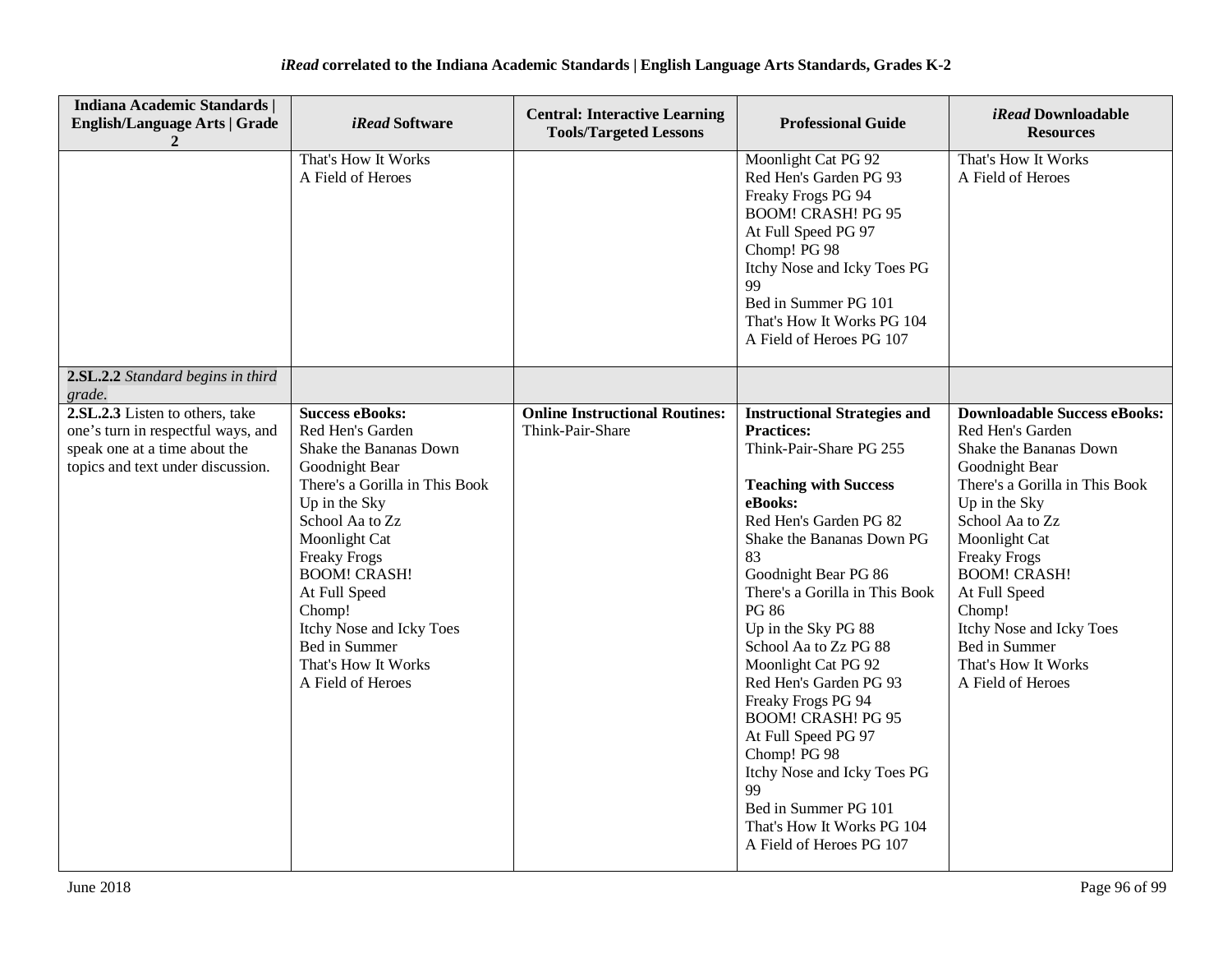| <b>Indiana Academic Standards  </b><br><b>English/Language Arts   Grade</b>                                           | <i>iRead</i> Software                                                                                                                                                                                                                                                                                                                           | <b>Central: Interactive Learning</b><br><b>Tools/Targeted Lessons</b> | <b>Professional Guide</b>                                                                                                                                                                                                                                                                                                                                                                                                                                                                                                                                                               | <i>iRead</i> Downloadable<br><b>Resources</b>                                                                                                                                                                                                                                                                                                                |
|-----------------------------------------------------------------------------------------------------------------------|-------------------------------------------------------------------------------------------------------------------------------------------------------------------------------------------------------------------------------------------------------------------------------------------------------------------------------------------------|-----------------------------------------------------------------------|-----------------------------------------------------------------------------------------------------------------------------------------------------------------------------------------------------------------------------------------------------------------------------------------------------------------------------------------------------------------------------------------------------------------------------------------------------------------------------------------------------------------------------------------------------------------------------------------|--------------------------------------------------------------------------------------------------------------------------------------------------------------------------------------------------------------------------------------------------------------------------------------------------------------------------------------------------------------|
| 2.SL.2.4 Ask for clarification and<br>further explanation as needed<br>about the topics and texts under<br>discussion | <b>Success eBooks:</b><br>Red Hen's Garden<br>Shake the Bananas Down<br>Goodnight Bear<br>There's a Gorilla in This Book<br>Up in the Sky<br>School Aa to Zz<br>Moonlight Cat<br><b>Freaky Frogs</b><br><b>BOOM! CRASH!</b><br>At Full Speed<br>Chomp!<br>Itchy Nose and Icky Toes<br>Bed in Summer<br>That's How It Works<br>A Field of Heroes | <b>Online Instructional Routines:</b><br>Think-Pair-Share             | <b>Instructional Strategies and</b><br><b>Practices:</b><br>Think-Pair-Share PG 255<br><b>Teaching with Success</b><br>eBooks:<br>Red Hen's Garden PG 82<br>Shake the Bananas Down PG<br>83<br>Goodnight Bear PG 86<br>There's a Gorilla in This Book<br><b>PG 86</b><br>Up in the Sky PG 88<br>School Aa to Zz PG 88<br>Moonlight Cat PG 92<br>Red Hen's Garden PG 93<br>Freaky Frogs PG 94<br><b>BOOM! CRASH! PG 95</b><br>At Full Speed PG 97<br>Chomp! PG 98<br>Itchy Nose and Icky Toes PG<br>99<br>Bed in Summer PG 101<br>That's How It Works PG 104<br>A Field of Heroes PG 107 | <b>Downloadable Success eBooks:</b><br>Red Hen's Garden<br>Shake the Bananas Down<br>Goodnight Bear<br>There's a Gorilla in This Book<br>Up in the Sky<br>School Aa to Zz<br>Moonlight Cat<br><b>Freaky Frogs</b><br><b>BOOM! CRASH!</b><br>At Full Speed<br>Chomp!<br>Itchy Nose and Icky Toes<br>Bed in Summer<br>That's How It Works<br>A Field of Heroes |
| 2.SL.2.5 Build on others' talk in<br>conversations by linking<br>comments to the remarks of others                    | <b>Success eBooks:</b><br>Red Hen's Garden<br>Shake the Bananas Down<br>Goodnight Bear<br>There's a Gorilla in This Book<br>Up in the Sky<br>School Aa to Zz<br>Moonlight Cat<br><b>Freaky Frogs</b><br><b>BOOM! CRASH!</b><br>At Full Speed<br>Chomp!<br>Itchy Nose and Icky Toes<br>Bed in Summer                                             | <b>Online Instructional Routines:</b><br>Think-Pair-Share             | <b>Instructional Strategies and</b><br><b>Practices:</b><br>Think-Pair-Share PG 255<br><b>Teaching with Success</b><br>eBooks:<br>Red Hen's Garden PG 82<br>Shake the Bananas Down PG<br>83<br>Goodnight Bear PG 86<br>There's a Gorilla in This Book<br><b>PG 86</b><br>Up in the Sky PG 88<br>School Aa to Zz PG 88                                                                                                                                                                                                                                                                   | <b>Downloadable Success eBooks:</b><br>Red Hen's Garden<br>Shake the Bananas Down<br>Goodnight Bear<br>There's a Gorilla in This Book<br>Up in the Sky<br>School Aa to Zz<br>Moonlight Cat<br><b>Freaky Frogs</b><br><b>BOOM! CRASH!</b><br>At Full Speed<br>Chomp!<br>Itchy Nose and Icky Toes<br>Bed in Summer                                             |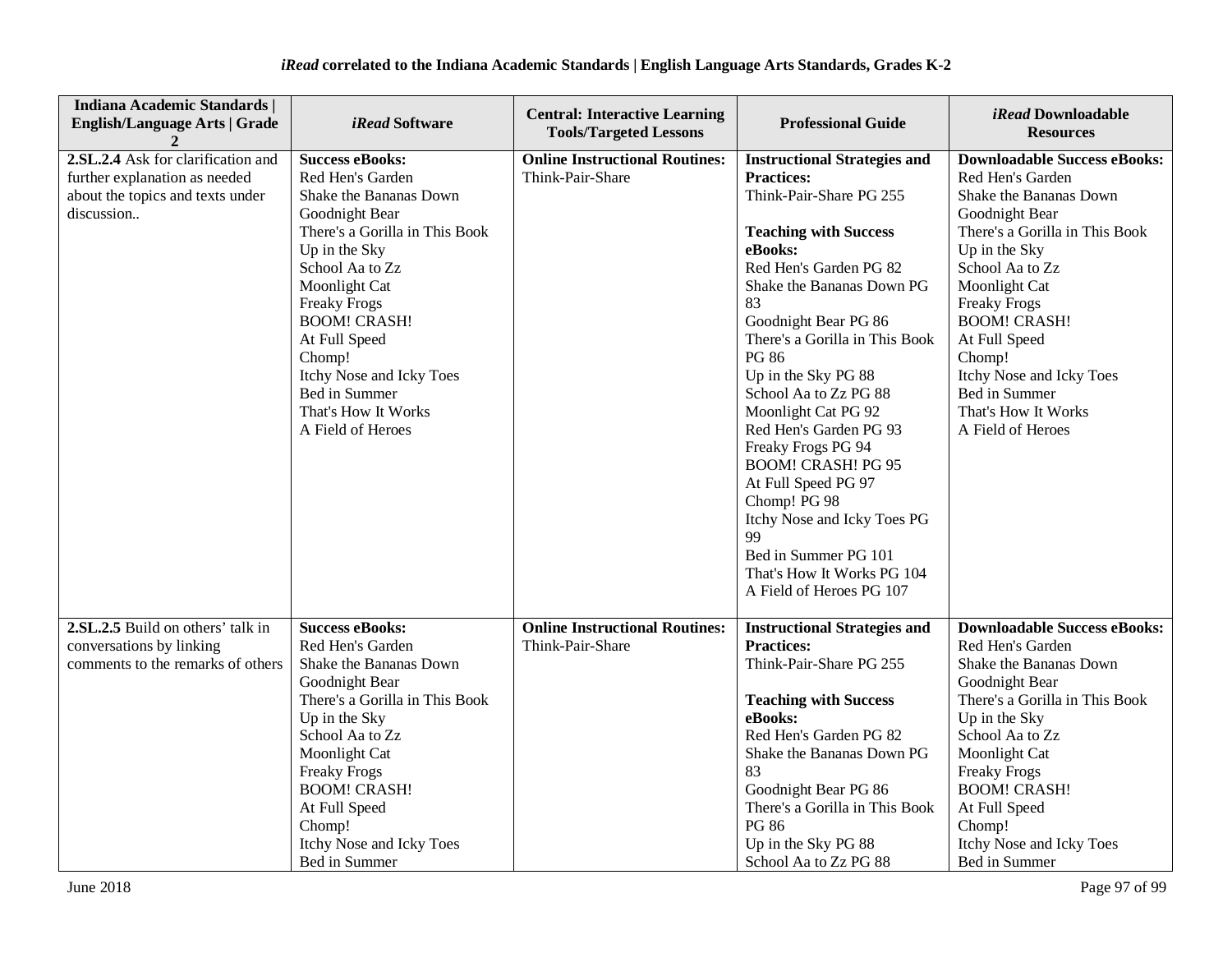| <b>Indiana Academic Standards  </b><br><b>English/Language Arts   Grade</b><br>2                                                                                                                                                                                                                         | <i>iRead</i> Software                                                                                         | <b>Central: Interactive Learning</b><br><b>Tools/Targeted Lessons</b> | <b>Professional Guide</b>                                                                                                                                                                                                                                      | iRead Downloadable<br><b>Resources</b>                                                                                                                                  |
|----------------------------------------------------------------------------------------------------------------------------------------------------------------------------------------------------------------------------------------------------------------------------------------------------------|---------------------------------------------------------------------------------------------------------------|-----------------------------------------------------------------------|----------------------------------------------------------------------------------------------------------------------------------------------------------------------------------------------------------------------------------------------------------------|-------------------------------------------------------------------------------------------------------------------------------------------------------------------------|
|                                                                                                                                                                                                                                                                                                          | That's How It Works<br>A Field of Heroes                                                                      |                                                                       | Moonlight Cat PG 92<br>Red Hen's Garden PG 93<br>Freaky Frogs PG 94<br><b>BOOM! CRASH! PG 95</b><br>At Full Speed PG 97<br>Chomp! PG 98<br>Itchy Nose and Icky Toes PG<br>99<br>Bed in Summer PG 101<br>That's How It Works PG 104<br>A Field of Heroes PG 107 | That's How It Works<br>A Field of Heroes                                                                                                                                |
| Comprehension                                                                                                                                                                                                                                                                                            |                                                                                                               |                                                                       |                                                                                                                                                                                                                                                                |                                                                                                                                                                         |
| 2.SL.3.1 Determine the purpose<br>for listening (e.g., to obtain<br>information, to enjoy humor) and<br>paraphrase or describe key ideas<br>or details from a text read aloud or<br>information presented orally or<br>through other media.<br>2.SL.3.2 Ask and answer<br>questions about what a speaker | <b>Success eBooks:</b><br>School Aa to Zz                                                                     |                                                                       | <b>Teaching with Success</b><br>eBooks:                                                                                                                                                                                                                        | <b>Graphic Organizer: Question</b><br>Wheel; Story Wheel                                                                                                                |
| says to clarify comprehension,<br>gather information, or deepen<br>understanding of a topic or issue.                                                                                                                                                                                                    | Is Anybody Home?<br>Yes, I Can!<br>Oops!<br><b>Tough Break</b><br>In the Night Sky<br>Attack of the Flue Germ |                                                                       | School Aa to Zz PG 88<br>Is Anybody Home? PG 91<br>Yes, I Can! PG 94<br>Oops! PG 95<br>Tough Break PG 97<br>In the Night Sky PG 98<br>Attack of the Flue Germ PG<br>106                                                                                        | <b>Downloadable Success eBooks:</b><br>School Aa to Zz<br>Is Anybody Home?<br>Yes, I Can!<br>Oops!<br><b>Tough Break</b><br>In the Night Sky<br>Attack of the Flue Germ |
| <b>Presentation of Knowledge and</b><br><b>Ideas</b>                                                                                                                                                                                                                                                     |                                                                                                               |                                                                       |                                                                                                                                                                                                                                                                |                                                                                                                                                                         |
| 2.SL.4.1 Using appropriate                                                                                                                                                                                                                                                                               | <b>Success eBooks:</b>                                                                                        |                                                                       | <b>Teaching with Success</b>                                                                                                                                                                                                                                   | <b>Graphic Organizer: Story Map</b>                                                                                                                                     |
| language, recite poems and                                                                                                                                                                                                                                                                               | One, Two, Buckle My Shoe                                                                                      |                                                                       | eBooks:                                                                                                                                                                                                                                                        |                                                                                                                                                                         |
| rhymes, and tell a story or recount                                                                                                                                                                                                                                                                      | Hey Diddle Diddle<br>The Owl and the Pussy-Cat                                                                |                                                                       | One, Two, Buckle My Shoe<br><b>PG 83</b>                                                                                                                                                                                                                       | <b>Downloadable Success eBooks:</b><br>One, Two, Buckle My Shoe                                                                                                         |
| an experience, in an organized<br>manner, with appropriate facts                                                                                                                                                                                                                                         | Please Sit Still                                                                                              |                                                                       | Hey Diddle Diddle PG 84                                                                                                                                                                                                                                        | Hey Diddle Diddle                                                                                                                                                       |
| and careful attention to sensory                                                                                                                                                                                                                                                                         | All in a Day                                                                                                  |                                                                       | The Owl and the Pussy-Cat PG                                                                                                                                                                                                                                   | The Owl and the Pussy-Cat                                                                                                                                               |